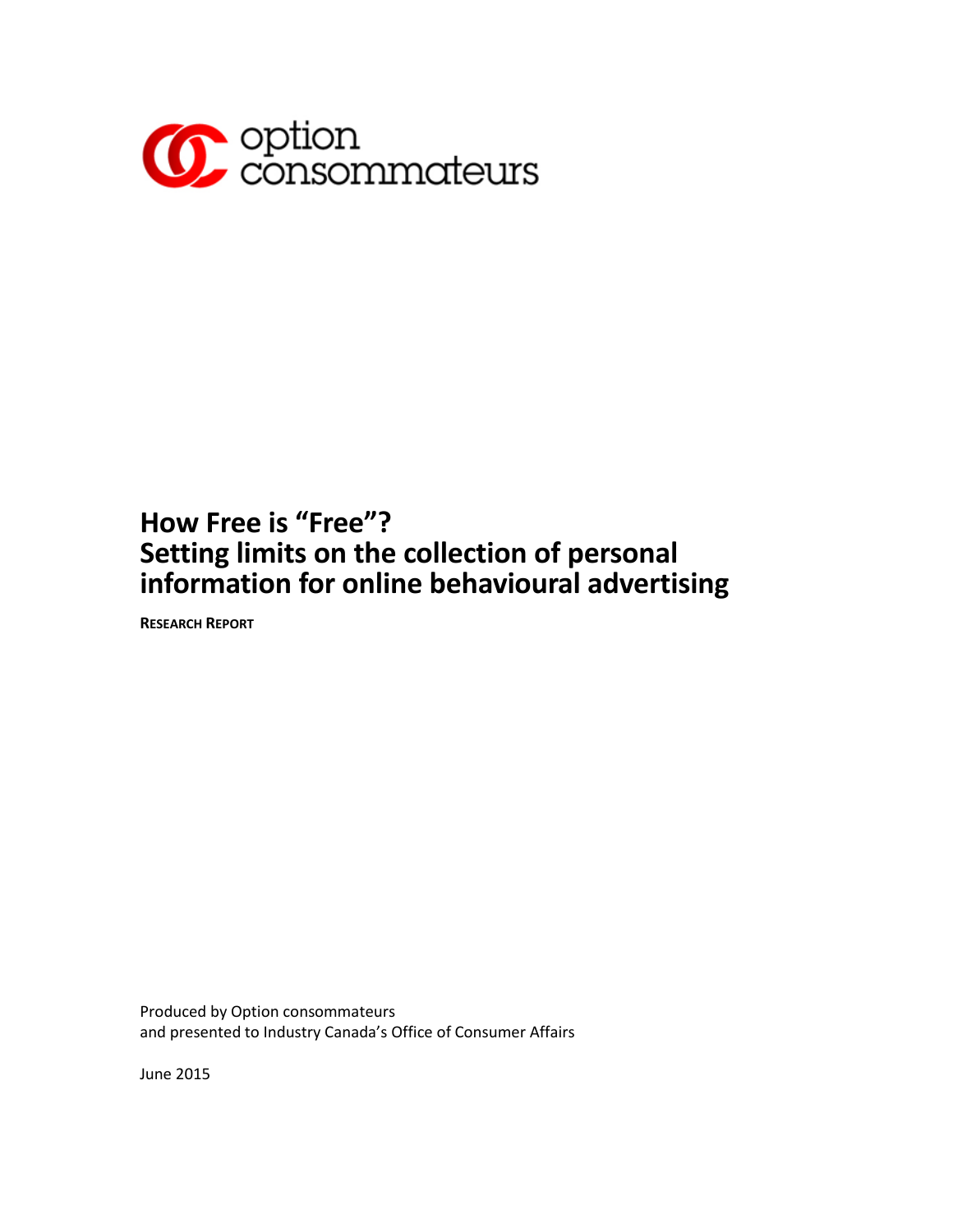Option consommateurs received funding for this report under Industry Canada's Program for Non-Profit Consumer and Voluntary Organizations. The opinions expressed in the report are not necessarily those of Industry Canada or of the Government of Canada.

Reproduction of limited excerpts of this report is permitted, provided the source is mentioned. Its reproduction or any reference to its content for advertising purposes or for profit, are strictly prohibited, however.

By Alexandre Plourde

Legal Deposit Bibliothèque nationale du Québec National Library of Canada ISBN 978-2-89716-024-1

Option consommateurs 50, Ste-Catherine Street West, Suite 440 Montreal (Quebec) H2X 3V4 Phone: 514 598-7288 Fax: 514 598-8511

Email: [info@option-consommateurs.org](mailto:info@option-consommateurs.org) Website: [www.option-consommateurs.org](http://www.option-consommateurs.org/)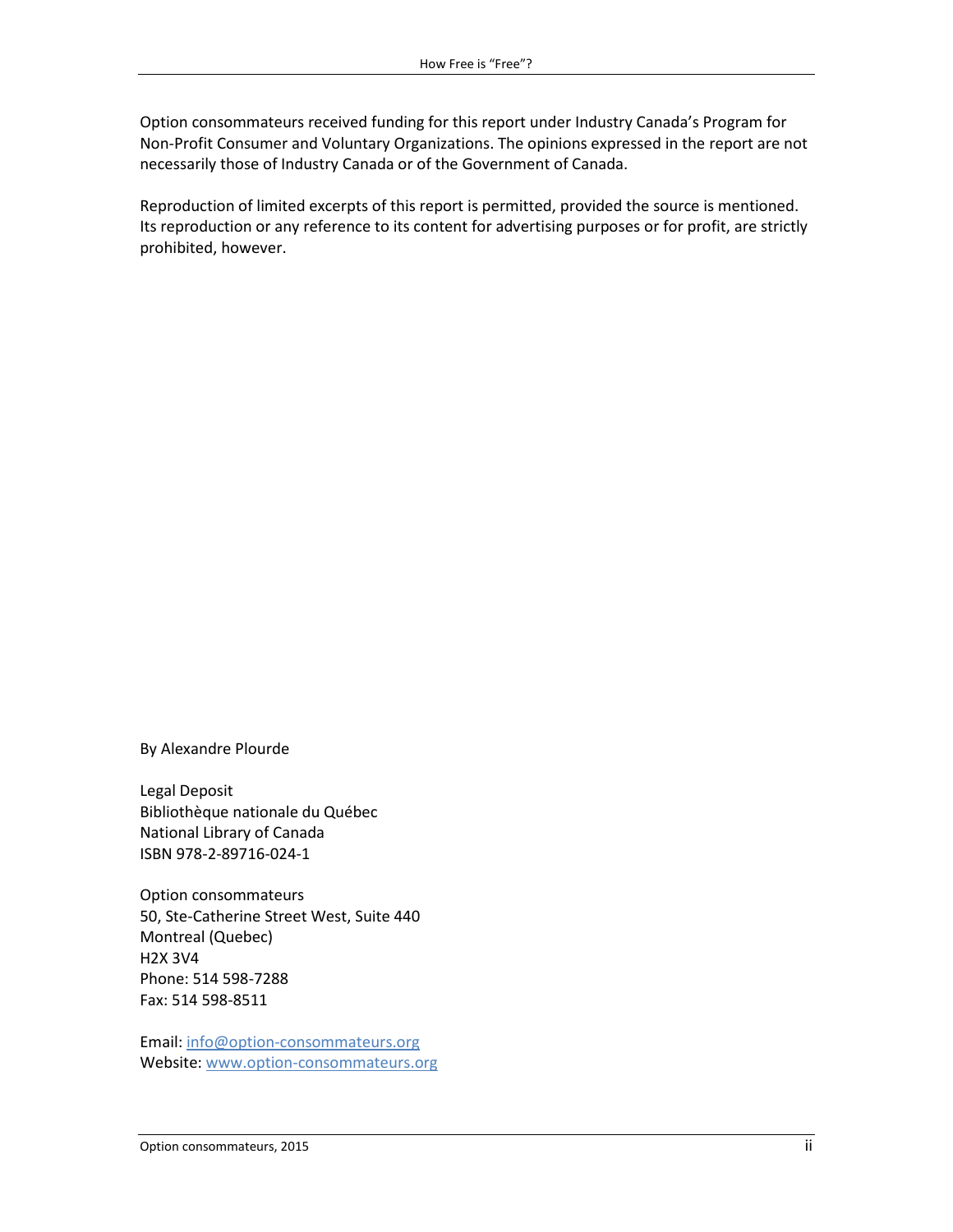## **Table of Contents**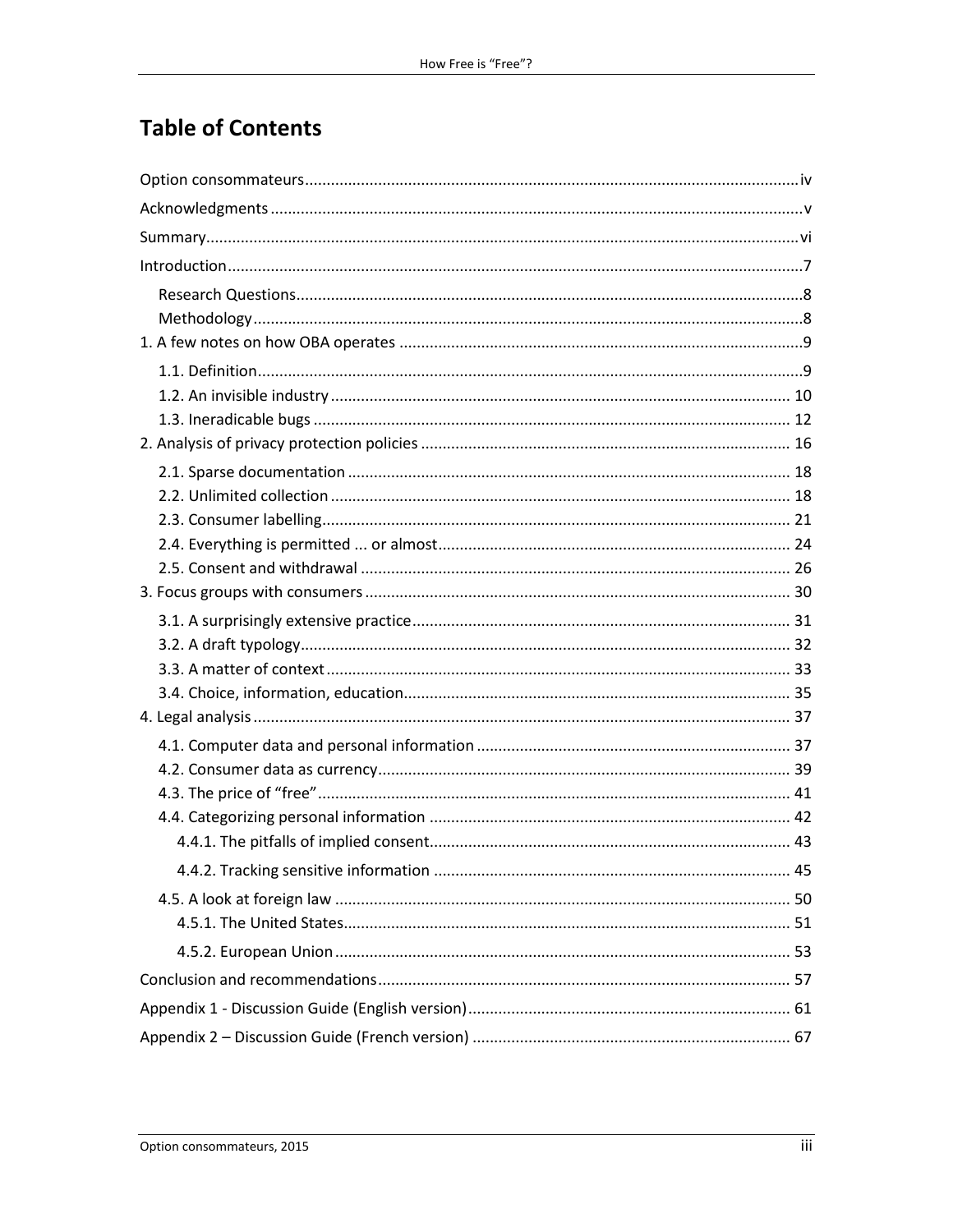## <span id="page-3-0"></span>**Option consommateurs**

#### **MISSION**

Option consommateurs is a not-for-profit organization whose mission is to promote and defend the rights and interests of consumers and ensure that they are respected.

#### **HISTORY**

Option consommateurs has been in existence since 1983, when it arose from the Associations coopératives d'économie familiale movement, more specifically, the Montreal ACEF. In 1999 it joined forces with the Association des consommateurs du Québec (ACQ), which had already pursued a similar mission for over 50 years.

#### **PRINCIPAL ACTIVITIES**

Option consommateurs helps consumers experiencing difficulties, provides budget consultation and conducts sessions on budgeting, indebtedness, consumer law and the protection of privacy. We also make free visits to low-income households in order to improve energy efficiency in their homes.

Each year we produce research reports on important consumer issues. We also work with policy makers and the media to denounce unacceptable situations. When necessary, we institute class action suits against merchants.

#### **MEMBERSHIP**

In its quest to bring about change, Option consommateurs is active on many fronts: conducting research, organizing class action suits, and applying pressure on companies and government authorities. You can help us do more for you by becoming a member of Option consommateurs [www.option-consommateurs.org](http://www.option-consommateurs.org/)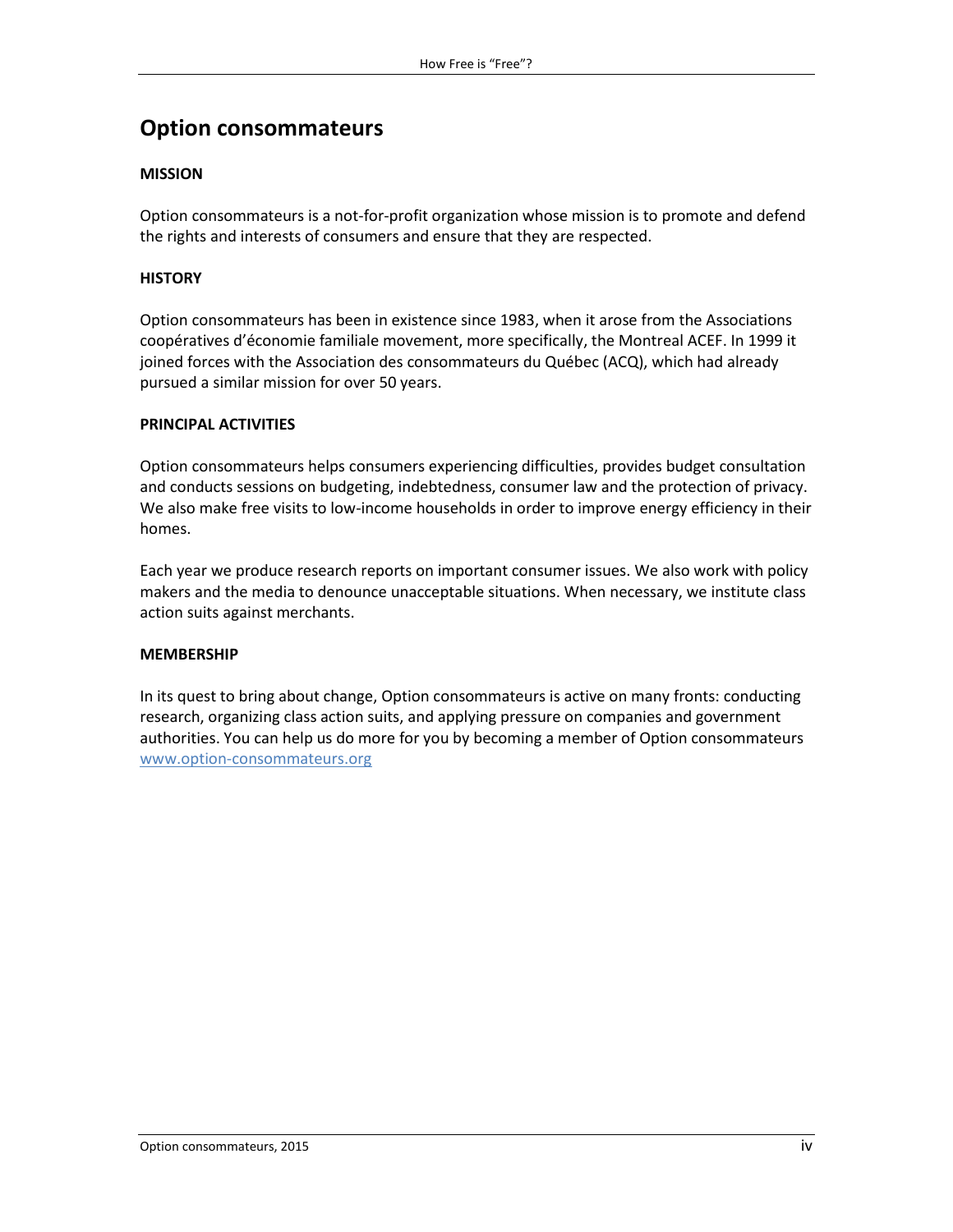## <span id="page-4-0"></span>**Acknowledgments**

The research was conducted by Mtre. Alexandre Plourde, who also drafted this report, under the supervision of Ms. Maryse Guenette, head of Research and Representation at Option consommateurs, with the financial support of Industry Canada's Office of Consumer Affairs.

The author wishes to acknowledge the work of all the employees, interns and volunteers at Option consommateurs who, in one way or another, collaborated in this research. He would especially like to thank Mivania Henry and Joanie Provost Brisebois, paralegal trainees at Ahuntsic College, and Amadou Barry, Boillat François-Madfouny and Linh Nguyen, law students at Université de Montréal.

The author also wishes to thank all those who agreed to grant him an interview in the context of this research: Manon Arcand, marketing professor at UQÀM, Stéphane Gauvin, marketing professor at Université Laval, Éloïse Gratton, partner, national co-leader, Privacy Practice Group at Borden Ladner Gervais LLP, Jacques Nantel, marketing professor at HEC Montreal, Pierrot Péladeau, expert in the social assessment of information systems, Alexandre Sagala, Vice President, Publipage, Jacques St Amant, lecturer in consumer law at UQÀM and Nicolas Vermeys, professor in the Faculty of Law at Université de Montréal.

Finally, the authors wish to thank Professor Jean-Pierre Beaud, Dean of the Faculty of Political Science and Law at UQÀM and Bruno Marien, sociologist and lecturer in the Department of Political Science and Law at the same university for their methodological support.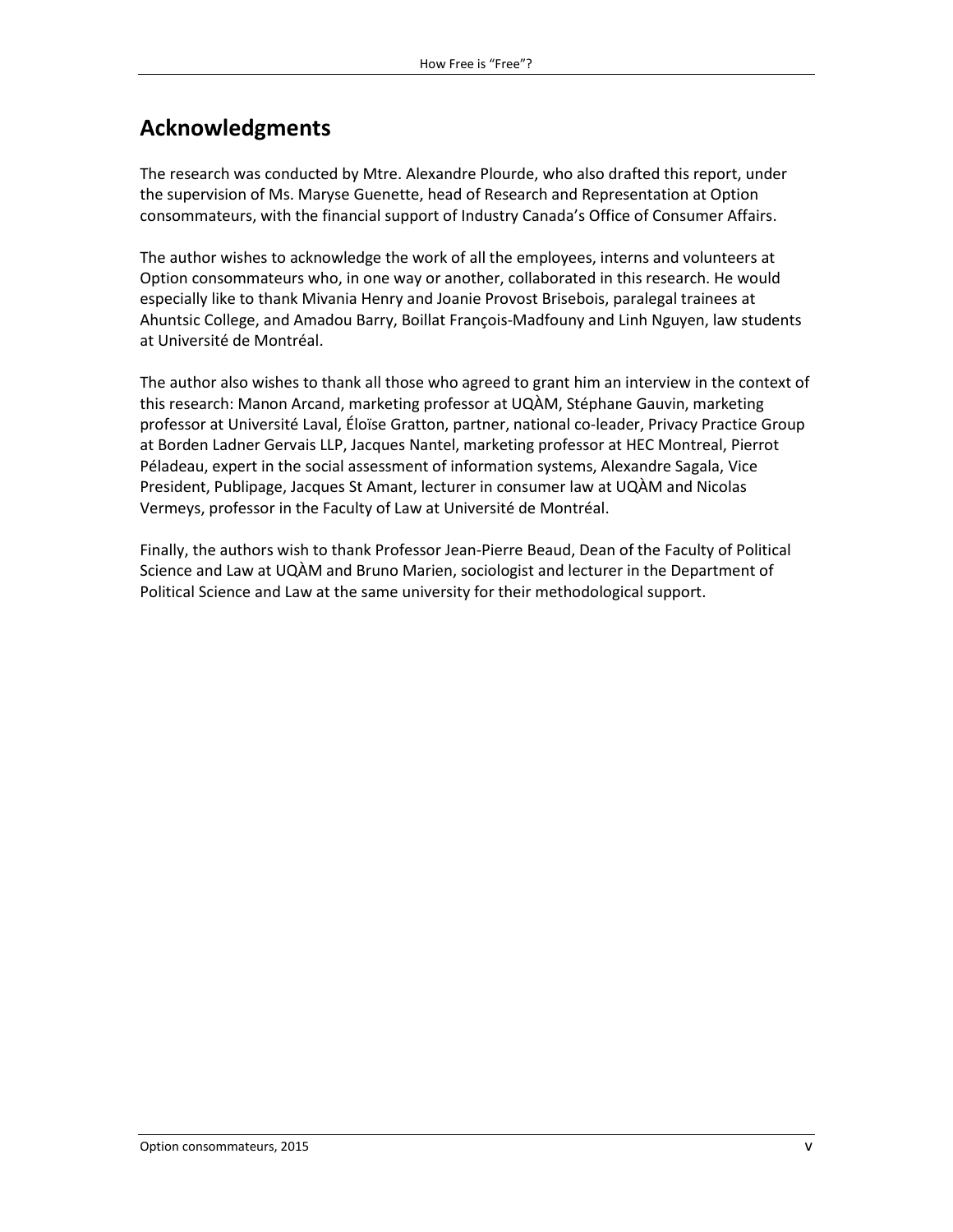## <span id="page-5-0"></span>**Summary**

Google, Facebook, Yahoo!, YouTube ... most of the websites we visit every day don't charge us a single penny for the use of their services. One of the major ways in which free Internet service providers finance their activities is through online behavioural advertising (OBA). This marketing strategy tracks the Web user's browsing activities in order to create a virtual profile that will permit the companies to insert "tailored" ads into the pages the user visits.

An analysis of the privacy protection policies of the major free internet service providers in Canada reveals that these companies collect a stupefying quantity of data on their users, and can attach a considerable number of tags to each user profile. These policies impose very few limits on the companies concerning the use of users' personal information for advertising purposes.

The Canadian consumers in our focus groups stated that they were surprised at the extent of the collection and use of their personal information for the purposes of OBA. In general, they said that the closer the information gets to their sphere of privacy, the less want it to be used for OBA purposes. They also expressed a desire to be better informed about OBA and to be able give or withhold their consent to it.

Contrary to what the providers suggest in certain of the policies analyzed, most of the data collected on Internet users for OBA purposes would in fact be considered personal information in the eyes of the law. Although this personal information constitutes a medium of exchange that allows consumers to access services online without charge, there is a marked discrepancy between the companies' legal obligation to collect only as much personal information as they need for the purposes they state and the almost unlimited amount of data they actually do collect. Also, given the insufficiency of the information disclosed and the shortcomings of the available opting-out mechanisms, it is doubtful that the consent obtained from consumers could ever be truly informed.

Although the law does not define fixed categories of personal information whose collection or use is prohibited for the purposes of OBA, it does stipulate higher requirements of consent for what it considers to be sensitive personal information. While the law adopts a contextual definition of sensitivity of information, the companies, which operate in a virtual context, have themselves decided which categories of personal information they consider sensitive. Consequently, interpretations may vary substantially from one company to another. In addition, many companies do not seem to consider certain types of information, such as geolocation and the contents of personal correspondence, to be sensitive at all.

In order to provide companies with better guidance, Option consommateurs recommends in particular that guidelines be adopted that explicitly designate certain categories of personal information as sensitive, without limiting the scope and flexibility of the law. To ensure that consumers are able to consent to OBA in an informed manner, Option consommateurs also recommends that simple, effective and harmonized mechanisms be set in place to allow consumers to give informed, active consent to the collection of their personal information for the purposes of OBA.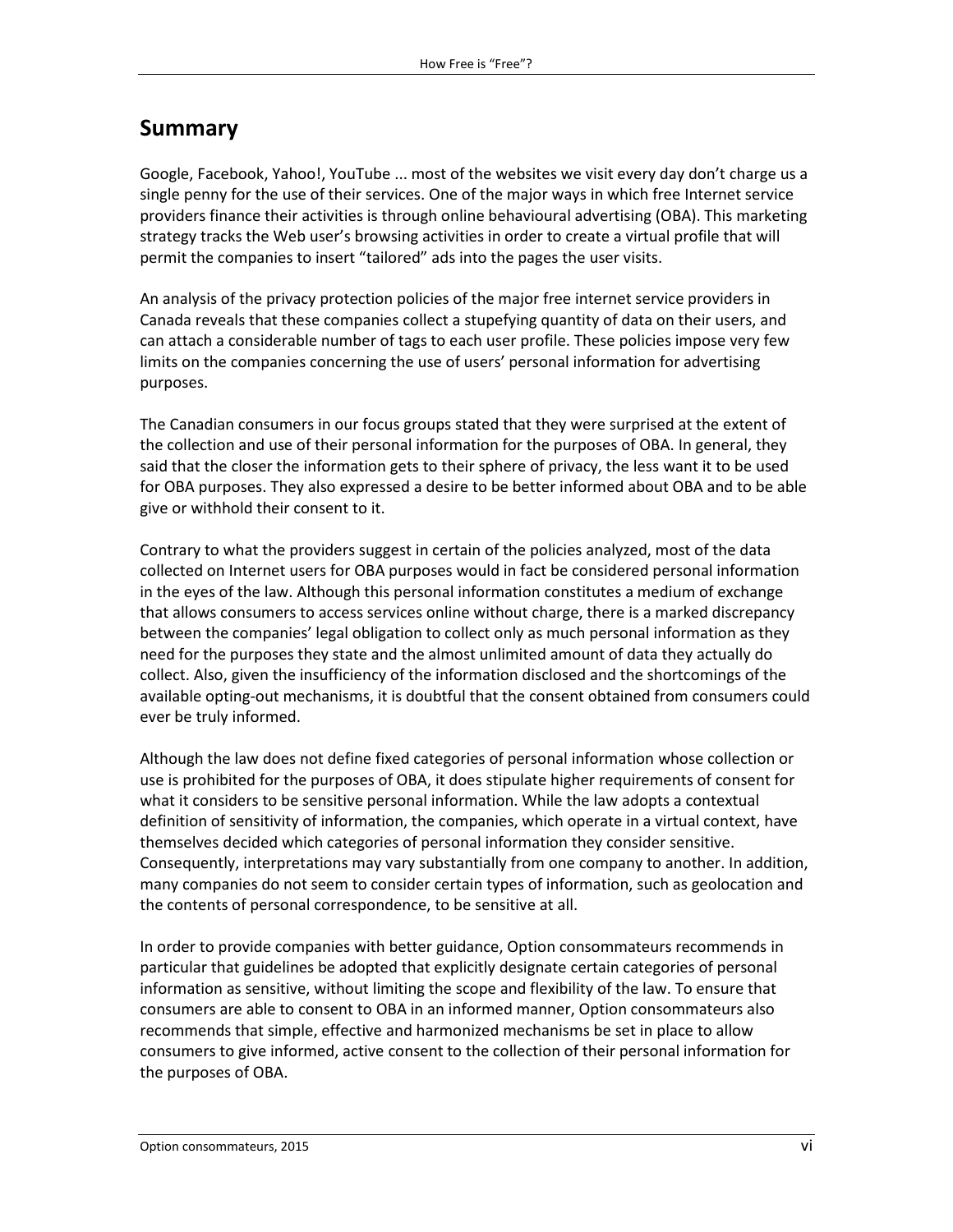*Interrogator: Would you say Mr. Pickwick reminded you of Christmas?*

*Witness: In a way.*

*Interrogator: Yet Christmas is a winter's day, and I do not think Mr. Pickwick would mind the comparison.*

*Witness: I don't think you're serious. By a winter's day one means a typical winter's day, Rather than a special one like Christmas.*

> - Alan M. Turing, "Computing Machinery and Intelligence"  $(1950)^1$

## <span id="page-6-0"></span>**Introduction**

Google, Facebook, Yahoo!, YouTube... most of the sites that Web surfers visit every day don't charge their users a single penny. Yet this apparent freebee comes at a cost for consumers.

In exchange for a Facebook account or a query on Google, users have to agree to disclose a considerable amount of personal information: browsing history, search entries, online shopping, IP address<sup>2</sup>, etc. This information, once amassed, is used to set up a profile of the consumer in order to guess their habits, their areas of interest... and to display advertisements on the websites they visit.

This practice, called online behavioural advertising (hereinafter "OBA"), helps fund the online content that is offered free of charge. Since this type of advertising is reportedly twice as effective as non-targeted online advertising<sup>3</sup>, it seems likely that the more online companies learn about their users, and the more they can use the information they have about them to determine their specific characteristics, the more advertising revenue they will be able to generate.

It is of course legitimate for companies to try to maximize their profits. However, the amount and type of personal information collected for this purpose and the use that is made of it are cause for concern.

<sup>1</sup> Alan M. Turing, "Computing Machinery and Intelligence" (1950) 59-236, *Mind*, 433, p. 446

 $<sup>2</sup>$  An IP (Internet Protocol) is an identification number assigned to each device using the Internet that makes it</sup> possible to communicate information over the network.

<sup>3</sup> Howard Beales, *The Value of Behavioral Targeting*, a study presented to the Network Advertising Initiative, 2010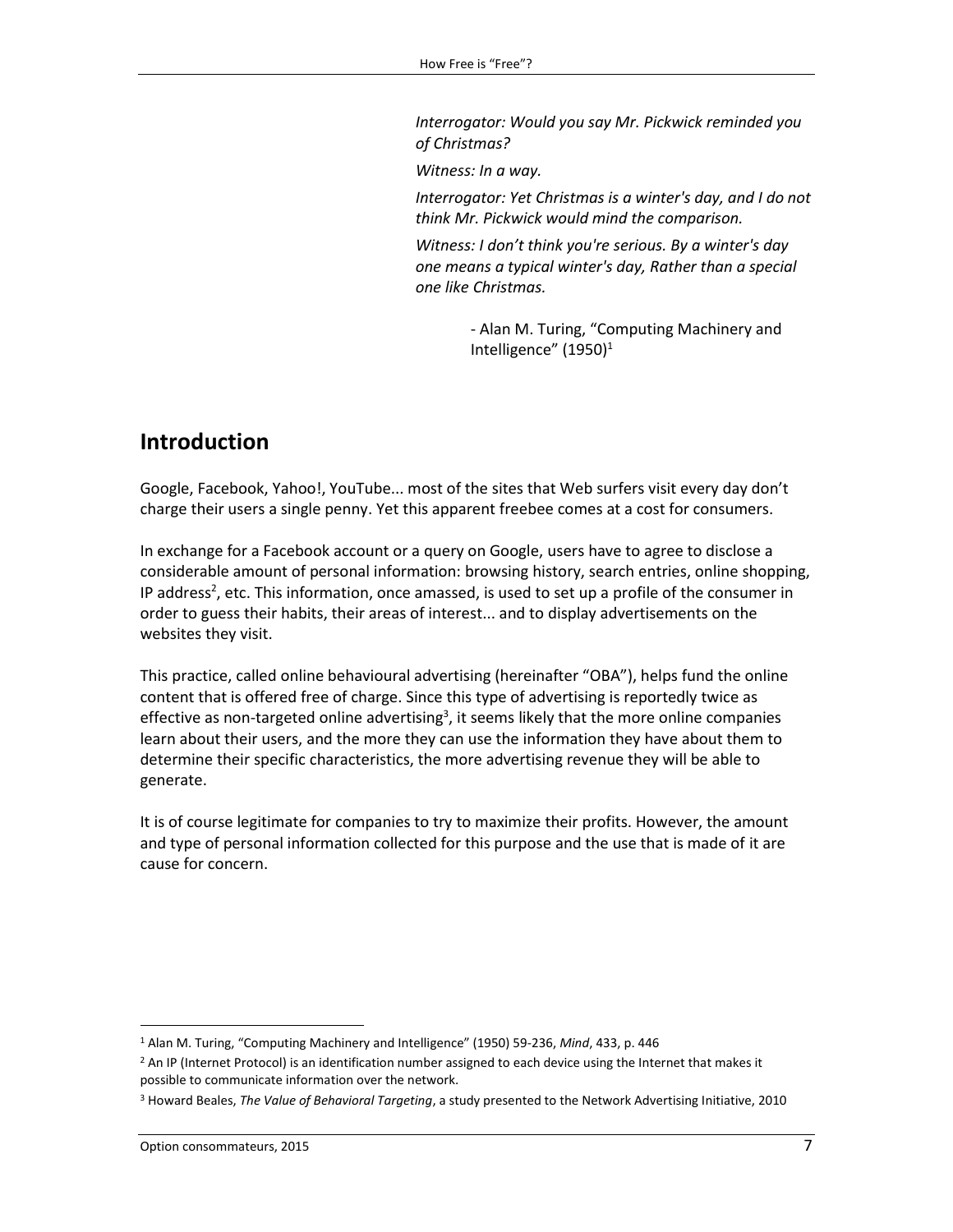#### <span id="page-7-0"></span>**Research Questions**

Studies conducted in Canada have pinpointed several difficulties raised by OBA with regard to the protection of privacy, such as gaps in the information disclosed to the consumer concerning the information they collect or in obtaining their consent<sup>4</sup>.

However, despite the wide range of information that companies are able to collect on Internet users, little is known about the types of information that consumers are willing or unwilling to disclose in the context of OBA, or more generally, about the issues raised by the collection of each type of personal information. Studies abroad, however, suggest that the social acceptability of this practice varies depending on the type of information collected: one study in the United States, for example, indicates that Internet users feel less inclined to disclose certain types of information, such as their contact information or their geographical location, for OBA purposes<sup>5</sup>.

What are the practices of Canada's leading free Internet service providers? What personal information are consumers willing to disclose to get a "free" service on the Internet and what other information are they unwilling to share? Is there some information that should not be collected for the purposes of OBA? Which types of collection and uses of personal information are legitimate for the purposes of providing a free service? Is current Canadian law up to these challenges?

#### <span id="page-7-1"></span>**Methodology**

To answer these questions, we first sketched out a portrait of how OBA operates (section 1). We then analyzed the privacy policies of the major free Internet service providers (section 2). In order to obtain the views of consumers, we held focus groups (two in Toronto and two in Montreal) with Canadians of all ages who use the Internet regularly (section 3). Finally, we conducted legal research in Canada, the United States and European Union on the standards governing information that may be collected for the purposes of OBA (section 4).

To aid us in our analysis, we also conducted interviews with experts in marketing, new technologies and privacy protection. We interviewed Manon Arcand, a marketing professor at UQÀM, Stéphane Gauvin, a marketing professor at Université Laval, Éloïse Gratton, a partner and national co-leader, Privacy Practice Group, at Borden Ladner Gervais LLP, Jacques Nantel, a marketing professor at HEC Montreal, Pierrot Péladeau, an expert in the social assessment of information systems, Alexandre Sagala, Vice President of Publipage, Jacques St-Amant, lecturer in Consumer Law at UQÀM and Nicolas Vermeys, a professor in the Faculty of Law at Université de Montréal.

l

<sup>4</sup> See especially: Janet Lo, *A "Do Not Track List" for Canada?*, report presented to Industry Canada's Office of Consumer Affairs by PIAC, 2009; Mary Foster, Tina West, Avner Levin, *The Next Frontier: Targeted Online Advertising and Privacy,* Report to the Office of the Privacy Protection Commissioner of Canada, Ryerson University, 2011

<sup>&</sup>lt;sup>5</sup> Pedro Giovanni Leon, Blase Ur, Yang Wang, Manya Sleeper, et al., "What Matters to Users? Factors That Affect Users' Willingness to Share Information with Online Advertisers," *Proceedings of the Ninth Symposium on Usable Privacy and Security,* article no. 7, 2013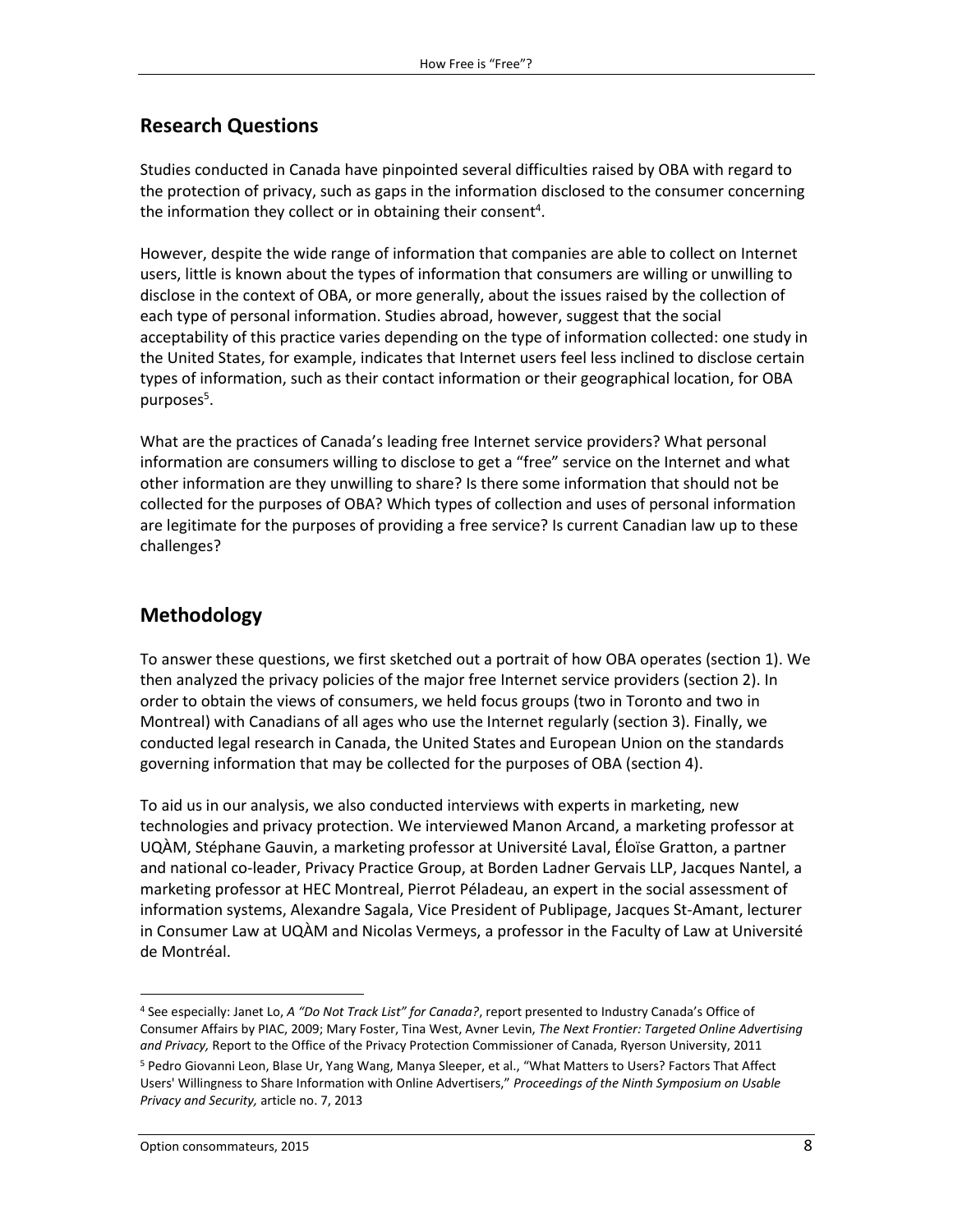## <span id="page-8-0"></span>**1. A few notes on how OBA operates**

The deployment of banners, pop-ups or other promotions on the Internet might appear very trivial. For most Internet users, advertising is usually an uninteresting blip on the virtual landscape. Yet behind many of these ads is a complex mechanism involving a multitude of actors that goes into operation in a fraction of a second every time a Web user navigates from one Web page to the next.

#### <span id="page-8-1"></span>**1.1. Definition**

Basically, the way OBA works is simple: by tracking users on the sites they consult, companies compile lists of their browsing activities, such as the pages they visit, how long they spend there, the search queries and purchases they perform<sup>6</sup>. This data is then processed using algorithms that allow advertisers to guess their preferences, interests or tastes. The resulting profile will be used to send targeted advertisements to the user<sup>7</sup>. For instance, science fiction buffs will receive ads for the latest David Cronenberg boxed DVD set and physics enthusiasts will get ads on the works of Albert Einstein.

Profiles constructed on the basis of Web users' activities do not necessarily include their name, contact information or any specific identifiers. The user may just be identified "pseudonymically," that is, by using information such as the number of a cookie, an IP address, or a unique device identifier. Strictly speaking, it is usually the browser or device that the individual uses that is actually being monitored. The ultimate goal of advertising is not to identify the consumer *per se*, but simply to produce the most targeted advertising possible; in general, however, the amount of information collected would easily be sufficient to identify the person profiled by OBA practices<sup>8</sup>.

In theory, there are other forms of online advertising besides OBA. These are referred to by a variety of names. For example, "contextual" ads are those that are displayed depending on the page the user is currently viewing: an ad for windshield washer on an automobile site, for example. "Socio-demographic" advertising targets users based on their age, gender, or some other demographic criterion. So-called "geographical location" advertising focuses on where the consumer is located.

In practice, the differences between the types of online advertising are far from clear. Companies routinely combine several kinds of data to better target consumers – not just data derived simply from tracking their activities on the Internet. For example, the privacy policies of

l 6 Janet Lo, *A "Do Not Track List" for Canada?*, report to Industry Canada's Office of Consumer Affairs by PIAC, 2009, p. 20

<sup>7</sup> Julia Zukina, "Accountability in a Smoke-Filled Room: The Inadequacy of Self-Regulation Within the Internet Behavioral Advertising Industry" (2012) *7 Brook. J. Corp. Fin. & Com*. *L*. 277, p. 278; Zhao Qi, Zhang Yi, Lucian Vlad Lita, "Have Your Cake and Eat It Too! Preserving Privacy While Achieving High Behavorial Targeting Performance" in *ADKDD '12 Proceedings of the Sixth International Workshop on Data Mining for Online Advertising and Internet Economy,* Article No. 6, 2012

<sup>8</sup> We will come back to this in Section 4.1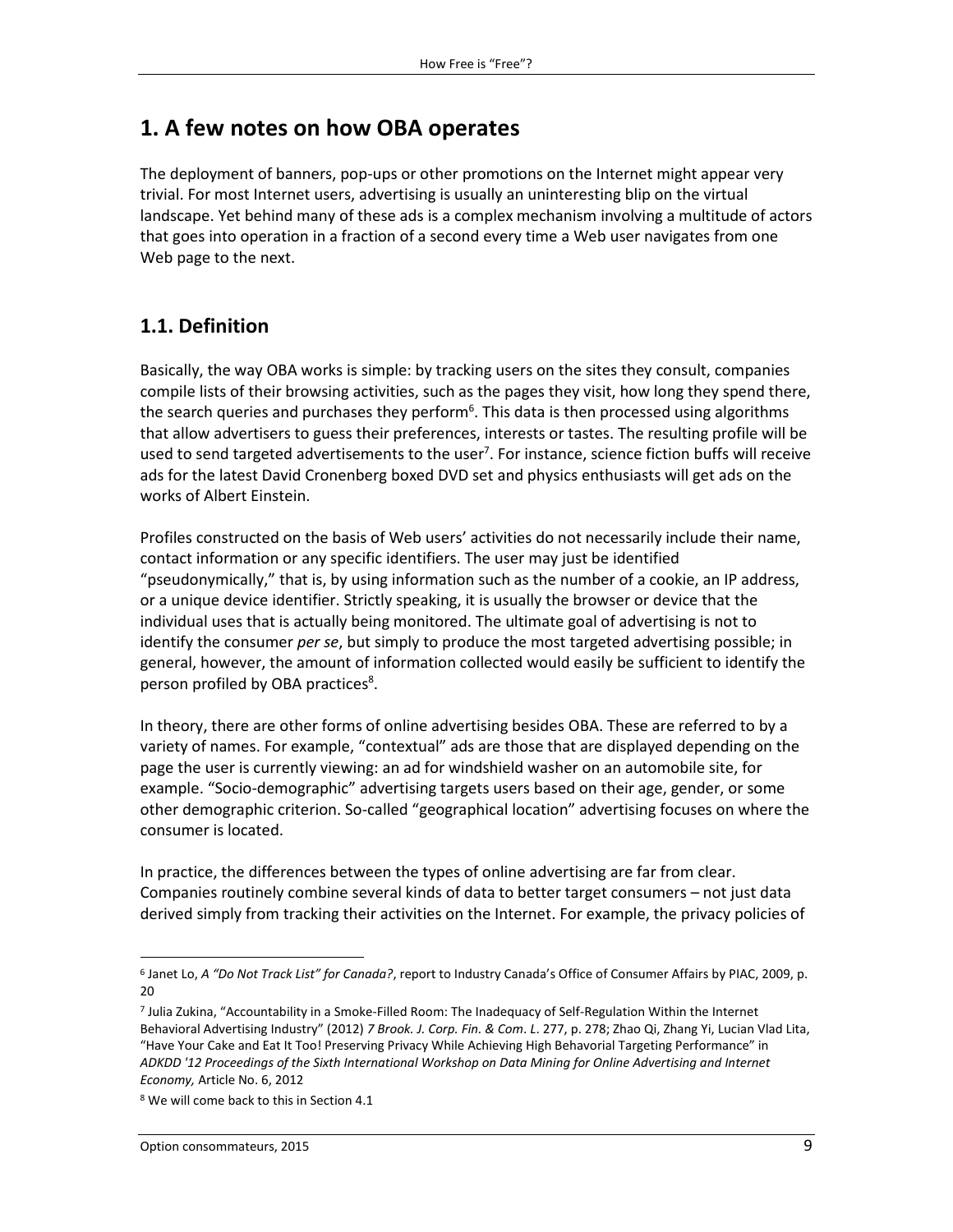Google and Facebook allow them to combine behavioural data with other types of information, such as demographic or geographical location data $9$ .

Given this mix, this report will consider OBA to be any form of advertising involving the tracking of customer activity over a period of time, whether in combination with other information or not. This monitoring may be conducted directly by the site the user is viewing or by a third party in partnership with this site. Accordingly, our definition may include practices that are not always considered OBA in the literature, such as profiling for advertising purposes by social media<sup>10</sup>.

#### <span id="page-9-0"></span>**1.2. An invisible industry**

The OBA industry responds to market logic. Advertisers<sup>11</sup> need space to display their ads; Websitewebsites<sup>12</sup> offer it, for a fee. In theory, nothing prevents advertisers from making direct contact with a site in order to negotiate the terms for displaying their ads, and vice versa. However, this approach is inefficient in a universe as diffuse as the Web, where negotiating advertising agreements one at a time with thousands of sites would be a mammoth proposition that none but the biggest players could hope to carry off.

The advertisers and the sites therefore need assistance to match the supply with the demand. To do this, there are two types of companies, "ad networks"<sup>13</sup> and "ad exchanges," that act as intermediaries<sup>14</sup>. Ad networks compile an inventory of advertising space offered by websites and put it up for sale, earning a commission on each space sold<sup>15</sup>. Ad exchanges offer a similar service, but by auctioning advertising slots, in real time, in just a few milliseconds.

It is mainly these intermediaries between websites and advertisers that are responsible for tracking and profiling Internet users. In fact, whenever an advertisement is displayed on a site through an ad network or an ad exchange, they use this opportunity to gather information on

<sup>9</sup> We will deal with the content of these policies in more detail in Section 2

<sup>10</sup> Our definition is actually broader than, for example the one used by Janet Lo in: Janet Lo, *A "Do Not Track List" for Canada?*, report to the Industry Canada's Office of Consumer Affairs by PIAC, 2009 pp. 20-21. In this report, the author refers to the definition used by the FTC in the U.S., explaining that the definition only includes collection by third parties. In contrast, the definition of OBA found on Wikipedia is broad and inclusive, and is closer to our own interpretation. See[: http://en.wikipedia.org/wiki/Behavioral\\_targeting.](http://en.wikipedia.org/wiki/Behavioral_targeting) The Office of the Privacy Protection Commissioner of Canada (hereinafter "OPC") also remains quite broad in its definition of OBA. See: *Report on the 2010 Office of the Privacy Commissioner of Canada's Consultations on Online Tracking, Profiling and Targeting, and Cloud Computing, 2011*, pp. 14-15

<sup>&</sup>lt;sup>11</sup> Also called "buyers"

<sup>12</sup> Also called "publishers" or "sellers"

<sup>13</sup> Also called "advertising brokers"

<sup>&</sup>lt;sup>14</sup> There are actually many typologies and names used to describe these various stakeholders, which vary from one author to another. See: Mary Foster, Tina West, Avner Levin, *The Next Frontier: Targeted Online Advertising and Privacy,* report presented to the Office of the Privacy Protection Commissioner of Canada by Ryerson University, 2011, pp. 8-11

<sup>&</sup>lt;sup>15</sup> Readers wishing to better understand the distinctions between these two types of intermediaries will find this article by Nitin Narang interesting: [http://www.mediaentertainmentinfo.com/2014/02/5-concept-series-what-is-the](http://www.mediaentertainmentinfo.com/2014/02/5-concept-series-what-is-the-difference-between-ad-exchange-and-ad-network.html/)[difference-between-ad-exchange-and-ad-network.html/](http://www.mediaentertainmentinfo.com/2014/02/5-concept-series-what-is-the-difference-between-ad-exchange-and-ad-network.html/)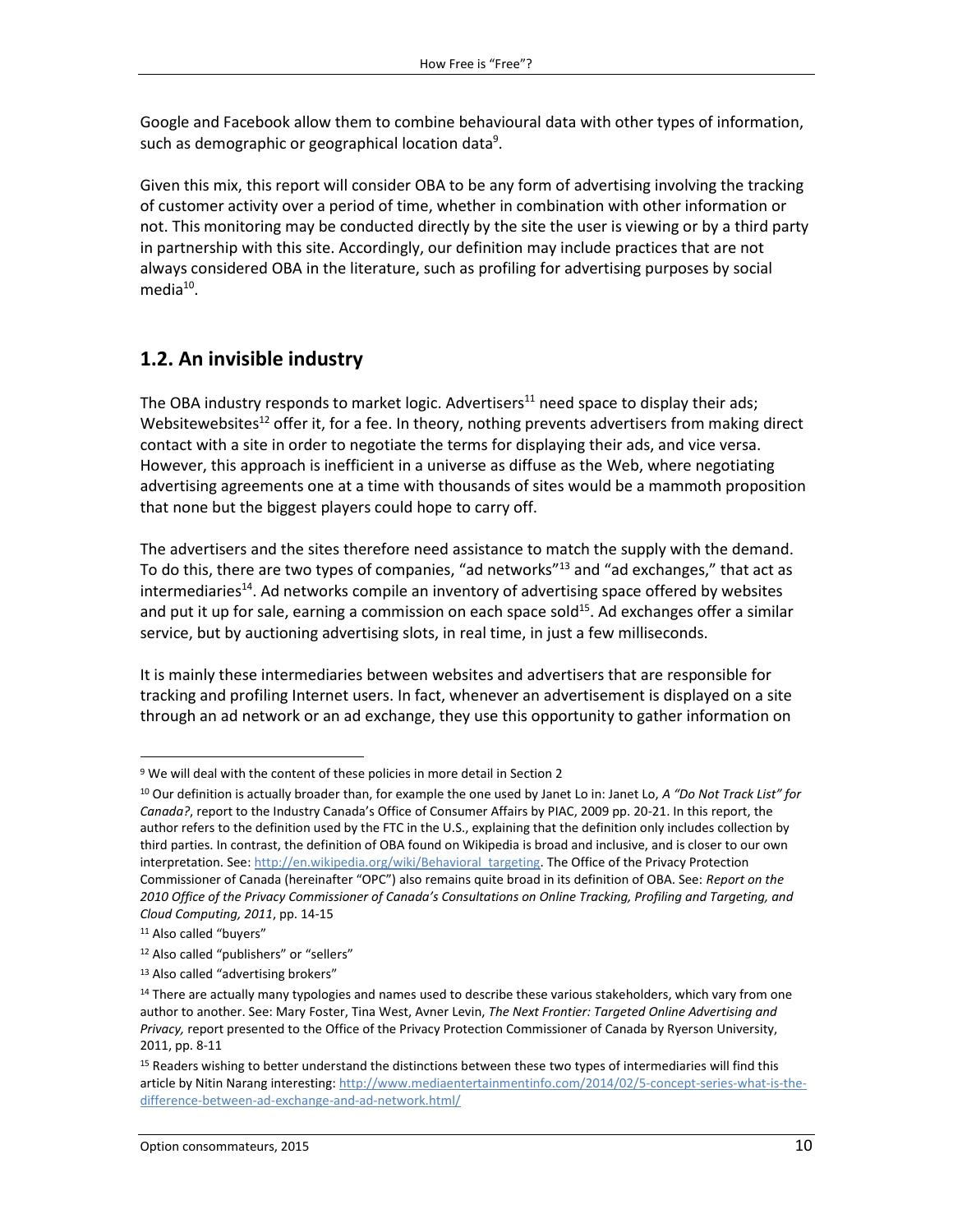the user who is viewing the advertisement. They record this information and use it to set up the user's profile, on the basis of which they select which ads are the best ones to display. In some cases, certain players can combine these roles, offering advertising space for sale and acting as ad publishing sites. For example, Facebook collects information on its own users in order to target the ads of the companies who want to promote their products on their platform.

Since most major sites have partnerships with several intermediaries at once<sup>16</sup>, a user's browsing data can be sent to multiple third parties every time they navigate from one Web page to another<sup>17</sup>. Similarly, since these intermediaries also have partnerships with many sites, they will be able to track the user at numerous Web locations. This will also allow them to post targeted ads on sites that are not necessarily linked to the products advertised.

To this already complex body of sites, advertisers and third parties transplant myriad other companies that specialize in specific roles within OBA such as retargeting<sup>18</sup>, data mining<sup>19</sup> or targeting optimization. Others offer related services, such as media placement assessment, in order to assure advertisers that their money is well spent<sup>20</sup>. Others offer interfaces to the sites or advertisers that allow them to sell or buy advertising space across multiple ad networks or ad exchanges at the same time<sup>21</sup>.

Given the high number of players and activities involved, it is difficult to define the boundaries or describe all the intricacies of the OBA industry<sup>22</sup>. On the one hand, scores of players may handle data from one user or provide services through OBA<sup>23</sup>. On the other, many of these companies perform several roles at the same time; Google, for example, provides services to users and also operates as an ad network.

<sup>&</sup>lt;sup>16</sup> For example, in 2009, PIAC reported that Yahoo! Canada has a relationship with almost 50 ad networks. See Janet Lo, *A "Do Not Track List" for Canada?*, report to Industry Canada's Office of Consumer Affairs by PIAC, 2009, pp. 26- 27. In the U.S. , the report KnowPrivacy, published in 2009, eloquently reveals the extent of the collection of information on users by the largest U.S. sites. See: Joshua Gomez, Travis Pinnick, Ashkan Soltani, KnowPrivacy, UC Berkeley School of Information, 2009

<sup>&</sup>lt;sup>17</sup> A simple browsing session with the Ghostery extension, which identifies cookies stored on a user's browser, reveals an impressive number of advertising cookies from *third parties*. Among these are names such as AdGear, AppNexus, ADTECH, Datalogix or DoubleClick.

<sup>&</sup>lt;sup>18</sup> The aim of "retargeting" or "remarketing" is to reach consumers who were interested in buying a product, for example, by navigating to the purchase page of this product, but ultimately did not purchase the product in question.

<sup>19</sup> OPC, *Report on the 2010 Office of the Privacy Commissioner of Canada's Consultations on Online Tracking, Profiling and Targeting, and Cloud Computing,* 2011, p. 30

<sup>&</sup>lt;sup>20</sup> For example, AdExpose, a company owned by ComScore, is a player that offers this service.

 $21$  To make things easier for everyone involved, these companies allow advertisers and websites to access the offer or demand of several platforms at once. We call these companies "demand-side platforms" (DSP) when they provide services to advertisers and "supply-side platform" (SSP) when they address sites.

<sup>&</sup>lt;sup>22</sup> Even the OPC, in its 2011 consultations on OBA, claimed not to have been able to get a complete picture of the OBA environment in Canada. OPC, *Report on the 2010 Office of the Privacy Commissioner of Canada's Consultations on Online Tracking, Profiling and Targeting, and Cloud Computing*, 2011, p. 34

 $^{23}$  To give an idea of the complexity of this advertising system, IAB Canada has sketched out a portrait of it in a diagram[: http://iabcanada.com/files/IABCanada-TheCanadianProgrammaticLandscape.pdf.](http://iabcanada.com/files/IABCanada-TheCanadianProgrammaticLandscape.pdf) The diagram, which is apparently incomplete and limited to the Canadian context, is inspired by the one produced by LUMA Partners in the U.S., which provides a more detailed overview of the interactions and complexity of this industry: <http://www.lumapartners.com/resource-center/lumascapes-2/>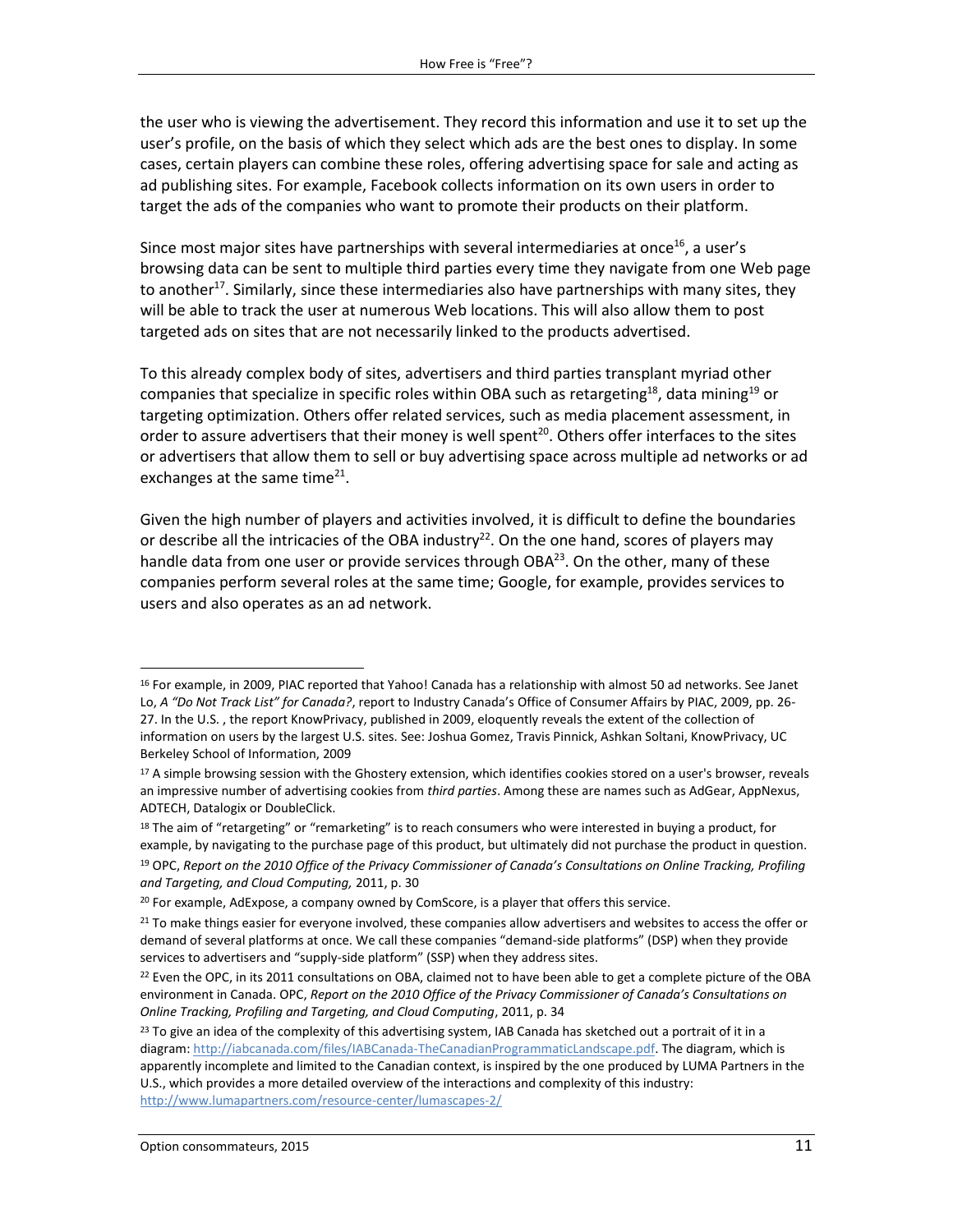This multiplicity of actors and roles, however, should not obscure the fact that this is an industry which in recent years has experienced both a high degree of concentration and a phenomenal increase in revenues. A very few intermediaries have succeeded in capturing a significant share of the online advertising market; in the absence of competition, their ads may now appear on even more sites, thereby allowing them to monitor vast portions of the Internet<sup>24</sup>. At the same time, from 2003 to 2013, online advertising revenues in Canada increased from \$364 million to over \$3.5 billion. According to the Interactive Advertising Bureau of Canada, the Internet has become the medium with the largest advertising revenues in the country<sup>25</sup>. The online advertising industry is admittedly complex and invisible; but that doesn't alter the fact that huge sums of money are concentrated into the hands of just a few privileged players.

#### <span id="page-11-0"></span>**1.3. Ineradicable bugs**

Several technologies have been developed to permit companies to track users on the Web. Most often, they rely on "cookies<sup>26</sup>": small files stored on the computers of users who visit Web pages. A cookie generally contains a unique identifier that allows the ad network or ad exchange to recognize Web surfers on the various sites they visit. So-called "persistent" cookies are programmed to remain inside the user's computer indefinitely without self-destructing. They enable companies to permanently identify the virtual profiles of users and update them using the data they are constantly collecting about their online activities.

Since online tracking is based on the use of cookies, an instinctive strategy to avoid it would simply be to configure the browser so that it refuses to install cookies, or at least removes them automatically at the end of each browsing session. However, this method does not always produce the desired results. On the one hand, cookies are used not only to regulate advertising systems, they provide numerous services to users, and refusing them can greatly disrupt the browsing experience<sup>27</sup>. On the other hand, the cookie is not the only technology used by companies to track Internet users, far from it. Merely blocking or deleting cookies will not put an end to online tracking.

 $\overline{a}$ 

<sup>&</sup>lt;sup>24</sup> Figures from the Interactive Advertising Bureau of Canada show that in 2013 the 20 most important players in Canada's online advertising market monopolized 89% of revenues. See: Interactive Advertising Bureau of Canada, *Canadian Internet Advertising Revenue Survey*, 2014, p. 10. The highlight of this concentration phenomenon was probably the purchase of the DoubleClick ad network by Google in 2007. In Canada, as a result of this transaction, the Canadian Internet Policy and Public Interest Clinic (CIPPIC) made a complaint to the Competition Bureau alleging that this purchase would hamper competition in the online advertising market. However, its arguments were rejected by the Bureau, See Janet Lo, *A "Do Not Track List" for Canada?*" report to Industry Canada's Office of Consumer Affairs by PIAC, 2009, pp. 28-31

<sup>&</sup>lt;sup>25</sup> These revenues represent 28% of advertising spending in the country. In comparison, advertising revenues from print newspapers dropped, in the same interval, from \$2.6 billion to \$1.7 billion; the revenue generated by television and radio, meanwhile, remained substantially stable. See: Interactive Advertising Bureau of Canada, *Canadian Internet Advertising Revenue Survey*, 2014, p. 16

<sup>&</sup>lt;sup>26</sup> Variously called "Web cookies" "browser cookies" or "tracking cookies."

<sup>&</sup>lt;sup>27</sup> Cookies make it possible to retain information about a user from one Web page to another, thereby enabling all kinds of functions such as online shopping.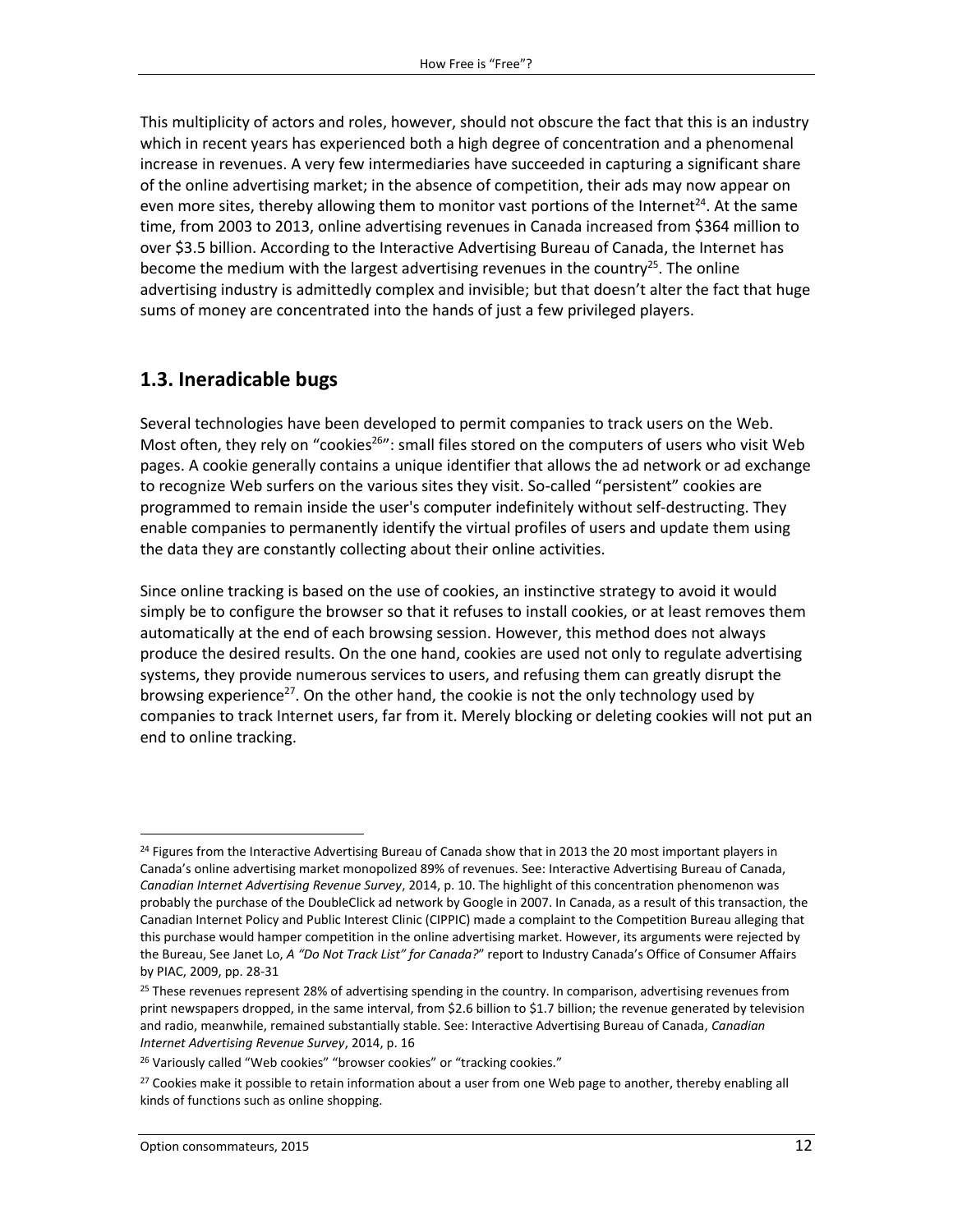In fact, alongside the usual cookies, companies deploy an arsenal of technology to ensure they are able to track Internet users regardless of how their browsers or devices are configured<sup>28</sup>. One of these is the "flash cookie" which is installed on the user's computer via the extension module developed by the Adobe company for playing multimedia files. "Super cookies" utilize new storage locations built into browsers to record information about users. "Beacons<sup>29</sup>" are small image files which, once downloaded by the browser, are used to track users. Users can also be traced using their unit's IP address or unique identifier. Some authors even talk of the possibility of using the browser's "fingerprint"<sup>30</sup> or "deep packet inspection<sup>31</sup>."

In short, considering that there are so many companies monitoring the Internet, and that each one may be deploying a considerable number of technologies concurrently to do so, it is in practice very difficult to avoid being tracked online.

Admittedly, some of these companies, on their respective websites, offer users the option of requesting that they no longer be tracked, or that certain categories of interests be removed from their virtual profile (see section 2). However, attempting to use these various mismatched mechanisms to evade online tracking can be a perplexing experience. Among other difficulties, users will be first asked to identify the many companies that are tracking them online, most of which they will not know. They are also asked to subscribe, one at a time, to each of the withdrawal mechanisms offered to them – a tedious task for the lay user, not to mention that there is no guarantee of the effectiveness of such mechanisms or that this exercise will cover all the companies tracking the user online.

In response to these difficulties, the Digital Advertising Alliance of Canada (DAAC) has developed a more realistic solution for users. The Canadian Self-Regulatory Program for Online Behavioural Advertising is a voluntary code that requires that behavioural advertising by participating companies be accompanied by an *AdChoices* icon (see Figure 1). By clicking on this icon or by visiting the DAAC website, users can access a page containing the promise that they will be able to opt out of being tracked by the participating companies for advertising purposes<sup>32</sup>.

 $\overline{a}$ 

<sup>28</sup> For a portrait of these technologies, see, for example: OPC, *Cookies – Following the Crumbs*, 2011, online at: [https://www.priv.gc.ca/resource/fs-fi/02\\_05\\_d\\_49\\_01\\_e.asp;](https://www.priv.gc.ca/resource/fs-fi/02_05_d_49_01_e.asp) Janet Lo, *A "Do Not Track List" for Canada?*, report to Industry Canada's Office of Consumer Affairs by PIAC, 2009, pp. 20-47

 $^{29}$  This technology may be referred to by different names, such as a "Web bug" or a "Web tab." More information can be found on its operation on the Electronic Frontier Foundation page, *The Web Bug FAQ*, online at: [https://w2.eff.org/Privacy/Marketing/Web\\_bug.html](https://w2.eff.org/Privacy/Marketing/Web_bug.html)

<sup>30</sup> The fingerprint of a browser or device consists of an identification method (complete or partial) based on the configuration of a device. It can therefore be used even when cookies are disabled. In 2010, a study by the Electronic Frontier Foundation stated that this identification method can achieve a high degree of accuracy. See: Peter Eckersley, *How Unique Is Your Web Browser?*, Electronic Frontier Foundation, 2010

<sup>&</sup>lt;sup>31</sup> Deep packet inspection allows telecommunications service providers to read the communications that pass through their network. View: OPC, *What is deep packet inspection?*, online at: [https://www.priv.gc.ca/information/research](https://www.priv.gc.ca/information/research-recherche/dpi_intro_e.asp)[recherche/dpi\\_intro\\_e.asp.](https://www.priv.gc.ca/information/research-recherche/dpi_intro_e.asp) To our knowledge, deep packet inspection is not currently used for advertising purposes in Canada. However, Bell Canada's recent changes to its privacy policy, which authorizes it to use a lot of data on the activity of its customers for OBA purposes, may raise doubts in this regard. See Philippe Mercure, "Renseignements personnels: Bell s'attire les critiques," L*a Presse,* Montréal, October 22, 2013

<sup>32</sup> <http://youradchoices.ca/choices>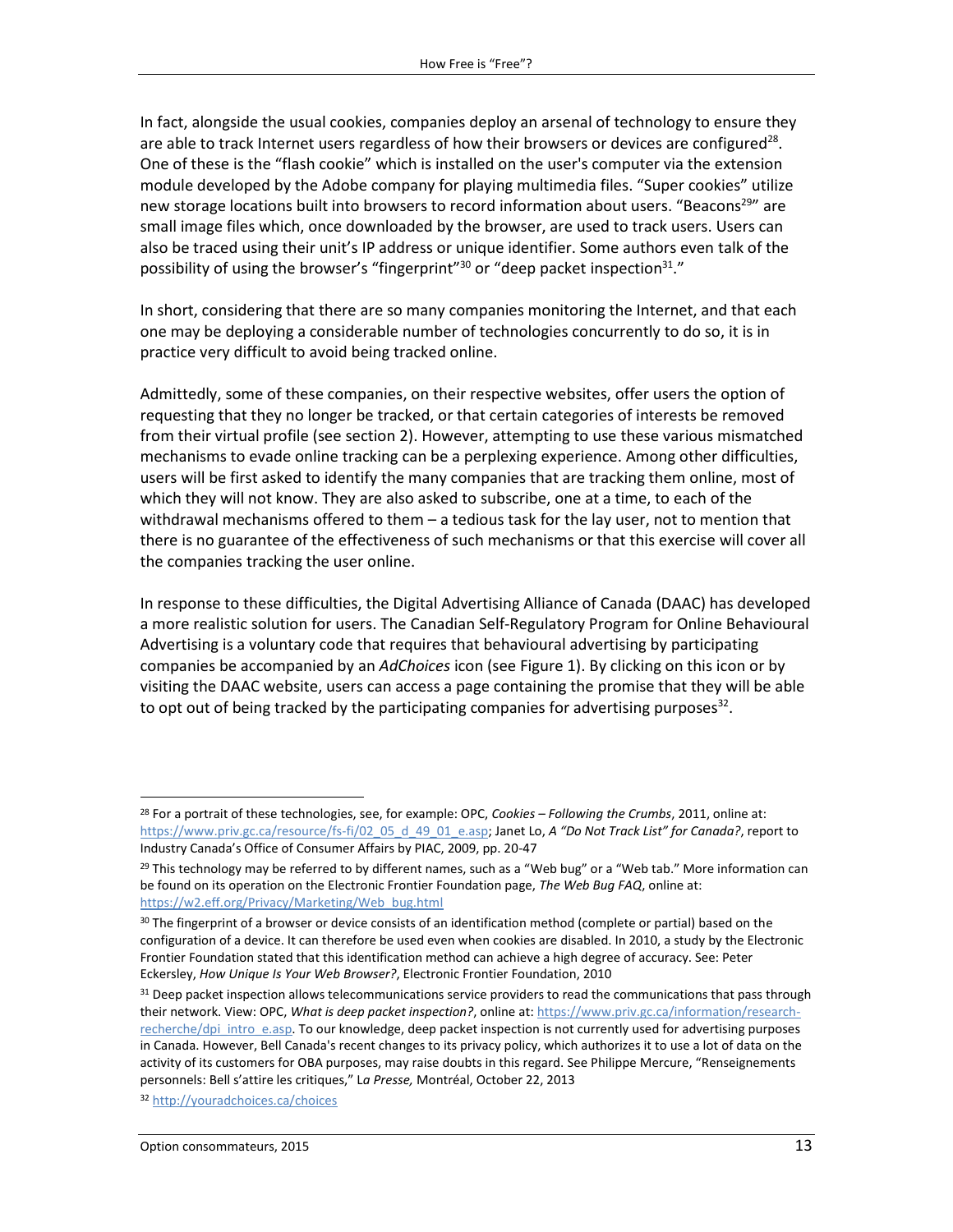# **Figure 1: AdChoices Icon**

Although convenient, this option offered by the industry is still not perfect<sup>33</sup>. It should be remembered from the outset that this is a voluntary standard that depends solely on the goodwill of the participants in the program<sup>34</sup>. Added to that is the fact that participating companies are still permitted, for various reasons, to continue tracking consumers subscribing to the mechanism, in order, for example, to count the number of times an ad is displayed by a particular browser<sup>35</sup>. Similarly, they are still authorized to use certain types of information for advertising purposes, such as "demographic" or "localization" data<sup>36</sup>. Finally, the technological basis for this mechanism, which depends on a cookie downloaded onto the user's machine, raises questions as to the sustainability of the choice made by the consumer<sup>37</sup>.

In short, even if users equipped themselves with every opting-out mechanism offered by the industry, some gaps in their online anonymity would still survive. To address these, there are yet other tricks that the more experienced user can try. One of these is to activate the "Do Not Track" setting on their browser, which sends a message to the advertisers' servers that the user does not wish to be tracked<sup>38</sup>. However, as we shall see, many companies neglect to comply with such messages<sup>39</sup>. Users can install software such as AdBlock Plus or Ghostery in their

 $33$  As we will see in Section 3, this opt-out mechanism is little known among consumers, who in many cases, continue to suffer from online tracking because they are unaware of their right to withdraw their consent.

<sup>34</sup> In the U.S., for example, the study *Tracking the Trackers* by the Center for Internet and Society at Stanford Law School revealed in 2011 that some companies did not stop tracking users even after they used the opting-out formula provided by an industry association: [http://cyberlaw.stanford.edu/blog/2011/07/tracking-trackers-early-results.](http://cyberlaw.stanford.edu/blog/2011/07/tracking-trackers-early-results) See also: Giovanni, Pedro Leon, Blase Ur, Yang Wang, Manya Sleeper, et al, "What Matters to Users? Factors That Affect Users' Willingness to Share Information with Online Advertisers,"*Proceedings of the Ninth Symposium on Usable Privacy and Security*, Article No. 7, 2013, p. 2

<sup>35</sup> <http://youradchoices.ca/faq>

<sup>36</sup> <http://youradchoices.ca/faq>

 $37$  In fact, the withdrawal mechanism is based on the installation of a persistent cookie, which could easily be erased when the browser is reconfigured.

<sup>38</sup> This signal is an initiative of the World Wide Web Consortium, a non-profit Web standards body: [http://www.w3.org/2011/tracking-protection/drafts/tracking-dnt.html.](http://www.w3.org/2011/tracking-protection/drafts/tracking-dnt.html) The Do Not Track option should not be confused with the private browsing mode offered by some browsers, which, as the developers of Firefox admit, does not guarantee anonymity online: [https://support.mozilla.org/en-US/kb/private-browsing-use-firefox-without-history.](https://support.mozilla.org/en-US/kb/private-browsing-use-firefox-without-history)  The signal should also not be confused with the "Do Not Track List," i.e. an opting-out mechanism based on a centralized list of persons not wishing to be tracked, similar to National Do Not Call list of numbers, whose implementation was supported by several consumer organizations in the United States.

<sup>&</sup>lt;sup>39</sup> In this regard, see also: Pedro Giovanni Leon, Blase Ur, Yang Wang, Manya Sleeper, et al, "What Matters to Users? Factors That Affect Users' Willingness to Share Information with Online Advertisers," *Proceedings of the Ninth Symposium on Usable Privacy and Security*, Article No. 7, 2013, p. 2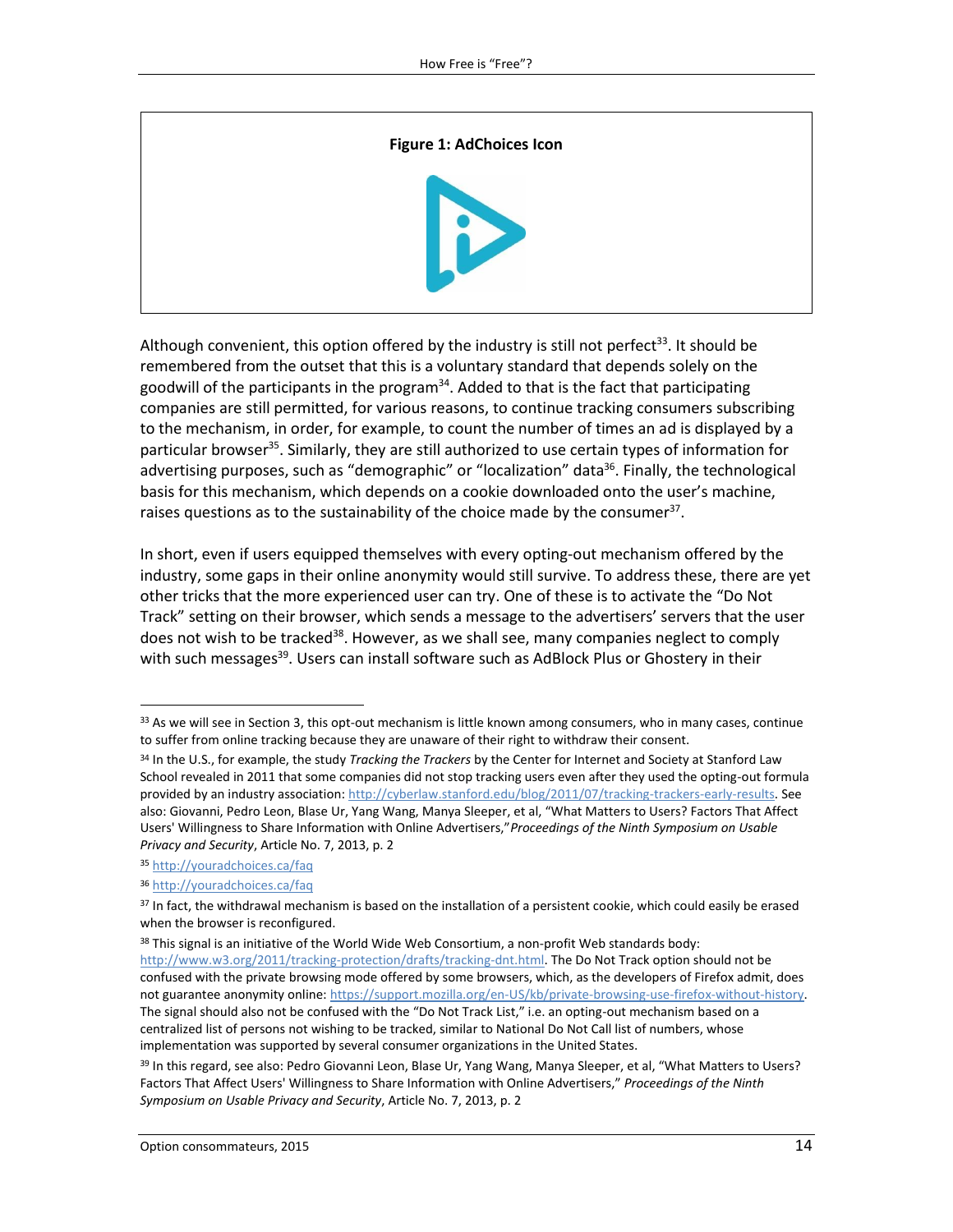browsers, which allow or blocks "pop-up" ads or block certain cookies; nevertheless, even these programs do not necessarily put a stop to the underlying online tracking.

Consumers therefore have various means available to them designed to evade online tracking, but in general these may be only partially effective. Moreover, these methods remain very little known by the general public, are inactive by default (they require positive action on the part of users who want to use them) and sometimes require advanced technical knowledge to install and use.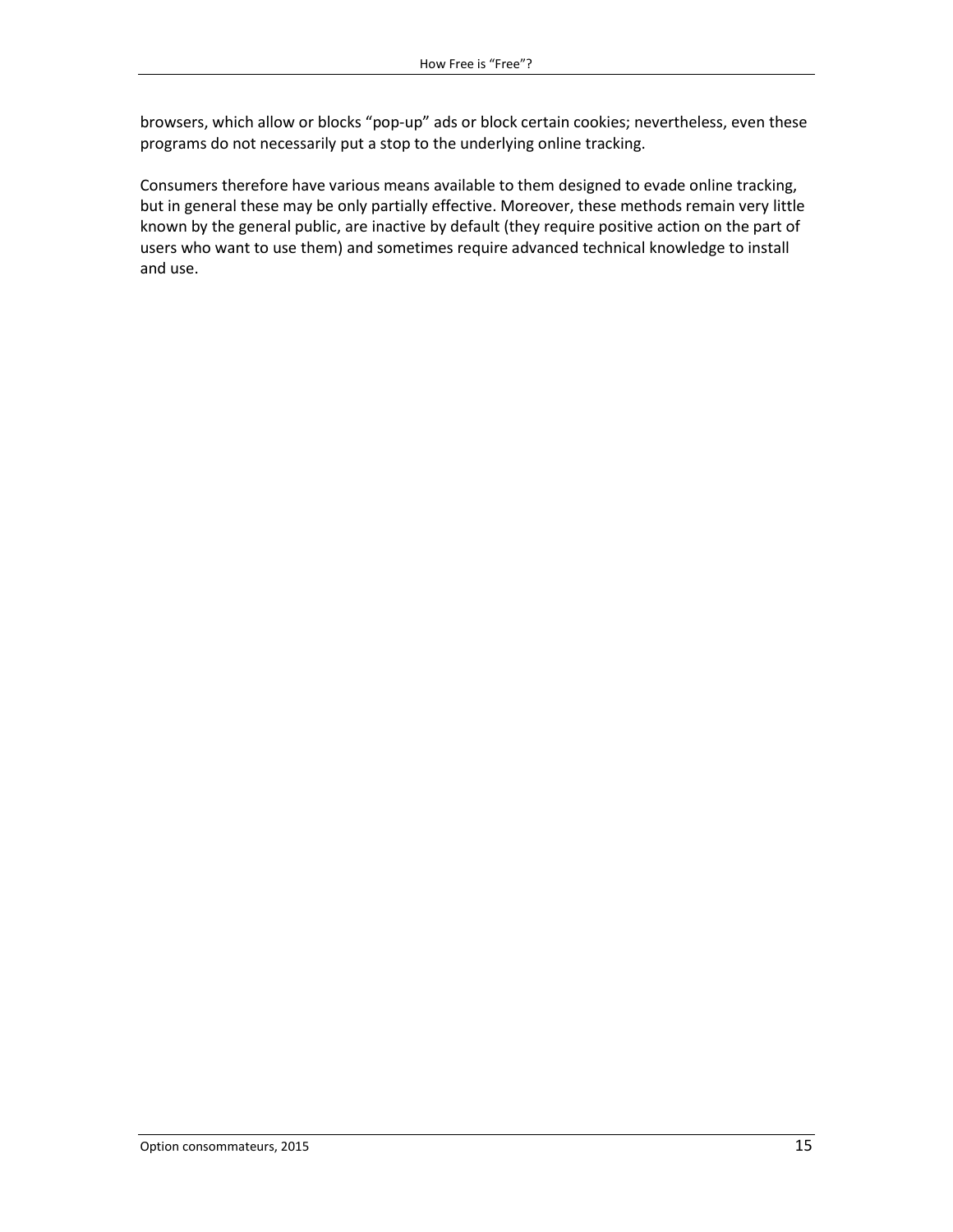## <span id="page-15-0"></span>**2. Analysis of privacy protection policies**

To obtain more information on the practices of online companies in Canada, on the information they collect and what they do with it, we analyzed the privacy policies of the most important free Internet service providers in the country.

We defined "free Internet services" as services offered to Internet users with access to essential features at no monetary charge to the user, and at least part of whose business model is based on OBA as defined in this report $40$ . These include search engines such as Google, and social media applications such as Facebook. They may also include any site offering free content to users, such as a news sites or sites offering online videos. Sites based on a "freemium" formula, i.e. ones that combine paid and free access (e.g. LinkedIn) may be included under this definition, insofar as they also practice OBA.

In setting up our sample, we selected, from among the websites most visited by Canadians, the ones that best fit this definition of free service provider<sup>41</sup>. We quickly found that, except in a very few cases<sup>42</sup>, the most popular sites in Canada have adopted a business model that uses OBA. In addition, several of these sites belong to the same company and direct consumers to the same privacy policy. For example, YouTube, owned by Google, refers users to the same policy as the Google search engine and Gmail email service. To avoid duplication, we considered the policy used by several companies as a single component in our sample.

<sup>41</sup> To do this, we used eMarketer data and those of the Alexa Rank, which get similar results. See: eMarketer, *Top 10 Websites Among Internet Users in Canada Ranked by Market Share of Visits*, June 2014;

 $\overline{a}$ 

<sup>40</sup> This definition is inspired by the one found in Kent Sebastian's report, *No Such Thing as a Free Lunch: Consumer Contracts and "Free" Services* submitted to Industry Canada's Office of Consumer Affairs by PIAC, 2014, which defines a free service as "a free online service that monetizes user-provided value."

[http://www.alexa.com/topsites/countries/CA.](http://www.alexa.com/topsites/countries/CA) Some might argue that, since it is most often third parties that collect and use information from visitors for OBA purposes, it would have been better to study the practices of these companies directly. However, we considered that our approach truly allowed us to put ourselves in the position of consumers seeking to get information, who are not immediately aware of the existence of third parties. Nevertheless, the companies that were included in our sample generally combine several roles and state that they track users' behaviour.

 $42$  One notable exception, Wikipedia, is ranked fifth in the standings, but does no online advertising. Its business model is based primarily on a participatory funding.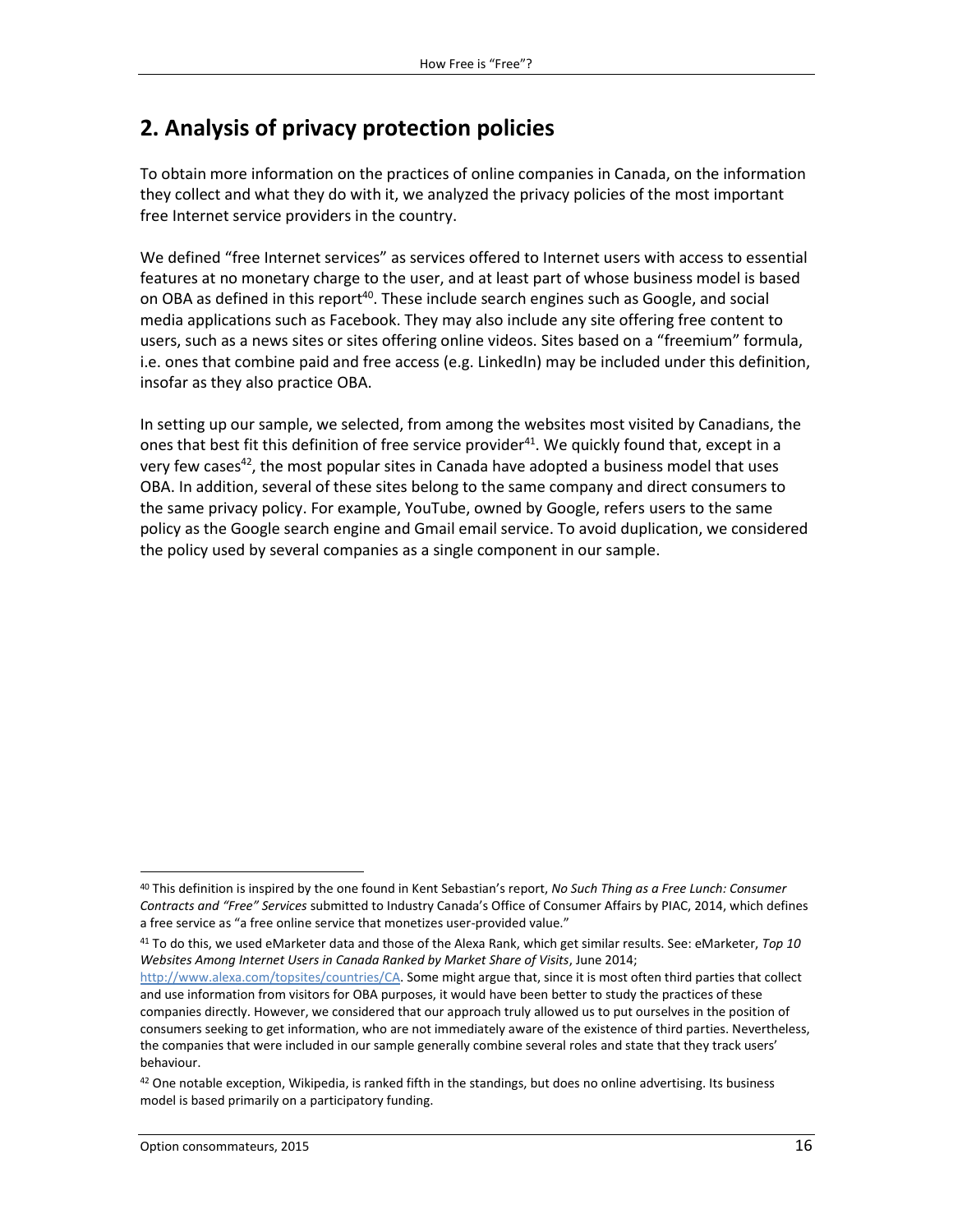Finally, we analyzed the policies of the following ten companies: Google<sup>43</sup>, Facebook<sup>44</sup>, Microsoft<sup>45</sup>, Yahoo!<sup>46</sup>, LinkedIn<sup>47</sup>, Twitter<sup>48</sup>, Kijiji<sup>49</sup>, Amazon<sup>50</sup>, Pinterest<sup>51</sup>, and Imgur<sup>52</sup>.

Due to the concentrated nature of the industry, we limited our sample to ten policies. According to the Interactive Advertising Bureau of Canada (IAB Canada), the top ten players in Internet advertising generated 82% of all revenue from Internet advertising in Canada in 2013<sup>53</sup>. Although the Bureau's report does not state which companies these are, we would guess that Google and Facebook share top spots in this ranking. A look at the U.S. market should serve to convince: according to eMarketer, Google sits on top with 38.1% of Internet advertising in the

<sup>44</sup> We studied two versions of the Facebook policy. We essentially based our analysis on the most recent, dated January 30, 2015, found at[: https://www.facebook.com/about/privacy/.](https://www.facebook.com/about/privacy/) We also consulted related pages such as "Facebook Ads Controls," "Cookies Policy" and "Terms." The earlier version was dated November 15, 2013.

47 We consulted the LinkedIn policy, dated October 23, 2014, available at[: https://www.linkedin.com/legal/privacy](https://www.linkedin.com/legal/privacy-policy)[policy.](https://www.linkedin.com/legal/privacy-policy) We also reviewed the terms of use for this service at[: https://www.linkedin.com/legal/user-agreement.](https://www.linkedin.com/legal/user-agreement)

 $48$  We consulted the Twitter policy, dated September 8, 2014, at: [https://twitter.com/privacy.](https://twitter.com/privacy) Twitter also provides its users with additional pages on related topics such as "Twitter's use of cookies and similar technologies" or "Your Privacy controls for tailored ads The "Twitter Terms of Service," dated September 8, 2014, are available at: [https://twitter.com/tos.](https://twitter.com/tos)

<sup>50</sup> We consulted the Amazon policy, dated March 3. 2014, available at:

l

<sup>43</sup> Google's policy covers both the activities of the search engine and the company's other services, such as YouTube and Gmail. We consulted Google's policy dated December 19, 2014, available online at:

[https://www.google.ca/intl/en/policies/.](https://www.google.ca/intl/en/policies/) This section of the Google site contains many explanatory pages on the company's practices; the largest of these is entitled "Privacy Policy." There are also other relevant pages, including "Technologies and Principles," "FAQ" and "Terms of Service."

<sup>45</sup> Several services are attached to the Microsoft banner, including Windows Live Mail, live.com, Bing and MSN Canada, which refer users to the "Microsoft Privacy Statement" dated January 2015, found at:

[http://www.microsoft.com/privacystatement/en-us/core/default.aspx.](http://www.microsoft.com/privacystatement/en-us/core/default.aspx) However, Bing and MSN also refer users to a separate policy: "Privacy Statement Bing and MSN," dated January 2015 and available at:

[http://www.microsoft.com/privacystatement/en-us/BingandMSN/default.aspx.](http://www.microsoft.com/privacystatement/en-us/BingandMSN/default.aspx) Both documents contain a great amount of detail and occasionally link to other pages, including the general Microsoft OBA opting-out page and the privacy protection policy of Microsoft Advertising, the advertising network operated by Microsoft. Despite these distinctions, we analyzed all Microsoft services concurrently, making adjustments as required.

<sup>46</sup> Yahoo! Canada has a policy for all its services. Its very brief policy, dated July 12, 2010, is available at: [http://info.yahoo.com/privacy/ca/yahoo/.](http://info.yahoo.com/privacy/ca/yahoo/) Yahoo! Mail also has a short separate policy, which refers to the general Yahoo! policy; for more details[: http://info.yahoo.com/privacy/ca/yahoo/mail/ymail/details.html.](http://info.yahoo.com/privacy/ca/yahoo/mail/ymail/details.html) There are some additional pages that define certain terms used, and a link to the Yahoo! OBA opting-out page. The terms of use are published at[: https://info.yahoo.com/legal/ca/yahoo/utos/utos-ca01.html.](https://info.yahoo.com/legal/ca/yahoo/utos/utos-ca01.html)

<sup>49</sup> We consulted the Kijiji policy, dated July 25, 2014, available at: [http://help.kijiji.ca/helpdesk/policies/kijiji-privacy](http://help.kijiji.ca/helpdesk/policies/kijiji-privacy-policy)[policy](http://help.kijiji.ca/helpdesk/policies/kijiji-privacy-policy) The terms of use are available at: [http://aide.kijiji.ca/centredaide/politiques/conditions-d-utilisation.](http://aide.kijiji.ca/centredaide/politiques/conditions-d-utilisation)

[http://www.amazon.ca/gp/help/customer/display.html/180-9291331-5703514?nodeId=918814.](http://www.amazon.ca/gp/help/customer/display.html/180-9291331-5703514?nodeId=918814) A specific page is devoted to Amazon's OBA practices: [https://www.amazon.ca/gp/BIT/InternetBasedAds.](https://www.amazon.ca/gp/BIT/InternetBasedAds) The Conditions of Use, dated February 17, 2015, are available at: [https://www.amazon.ca/gp/help/customer/display.html?nodeId=918816.](https://www.amazon.ca/gp/help/customer/display.html?nodeId=918816)

<sup>51</sup> We consulted the Pinterest policy, dated October 19, 2014, available at: [https://about.pinterest.com/en/privacy](https://about.pinterest.com/en/privacy-policy)[policy](https://about.pinterest.com/en/privacy-policy). There are also additional pages, including "Personalization and data" and "Third-party analytics or advertising providers Pinterest uses or allows." The Terms of Service are available at[: https://about.pinterest.com/en/terms](https://about.pinterest.com/en/terms-service)[service.](https://about.pinterest.com/en/terms-service) Our last visit to this page dates from January 9, 2015.

<sup>52</sup> We consulted very short Imgur policy dated January 14, 2014, at: [http://imgur.com/privacy.](http://imgur.com/privacy) The Terms of Use, dated October 22, 2014 are available at: [http://imgur.com/tos.](http://imgur.com/tos)

<sup>53</sup> Interactive Advertising Bureau of Canada, *2013 Actual+2014 Estimated Canadian Internet Advertising Revenue Survey*, conducted by Ernst & Young and commissioned by the Interactive Advertising Bureau of Canada, September 17, 2014, p. 10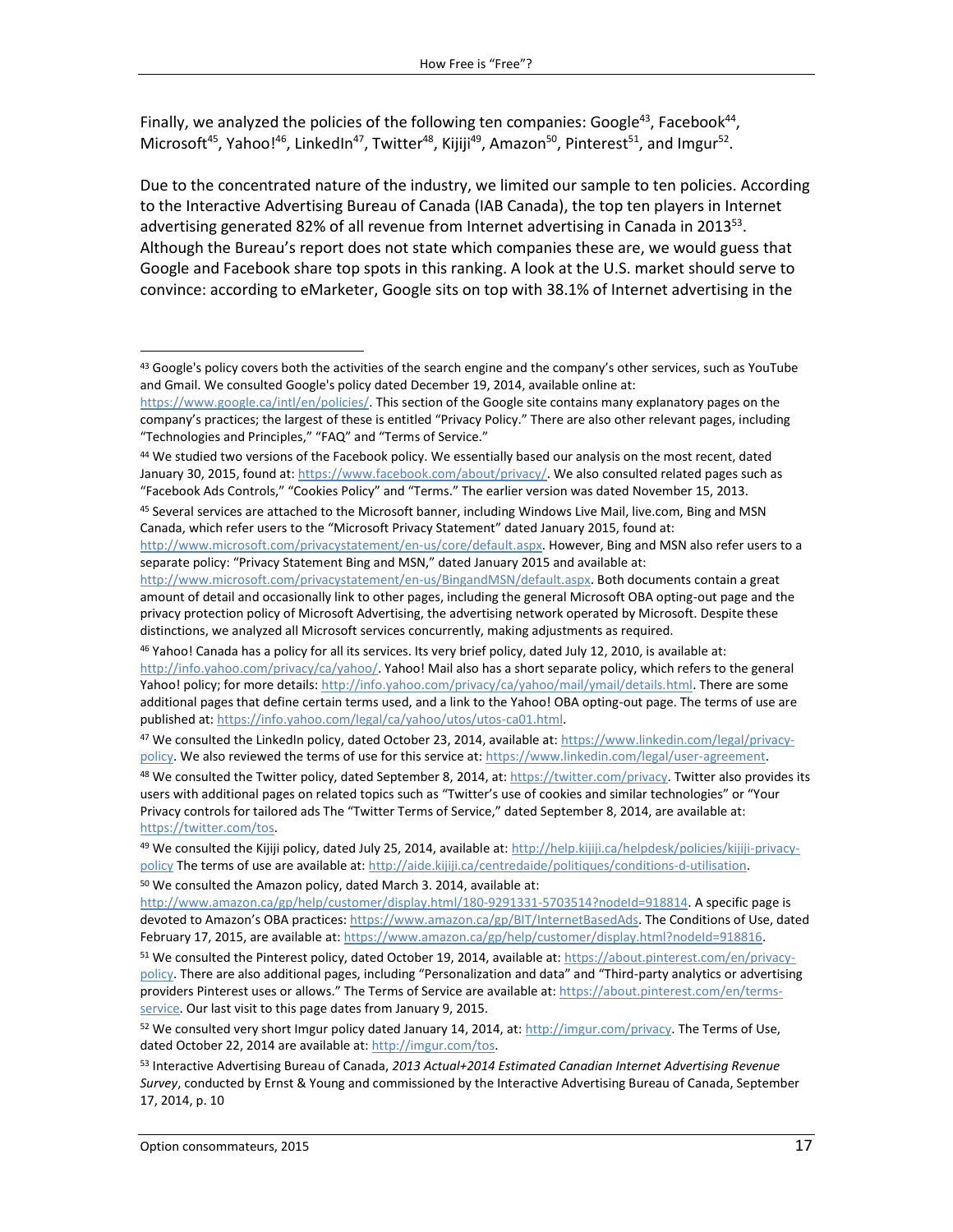U.S. in 2014, followed by Facebook with 9.8%<sup>54</sup>. This means that Google and Facebook account for almost half of the online advertising market in the United States. Since the Canadian market has similar characteristics to the U.S. market, one can realistically assume that we will find similar ratios of revenue sharing here. In addition, these are also the companies most visited by Internet users in Canada.

#### <span id="page-17-0"></span>**2.1. Sparse documentation**

We generally found the links to the privacy policies of selected services in discrete mentions in footnotes. Although some policies are couched in heavy, hard-to-understand verbiage, others are presented in a more accessible language and format: Google and Facebook noticeably make an attempt to explain their practices to users in clear, accessible language. Facebook, for example, makes sure to include an icon pointing to shortcuts on privacy protection in its navigation bar and presents the information in a generally user-friendly form.

Most often, the company publishes two main documents: one explaining the terms of service<sup>55</sup> and the other its policy regarding the management of users' personal information<sup>56</sup>. Relevant information is sometimes included under different headings and is spread over several pages. For example, in addition to its privacy protection policy, Amazon posts a separate page explaining what interest-based advertising specifically entails<sup>57</sup>. In several cases, the policies studied state that they also apply when the user accesses the service via a mobile application.

Since determining what each service's privacy policy involves exactly is sometimes unclear, we also, where necessary, studied other related documents, including these services' conditions of use, additional explanatory pages accessible online, and even ads for advertising space aimed at advertisers.

#### <span id="page-17-1"></span>**2.2. Unlimited collection**

Reading these policies should be enough to convince anyone: in targeted advertising, the companies studied gather every last scrap of information they can find on the Internet. Nothing escapes scrutiny, whether it be data obtained through tracking Internet activities, or data obtained at the time a user opens an account.

First, they collect information on the users' activities. This naturally includes the pages they visit and the time spent on each<sup>58</sup>. They may also log, for example, the videos they watch on

 $\overline{a}$ <sup>54</sup> eMarketer, *Net* U.S. *digital Ad Revenues, by Company, 2013-2016,* 2014

<sup>55</sup> These terms may be presented under different names, such as "Terms of Use," "Service Contract," "Terms and Conditions" or "Terms of Service"

<sup>56</sup> Again, such documents may take various names, such as "Privacy Policy," "Data Use Policy" or "Privacy Statement" <sup>57</sup> <http://www.amazon.com/b/?&node=5160028011>

<sup>&</sup>lt;sup>58</sup> The collection of users' browsing activities is often explained in very broad terms. For example, Google adopts a very wide definition of the concept of "data we collect when you use our services" by including "information about the services that you use and how you use them, like when you watch a video on YouTube, visit a website that uses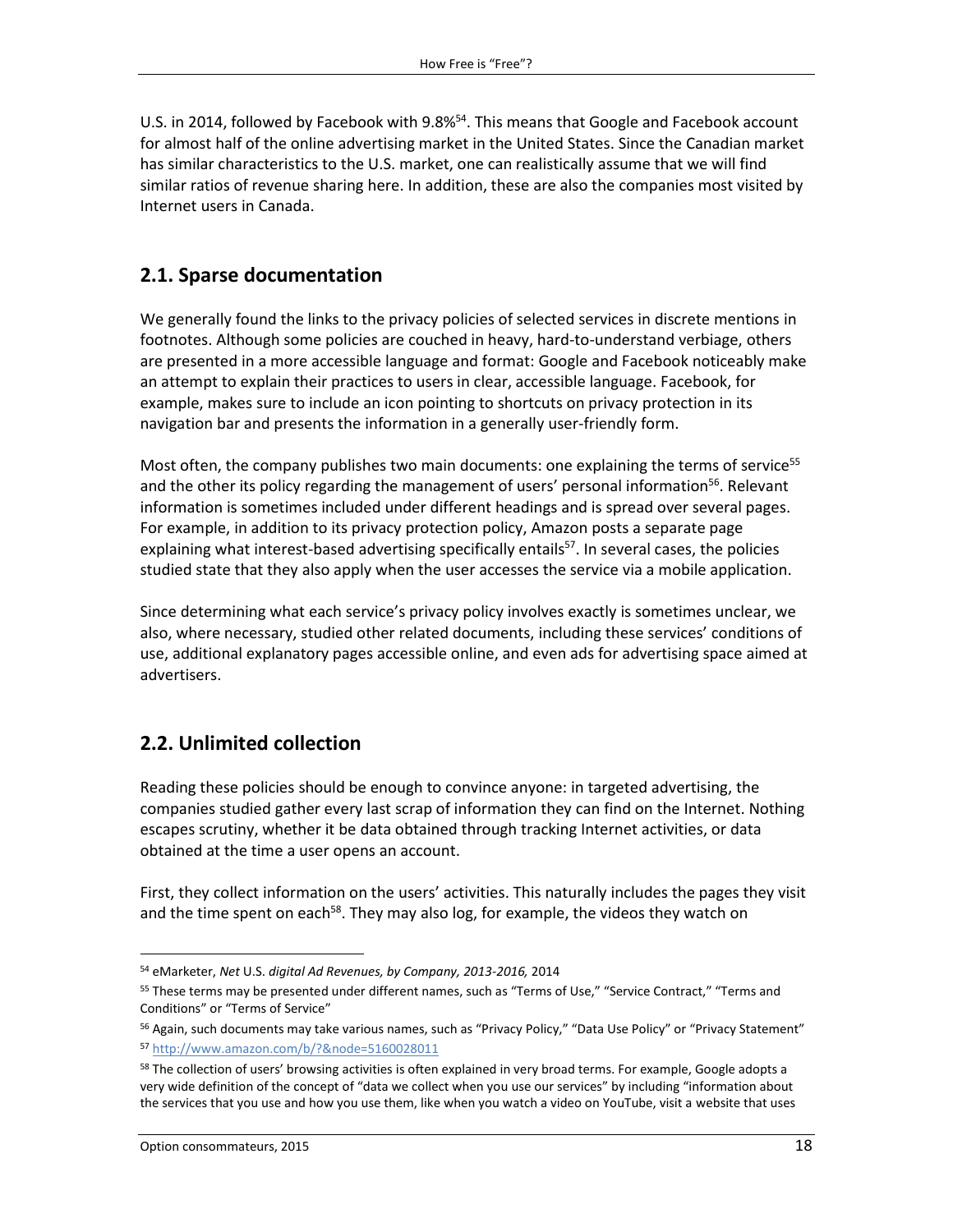YouTube, the purchases they make online or the ads that catch their attention. In short, every mouse-click is tracked.

Each service also collects data specific to the functionalities it offers. The Google and Bing search engines retain the keywords used in searches. Social media is interested in the "Likes" (or "+1" in Google), and in the comments and content the user shares. Online shopping platforms are no exception: for example, Amazon's policy mentions that a consumer's "shopping list" could be used for advertising purposes.

They are also interested in the relationships between the users of their service by trying to guess what type of relationship users have with each of their contacts. Facebook, the universally popular platform for online socializing, explains this practice as follows:

We collect information about the people and groups you are connected to and how you interact with them, such as the people you communicate with the most or the groups you like to share with<sup>59</sup>.

Even the emails a user sends or receives can be used for targeting purposes, through the use of algorithms designed to detect certain words or other items. Yahoo! explains this practice as follows:

When you use Yahoo! Mail, our automated systems scan and analyze your communications and also the content sent and received from your account to detect, among other things, certain words and phrases (we call them "keywords") within these communications. In addition to using the keywords to show you contextually relevant content and ads, these keywords may also contribute to our understanding of things that interest you. 60

The consumer location is also a popular information item<sup>61</sup>. Companies can deploy an arsenal of means to find this information. Google, for example, gives a non-exhaustive list:

When you use Google services, we may collect and process information about your actual location. We use various technologies to determine location, including IP address, GPS, and other sensors that may, for example, provide Google with information on nearby devices, Wi-Fi access points and cell towers<sup>62</sup>.

our advertising services, or view and interact with our ads and content." At Twitter, more generally it is stated interest in "how you interact with links across our Services."

<sup>59</sup> <https://www.facebook.com/about/privacy/update/>

<sup>60</sup> <http://info.yahoo.com/privacy/ca/yahoo/opt-outfaq/>

 $61$  We found explicit mentions of collecting information related to location in seven of the ten policies analyzed: Amazon, Facebook, Google, LinkedIn, Microsoft, Pinterest, Twitter. Three policies (Yahoo!, Kijiji, Imgur) do not specifically exclude, due to the general terms in which they are expressed, the location of the consumer; some of them also state that they collect the IP address. Google suggests that it may also compile a history of the places a consumer has visited for advertising purposes: "Your location info can also be used by any Google app. or service, including the ads you see." See: [https://support.google.com/gmm/answer/3118687?hl=enr&ref\\_topic=3137371](https://support.google.com/gmm/answer/3118687?hl=enr&ref_topic=3137371) <sup>62</sup> <https://www.google.ca/intl/en/policies/privacy/>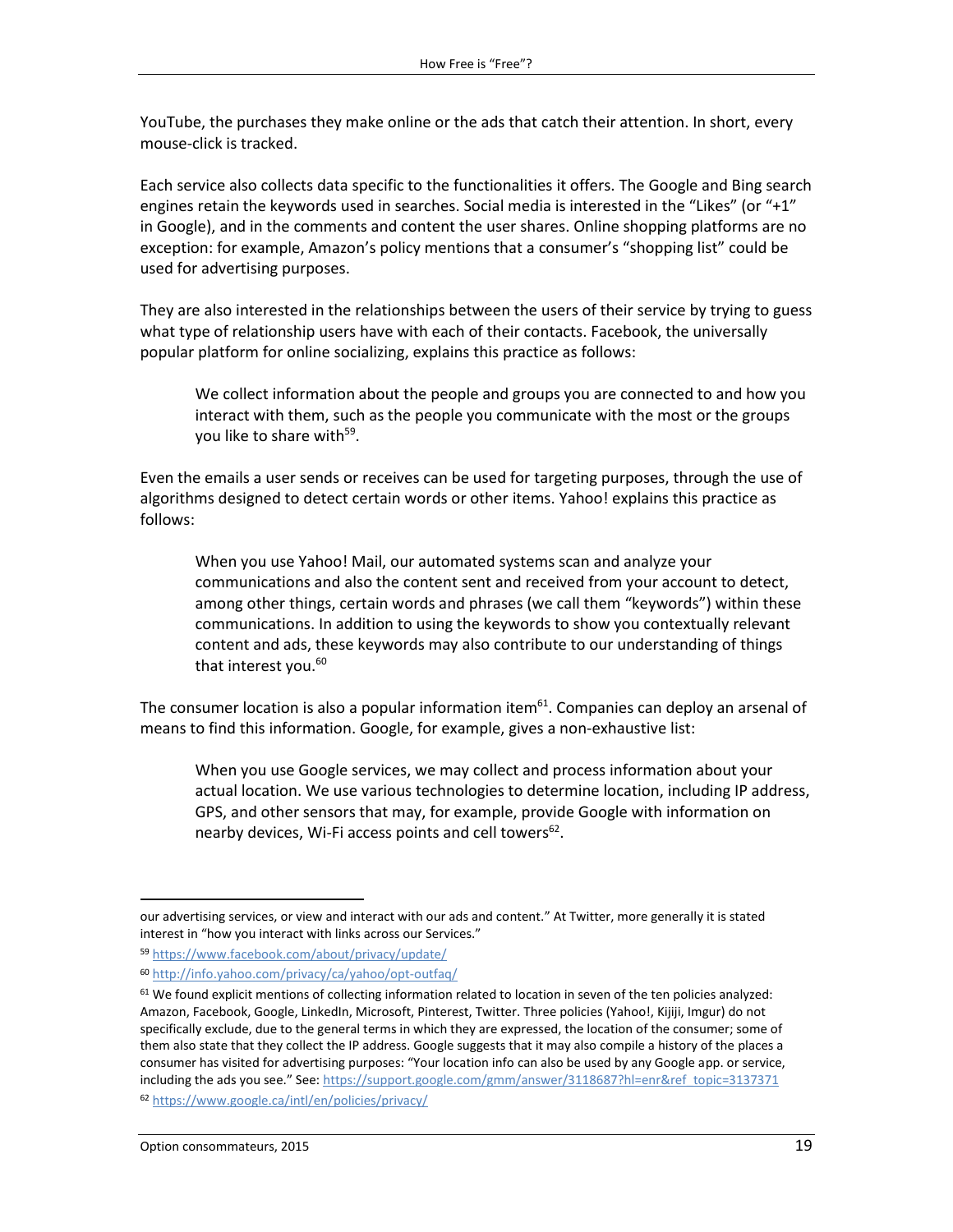Several companies state that they collect, among other things, data from the GPS of mobile devices or from Wi-Fi networks, "information about wireless networks<sup>63</sup>" or "cell towers near your mobile device<sup>64</sup>." In other cases, they may use the user's IP address to work out where they are located<sup>65</sup>.

Companies can also seek to figure out the location of consumers by analyzing their online activities. For example, they might assume that a user who searches for information on the Eiffel Tower is in Paris<sup>66</sup>. This is what Google calls "implicit location information":

*Implicit location information* is information that does not actually tell us where your device is located, but allows us to infer that you are either interested in the place or that you might be at the place. An example of implicit location information would be a manually typed search query for a particular place.<sup>67</sup>

To all of this information is attached a multitude of other technical data. For example, most of the above data collections also provide an opportunity to gather metadata, i.e. data that provides information on other data<sup>68</sup>. For example, in addition to the key words in a query from a browser, the time and date it was issued may also be recorded<sup>69</sup>.

More generally, it is possible to collect various digital or technological information about the user's device: the device model, its unique identifier<sup>70</sup>, the operating system, the network address or even the telephone number assigned to the device. Google also says it collects "telephony log information like your phone number, calling-party number, forwarding numbers, time and date of calls, duration of calls, SMS routing information and types of calls<sup>71"</sup>. To this Facebook adds that it collects "battery level and signal strength<sup>72</sup>". Amazon adds:

During some visits we may use software tools such as JavaScript to measure and collect session information, including page response times, download errors, length of visits to

 $\overline{a}$ 

<sup>63</sup> <https://twitter.com/privacy?lang=en>

<sup>64</sup> <https://twitter.com/privacy?lang=en>

<sup>&</sup>lt;sup>65</sup> The IP address, the number assigned to each computer connected to the Internet, can certainly provide valuable geographical indicators, but a service provider can sometimes assign IP addresses from other geographical sectors to certain clients. In addition, a unit's IP address station may vary during the same period. For these and for various technical reasons, geographical location based on IP address generally remains a more approximate localization method than those using data originating from a mobile device. A report by IAB Canada gives this targeting method an 88% accuracy level within a radius of 40 kilometers. See: IAB CANADA, *GeoTargeting Online* at: [http://iabcanada.com/files/IABCanada\\_Geo-TargetingOnline.pdf](http://iabcanada.com/files/IABCanada_Geo-TargetingOnline.pdf)

<sup>&</sup>lt;sup>66</sup> This example is taken from Google's policy.

<sup>67</sup> <https://www.google.ca/intl/en/policies/technologies/location-data/>

<sup>68</sup> OPC, *Metadata and Privacy, A Technical and Legal Overview*, October 2014, p. 1

 $69$  It is also possible to record a large amount of other contextual information. Google gives as examples IP address, browser configuration, location and any unique identifier contained in cookies. Bing lists similar information.

 $70$  The unique identifier of a device is a string of characters that identifies a device such as a mobile phone. A device may have several of these identifiers for various purposes, including advertising.

<sup>71</sup> <https://www.google.ca/intl/en/policies/privacy/>

<sup>72</sup> <https://www.facebook.com/about/privacy/update/>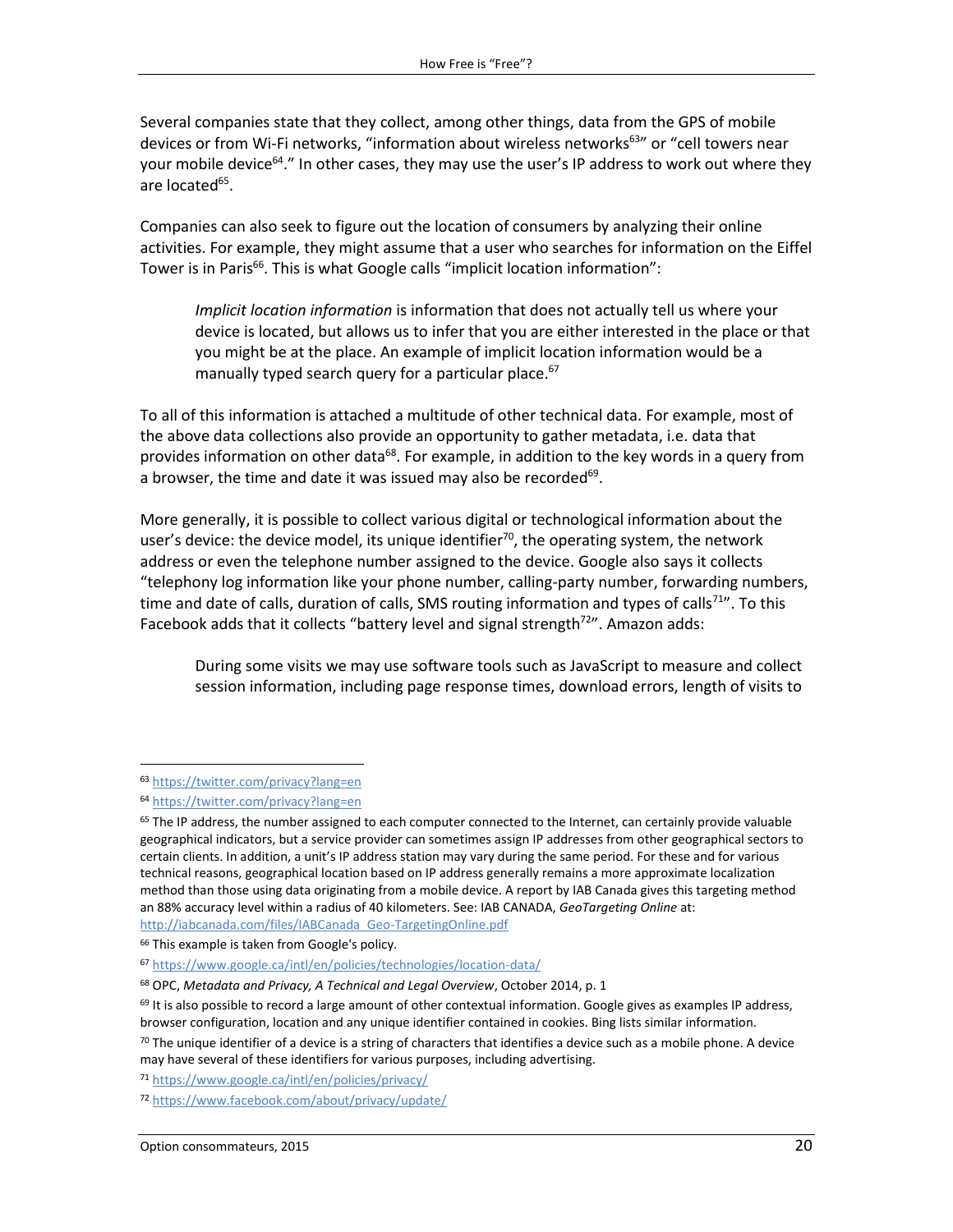certain pages, page interaction information (such as scrolling, clicks, and mouse-overs), and methods used to browse away from the page.<sup>73</sup>

This means that even areas the user's cursor wanders over, or pages he scrolls through, can be recorded.

On the face of it, one would think that such a wide collection of information could only be carried out while someone is actually using the company's services, i.e. when users are on the company's platform or visiting its website. However, some companies also have the opportunity of following their activities outside their immediate territory. For example, companies operating ad networks, including Google<sup>74</sup>, state that they are able to track consumers at many other locations on the Web, whenever they visit any one of the many pages that use their services to displays ads.

Social media are no exception. Facebook, for example, suggests that it is able to keep track of "activity on websites and applications outside of Facebook<sup>75</sup>" when these sites embed their "Like button or Facebook Login<sup>76</sup>" – what are known in the virtual jargon as "social plugins" – or when they use their advertising services. Twitter, for its part, says it may use tracking data from third parties to improve its ad targeting:

Third-party ad partners may share information with us, like a browser cookie ID, website URL visited, mobile device ID, or cryptographic hash of a common account identifier (such as an email address), to help us measure and tailor ads. For example, this allows us to display ads about things you may have already shown interest in off of our Services.<sup>77</sup>

Some companies also reserve the option to buy information from other sources. This is the case with Microsoft, which states: "We may get additional information about you, such as demographic data we purchase from other companies<sup>78</sup>."

In short, most of the companies studied have tentacles that extend far beyond the sphere of the services they delivery. They utilize various means to monitor the activity of their users, and even those who do not use their services.

#### <span id="page-20-0"></span>**2.3. Consumer labelling**

The policies we went through allow companies to process the data they collect in every possible way in their quest to optimize ad targeting. None of the policies directly linked each type of information collected to the precise use to be made of it. They instead chose to give a long list of

 $\overline{a}$ 

<sup>73</sup> <http://www.amazon.ca/gp/help/customer/display.html/180-9291331-5703514?nodeId=918814>

<sup>&</sup>lt;sup>74</sup> Google also operates the DoubleClick and Google Adworks networks.

<sup>75</sup> <https://www.facebook.com/about/privacy/update/>

<sup>76</sup> <https://www.facebook.com/about/privacy/update/>

<sup>77</sup> <https://twitter.com/privacy?lang=en>

<sup>78</sup> <http://www.microsoft.com/privacystatement/en-ca/core/default.aspx>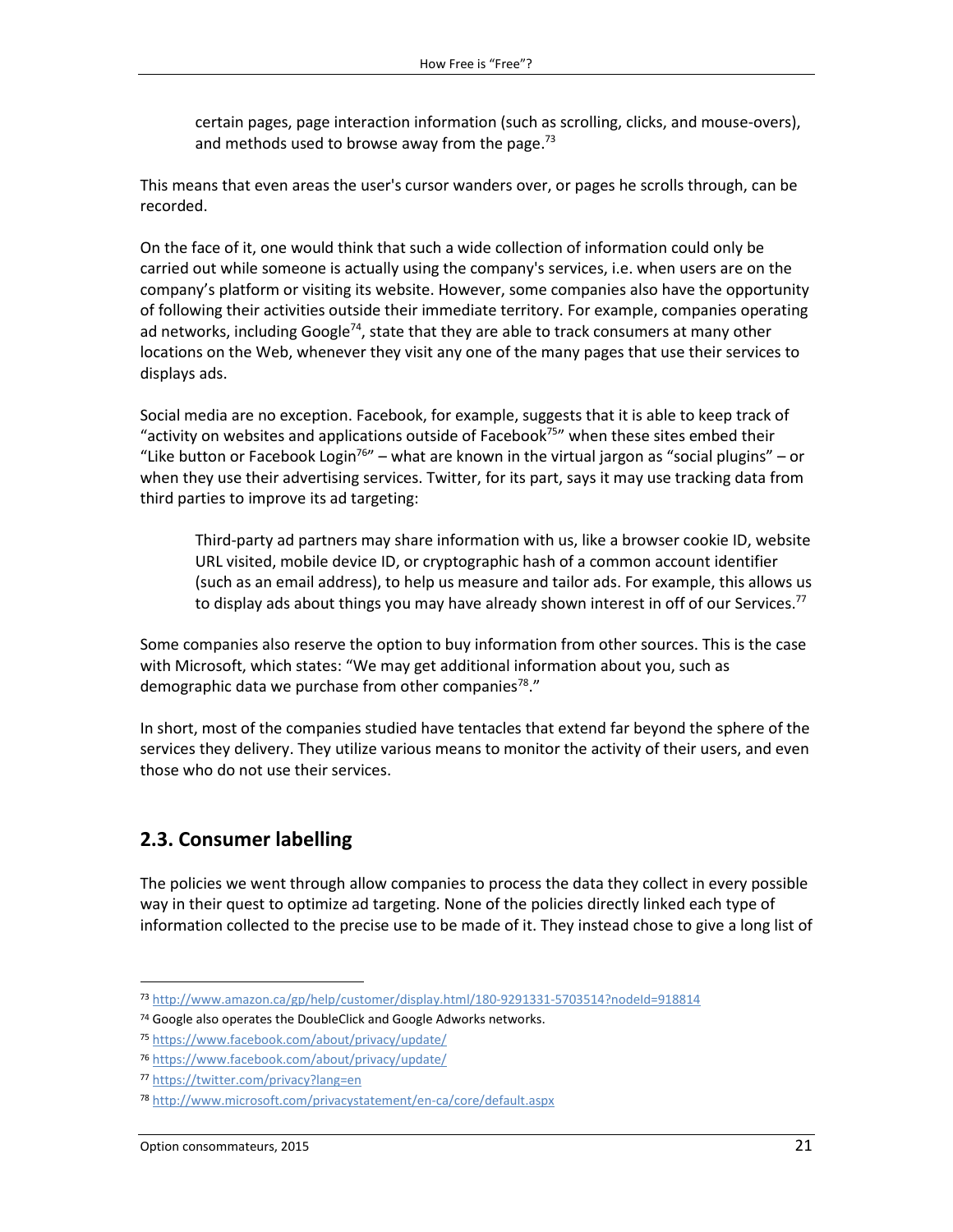the kinds of information that may be collected, followed by a general statement that any of this data could be used for advertising purposes. The Facebook policy bluntly states:

We want our advertising to be as relevant and interesting as the other information you find on our Services. With this in mind, we use all of the information we have about you to show you relevant ads.<sup>79</sup>

This not only includes data about consumers' online activity, but also other information that the company already has, such as information that they disclosed when subscribing to the service (gender, age, employment). In short, anything that can be learned from a user's account can be used to attribute fields of interest to their virtual double.

That said, despite the generality of such statements, we should note that many companies take the trouble to give their users additional explanations or concrete examples in order to demystify their advertising practices. Several supply multiple explanatory pages $80$  or dot their policies with concrete examples, which can be refreshing in the midst of what is often dry reading. This is an illustration that Facebook gives of its advertising practices:

For example, if a person "likes" the "Star Trek" Page and mentions "Star Wars" when they check into a movie theater, we may conclude that this person is likely to be a sci-fi fan. Advertisers of sci-fi movies, for example, could ask us to target "sci-fi fans" and we would target that group, which may include you.  $81$ 

Companies also provide illustrations of certain more specific practices. For example, Google explains retargeting as follows:

You may see ads for products you previously viewed through what's known as remarketing. Let's suppose you visit a website that sells golf clubs, but you don't buy those clubs on your first visit. The website owner might want to encourage you to return and complete your purchase. Google offers services that let website operators target their ads to people who visited their pages.<sup>82</sup>

Data from third parties may also be combined with data held by the company to target a certain group of people. Twitter explains:

Here's one way it would work. Let's say a flower shop wants to advertise a Valentine's Day special on Twitter. They'd prefer to show their ad to floral enthusiasts who subscribe to their newsletter. To get the special offer to those people, who are also on Twitter, the shop may share with us hashed emails from their mailing list. We can then

<sup>79</sup> <https://www.facebook.com/about/privacy/update/>

<sup>80</sup> Yahoo! for example, explains its advertising practices with regard to email service on its "FAQ" page: <http://info.yahoo.com/privacy/ca/yahoo/mail/ymailfaq/>

<sup>81</sup> This excerpt is from the Facebook privacy policy dated 15 November 2013[. https://www.facebook-com-data-use](https://www.docracy.com/0co4k1a5qym/facebook-com-data-use-policy-tos)[policy-tos](https://www.docracy.com/0co4k1a5qym/facebook-com-data-use-policy-tos)

<sup>82</sup> <https://www.google.ca/intl/fr/policies/technologies/ads/>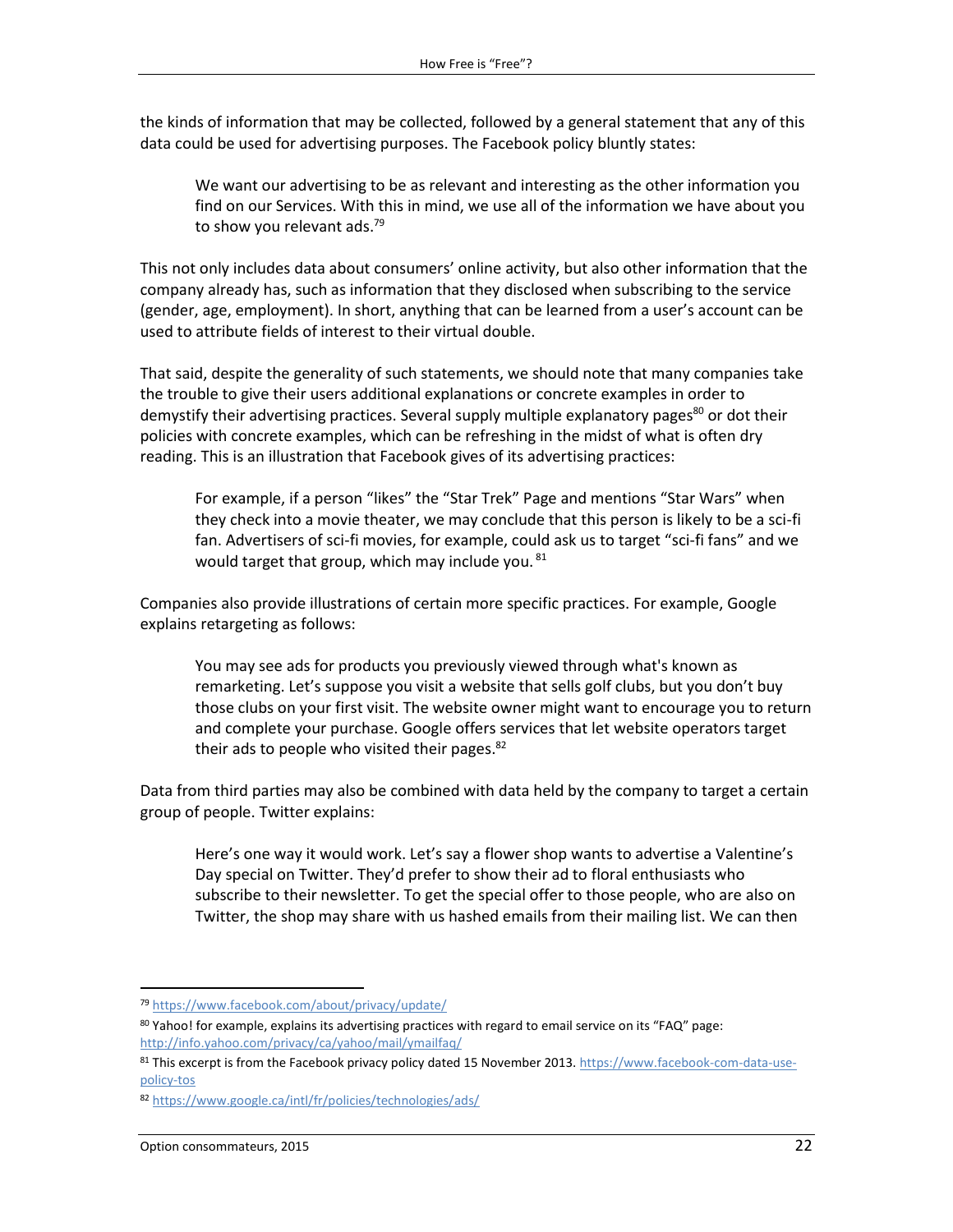match that to a hash of emails that our users have associated with their accounts in order to show them a Promoted Tweet for the Valentine's Day deal on Twitter.<sup>83</sup>

However, despite these few scattered examples, it is clear that the emphasis is on generalities. While we know that consumer data will be collected and used to flesh out their interests profile, the exact data used for this is difficult to understand, and even less is known about the algorithms that will be used to categorize a consumer within a given niche.

While they do not make their algorithms public, some companies do let users see what kinds of interest categories they can assign to a profile**<sup>84</sup>**. This is true of Google and Yahoo!, which allow consumers to consult such lists. On Facebook, we were also able to have a look at the profiling attributes used by consulting the representations made to advertisers**<sup>85</sup>**. These lists, which differ from one company to the next, are organized into broad categories, which are further divided into very specific subcategories<sup>86</sup>.

The initial categories relate to very wide, diverse themes that cover vast fields of interest. Google lists over twenty of these, such as "Food & Drink," "Animals & Pets," "Autos and Vehicles," "Beauty & Fitness" or "Jobs & Education" **87** . Facebook proposes ten or so similar themes, including "Entertainment," "Hobbies and activities," "Sports and outdoors" or "Technology" <sup>88</sup>. The company also offers the opportunity to target consumers based on their alleged behaviour, such as playing games online or frequently making the same journey. Yahoo! also offers about fifteen of the same types of themes designated under names such as "Consumer Packaged Goods," "International Interest," "Life Stages," etc.<sup>89</sup>

While most of these targeting criteria are fairly obvious, others seem more obscure. For instance, the category "Business and Industry" on Facebook, covers interests that could include credit and personal finances; the category "Family and relations" covers interests such as

<sup>83</sup> [https://support.twitter.com/articles/20170405-your-privacy-controls-for-tailored-ads#](https://support.twitter.com/articles/20170405-your-privacy-controls-for-tailored-ads%23)

<sup>84</sup> We found Google's "ad interest categories" here: [https://support.google.com/ads/answer/2842480?hl=en.](https://support.google.com/ads/answer/2842480?hl=en) The Yahoo! Categories are available at: [https://info.yahoo.com/privacy/ca/yahoo/opt\\_out/targeting/asc/details.html](https://info.yahoo.com/privacy/ca/yahoo/opt_out/targeting/asc/details.html)

<sup>85</sup> We found Facebook's targeting criteria at: [https://www.facebook.com/ads/create/.](https://www.facebook.com/ads/create/) The pages aimed at potential advertisers provide a clear overall explanation of how consumers' personal information can be used to target them. See[: https://www.facebook.com/business/a/online-sales/ad-targeting-details](https://www.facebook.com/business/a/online-sales/ad-targeting-details)

<sup>86</sup> Note that the typologies we looked at correspond fairly well to the Network & Exchanges Quality Assurance Guidelines developed by the American branch of the IAB, which propose a standardized typology aimed at making the industry more efficient. This typology has more than twenty major themes, each of which includes a number of second-level subcategories. Companies that wish to adhere to this standard do not have to fully respect the suggested categories "as long as the taxonomy can be clearly mapped back to the taxonomy outlined within this document and explained to and understood by an advertiser with sufficient detail." See: *IAB Network & Exchanges Quality Assurance Guidelines*, 2010, pp. 10-12

<sup>87</sup> The 25 categories listed by Google are: Arts & Entertainment, Autos & Vehicles, Beauty & Fitness, Books & Literature, Business & Industrial, Computers & Electronics, Finance, Food & Drink, Games, Hobbies & Leisure, Home & Garden, Internet & Telecom, Jobs & Education, Law & Government, News, Online Communities, People & Society, Pets & Animals, Real Estate, Reference, Science, Shopping, Sports, Travel, and World Locations.

<sup>88</sup> The nine categories listed by Facebook are: Business and industry, Entertainment, Family and relationships, Fitness and wellness, Food and drink, Hobbies and activities, Shopping and fashion, Sports and outdoors, and Technology.

<sup>89</sup> The 16 categories listed by Yahoo! are: Automotive, Consumer Packaged Goods, Entertainment, Finance, General Health, International Interest, Issues and Causes, Life Stages, Miscellaneous, Politics, Retail, Small Business and B2B, Sports, Technology, Telecommunications, and Travel.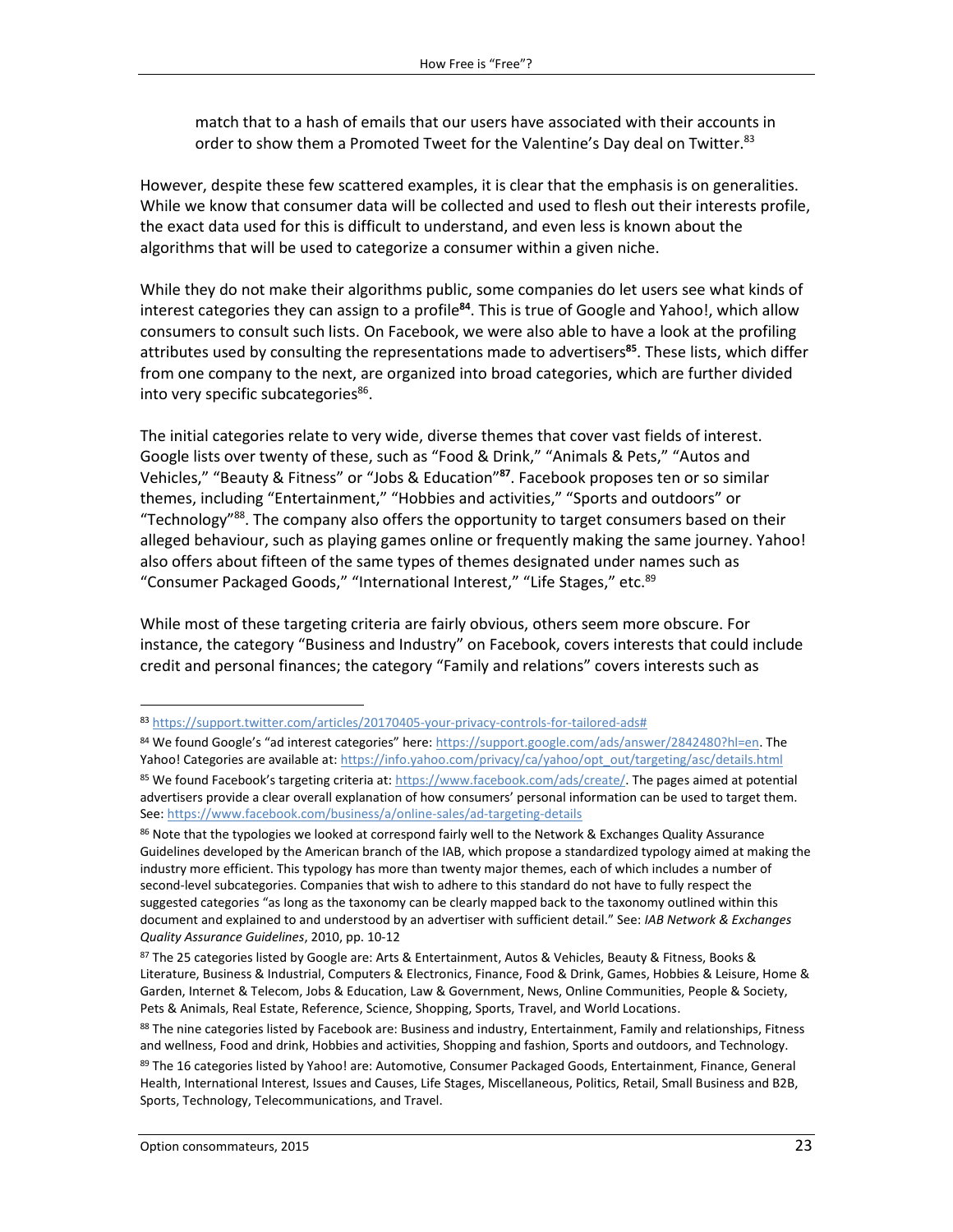marriage; "Health" covers interests in dieting, fitness or bodybuilding. The Google category "People & Society" includes child education, social problems and militancy, while the category "Law & Government" covers interests as diverse as military affairs and law in general.

Under these initial categories, are hundreds, even thousands, of specific niches grouped into subcategories identifying a myriad of interests, ranging from "Insects & Entomology" to "Oil & Gas" through "Yoga & Pilates." For example, the "Outdoors" subcategory of "Hobbies & Leisure," lists interests as varied as "Hunting & Shooting," "Fishing," "Hiking & Camping" or "Riding." The theme "Arts and Entertainment" contains the subcategory "Music & Audio" which in turn contains "Rock," which is further sub-divided into interests such as "Metal," "Punk" and "Classic Rock & Oldies."

From among all these specific niches, advertisers will choose the ones that correspond best to the public targeted by their campaign. While the exact processes by which consumers get to be labeled in a certain way remain unclear, we can understand that such a massive collection of information on users of free online services affords advertisers an almost surgically precise means of targeting consumers.

#### <span id="page-23-0"></span>**2.4. Everything is permitted ... or almost**

But is there a limit? Are there some types of information that companies refuse to collect or use? Labels that they refuse to assign to a profile? Although admittedly few and far between, we did find some commitment to limiting the processing of consumers' personal information for advertising purposes.

At the outset, most of the policies studied define "personal data<sup>90</sup>" or "personally identifiable" data<sup>91</sup> as information they consider likely to identify the user "personally and directly<sup>92</sup>." A very narrow interpretation seems to be given of what may identify a person, by including under such data only "information such as your name or email address, that can be used to contact or identify you<sup>93</sup>." Google, for example, defines "personal data" in these terms:

This is information that you provide to us which personally identifies you, such as your name, email address or billing information, or other data which can be reasonably linked to such information by Google, such as information we associate with your Google Account.

Microsoft's policy provides another illustration of this interpretation:

Our advertising systems do not receive or use any information that would identify you personally and directly (such as your name, email address or phone number).

l

<sup>90</sup> We found this expression at Google, LinkedIn, Yahoo and Twitter

<sup>91</sup> We found this expression at Imgur and Pinterest

<sup>92</sup> <http://www.microsoft.com/privacystatement/en-ca/core/default.aspx>

<sup>93</sup> <https://www.facebook.com/about/privacy/update/>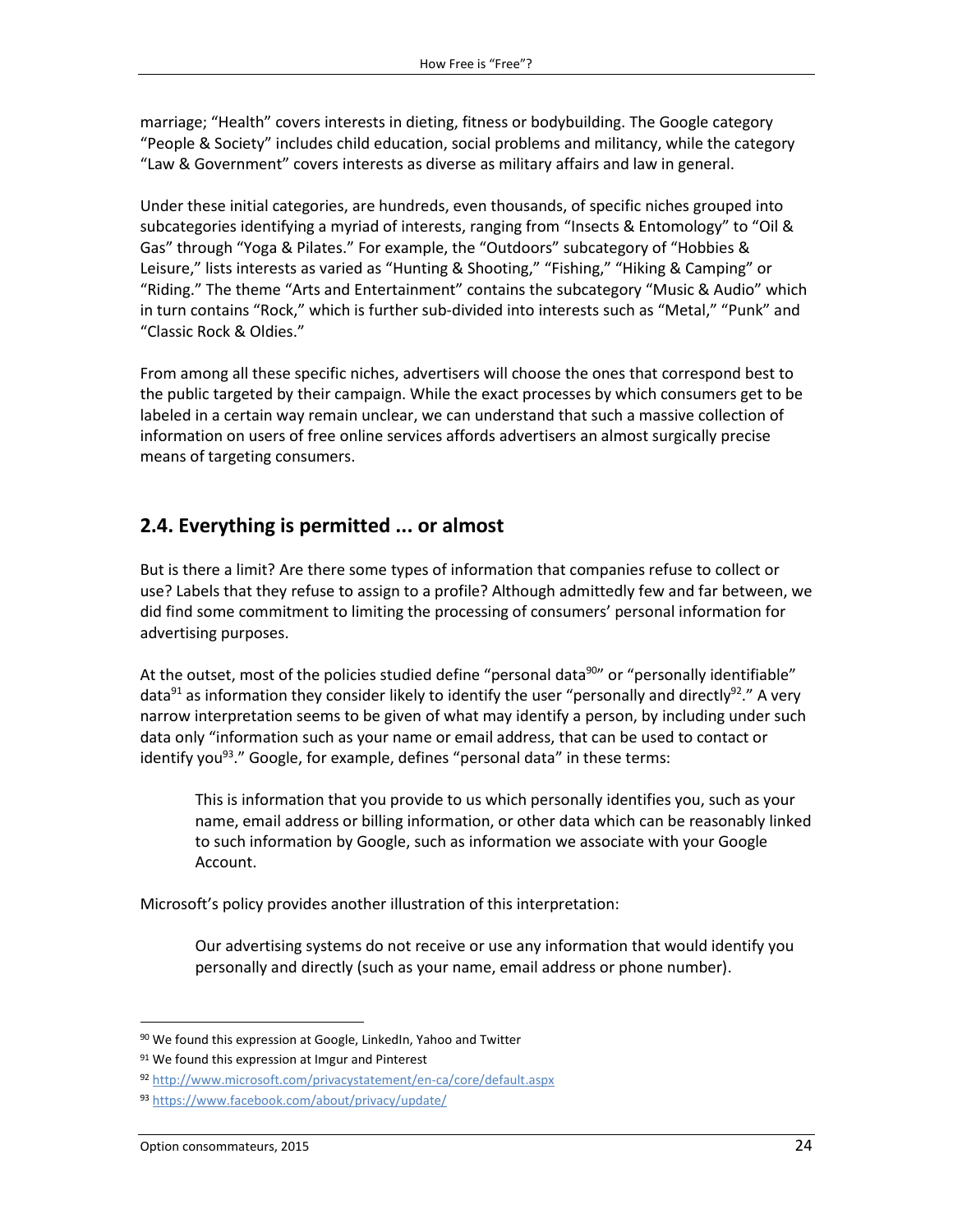Such statements give the impression that companies consider that all the data they amass, apart from some specific identifiers, such as someone's name or email address, to be impersonal – and therefore require less caution during processing. For this reason, many companies claim not to communicate any personal data to third parties of advertising purposes ... but do not preclude communicating any other kind of information for such purposes. Facebook, for example, states:

We do not share information that personally identifies you (personally identifiable information is information like name or email address that can by itself be used to contact you or identifies who you are) with advertising, measurement or analytics partners unless you give us permission.

Such an approach rather too summarily patches over the dangers of data re-identification, which are increasingly well documented in the literature – without mentioning, of course, that its characterization of "personal information" falls short of what the law defines as such (we will come back to this in section 4.1).

There is little hope, therefore, of finding within these loose definitions any real limits to the collection of personal information for the purposes of OBA. Another, more promising approach, is suggested in Google's privacy policy, which explicitly restricts the collection and use of sensitive information: "When showing you tailored ads, we will not associate an identifier from cookies or similar technologies with sensitive categories<sup>94</sup>". Google defines , "sensitive categories" as those "based on race, religion, sexual orientation or health<sup>95</sup>." The company also cites the same restrictions with regard to what it calls "sensitive categories" of advertisements:

When showing you tailored ads, we may associate a cookie or anonymous identifier with interests such as "Cooking & Recipes" or "Air Travel," but not with sensitive categories. We impose a similar policy on our advertisers<sup>96</sup>.

Our search turned up similar restrictions in Facebook, whose policy refers to the company's "advertising rules" that are intended to regulate the practices of its advertisers. These rules contain the proviso that advertisers "must not assert or imply, directly or indirectly, in the advertising content or targeting<sup>97</sup>" any of a user's personal characteristics, which include "a person's race, ethnic origin, religion, beliefs, age, sexual orientation or practices, gender identity, disability, medical condition (including physical or mental health), financial status, membership in a trade union, criminal record, or name<sup>98</sup>."

 $\overline{a}$ 

<sup>94</sup> <http://www.google.com/intl/en/policies/privacy/>

<sup>95</sup> <http://www.google.com/intl/en/policies/privacy/>

<sup>96</sup> <http://www.google.com/intl/en/policies/privacy/key-terms/>; These terms are consistent with the OPC's recommendations presented in a 2014 conclusion regarding the use of sensitive personal information in the context of retargeting advertising performed by Google. See: *Report of Findings: Use of sensitive health information for targeting of Google ads raises privacy concerns,* PIPEDA # 2014-001, January 14, 2014 (OPC). Google is careful to specify that the same restrictions apply to remarketing using sensitive data, in accordance with the recommendations of this conclusion. See[: https://www.google.ca/intl/en/policies/technologies/ads/](https://www.google.ca/intl/en/policies/technologies/ads/)

<sup>97</sup> [https://www.facebook.com/ad\\_guidelines.php](https://www.facebook.com/ad_guidelines.php)

<sup>98</sup> [https://www.facebook.com/ad\\_guidelines.php](https://www.facebook.com/ad_guidelines.php)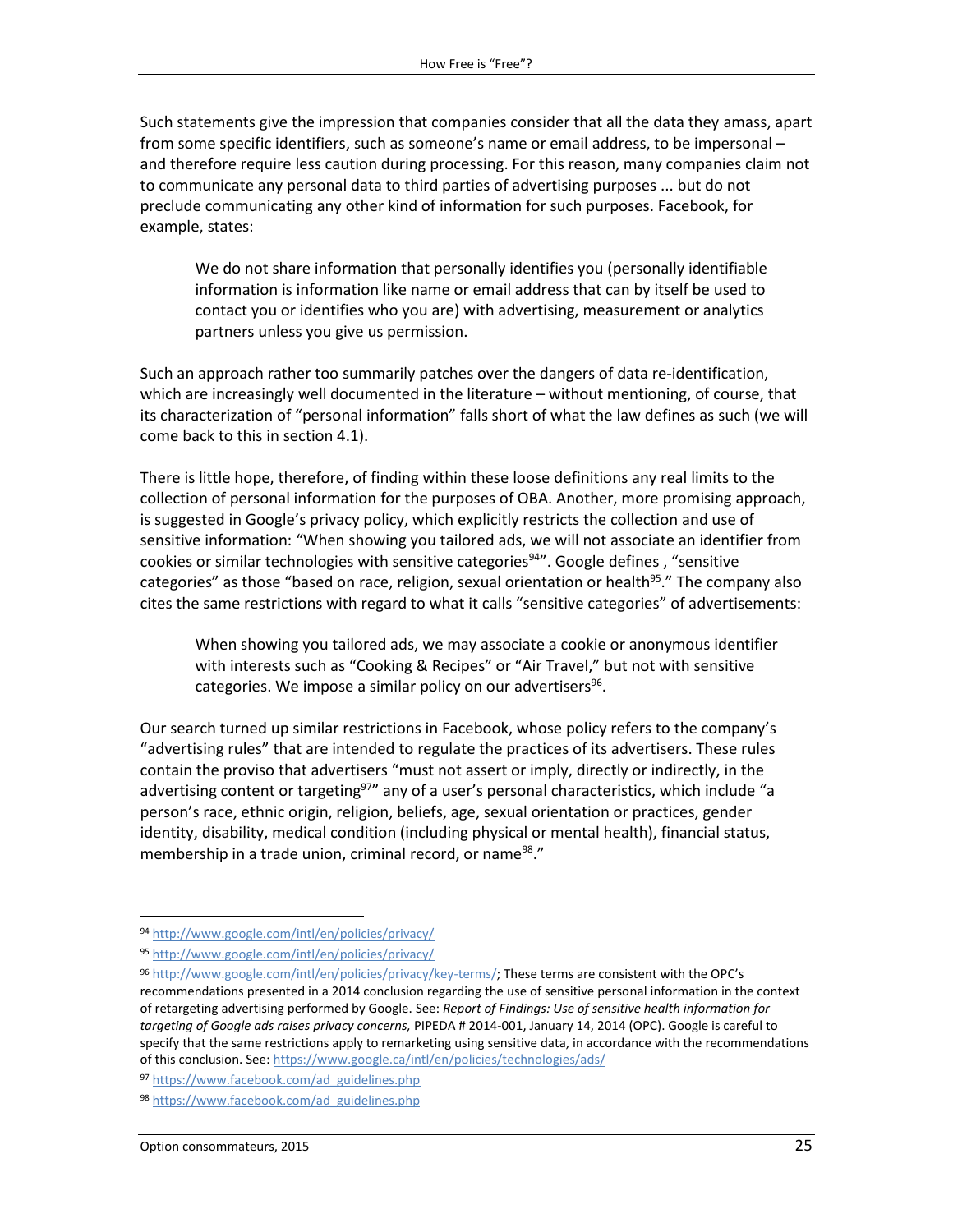LinkedIn also draws attention to so-called sensitive information, but not so as to limit its use. Rather, it informs subscribers that it is they who choose to disclose such information and that they apparently do so at their own risk:

Supplying to us any information deemed "sensitive" by applicable law is entirely voluntary on your part. You can withdraw or modify your consent to our collection and processing of the information you provide at any time, in accordance with the terms of this Privacy Policy and the User Agreement, by changing your account settings or your profile on LinkedIn or SlideShare, or by closing your LinkedIn, SlideShare and Pulse accounts.

In addition to these rare pronouncements regarding sensitive information, several companies claim that they have restrictions regarding children. Some require their users to be at least 13 years old<sup>99</sup> or at least to have obtained the consent of a parent to use their services<sup>100</sup>. Yahoo does not exclude children under 13, but does state that it will not contact them for advertising purposes without the permission of a parent. The company adds: "Yahoo does not ask a child under age 13 for more personal information, as a condition of participation, than is reasonably necessary to participate in a given activity or promotion<sup>101</sup>." If we are to understand that a minor's not being exposed to advertisements depends on such permission or prohibition, we might justifiably wonder whether such a declaration constitutes mere wishful thinking in a virtual environment where the control and verification of a person's age and other personal details are too often illusory.

#### <span id="page-25-0"></span>**2.5. Consent and withdrawal**

"By using our Services, you agree that Google can use such data in accordance with our privacy policies<sup>102</sup>." This is how Google, and most of the other services studied, obtain the consumer's consent. In essence, the consumers are agreeing that their personal information can be used to target them with OBA when they choose to use an online service $^{103}$ .

Some companies are careful to justify their methods. Some, such as Microsoft, explain that advertising is essential for the free supply of the service<sup>104</sup>. On Pinterest, the collection of information is presented as inevitable or simply obvious: "These days, whenever you use a website, mobile application, or other Internet service, there's certain information that almost always gets created and recorded automatically $^{105}$ ."

<sup>99</sup> We found these requirements in Twitter and Pinterest. LinkedIn, in its Terms of Use, specifies that the user must be at least 14 years of age.

 $100$  This approach is recommended by Microsoft and the Bing search engine.

<sup>101</sup> <http://info.yahoo.com/privacy/ca/yahoo/>

<sup>102</sup> <https://www.google.ca/intl/en/policies/terms/regional.html>

 $103$  As we will see in Section 4.4.1, this is clearly constitutes implicit consent

<sup>104</sup> For example, we find this in Microsoft's policy: "Microsoft provides many of our sites and services free of charge because they are supported by advertising. To make these services widely available, the information we collect may be used to help improve the advertisements you see by making them more relevant to you"

<sup>105</sup> <https://about.pinterest.com/en/privacy-policy>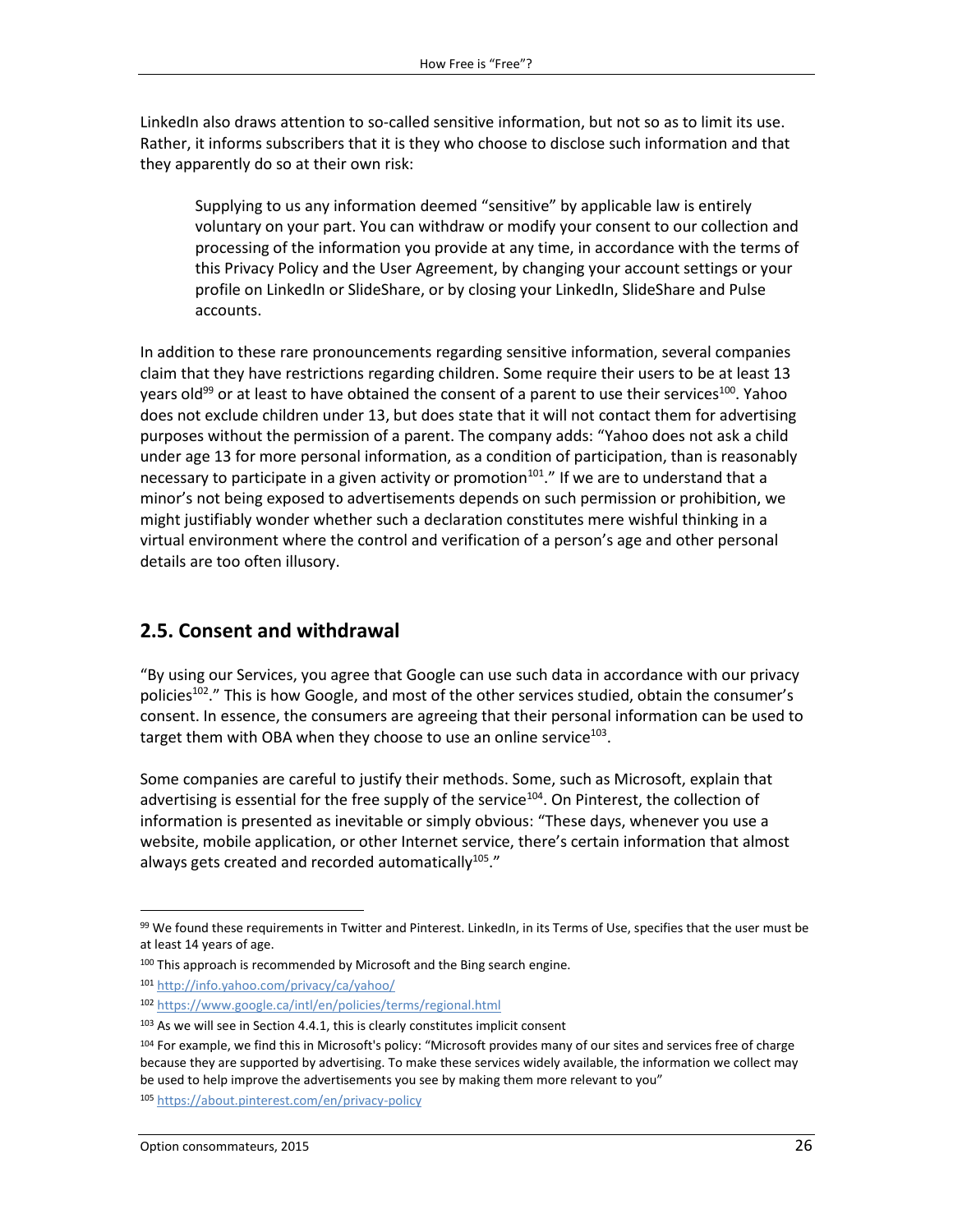While they do not provide consumers with an explicit choice, most of the policies we studied do list a number of ways to limit being tracked for advertising purposes. Although most admitted they ignored the "Do Not Track" signal from browsers, Twitter and Pinterest did state that they stop tracking when this is activated. Some instruct consumers on how to block cookies in their browser, as well as on the consequences of blocking them<sup>106</sup>; however, we learned in the same document that they use Super cookies, Web beacons or other tracking methods that cannot be avoided by simply blocking cookies. Others added that consumers are still free to close their accounts or not use the service if they do not wish to be tracked.

In some cases, companies provide their users with mechanisms for disabling or limiting the use of specific types of information. For example, the "Google Settings" on mobile devices running the Android operating system offer an option for preventing applications from using the device's unique identifier for advertising purposes, or to reset it. Various settings also allow users to block the use of localization data originating from GPS or Wi-Fi networks. These options may be scattered over several locations, whether in the mobile device's general options section or as one of the parameters of the applications offered by some of the services<sup>107</sup>. The Twitter mobile application, for example, lets consumers check a box to disable the use of localization<sup>108</sup>.

Many companies provide consumers with mechanisms for opting out of OBA, on their own websites<sup>109</sup>. However, this "piecemeal" approach, which consists in individually requesting each company that tracks a user to stop doing so, quickly hits a wall given the number of players who may be participating in OBA. For example, in addition to offering a page allowing users to unsubscribe from its advertising monitoring<sup>110</sup>, LinkedIn invites them to visit the pages of eight other intermediaries who may be tracking them:

Please read our partners' privacy policies (linked below) to ensure that you're comfortable with how they use cookies. We've also provided links to opt out of their services, if you'd like.<sup>111</sup>

As it turns out, among all the options offered by the companies, apparently the most simple and effective way of refusing OBA probably lies in the opting-out page provided by DAAC, which permits block unsubscription from many participating companies<sup>112</sup>.

These opt-out mechanism from the industry promises to disable all "interest-based" ads. However, so-called "generic<sup>113</sup>" or "contextual" ads that use certain types of information obtained from the consumer, will continue to appear. Amazon explains as follows:

 $\overline{a}$ 

<sup>106</sup> For example, Google LinkedIn, Twitter, Kijiji, Amazon and Pinterest provide information about it.

<sup>107</sup> https://support.google.com/accounts/topic/6179443?hl=fr&ref\_topic=3100928

<sup>108</sup> <https://support.twitter.com/articles/20170767-utiliser-les-services-de-localisation-sur-les-appareils-mobiles> 109 Such mechanisms exist in: Google, Microsoft [\(https://choice.microsoft.com/en-ca](https://choice.microsoft.com/en-ca)), Yahoo!, LinkedIn ("Manage preferences for ads"), Twitter, Amazon ([http://www.amazon.com/gp/dra/info\)](http://www.amazon.com/gp/dra/info) Pinterest <sup>110</sup> <https://www.linkedin.com/psettings/guest-controls/retargeting-opt-out>

<sup>111</sup> <https://www.linkedin.com/legal/cookie-policy>

<sup>112</sup> We found that the following companies offer a link to the DAAC site: Google, Facebook, Microsoft, LinkedIn, Twitter, Kijiji, Amazon, Imgur, Yahoo!

<sup>113</sup> <https://choice.microsoft.com/en-ca/opt-out>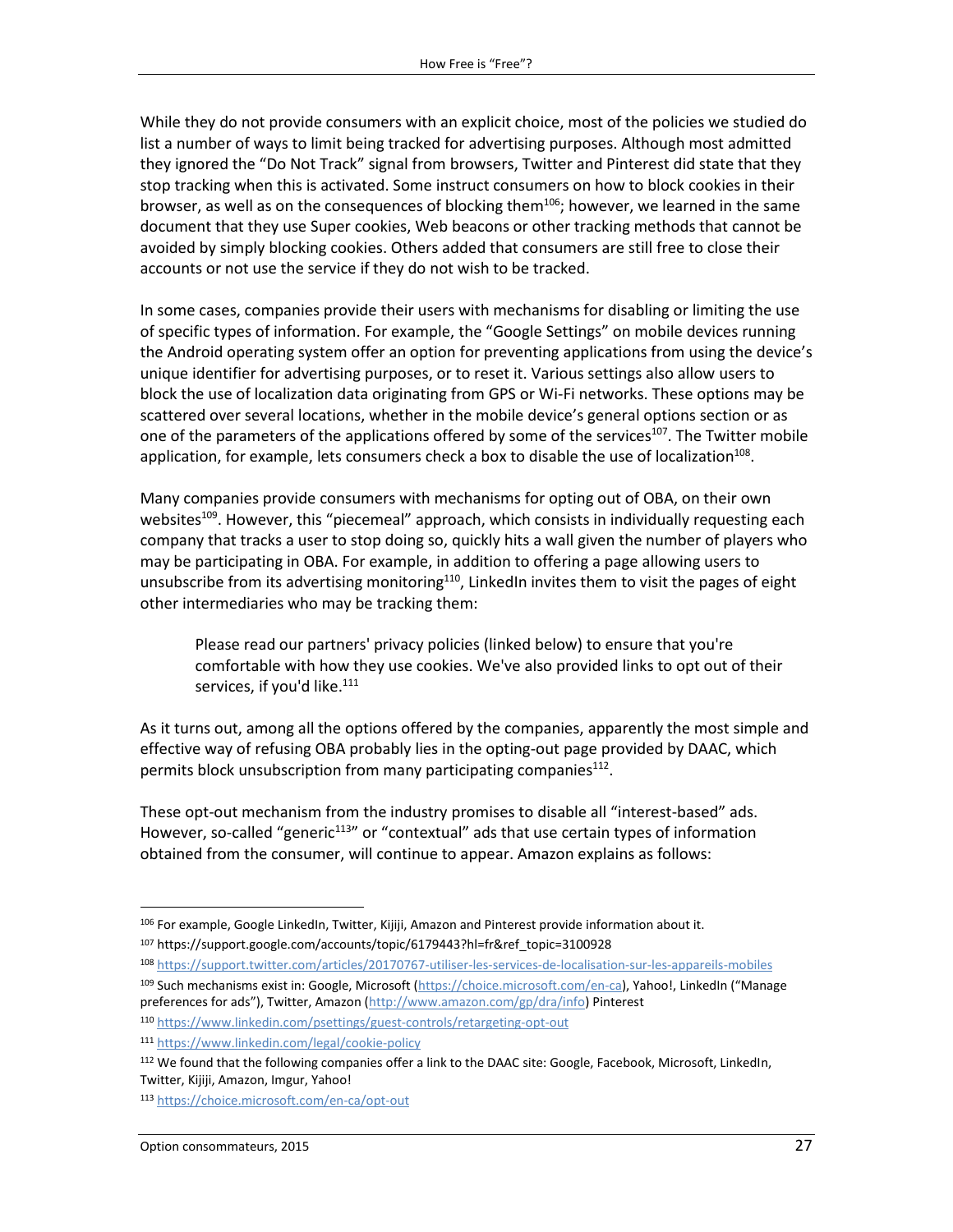Even if you opt out of interest-based ads, you may still see ads based on factors such as your general location derived from your IP address, your browser type and recent, previous searches related to your current search<sup>114</sup>.

What is more, the scope of these opting-out choices seem to be unequal from one service to another. On social media, especially, possibilities for opting-out of targeted advertising seem to be limited. In fact, if the explanations given in the Facebook, Twitter or LinkedIn are taken literally, it means that opting-out applies only to the user's activities outside the platform. In other words, users will still be subjected to data tracking when they are using the service, but not while they are browsing on the rest of the Web.



In addition to the pure and simple OBA withdrawal option, Google and Yahoo! offer consumers a more nuanced choice: to purge their profiles of "interests" they do wish to be associated with. This option allows consumers a degree of control over ads on topics they dislike or attributions that in one way or another are invasive of their privacy. This is most exact level of control offered to consumers that we were able to find.

<sup>114</sup> [http://www.amazon.ca/gp/dra/info?ie=UTF8&\\*Version\\*=1&\\*entries\\*=0](http://www.amazon.ca/gp/dra/info?ie=UTF8&*Version*=1&*entries*=0)

<sup>115</sup> [https://support.twitter.com/articles/20170405-your-privacy-controls-for-tailored-ads#](https://support.twitter.com/articles/20170405-your-privacy-controls-for-tailored-ads%23)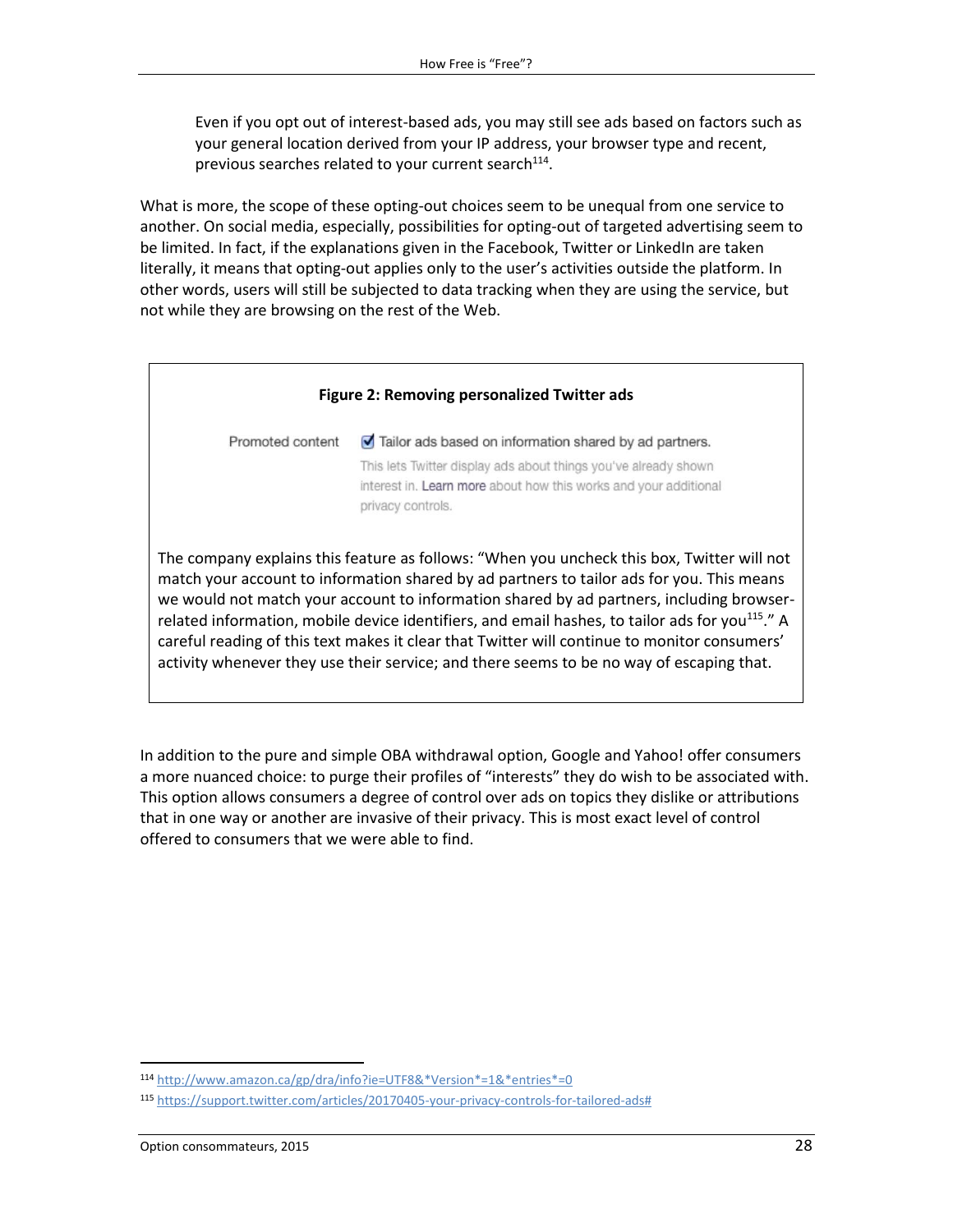| Astronomy                          |                      | Websites |  |   |
|------------------------------------|----------------------|----------|--|---|
| <b>Computers &amp; Electronics</b> |                      | Websites |  |   |
| Dictionaries & Encyclopedias       |                      | Websites |  |   |
| Email & Messaging                  |                      | Websites |  | × |
| Online Video                       | Internet & Telecom - |          |  |   |
| <b>Operating Systems</b>           | Email & Messaging    |          |  |   |
| Social Networks                    | Websites             |          |  |   |
| Space Technology                   |                      | Websites |  |   |

However, in the majority of companies studied, such granular control is not available. Facebook has mentioned such a possibility, but this feature was still not available in Canada at the time of writing<sup>116</sup>.

l

<sup>116</sup> <https://www.facebook.com/about/ads/>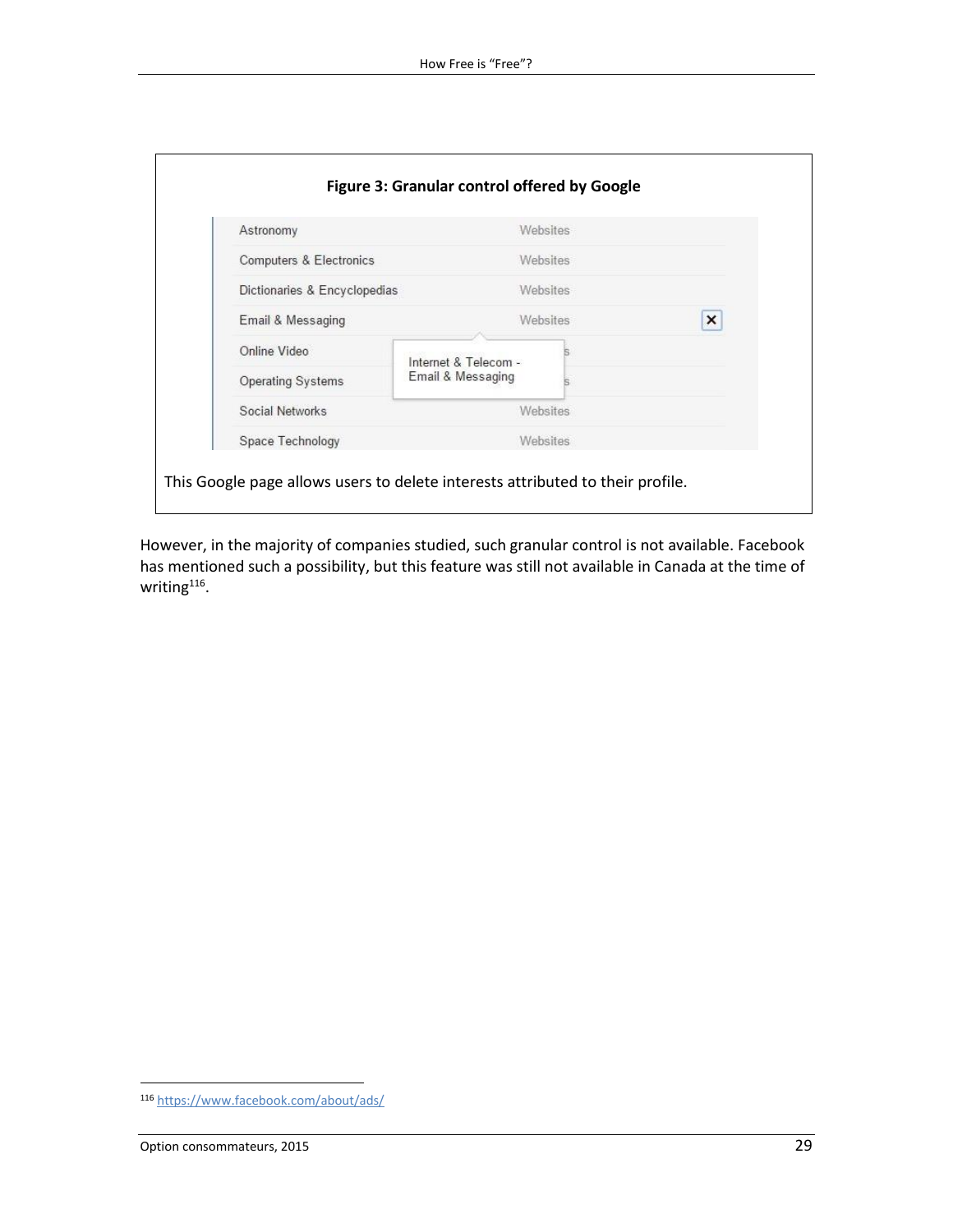## <span id="page-29-0"></span>**3. Focus groups with consumers**

Analysis of these policies reveals that free Internet service providers amass a stupefying amount of data on their users, and can assign a considerable number of labels to a single user profile. But what do consumers think? What personal information are they willing to divulge to get a "free" Internet service and what other information would they like to share?

In Canada and around the world, there are many studies documenting consumers' views on OBA. From these studies, it generally appears that the majority of Internet users are worried or uncomfortable about online tracking<sup>117</sup>. They are often unaware of how extensive current practices that rely on their personal information actually are<sup>118</sup>. Despite this, a majority are not prepared to shell out money just to put an end to being tracked online for advertising purposes $^{\rm 119}.$ 

Studies on consumers' perceptions of the types of information collected for OBA purposes are more scarce. In the United States, a 2013 study found that half of consumers surveyed simply not do want to share their data for purposes of OBA; the other half would be more willing to disclose their gender, their general (imprecise) location, the operating system on their device and their Web history than any other information<sup>120</sup>. Other studies indicate that consumers are strongly opposed to disclosing information related to their health<sup>121</sup>. In 2009, in the context of its GeoConnections program, Natural Resources Canada published a study on the collection of localization data. One of the main conclusions was that Canadians are uncomfortable about disclosing their real-time location for targeted marketing purposes<sup>122</sup>.

To arrive at a better understanding of the views of Canadian consumers, we held four focus groups, two in Montreal and two in Toronto. In these groups, we sought to determine the level of acceptability among the participants with regard to the collection and use of their personal information for OBA purposes. The sessions were held with regular Internet users of all ages,

<sup>&</sup>lt;sup>117</sup> PIAC in 2009 revealed that the majority of Canadians say they are uncomfortable with targeted behavioural advertising practices: Janet Lo, *A "Do Not Track List" for Canada?*, report to Industry Canada's Office of Consumer Affairs PIAC, 2009, pp. 10-16. For similar results see also: Blase Ur et al, *Smart, Useful, Scary, Creepy. Perceptions of Online Behavioral Advertising*, Carnegie Mellon University, CMU-CyLab-12-007, 2012. The exact percentages of consumers obviously vary, depending on the studies and the methods used.

<sup>118</sup> Blase Ur et al, *Smart, Useful, Scary, Creepy. Perceptions of Online Behavioral Advertising*, Carnegie Mellon University, CMU-CyLab-12-007, 2012; Mary Foster, Tina West, Avner Levin, *The Next Frontier: Targeted Online Advertising and Privacy*, report presented Office of the Privacy Protection Commissioner of Canada by Ryerson University, 2011

<sup>119</sup> In this regard, we invite the reader to consult the literature review in Kent Sebastian, *No Such Thing as a Free Lunch: Consumer Contracts and "Free" Services,* a report submitted to Industry Canada's Office of Consumer Affairs by PIAC, 2014, p. 14. See also: Pedro Giovanni Leon, Blase Ur, Yang Wang, Manya Sleeper, et al, "What Matters to Users? Factors That Affect Users' Willingness to Share Information with Online Advertisers," *Proceedings of the Ninth Symposium on Usable Privacy and Security*, Article No. 7, 2013, p. 9

<sup>120</sup> Pedro Giovanni Leon, Blase Ur, Yang Wang, Manya Sleeper, et al., "What Matters to Users? Factors That Affect Users' Willingness to Share Information with Online Advertisers," *Proceedings of the Ninth Symposium on Usable Privacy and Security*, Article No. 7, 2013, p. 5

<sup>&</sup>lt;sup>121</sup> Gaurav Bansal et al., "The impact of personal dispositions on information sensitivity, privacy concern and trust in disclosing health information online," (2010) 138 49-2 *Decision Support Systems* 138

<sup>122</sup> Phase 5 Consulting Group Inc., *Research on the confidentiality and use of geospatial data*, prepared for Natural Resources Canada, 2009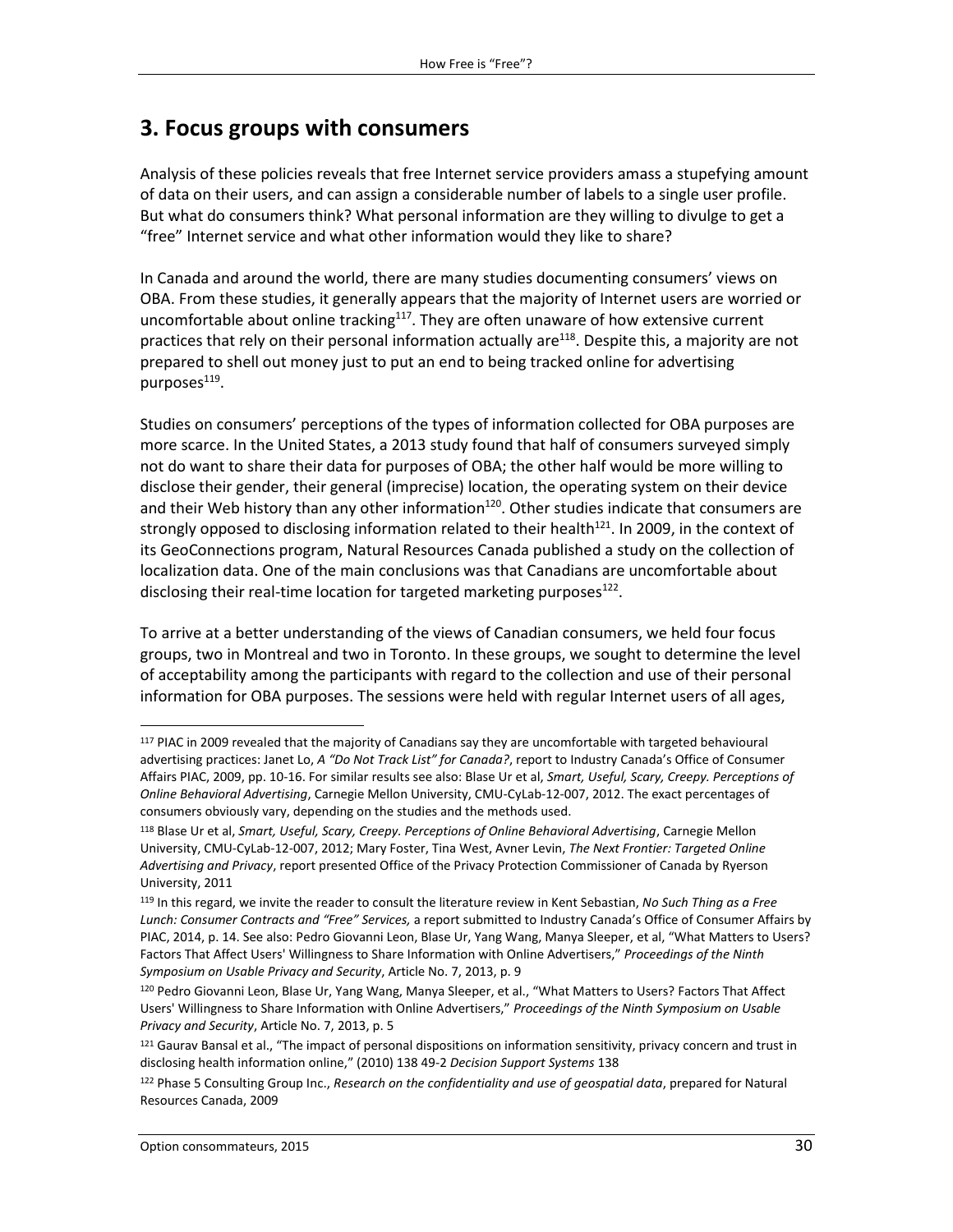organizing two groups in each city, one composed of people 18 to 40 years of age and the other of people 40 and over<sup>123</sup>. Following are the results of these discussions.

#### <span id="page-30-0"></span>**3.1. A surprisingly extensive practice**

Consumers are no dummies. Even without explaining to them how OBA operates, several mentioned that they had noticed that they were receiving ads for products or topics they had previously searched for, such as furniture or travel. For most, it was obvious that some ads are targeted on the basis of their online activity. "It's blatantly obvious," one exclaimed. Many also understood that advertisers draw inferences based on their online transactions in order to assign categories of interest to them: "Google has a profile for us. They anticipate our gender, and they know what we search, what we like, our interests, and they focus advertisements towards that."

But what degree of invasion of privacy are consumers willing to accept in exchange for free online content? Is there some information they would not want to disclose for OBA purposes? To find possible answers to these questions, we explained how OBA functions. We explained that information such as their browsing history, their activity on social media, the content of their emails or the information they give when opening an account can be collected for advertising purposes<sup>124</sup>. We then asked for their opinion about the collection of such information.

Although they were already aware that their online activities were being tracked, the consumers seemed surprised at how extensive the practice actually is. They declared that the online monitoring and collection of their personal information was on much larger scale than they imagined<sup>125</sup>. For example, many expressed surprise that the content of their emails was scanned for advertising purposes: "It's exactly as if they took the time to open the envelope, read the contents, close the envelope and put it back in the mail."

Such close monitoring was a cause for deep concern for many of them: "It's like you walk down the street and someone follows you. Well, you're at home doing your stuff and somebody else knows what you're doing. It's a scary thing." They expressed concern, for example, that their privacy could be compromised by having their online advertising activities revealed: "If you have a shared computer and you're trying to get a gift for somebody else, like your boyfriend, your spouse, your kids, you don't want them seeing it. This was supposed to be a surprise." Many expressed fears about how far such uses of personal information could lead, evoking images of a dystopian society, of "Big Brother" or "1984."

<sup>123</sup> We chose to divide the groups based on the age of the participants after consulting other studies that obtained different results from respondents of different ages. See, for example: Joseph Turow, Jennifer King, Chris Jay Hoofnagle, Amy Bleakley and Michael Hennessy, *Americans Reject Tailored Advertising and Three Activities That Enable It*, 2009, online at[: http://ssrn.com/abstract=1478214](http://ssrn.com/abstract=1478214)

 $124$  The complete discussion guide is presented in Appendices 1 and 2

<sup>125</sup> This result is similar to that obtained by PIAC in Janet Lo, *A "Do Not Track List" for Canada?*, report presented to Industry Canada's Office of Consumer Affairs by PIAC, 2009, 2009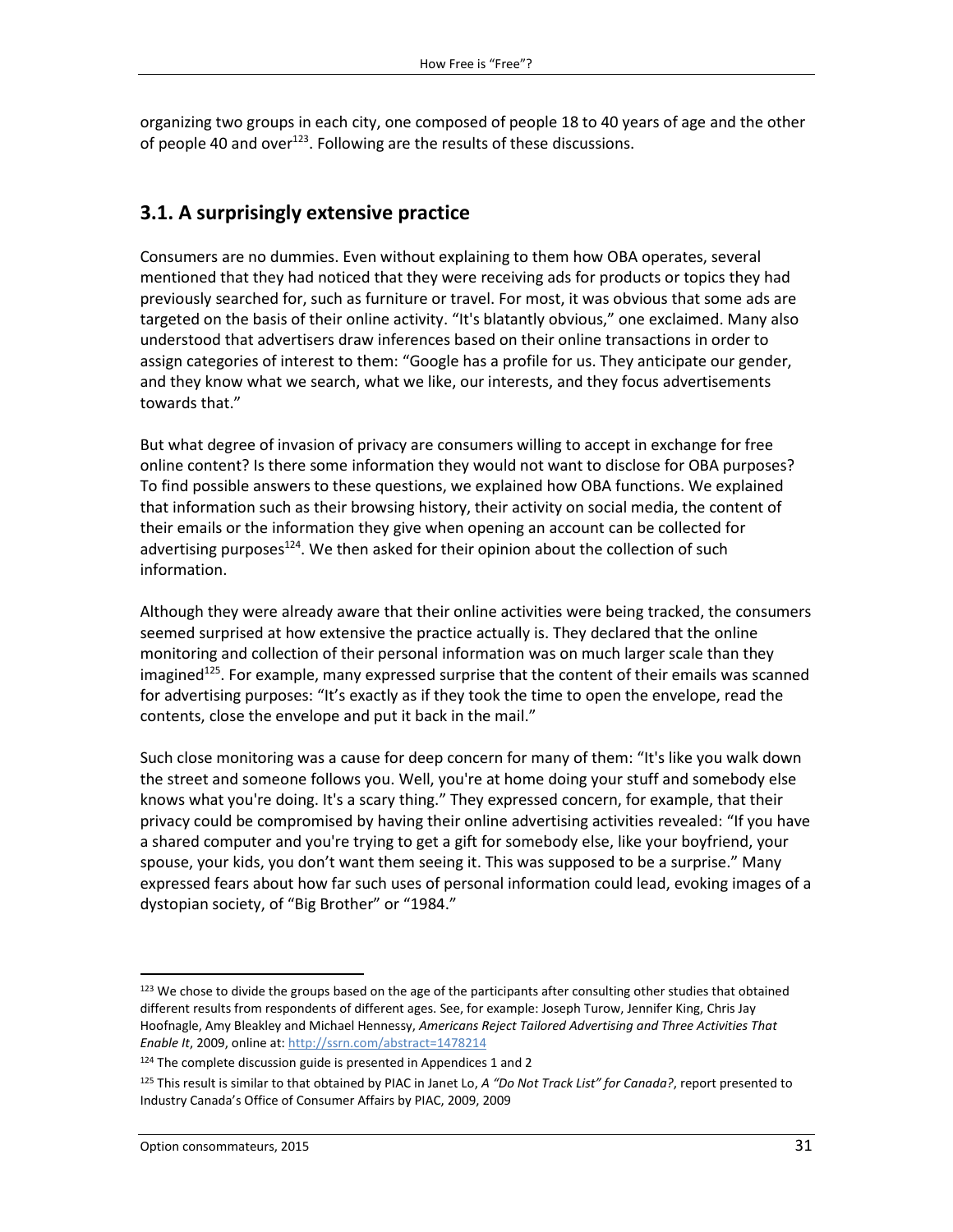Nevertheless, despite their concerns, consumers also seemed interested in the business model of online companies that are partially funded by OBA. "We're getting this amazing free service called the Internet, and it's only possible because of money generated through the advertisers. As long as it's used in that harmless fashion, that's good. But I think there's a certain ethical line, and if that's crossed, then I think we need to re-evaluate." Some added that this form of advertising might even be advantageous, enabling them to find interesting discounts, discover new ideas or compare products before purchasing. "If we have to see ads, it's better to see ads for things we're interested in."

#### <span id="page-31-0"></span>**3.2. A draft typology**

We continued the discussion by asking consumers for their opinions on the collection and use of eighteen types of information related to fields of interest that could be used to target them. Setting up a focussed list was no easy task, since, as our analysis of privacy policies shows, companies collect all kinds of information on the Internet. In addition, the fields of interest they use are very numerous, cover a broad spectrum, and vary significantly from one company to another<sup>126</sup>.

We conducted a literature search to help us arrive at a representative synthesis of these various types of information. We first consulted other studies on consumers' perceptions of the types of information used in OBA<sup>127</sup>. Subsequent to our legal research (Section 4), we also ensured that information categories generally considered to be sensitive in accordance with legal doctrine were included in our synthesis<sup>128</sup>. In addition, some of the experts we interviewed helped us identify the relevant types of information.

Finally, we asked the participants if they would accept online companies using the following types of information in order to send them targeted ads:

- The types of food you like and your favourite restaurants
- Your favourite entertainment (e.g. movies, music, video games, sports)
- Your shopping preferences (e.g. clothes, automobiles, electronics)
- The fact that you are looking for a new job
- The fact that you are getting married soon
- Your hobbies and pastimes (e.g. gardening, hiking, sports, crafts)
- The fact that you train or attend a fitness center
- Financial information such as your approximate salary, your retirement plans or the fact that you have made credit applications
- Places you have traveled to or plan to travel to

<sup>126</sup> See section 2.3

<sup>&</sup>lt;sup>127</sup> The most important of these was Pedro Giovanni Leon, Blase Ur, Yang Wang, Manya Sleeper, et al, "What Matters to Users? Factors That Affect Users' Willingness to Share Information with Online Advertisers, "*Proceedings of the Ninth Symposium on Usable Privacy and Security*, Article No. 7, 2013

<sup>128</sup> We mainly consulted two doctrinal sources consulted on this aspect: Éloïse Gratton, *Understanding Personal Information: Managing Privacy Risks*, Lexisnexis Canada, 2013; Paul Ohm, "Sensitive Information" (2015) 88 S. *Cal. L. Rev*. [Upcoming]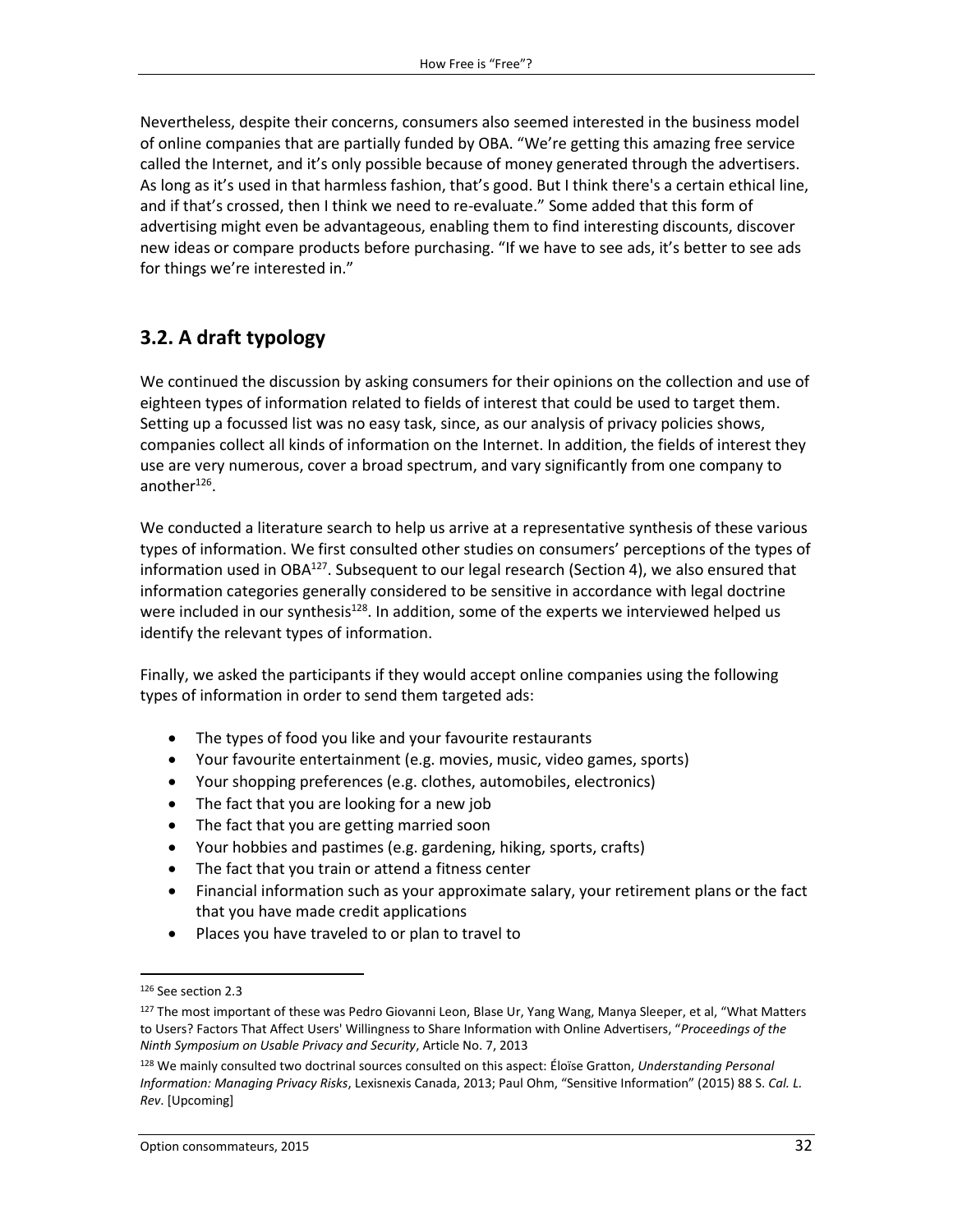- The issues you are interested in, such as environmental protection, foreign affairs, politics, etc.
- Your medical condition or your health in general
- The fact that you are registered at a dating agency
- Your love life, your sexual orientation or your sexual preferences
- Your marital status and family status for example, whether you are divorced or have children
- Your religious beliefs or political views
- Your ethnicity
- The content of your private messages, and whom you correspond with
- Your exact location

Although approximate, this list nevertheless covers most of the themes used by companies, while presenting concrete examples to consumers. For example, the item "favourite entertainment" subsumes many of the elements we identified in our analysis of privacy policies, such as film, literature, video games or sports. Note that the last two items on the list, concerning consumers' correspondence and their geographical location, were added after consulting the legal doctrine, which emphasizes these two types of data $^{129}$ .

Obviously, the discussion groups provided an opportunity to allow consumers to express themselves and get them to raise new points. The list was also intended as a discussion guide, to help participants think about other possible scenarios.

#### <span id="page-32-0"></span>**3.3. A matter of context**

Most often, the participants identified little information whose use they considered acceptable for the purposes of online advertising. However, very few asserted from the start that they were against disclosing any information, under any circumstances. This finding contradicts previous studies that conclude that at least half of consumers have no wish to see their online activities tracked for advertising purposes<sup>130</sup>. This discrepancy can be explained by the methodologies employed: while many of these studies were based on surveys, we obtained the views of our consumers in focus groups. Accordingly, our collection method may have yielded more nuanced responses, as it was applied in a context where respondents were more aware of the online companies' business model and the options available to them.

This is perhaps also a sign of a recent attitude shift towards Internet privacy; for instance, younger consumers, who are generally more open to new technologies, were demonstrably less apprehensive over the prospect of their personal information being collected and used online. Several declared that they had "nothing to hide," "were blameless" or that they had no

l

<sup>129</sup> For details, see section 4.4.2

<sup>&</sup>lt;sup>130</sup> See especially: Pedro Giovanni Leon, Blase Ur, Yang Wang, Manya Sleeper, et al, "What Matters to Users? Factors That Affect Users' Willingness to Share Information with Online Advertisers, "*Proceedings of the Ninth Symposium on Usable Privacy and Security*, Article No. 7, 2013, p. 2; Joseph Turow, Jennifer King, Chris Jay Hoofnagle, Amy Bleakley and Michael Hennessy, Americans Reject Tailored Advertising and Three Activities That Enable It, 2009, online at: <http://ssrn.com/abstract=1478214>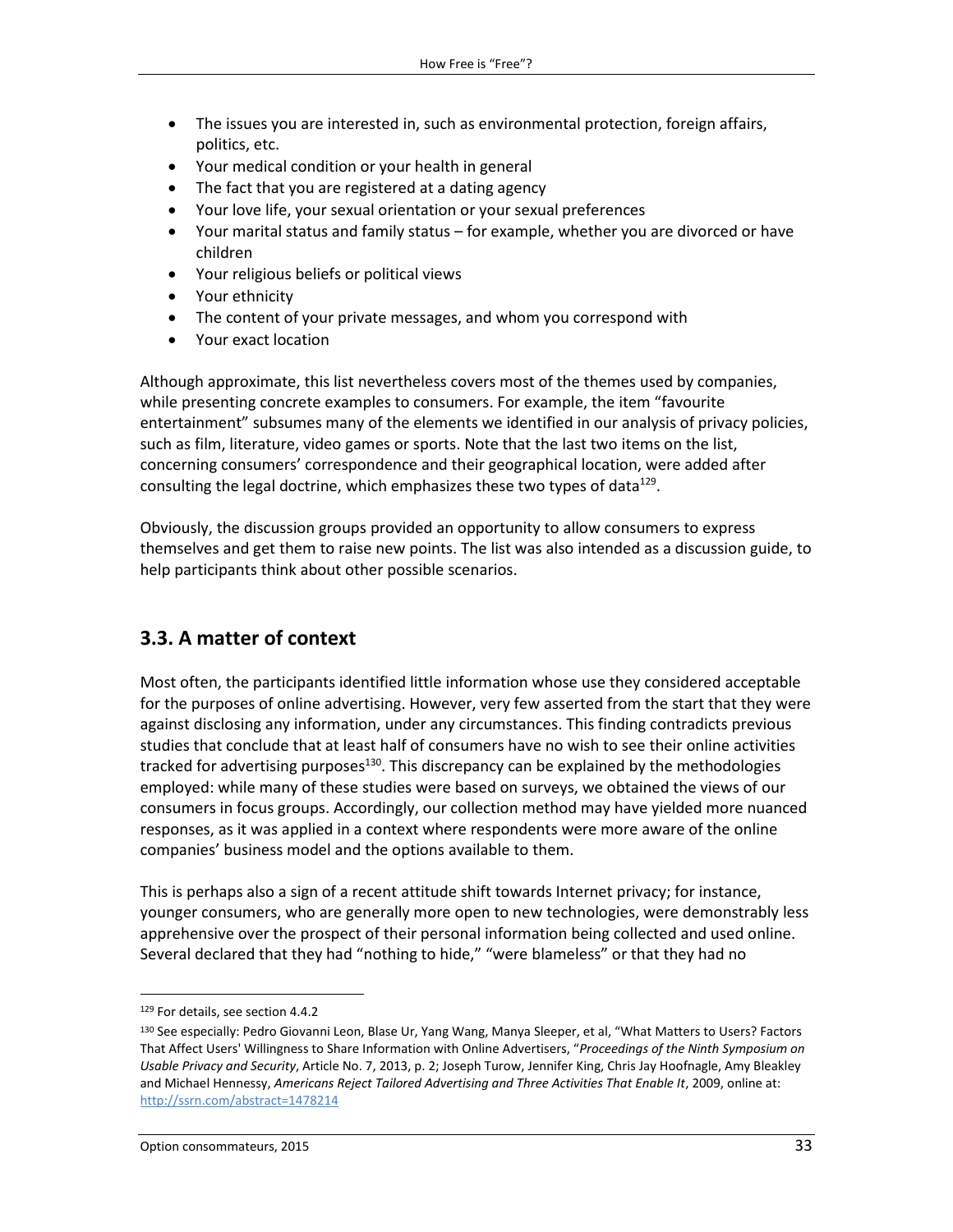"immoral behaviour" – and consequently, being monitoring for advertising purposes was of little concern for them<sup>131</sup>.

In any event, the use of certain categories of information for advertising purposes was acceptable to a large majority of consumers, regardless of age. For instance, most of the participants were willing to disclose their preferences as regards food, entertainment, shopping or hobbies. They felt such information to be relatively mundane, and could have few consequences for them.

Opinions over some categories, however, rapidly became more divided. For example, they were far more hesitant about revealing that they might be getting married soon, or were looking for a new job, or planning to make a trip or were interested in certain issues. "When I'm looking for a job, that's not something that I want out there, even if it's just for an advertiser." Even the fact that someone worked out or went to a health spa seemed less acceptable: "That's related to my health, to medical stuff, to things that are no one else's business."

Most of the participants also felt that OBA companies should not be permitted to use information such as marital status, family status, ethnicity, religious beliefs or being registered with a dating agency. "I think it's too personal ... it's not like the fact that I love roses." Several stressed in particular that they would under no circumstances give out information about their children for advertising purposes. They were also concerned that younger Internet users do not sufficiently protect their privacy online, or are exposed to advertising that is inappropriate for their age.

Some types of information were almost unanimously rejected. For instance, consumers showed great reluctance towards the use of medical information or information about their romantic or sex lives. They stated that such information can be "embarrassing" and it is easy enough to understand why such a consensus emerged among participants. The same consensus was also observed with regard to information about their financial situation, such as their approximate salary, pension plans or whether they had made a credit application, "My credit application is nobody's business but mine." Using the content of private messages or the user's exact location also aroused strong opposition, although some felt that the use of location could have benefits, such as finding the best stores.

It is easy to see that the information generally considered most sensitive is, of course, the type of information consumers are least likely to share. On the surface of it, then, the conclusion seems obvious: the closer a piece of information comes to touching a person's sphere of intimacy the less that person will consider it acceptable to be used for OBA purposes. Accordingly, consumers find the use of information about their favourite entertainment to be acceptable, while they would prohibit the use of information relating to their medical condition or financial affairs.

<sup>&</sup>lt;sup>131</sup> Researcher danah boyd has a few interesting thoughts to offer on this topic. She considers that, contrary to popular belief, young people are in fact very concerned about their online privacy, "I had been overwhelmingly told, 'Kids these days don't care about privacy' [...] and yet when I wandered around talking to young people, I found that young people care deeply about privacy, even in an online environment." She explains that they have developed numerous tricks to protect their privacy online, even going so far as manipulating the companies' algorithms to their advantage. See:<http://knowledge.wharton.upenn.edu/article/teens-privacy-online/>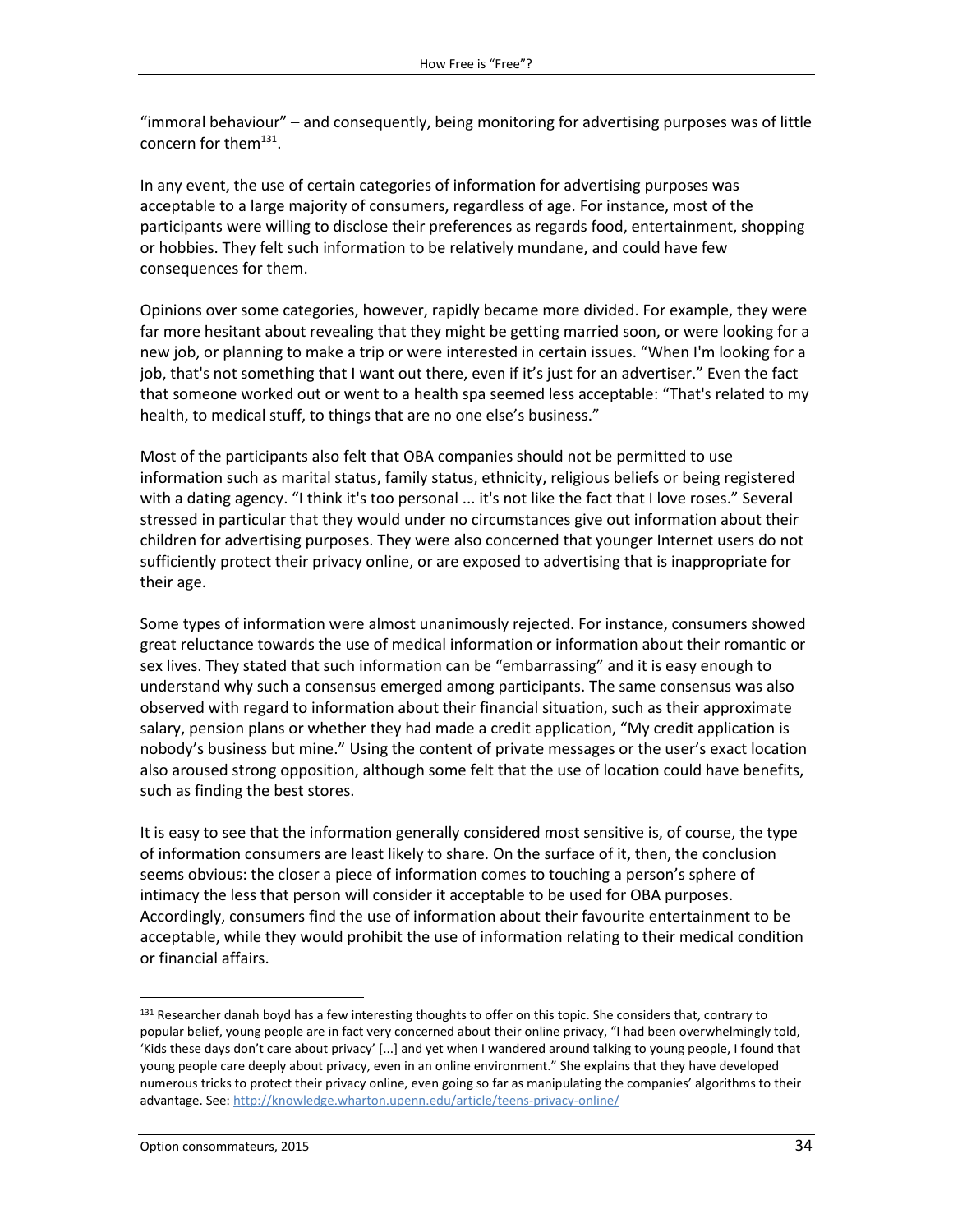However, such a conclusion might be hasty, since it does not take into account the fact that perceptions about what constitutes privacy vary from one person to the next: what is acceptable will also, and especially, depend on the context and the perception of the person concerned. In some cases, using what passes for innocuous information in the eyes of many can become distressing and harmful for others faced with a particular situation. For example, one participant claimed to have been upset by ads that appeared following a search he made: "My father-in-law died of prostate cancer, so I was looking up topics related to the prostate and after a while, I kept getting these ads about the prostate." In another context, however, such a use may have not have been so upsetting.

What is privacy, exactly? While there are certain points of consensus on the acceptability of using certain categories of information, it is clear that privacy is a multifaceted concept. The participants did not fail to remark that "Everyone has their own idea of what is sacred knowledge to them. Every single questionnaire here is different. You could ask everyone in the building to fill it out and it would be different." While everyone has their own idea of privacy, it is difficult – if not impossible – to decide which categories of information enjoy the greatest social acceptability. Clearly, although broad outlines can be suggested, it all comes down to context and, ultimately, analysis should always be performed case by case, taking differing circumstances into account.

#### <span id="page-34-0"></span>**3.4. Choice, information, education**

After questioning participants about the types of information that can be used in OBA, we asked them about how much control they believe they had over such use.

When we asked if they knew what to do to stop companies tracking their online activities for advertising purposes, participants gave various responses. From the outset, many doubted that they could completely escape online tacking. "There's nothing private anymore. Whatever you do, it's all recorded somewhere." Others, more practically, pointed to the options on their Internet browsers, such as cookie deletion, private browsing mode or simply deleting the browser navigation history. Others raised the possibility of switching to online services that do not use tracking, such as DuckDuckGo<sup>132</sup>.

The participants knew little about the options companies offer for opting out of OBA. For instance, although some participants had seen the AdChoices icon, few were able to explain what it was used for. In particular, it was clear that the participants generally did not know anything about the granular control option offered by Google: "I've seen it, but I thought it was just asking me questions about myself. I didn't realize it had anything to do with what ads that they are going to use to cater to me."

The participants were, however, enthusiastic to learn that such options were available to them: "This is a good choice to have." This echoes the desire they expressed repeatedly during the focus groups: to have a choice about whether to accept or refuse to have their information

l

<sup>132</sup> <https://duckduckgo.com/>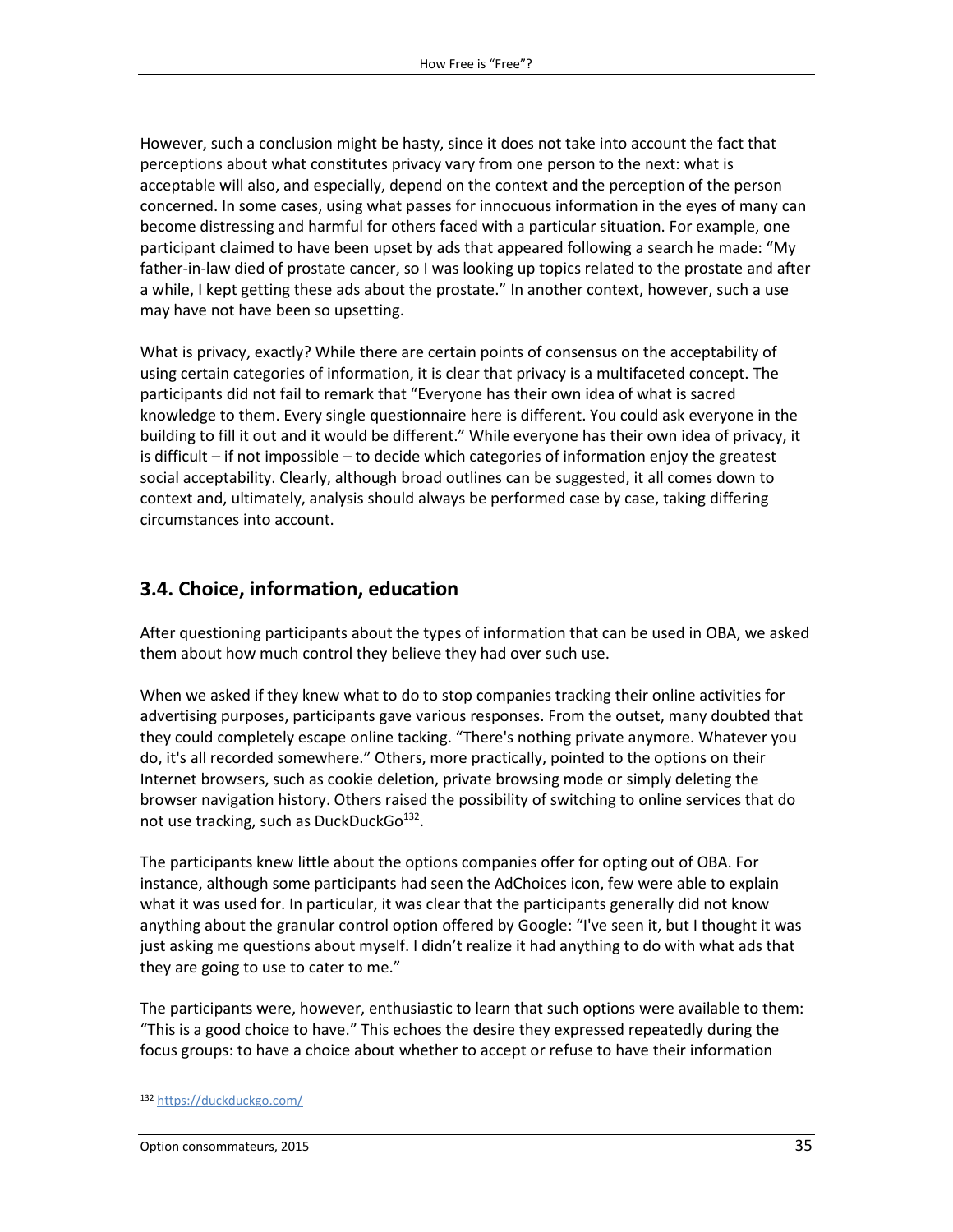collected for advertising purposes<sup>133</sup>. "I wish there was a system that gave me a choice. I could click it whenever I see an ad."

More generally, the participants deplored not being sufficiently informed about the practices of online companies. As we know, the information on these practices is often found in abstract, mind-numbing privacy policies that the majority of consumers simply do not read. "I want to have access to appropriate information that I can easily understand." Beyond mere disclosure by the companies, however, they also wanted to receive training: "They should not just inform us, but train us. There should be a course at school that everyone should take."

Admittedly, some consumers said they were ready to pay to ensure that the online services they use do not track them for advertising purposes. Most, however, were also aware that advertising can finance online services, and found advantages in this business model: "If they removed advertising from YouTube, you'd end up paying more money every month for your Internet account, and that's already expensive." In this instance, their main source of reticence did not necessarily stem from the fact of being tracked on the Internet. What inspired their most heated reactions was their feeing that the practice is carried out surreptitiously, without their permission. "I think it should be a conscious choice you make. People don't know about it and I think it's the fault of the governments, agencies and businesses that manage it."

<sup>133</sup> Several other studies also indicate that consumers want more control over the tracking of their personal information for OBA purposes. For example: Lalit Agarwal et al, "Do Not Embarrass: Re-Examining User Concerns for Online Tracking and Advertising." *Symposium on Usable Privacy and Security (SOUPS)*, Newcastle, UK, 2013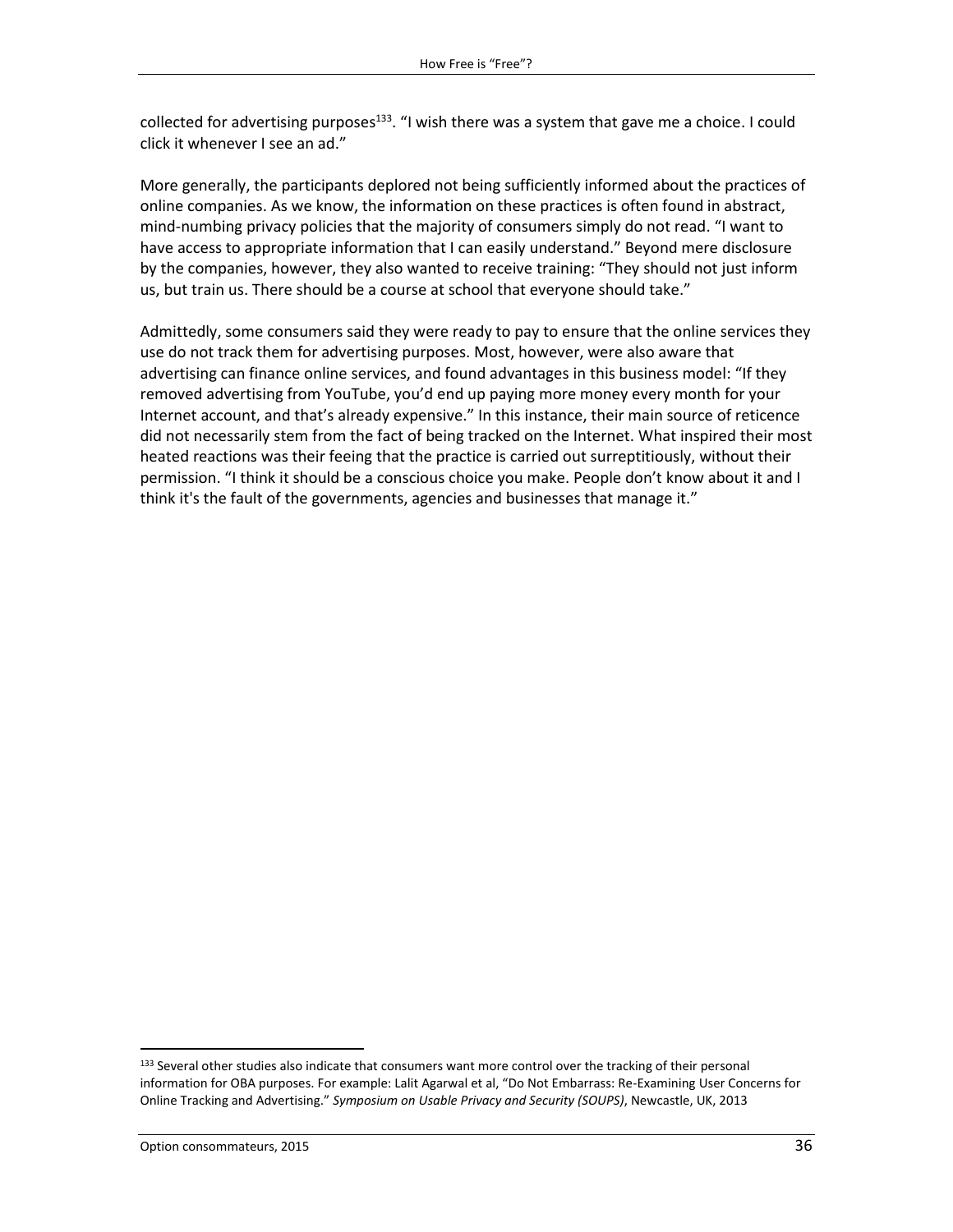# **4. Legal analysis**

## **4.1. Computer data and personal information**

The goal is simple: to enable advertisers to not only make ads pop up on users' screens, but to ensure that they are the kind of ads they are most likely to click on. To achieve this, they collect every conceivable kind of data: the addresses of the sites the users visit, the time spent on each, the purchases they make online, their geographical location, the publications they like, the social media they use. They also collect other data of a more technical nature, such as IP addresses or information about the device or the software they use. Basically, they collect everything they possibly can.

The collection and processing of such data do not take place in a legal vacuum. In Canada, any company that collects, uses or discloses personal information in the course of its commercial activities must comply with the requirements of the *Personal Information Protection and Electronic Documents Act*<sup>134</sup> (hereinafter the "Federal Act") or of equivalent provincial legislation<sup>135</sup>. This applies equally to the physical world as to the virtual world.

These laws apply whenever an organization processes personal information, that is to say, in the words of the Federal Act, "information about an identifiable individual<sup>136</sup>." Case law gives a broad interpretation to this definition, considering that information relates to an identifiable individual "where there is a serious possibility that an individual could be identified through the use of that information, alone or in combination with other information $^{137}$ ."

In light of this liberal interpretation, data collected on Internet users for the purposes of OBA will generally be considered to be personal information within the meaning of the law – with the result that companies that process the data must respect the privacy laws. Of course, data such

<sup>134</sup> *Personal Information Protection and Electronic Documents Act*, SC 2000, c. 5 (hereinafter the "Federal Act")

 $135$  Section 26 (2) b) of the Federal Act allows the federal government to exempt application of the Act within the limits of a province that has adopted a law it deems to be "substantially similar" to this one, except for "federal undertakings" and the collection, use or disclosure of personal information outside the province for which the Federal Act continues to be applied. Three Canadian provinces have adopted similar laws, that is to say, which include provisions and rights similar to those set forth in the Federal Act: Quebec, with the *Act respecting the Protection of Personal Information in the Private Sector*, CQLR c P-39.1, RSQ, c. P-39.1; Alberta, with the *Personal Information Protection Act,* SA 2003, c. P-6.5; and British Columbia, with the *Personal Information Protection Act*, SBC 2003, c 63. Similarly, three other provinces have adopted substantially similar laws, but which apply only to the custodians of health information: Ontario, with the *Personal Health Information Protection Act*, 2004, SO 2004, c 3, Sch A; New Brunswick, with the *Personal Health Information Privacy and Access Act*, SNB 2009, c P-7.05; and Newfoundland and Labrador, with the *Personal Health Information Act*, SNL 2008, c P-7.01. We will focus our legal analysis on the Federal Act for two reasons: First, since the provincial laws are equivalent, one might validly assume the state of the law to be similar in all Canadian provinces, even though the applicable laws may differ. Second, OBA, which is deployed on the Internet, necessarily involves the disclosure of information outside the physical limits of a province, raising doubts as to whether provincial laws are in fact applicable to these activities.

 $136$  Federal Act, s.2. Within the meaning of the Act, however, personal information does not include the name, title or business address or telephone number of an employee of an organization.

<sup>137</sup> OPC, *Legal information related to PIPEDA Interpretation Bulletin*, online at:

[https://www.priv.gc.ca/leg\\_c/interpretations\\_02\\_e.asp.](https://www.priv.gc.ca/leg_c/interpretations_02_e.asp) The OPC gives many examples from jurisprudence of the liberal interpretation given by the courts to the concept of personal information, including *Gordon v. Canada* (Minister of Health), 2008 FC 258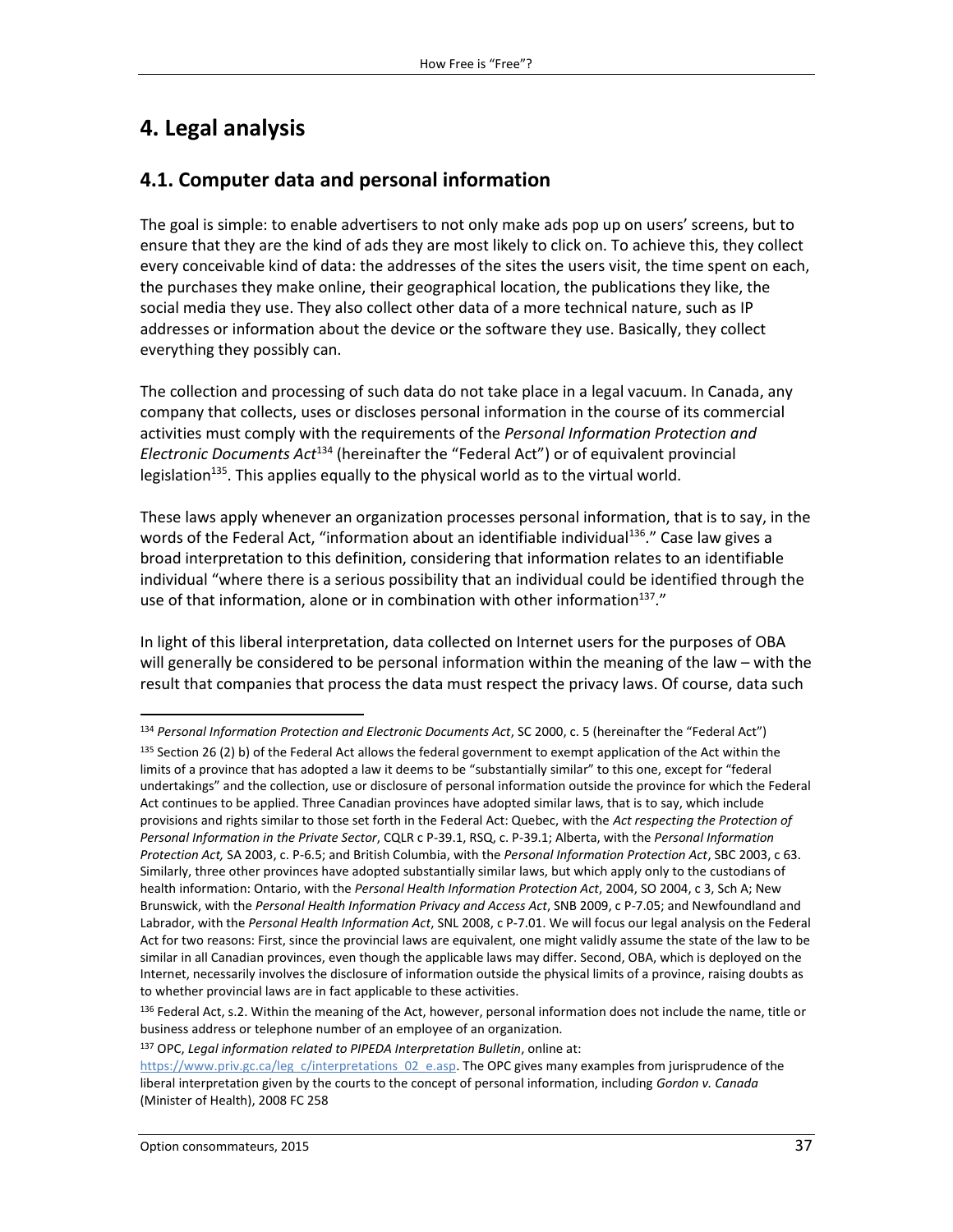as the serial number of a cookie or a user's IP address do not in themselves necessarily identify a person. However, for the purposes of OBA, such data is combined with other data to set up a revealing profile of a consumer that would make that person easy to identify. As a result, the OPC has already concluded that an IP address<sup>138</sup>, information stored in a cookie<sup>139</sup> or the unique identifier of a device<sup>140</sup> could constitute personal information within the meaning of the law. In 2013, the OPC concluded that the same was true of the information contained in a social media user's status message<sup>141</sup>.

The same logic applies to information collected from a person in the context of OBA, such as the interests attributed to his profile. Even subjective material relating to a person, whether accurate or not, may qualify as personal information<sup>142</sup>. In a 2014 conclusion, for example, the OPC considered that Google had collected personal information on the health status of a user by collecting the user's history of visiting sites offering devices for the treatment of sleep apnea<sup>143</sup>.

This liberal interpretation was echoed by the OPC in its guidelines on online behavioural advertising published in 2012:

the OPC will generally consider information collected for the purpose of OBA to be personal information, *given*: the fact that the purpose behind collecting information is to create profiles of individuals that in turn permit the serving of targeted ads; the powerful means available for gathering and analyzing disparate bits of data and the serious possibility of identifying affected individuals; and the potentially highly personalized nature of the resulting advertising.<sup>144</sup>

The state of the law thus easily convinces us of the inappropriateness of the distinction that most of the privacy policies we analyzed make between the data they call "personal," which they restrict to only some of the consumer's identifiers, and all the other types of data they collect. Clearly, personal information, within the meaning of the law, includes not only a person's name and contact information, but also their browsing activities collected for the purposes of OBA. In this regard, companies that process information for OBA purposes may not

<sup>138</sup> *ISP's anti-spam measures questioned* PIPEDA Case Summary no2005-319, November3, 2005 (OPC); *Assistant Commissioner recommends Bell Canada inform customers about Deep Packet Inspection*, PIPEDA Case Summary #2009-010, September 2009 (OPC); see also: OPC: *What an IP Address Can Reveal About You*, a report prepared by the Technology Analysis Branch of the Office of the Privacy Commissioner of Canada, 2013

<sup>139</sup> *Customer complains about airline's use of "cookies" on its Web site*, PIPEDA Case Summary #. 2003-162, April 16, 2003 (OPC)

<sup>140</sup> *Apple called upon to provide greater clarity on its use and disclosure of unique device identifiers for targeted advertising*, PIPEDA Report of Findings No. 2013-01720, November 2013 (OPC), para. 35

<sup>141</sup> *Survey of personal information handling practices of WhatsApp. Inc*. Report of findings under PIPEDA # 2013-001, January 15, 2013 (OPC), para. 61

<sup>142</sup> *Survey of personal information handling practices of WhatsApp. Inc*. Report of findings under PIPEDA # 2013-001, January 15, 2013 (OPC), para. 59

<sup>143</sup> *Use of sensitive health information for targeting of Google ads raises privacy concerns*, Report of findings under PIPEDA # 2014-001, January 14, 2014 (OPC), paras. 25-28

<sup>144</sup> *Policy Position on Online Behavioural Advertising*, (OPC) 2012, online at:

[https://www.priv.gc.ca/information/guide/2012/bg\\_ba\\_1206\\_e.asp.](https://www.priv.gc.ca/information/guide/2012/bg_ba_1206_e.asp) These guidelines provide valuable insights into the legal framework applicable to OBA in Canada.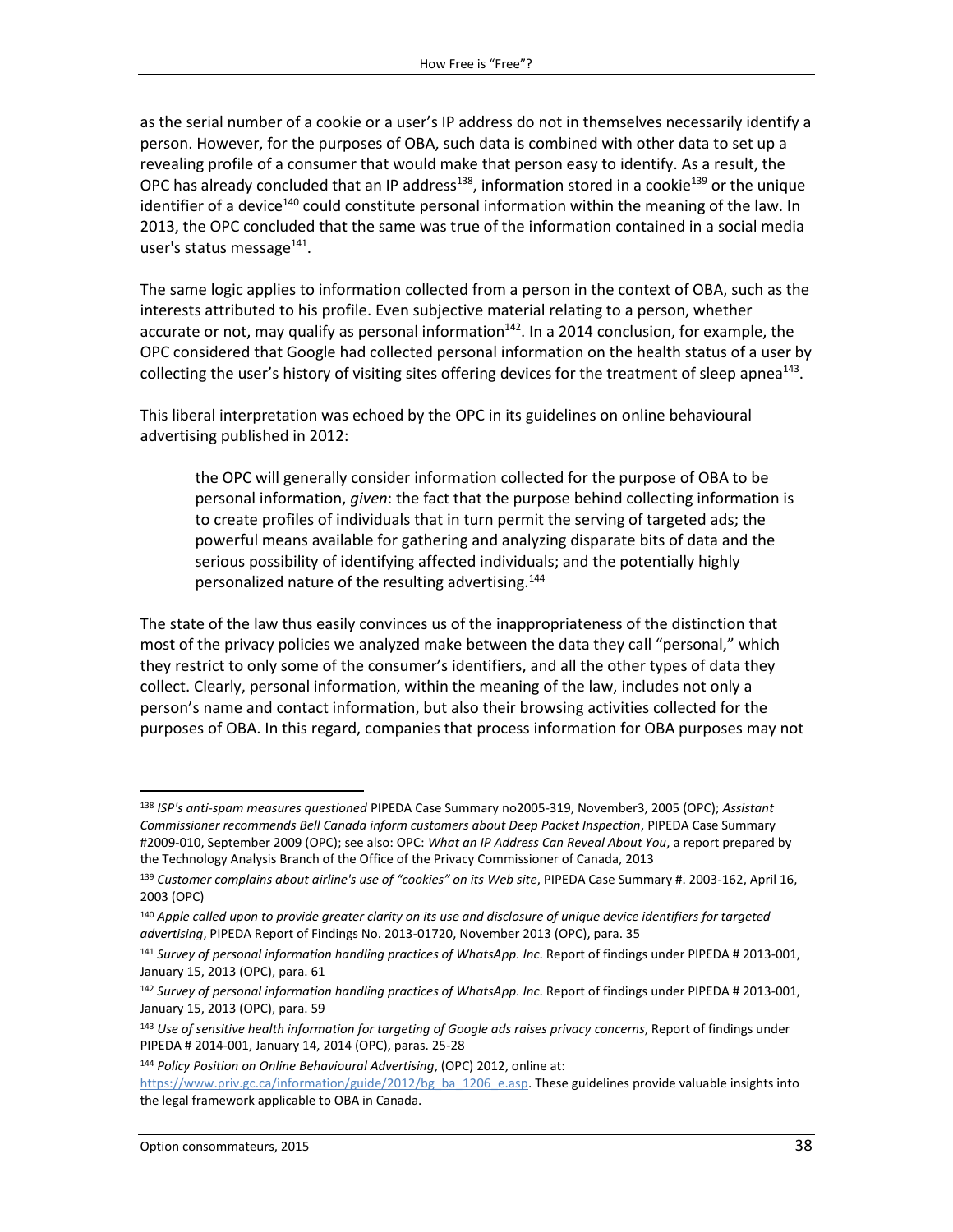validly avoid the scope of the law by presuming the depersonalized nature of the data they collect.

## **4.2. Consumer data as currency**

The accepted meaning of the word "free," according to The Merriam-Webster Online Dictionary, is "not costing any money; not costing or charging anything<sup>145</sup>." However, several online companies nonetheless appear to restrict the meaning of "free" to a question of money, although "free" also implies that there is no cost whatsoever involved. Facebook's home page, for example, invites consumers to subscribe to the service by claiming, "It's free (and it always will be)."

But is it really free? Our analysis of privacy policies reveals that there is indeed a cost to users of "free" online services – even if this does not take the form of hard cash. In fact, consumers can only gain access to these services in exchange for the personal information they provide. In the opinion of several authors, including Chris Jay Hoofnagle<sup>146</sup> there is a reciprocal relation between the company and the consumer that strays very far from the notion of "free":

Clearly, online firms' business models recognize the current and potential future value of consumers' personal information. Many firms with freemium business models have products to sell, yet devote remarkable amounts of attention and investment to the collection of data from and about free-riding consumers of their products. Social networking services, whose business model is premised on the value of personal information, transfer the cost of running the network to consumers through revenue and data-sharing agreements with third parties.<sup>147</sup>

So, by agreeing to disclose their personal information, consumers are exposed a myriad of risks of which they may not be fully aware<sup>148</sup>. For example, they are exposed to the risk of having their vulnerabilities revealed and unduly exploited; think, for example, of the consumer with gambling problems who is confronted with online casino ads. Advanced knowledge of consumer preferences could also pave the way for discriminatory practices, such as giving merchants an opportunity to adjust their prices to the profiles of the consumers they aim their ads at.

Consumers also risk having their private lives exposed in various ways. For example, having one's personal ads displayed in an Internet browser could lead to embarrassment if third parties chanced to see them and deduce harmful information from them. More worryingly, the large number of actors involved in OBA poses dangers to the security of the consumer data they

<sup>145</sup> We consulted the 2004 edition of this book.

<sup>&</sup>lt;sup>146</sup> Mr. Hoofnagle is a professor at the University of California, Berkeley - School of Law

<sup>147</sup> Chris Jay Hoofnagle and Jan Whittington, "Free Accounting for the Costs of the Internet's Most Popular Price" (2014) 61 *UCLA L. Rev.* 606, p. 634

<sup>148</sup> For an exhaustive list of the harms and risks posed by the OBA, see: Janet Lo, *A "Do Not Track List" for Canada?*, report to Industry Canada's Office of Consumer Affairs by PIAC, 2009, pp. 49-56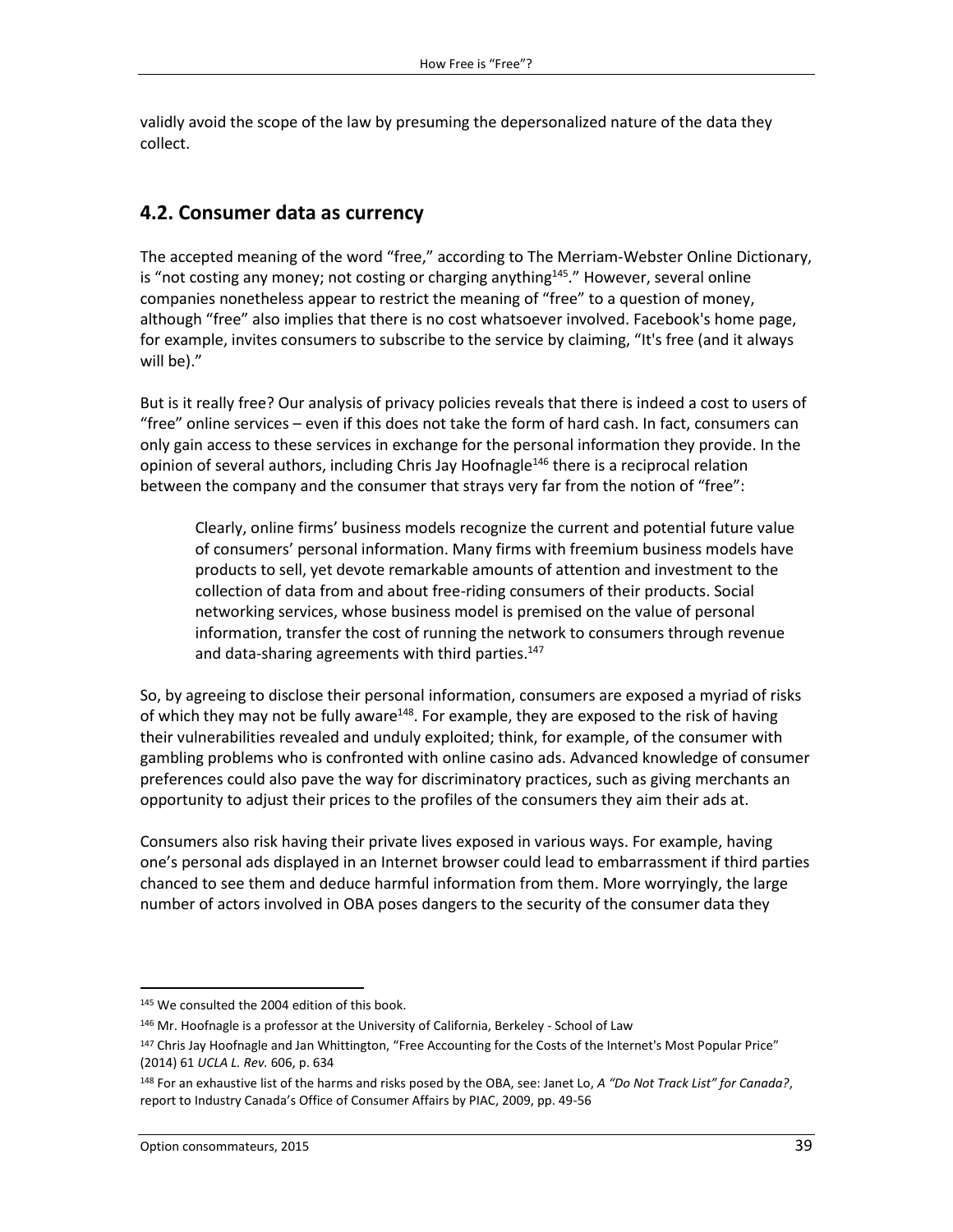compile and exchange; even if the data is anonymized using state-of-the-art techniques, studies have vividly demonstrated the ease with which it can be re-identified<sup>149</sup>.

In short, the exchange that takes place between the consumer and the merchant is above all contract of adhesion. In a context of information imbalance, consumers have little choice but to accept the company's terms in order to benefit from services that are often indispensable, such as the Google search engine. They must consent to an almost unrestricted collection of their personal information without knowing the scope or ramifications of the treatment reserved for them – and in so doing support the risks of damage to privacy, fraud or theft identity.

Canadian law, however, is slow to recognize this contractual imbalance. First of all, the courts have not yet confirmed the applicability of the laws on consumer protection – which could provide some remedies – to the relationship between consumers and free service providers. Moreover, as we shall see in the next section, the dominant interpretation of the privacy laws remains unclear as to the limits – if there are any – to the amount of personal information that may be collected through the supposedly free business model funded by OBA.

The consumer protection laws of Quebec and Ontario do not require the consideration offered in exchange for a service to be a sum of money in order for the contract be subject to the law. Ontario's *Consumer Protection Act, 2002* defines "a consumer agreement" as "an agreement between a supplier and a consumer in which the supplier agrees to supply goods or services for payment<sup>150</sup>." Such "payment," within the meaning of the Ontario legislation, does not necessarily imply a sum of money, but a "consideration of any kind." In Quebec, the definition of "consumer contract" given in the *Civil Code* opens the door to a similar interpretation; here again, "payment" is not limited to a sum of money, but may extend to other types of obligation<sup>151</sup>.

However, the case law remains unclear as to the applicability of consumer protection laws to contracts in which the user receives a service in return for his personal information. Until now, it has mostly been in class action authorization decisions, where disputes are not settled on the merits, that the issue has been raised. In many cases, these class actions were authorized by the

 $\overline{a}$ 

<sup>149</sup> Several fascinating studies on the re-identification of anonymized data have been conducted in recent years, which suggest that it is fairly easy to identify a person on the basis of this data. Among these studies, researchers Alessandro Acquisti, Ralph Gross and Fred Stutzman, in 2011, demonstrated that it is possible to infer sensitive information about someone from a simple picture of their face, combining face recognition software, data mining algorithms and statistical identification techniques: [http://www.heinz.cmu.edu/~acquisti/face-recognition-study-FAQ/.](http://www.heinz.cmu.edu/~acquisti/face-recognition-study-FAQ/) See also: Latanya Sweeney, "*k-anonymity: a model for protecting privacy*," *International Journal on Uncertainty, Fuzziness and Knowledge-based Systems*, 5570; John Bohannon, "Credit Card study blows holes in anonymity" (2015) 347-6221 *Science* 468

<sup>150</sup> *Consumer Protection Act, 2002*, SO 2002, c. 30, Sched A, s.1

<sup>151</sup> Civil Code of Québec, art. 1553. For further developments on these issues, see: Anthony Hémond, *Canadian Perspectives on Cloud Computing and Consumers,* Final Report of the Research Project Presented to Industry Canada's Office of Consumer Affairs, Consumers Union, 2011, pp. 22-28; Luc Thibaudeau, "Le I-consommateur à la recherche de la protection adéquate," *National Conference On Class Actions : Recent Developments in Quebec, in Canada and the United States* (2014), vol. 380, Quebec Bar – Continuing Education, Cowansville, Ed Yvon Blais, pp. 588-590; Kent Sebastian, *No Such Thing as a Free Lunch: Consumer Contracts and "Free" Services*, report to Industry Canada's Office of Consumer Affairs by PIAC, 2014 pp. 30-34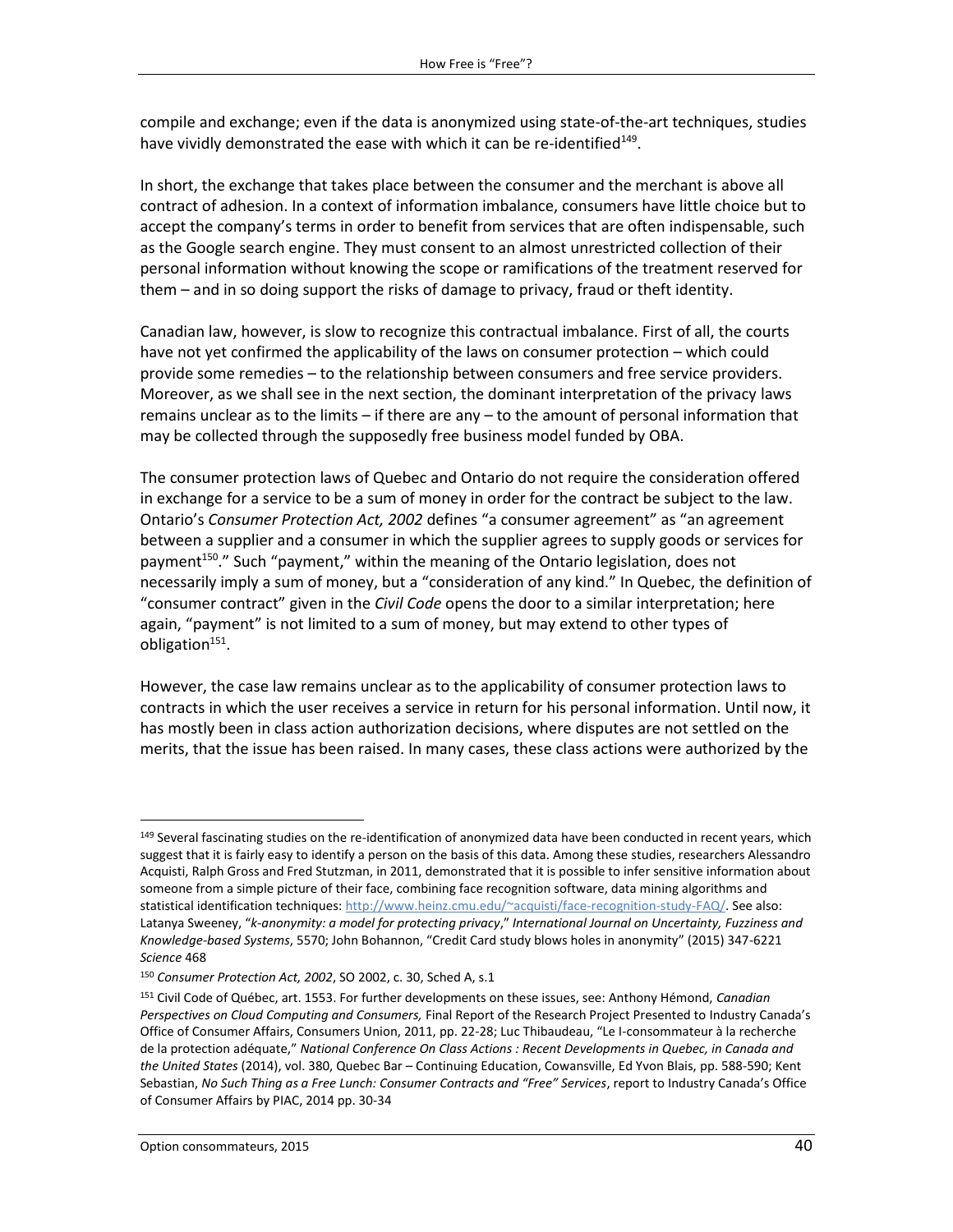courts<sup>152</sup>. However, in 2011, the Quebec Superior Court dismissed an application for authorization to institute a class action against Facebook, on the grounds that the user's agreement with the company was not a "consumer contract," since, according to the Court, use of the service was "free<sup>153</sup>."

According to many commentators, this is a decision that ought to be appealed<sup>154</sup>. Nicolas Vermeys, professor at the Université de Montréal, remarks:

Our personal information has a value. If it didn't, companies would not collect. It's false to say that it's free; it's not a gift from Facebook; it's is a swap, an exchange contract. On the one hand is the service, and on the other is your personal information. [TRANSLATION]

Despite these legal uncertainties we could only wish were ephemeral, it is clear that the economic logic remains implacable: personal information is a form of currency provided by consumers. It is their data that permits online services to generate income by selling their services to advertisers.

# **4.3. The price of "free"**

Having established that personal information is a form of currency provided by the consumer, we can attempt to consider the problem from a quantitative standpoint. If the price of a service is defined in terms of data rather than dollars, how much personal information is it legitimate to require from consumers so that they can benefit from these services? In short: what is the right price?

The privacy laws, and in particular, the principle of limiting collection laid down within them<sup>155</sup>, provide some clues. The law stipulates that the collection, use or disclosure of personal information should be carried out in a manner that any reasonable person would consider "appropriate to the purposes<sup>156</sup>." These purposes must not only be specified to the person who is the subject of the collection, but the company that provides the service may not require that person "to consent to the collection, use, or disclosure of information beyond that required to fulfil the explicitly specified, and legitimate purposes<sup>157</sup>."

In a 2009 conclusion, the OPC recognized the need to generate revenue through Facebook advertising, and felt it was reasonable "that users are required to consent to Facebook Ads as a

 $\overline{\phantom{a}}$ <sup>152</sup> See, for example: *Albilia v Apple Inc.*, 2013 QCCS 2805 (Free mobile applications). *Neale v. Groupe Aeroplan inc.,* 2012 QCCS 902 (loyalty program). In *Option Consommateurs v. Shoppers Drug Mart Corporation*, 2012 QCCS 1078, para. 44-45, the Superior Court authorized the class action, deferring its decision on the classification of the contract to a later stage of the proceedings.

<sup>153</sup> *St-Arnaud c. Facebook inc*., 2011 QCCS 1506, par. 50-56

<sup>&</sup>lt;sup>154</sup> This case was the subject of a transaction before it could be appealed.

<sup>155</sup> Federal Act, Principle 4.4

<sup>156</sup> Federal Act, s. 5 (3)

<sup>157</sup> Federal Act, Principles 4.2.2 and 4.3.3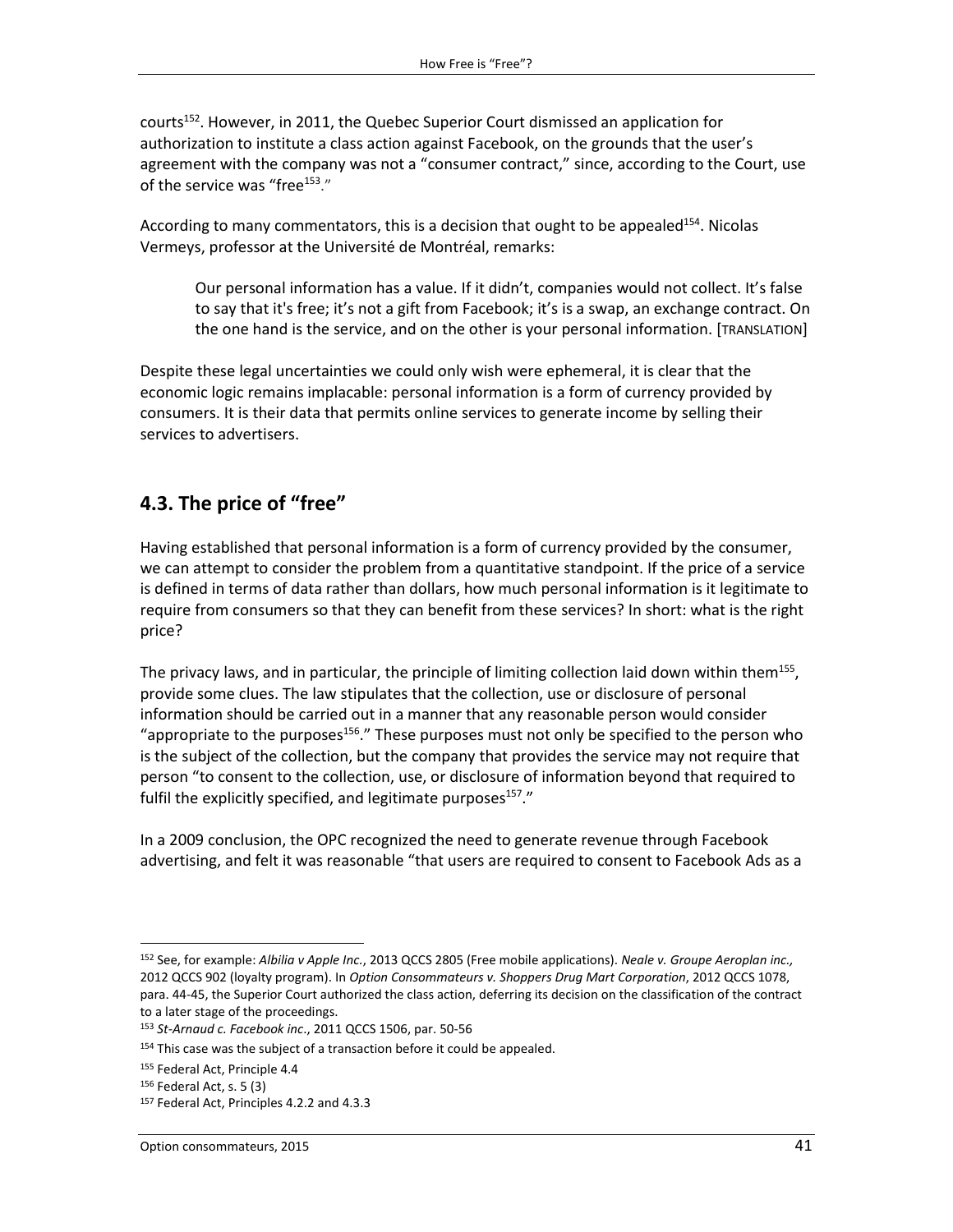condition of service.<sup>158</sup>" In its guidelines on the OBA, the organization reiterates this interpretation, and to some degree, specifies its parameters:

However, OBA should not be considered a term or condition for individuals to use the Internet generally. There are still other forms of advertising that websites can rely on. There must also be meaningful consent, and there should be limitations on the types of information collected and used for profiling. Safeguarding the information is also vital, as is limiting the retention of the data to the least amount of time possible.<sup>159</sup>

While these nuances offered by the OPC suggest setting limitations on the types of information collected and used, it should be noted that the criterion of necessity still remains practically unexplored. On the one hand, our analysis of privacy policies reveals that for all practical purposes, online services collect any scrap of information about their users that they can. On the other, however, the OPC's conclusions with regard to OBA conducted in the context of the provision of a free service seem to obscure the fact that, even if the purposes of the information collection are acceptable, the information that the company collects "shall be limited to that which is necessary for the purposes identified by the organization $^{160}$ ."

Here we can ask whether the criterion of necessity, however legitimate the purposes may be, has not been patched over too hastily. Is it really necessary to collect every scrap of information generated by a user to achieve commercial profitability? It rather seems that, under the guise of an acceptable purpose, consumers are required to pay a price for "free" online services that has no upper limit.

With this in mind, it is perhaps not unreasonable to hope that the principle of limiting data collection for the purposes of OBA can be revisited. The exercise would of course be an arduous one, and beyond the scope of this research. It would not only require access to the algorithms of the online companies, but also the deployment of considerable technological and legal resources to analyze them. However, the government authorities may have to seriously contemplate following such a course if they wish to assess the companies' compliance with the law in a more than approximate way.

# **4.4. Categorizing personal information**

Although the criterion of necessity sets no tangible limits on the collection of personal information for the purposes of OBA, we can hope to find some indications within the legal requirement of the consumer's consent, the form of which will vary according to the sensitivity of the personal information collected. While considering personal information as currency involved formulating the question in quantitative terms, the limits to be explored here are more qualitative in nature, since their scope varies depending on the nature of the information.

[https://www.priv.gc.ca/information/guide/2012/bg\\_ba\\_1206\\_f.asp](https://www.priv.gc.ca/information/guide/2012/bg_ba_1206_f.asp)

 $\overline{a}$ 

<sup>158</sup> *Report of Findings into the Complaint Filed by the Canadian Internet Policy and Public Interest Clinic (CIPPIC) against Facebook Inc. Under the Personal Information Protection and Electronic Documents Act by Elizabeth Denham, Assistant Privacy Commissioner of Canada*, Case Summary under PIPEDA # 2009-008, July 16, 2009 (OPC), para. 134 <sup>159</sup> OPC Position Statement on online behavioural advertising, 2012, online at:

<sup>160</sup> Federal Act, Principle 4.4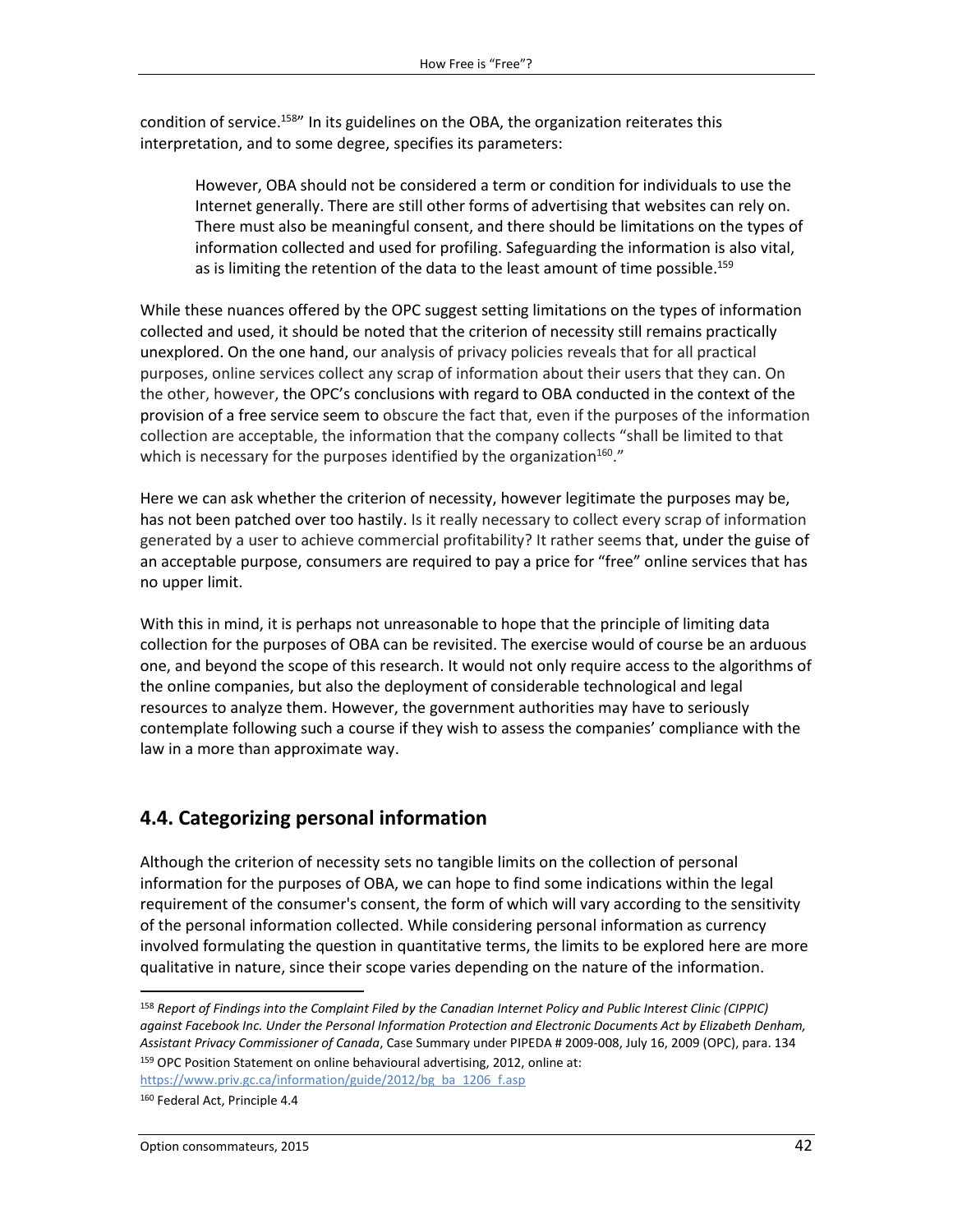#### **4.4.1. The pitfalls of implied consent**

Under the law, consumers must be informed about the collection, use and disclosure of their personal information and must give their consent<sup>161</sup>. These principles of information and consent are the keystone of Canadian privacy law and, at least in theory, can serve as guideposts in determining what free service providers should be allowed to do with their data.

As we have seen, the major free Internet service providers fulfil these obligations by obtaining from the consumer a form of consent known as implicit (or negative) consent<sup>162</sup>. "Unless the individual takes action to "opt out" of the purpose  $-$  that is, says "no" to it  $-$  the organization assumes consent and proceeds with the purpose<sup>163</sup>." This is the formula of choice for companies offering free online services, who are most often content to inform consumers about the practices in their privacy policies; by using the service, the user agrees by default to everything these documents state.

Under the law, however, this form of consent for the OBA purposes is only valid if it meets certain requirements. The OPC guidelines state that negative consent to OBA is acceptable only if the individuals involved are notified of the purposes of the collection "in a clear and understandable manner" at or prior to the time of collection. This means that the purposes must be manifest and cannot be buried in a privacy policy. It also means that the information must be complete and detail the "various parties involved in the [OBA] process", i.e. all those who deal with the consumer's personal information in one way or another. In practice, the OPC suggests that companies meet these requirements "using a variety of communication methods, such as online banners, layered approaches, and interactive tools."

One wonders how scrupulously the free service providers obey these requirements. Our analysis reveals that information on their advertising practices is most often found tucked away inside voluminous policies – difficult-to-understand documents that consumers simply do not read<sup>164</sup>. This is where vague and general statements are made about the advertisers' use of consumer data, to the effect that any data can be used for advertising purposes. Moreover, there are relatively few indications at the time of collection directing the user to the relevant information, except in the form of links to privacy policies and terms in the footnotes or icons linked to the ads.

 $\overline{a}$ 

<sup>&</sup>lt;sup>161</sup> These obligations are set forth in several places in Schedule 1 of the Federal Act, see: Principles 4.2, 4.3, 4.4

<sup>162</sup> Implied (or negative or opt-out) consent is contrasted with explicit (or active, or opt-in) consent, the latter offering consumers the opportunity of accepting the proposed use actively and unequivocally, otherwise the company will act as if consent had not been given. Explicit consent is therefore the highest form of consent. See: OPC, *Determining the appropriate form of consent under the Personal Information Protection and Electronic Documents Act,* online at: [https://www.priv.gc.ca/resource/fs-fi/02\\_05\\_d\\_24\\_e.asp](https://www.priv.gc.ca/resource/fs-fi/02_05_d_24_e.asp)

<sup>163</sup> OPC, *Determining the appropriate form of consent under the Personal Information Protection and Electronic*  Documents Act, online at: [https://www.priv.gc.ca/resource/fs-fi/02\\_05\\_d\\_24\\_e.asp](https://www.priv.gc.ca/resource/fs-fi/02_05_d_24_e.asp)

<sup>164</sup> This is substantiated by a 2008 study that estimated it would take U.S. Internet users approximately 200 hours per year to read through all the privacy policies related to of the websites they use. A clearly unrealistic undertaking. Aleecia M. McDonald and Lorrie Faith Cranor, "The Cost of Reading Privacy Policies" (2008) 4 *ISJLP* 543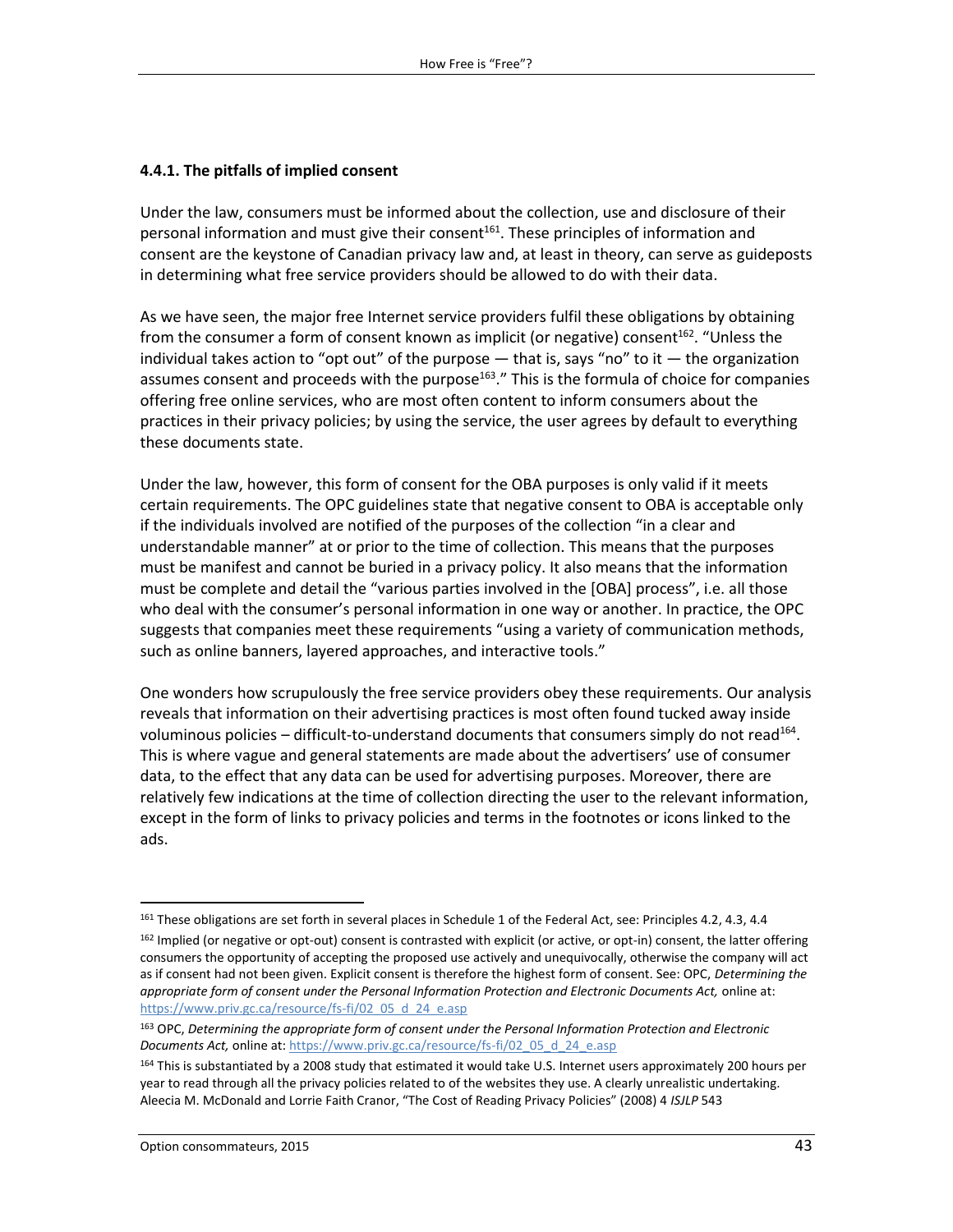These findings are not new. In recent years, the paucity of information available to consumers regarding the online collection of their personal information is a point that has been raised in several OPC conclusions, which urged several companies to better inform consumers to ensure the validity of the consent they obtain<sup>165</sup>.

Obviously, our analysis also revealed that some companies, such as Google and Facebook, do a better job than others of informing their users, in particular by publishing more accessible policies or by giving concrete examples of their practices. However, as we saw in the focus groups, this does not alter the fact that users remain unaware of the extent of the collection and use of their online information: one more sign that major information efforts are still needed.

Consent also implies the possibility of refusal. According to the OPC guidelines, in order for implied consent to be valid, OBA, users should easily be able to opt out "ideally at or before the time the information is collected." In addition, the opt-out must take effect "immediately" and be "persistent." But even here, there are problems.

First, some companies do not seem to permit consumers to remove themselves completely from OBA as defined in this report. In fact, the opting-out mechanisms offered by social media platforms such as Facebook and Twitter appear to be limited to information collected outside their platform, and are not applicable to all the information the companies collect on their own users.

Also, as our focus groups revealed, the mechanisms provided by the industry to give consumers a choice, such as the DAAC program, or the Google and Yahoo! granular opting-out mechanisms, remain largely unknown to the general public.

Nor does this not take into account, as mentioned earlier, the many technological difficulties or practices that undermine the effectiveness and sustainability of some of the options available to consumers. For example, some companies clearly offer unrealistic solutions for opting-out of OBA, such as deleting their cookies or stopping using their service – yet tell them in the same breath that they use "super cookies," " Web beacons," or other user tracking methods which are almost impossible for the average user to remove without expert help. In another example, several companies reported that they do not respect the "Do Not Track" signal emitted by browsers, a mechanism that could offer users a simple option.

The unavoidable conclusion, then, is that despite some interesting innovations such as the DAAC opt-out mechanism, most of such options are mismatched, little known and sometimes even useless. In such a context, the whole issue of consumer consent, even when just implied, definitely stands in need of improvement.

<sup>165</sup> See especially: *Survey of personal information handling practices of WhatsApp. Inc* (PIPEDA *Report of Findings into the Complaint Filed by the Canadian Internet Policy and Public Interest Clinic (CIPPIC) against Facebook Inc. Under the Personal Information Protection and Electronic Documents Act* by Elizabeth Denham, Assistant Privacy Commissioner of Canada, Case Summary under PIPEDA # 2009-008, July 16, 2009 (OPC) ; *Apple called upon to provide greater clarity on its use and disclosure of unique device identifiers for targeted advertising*, PIPEDA Report of Findings No. 2013- 01720, November 2013 (OPC)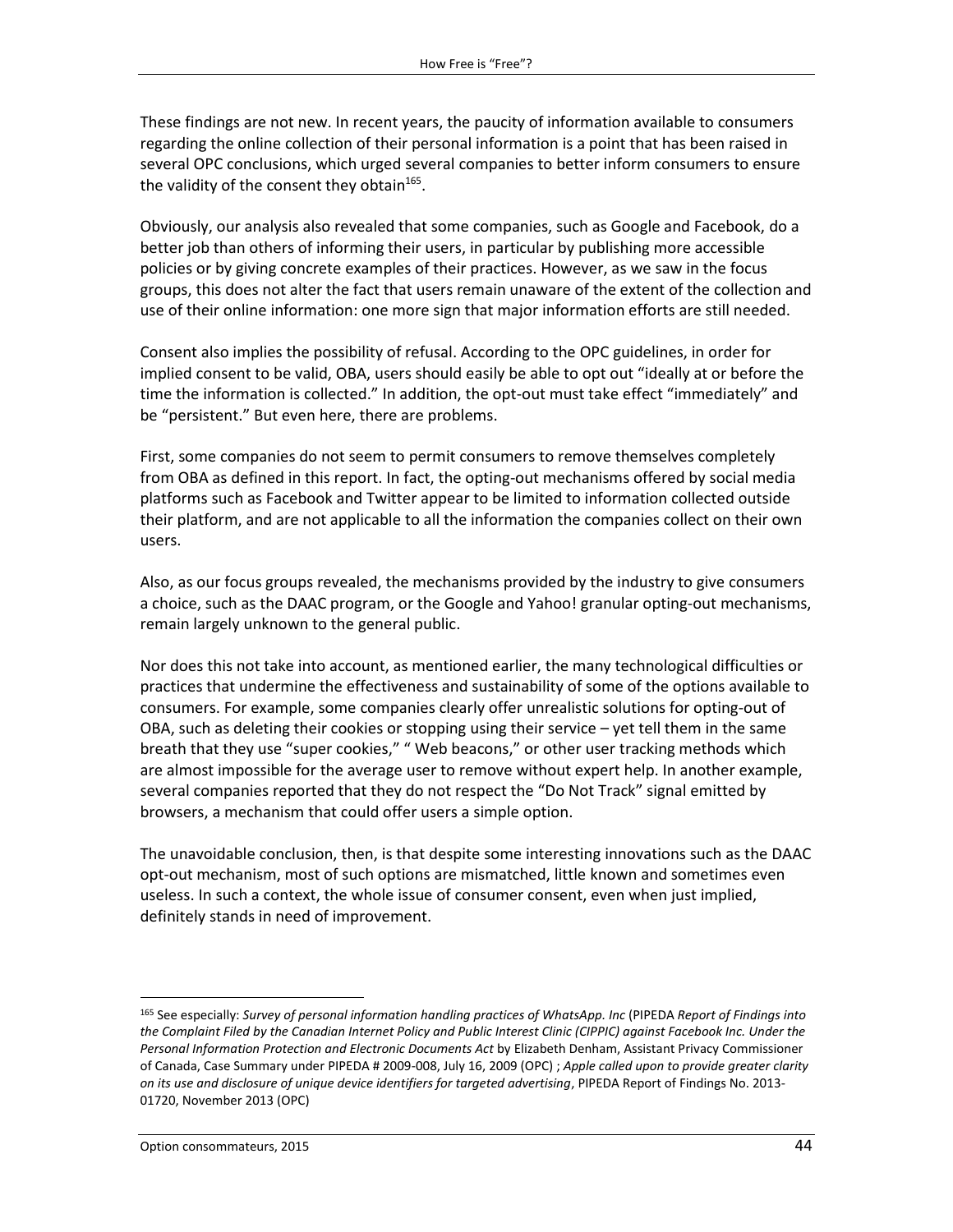#### **4.4.2. Tracking sensitive information**

Although Canadian law does not specify categories of personal information the collection or use of which would be prohibited, it does provide tighter consent requirements for personal information it describes as "sensitive." Accessing such information generally requires obtaining express consent from the consumer<sup>166</sup>.

Determining what constitutes sensitive personal information is no easy matter. In fact, what is considered sensitive varies from one person to another and even from one situation to another for the same person. Principle 4.3.4 of the Federal Act acknowledges this difficulty:

Although some information (for example, medical records and income records) is almost always considered to be sensitive, any information can be sensitive, depending on the context. For example, the names and addresses of subscribers to a newsmagazine would generally not be considered sensitive information. However, the names and addresses of subscribers to some special-interest magazines might be considered sensitive.<sup>167</sup>

At most, therefore, the Federal Act does little more than suggest that a person's medical records and income may generally be considered to be of a sensitive nature.

Jurisprudence, for its part, has determined on a case-by-case basis that some information is sensitive, depending on the particular circumstances of each case – and without establishing a truly general theory of the concept<sup>168</sup>. The OPC has reached conclusions with regard to OBA in recent years that consider that some information used was of a sensitive nature. In 2014, it felt that Google had collected sensitive health information on a user that had been used for advertising purposes without the express consent required<sup>169</sup>. In 2013, it made a similar finding regarding the use of medical information obtained through an online dating site whose policies mentioned that it participated in  $OBA^{170}$ . Also in 2013, the OPC considered that the unique identification number of an Apple telecommunications device used in the context of OBA constituted sensitive personal information given the permanent, persistent nature of this identifier<sup>171</sup>. However, we must be careful not to conclude from this that the unique identifier of

 $\overline{a}$ 

<sup>166</sup> Federal Act, Principles 4.3.4 and 4.3.6

<sup>167</sup> Federal Act, Principle 4.3.4

<sup>168</sup> For instance, prior drug use uncovered by screening was considered sensitive medical information: *Former employer discloses drug testing information,* PIPEDA Case Summary #2007-382No 27, July 2007 (OPC). Conversely, in an insurance case, implied consent for disclosure of medical information was considered acceptable: PIPEDA Case Summary #2009-003 : *Insurer discloses individual's medical information to third-party consultant based on implied consent.* Images taken by video surveillance of children at a daycare centre were also considered "extremely" delicate information. Report of Findings under PIPEDA #2011-008: *Daycare Centre Modified Webcam Monitoring to Increase Privacy Protection*: Report of Findings under PIPEDA #2011-008, August 5, 2011, (OPC). Also retained as sensitive personal information was the information that a hairdresser wanted to open a salon in her own home: *Phone message left at client's workplace disclosed personal information without consent,* Report of Findings under PIPEDA #2012-009, August 8, 2012 (OPC)

<sup>169</sup> *Use of sensitive health information for targeting of Google ads raises privacy concerns*, Report of Findings under PIPEDA # 2014-001, January 14, 2014 (OPC )

<sup>170</sup> *Profiles on PositiveSingles.com dating Website turn up on other affiliated dating Websites* Report of Findings under PIPEDA #2013-003, July 11, 2013 (OPC), para. 77

<sup>171</sup> *Apple called upon to provide greater clarity on its use and disclosure of unique device identifiers for targeted advertising*, PIPEDA Report of Findings No. 2013-01720, November 20, 2013 (OPC)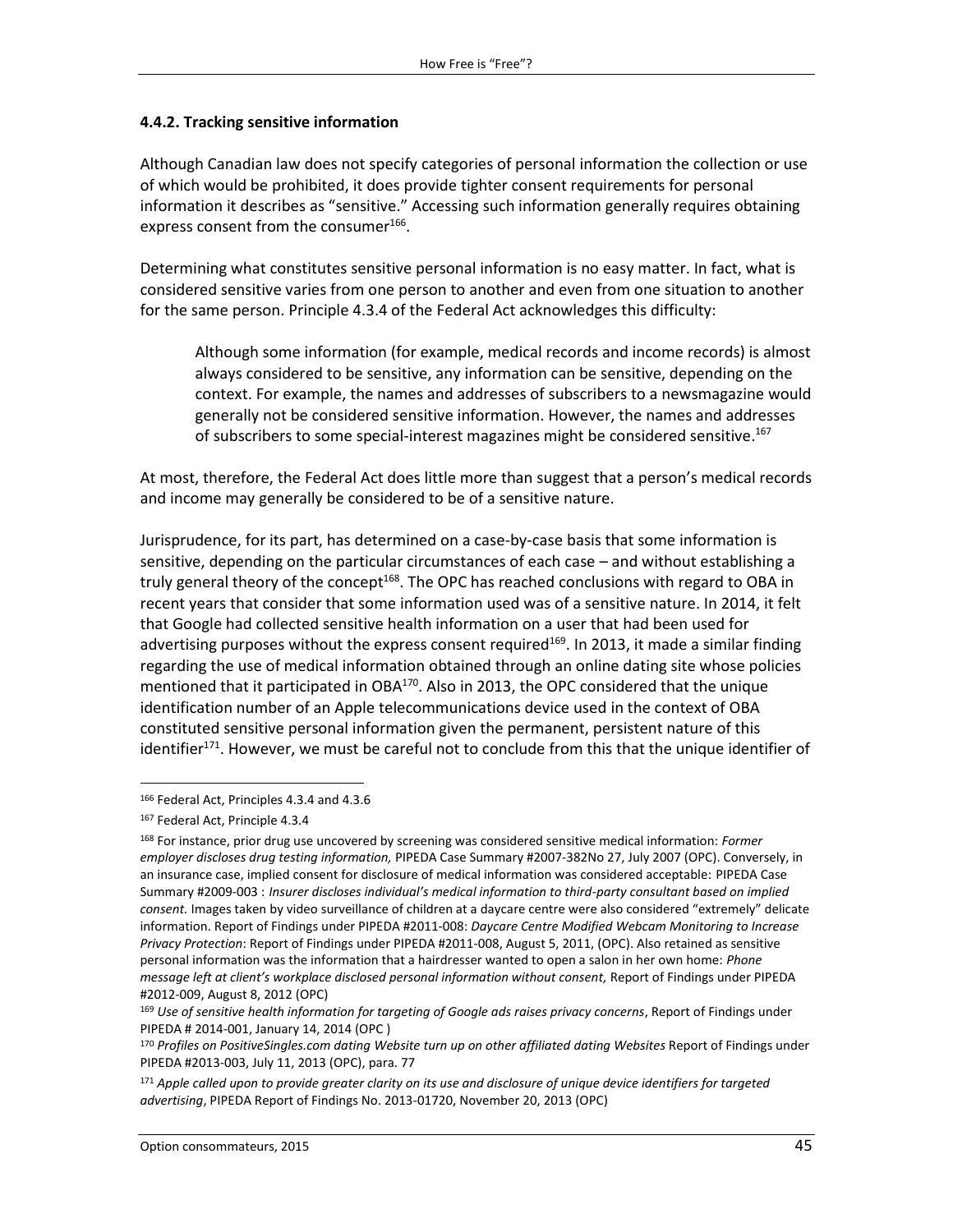any device used for OBA purposes will automatically be classed as sensitive. In fact, at the end of the investigation, the OPC was satisfied that Apple had created a new device identifier for advertising purposes that could be reset by the user, thereby allowing the latter to limit tracking.

Some authors have proposed theoretical frameworks that might help determine the sensitivity of information items. According to Mtre. Éloïse Gratton, a partner and national co-leader, Privacy Practice Group at Borden Ladner Gervais LLP, sensitive information is data whose disclosure is likely to "create embarrassment for an individual" or cause "objective harm" such as exposing the individual to fraud or subjecting them to discrimination or physical harm. Mtre. Gratton believes that when gauging the sensitivity of information, one should take into account not only the private nature of the data, but also its identifiability and its availability to the public:

The sensitivity of the data can be determined by the sum of the risk of harm resulting from the identifying aspect of the data (the more identifiable to a unique individual, the greater the risk of harm), the intimate nature of the data (the more intimate, the greater the risk of harm), and the availability of the data (the less available it was pre-disclosure, and the more available it will be post-disclosure, the greater the risk of harm) upon this data being disclosed. 172

Paul Ohm<sup>173</sup>, in a recent article on this issue, suggests four factors to consider in determining what constitutes sensitive information:

First, sensitive information can lead to significant forms of harm. Second, sensitive information is the kind that exposes the data subject to a high probability of such harm. Third, sensitive information often is information transmitted in a confidential setting. Fourth, sensitive information tends to involve harms that apply to the majority of data subjects while information leading to harms affecting only a minority less readily secure the label.<sup>174</sup>

For these authors, it is ultimately the risk of harm that is crucial in assessing the sensitivity of personal information. This theory, though certainly justified, at times seems like an attempt to illuminate the darkness by shining more darkness onto it. In fact, the scope of what exactly may constitute harm to someone with regard to personal information is highly subjective; similarly, assessing risk remains a highly tentative exercise that leaves room for a great deal of error<sup>175</sup>. Research clearly needs to be conducted to determine the conditions under which these intangibles can be reconciled with the general theory of privacy.

The work of Ohm and Gratton nevertheless makes it possible to establish a taxonomy of personal information that is generally regarded as sensitive, or at least "intimate" according to

<sup>172</sup> Éloïse Gratton, *Understanding Personal Information: Managing Privacy Risks*, LexisNexis Canada, 2013, p. 266 173 Associate Professor at the Faculty of Law, University of Colorado

<sup>174</sup> Paul Ohm, "Sensitive Information" (2015) 88 *S. Cal. L. Rev.* [forthcoming], p. 5

<sup>&</sup>lt;sup>175</sup> On pages 28 to 32 of his article, Paul Ohm lists several types of damage. By his own admission, the limits of what is harmful or otherwise when it comes to personal information are highly debatable and certain harms can seem very abstract and difficult to define.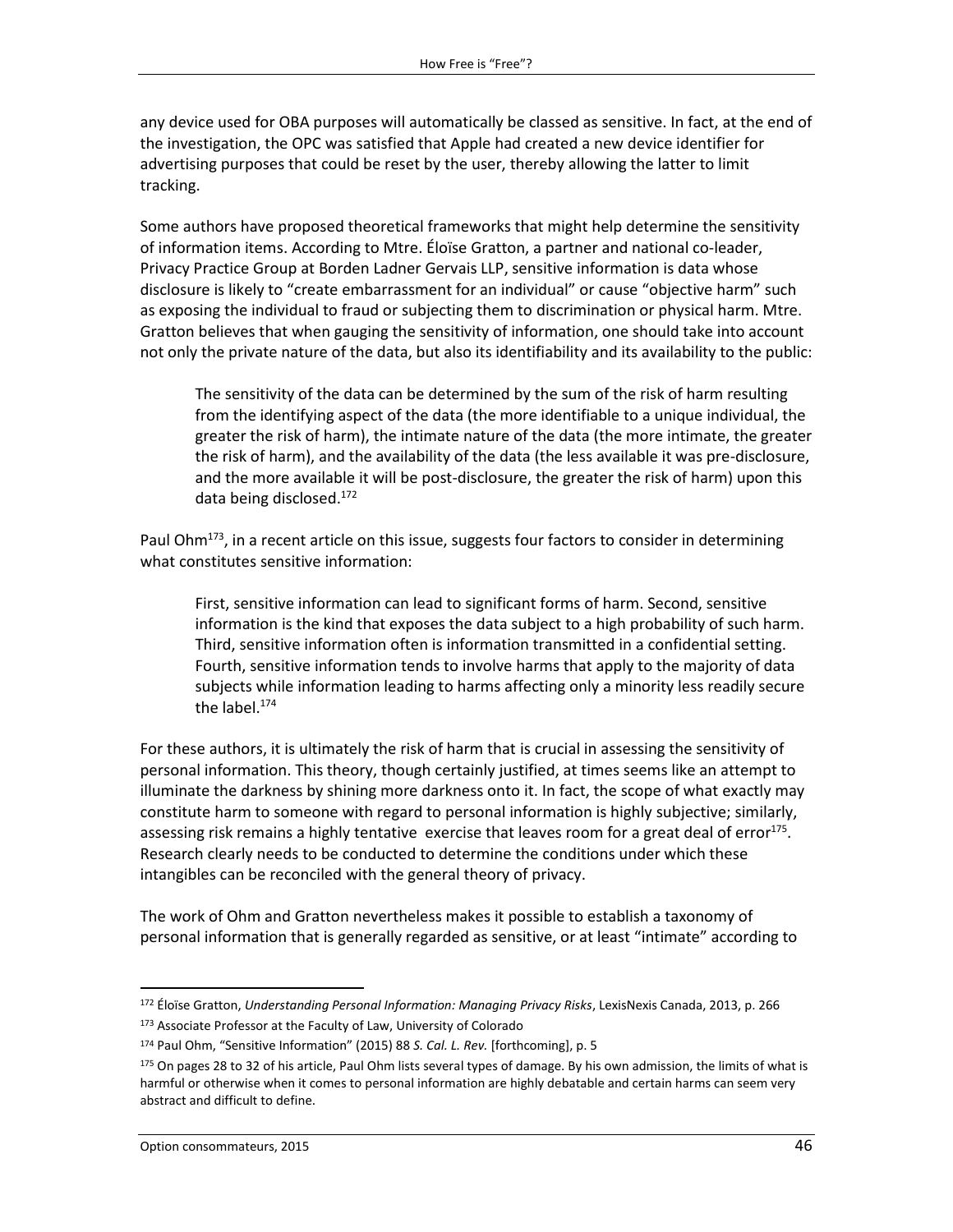the law, case law or self-regulatory principles in a large number of States<sup>176</sup>. Foremost among the types of information the authors classify as sensitive are those relating to an individual's health, finances, love or sex life and their racial or ethnic origin<sup>177</sup>. Information about a person's family life, including their behaviour in the home also ranks very high<sup>178</sup>. Their religious, political or philosophical views are also classed as sensitive<sup>179</sup>. In addition, individual personal affiliations, such as membership in a union can also be included among this type of information $^{180}$ . Information regarding children also warrants a high degree of protection, sometimes going as far as a ban on collecting data for commercial purposes. In addition to the sensitivity of information related to minors, the question of the validity of their consent also deserves serious consideration<sup>181</sup>. Finally, according to Mtre. Gratton, two other types of information are generally considered sensitive: private communications between individuals, such as their correspondence<sup>182</sup>, and a person's precise location, which can be obtained by GPS.

Sex, money, health... Finally, what the law, case law or doctrine consider as sensitive information categories usually boils down to common sense. Instinctively, the average person could name most of the information categories listed above. It was therefore no surprise when we saw that the types of personal information deemed sensitive by law include most of the information categories that participants in the focus groups mentioned most often found objectionable when used for the purposes of OBA. In both cases, this came down to information most closely related to the person's sphere of intimacy.

For example, financial and medical information count among the topics that consumers are least willing to share, which accords with prevailing interpretations of what constitutes sensitive information within the meaning of the law. Consumers also expressed objections to information about their love, sex, or family life or their personal beliefs being used for the purposes of OBA, which again concurs with the legal interpretations mentioned above. We also noted that they

 $176$  These authors base their taxonomy on the applicable laws in various jurisdictions, including the European Union and the United States, case law, and voluntary regulatory instruments. Note that we omitted the categories Ohm mentions that seem more anecdotal and relate mainly to the American context: these include criminal records, school transcripts and information held by public institutions. At the end of his taxonomy, Ohm also mentions three types of personal information that should, in his view, be considered sensitive: geolocation, metadata communications and biometric data. We could not accept the result of his analysis, however, both because these types of information are subsumed by the other types we mentioned above, and because not all of the problems he cites in regard to such information relate, in our view, to a sensitivity issue, but rather to issues such as the principle of limiting collection that we mentioned earlier.

<sup>177</sup> Éloïse Gratton, *Understanding Personal Information; Managing Privacy Risks*, LexisNexis, 2013, pp. 293-294; Paul Ohm, "Sensitive Information" (2015) 88 S. *Cal. L. Rev*. [forthcoming], pp. 19-22, 23-24

<sup>178</sup> Éloïse Gratton, *Understanding Personal Information: Managing Privacy Risks*, LexisNexis, 2013, pp. 292-293 <sup>179</sup> Éloïse Gratton, *Understanding Personal Information: Managing Privacy Risks,* LexisNexis, 2013, p. 294; Paul Ohm, "Sensitive Information" (2015) 88 S. *Cal. L. Rev*. [forthcoming], p. 26

<sup>180</sup> Éloïse Gratton, *Understanding Personal Information: Managing Privacy Risks*, LexisNexis, 2013, p. 295; Paul Ohm, "Sensitive Information" (2015) 88 S. *Cal. L. Rev*. [forthcoming], p. 26. See also: *Report on the 2010 Office of the Privacy Commissioner* forthcoming], p. 27

<sup>181</sup> Paul Ohm, "Sensitive Information" (2015) 88 S. *Cal. L. Rev*. [forthcoming], p. 26. See also: OPC, *Report on the 2010 Office of the Privacy Commissioner of Canada's Consultations on Online Tracking, Profiling and Targeting, and Cloud Computing,* 2011, pp. 23-24. Remember also that advertising to children is subject to bans or limitations. For example, in Quebec, section 248 of the *Consumer Protection Act* is opposed to commercial advertising directed at children. <sup>182</sup> Éloïse Gratton, *Understanding Personal Information; Managing Privacy Risks*, LexisNexis, 2013, p. 296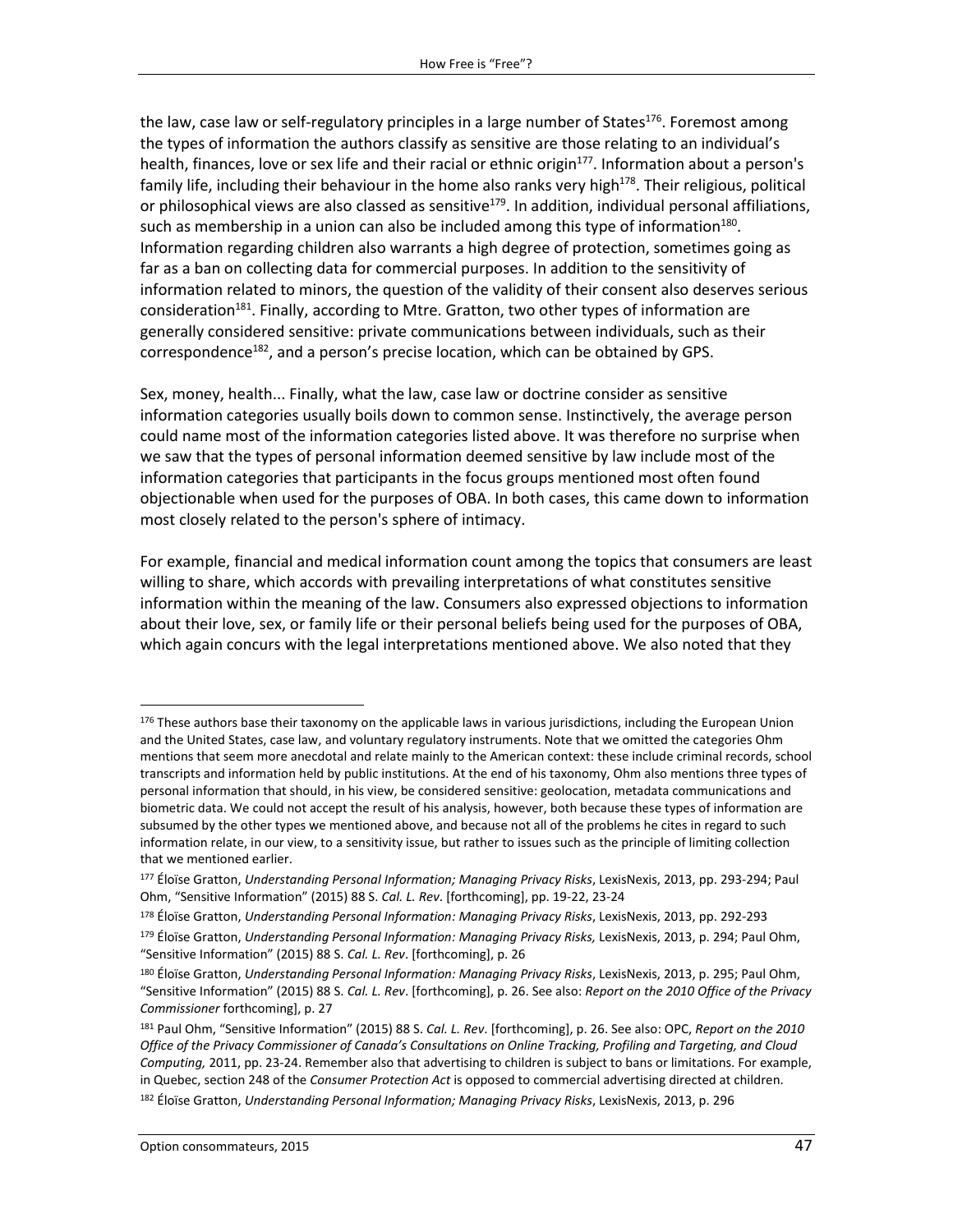expressed the same reservations with regard to their location and the content of their correspondence.

Of course, it is important not to conclude that consumer opinion polls are the only valid means of determining the sensitivity of certain information. Consumers sometimes do not immediately realize that a piece of information they are willing to disclose might mean a significant intrusion into their privacy<sup>183</sup>. A recent conclusion by the OPC<sup>184</sup>, which considered a device's unique identifier to be sensitive information, provides a telling example; in fact, this is a kind of information that most consumers would not intuitively judge to be potentially sensitive. In general, however, an almost complete match emerges between what consumers say they do not want to share in the context of OBA and what lawyers tend to describe in the abstract as sensitive personal information.

Unfortunately, despite this correlation between consumer perceptions and theory, the problem of implementing the law in a virtual environment remains. While the law may be able to evaluate the sensitivity of personal information on a case-by-case basis, in the online world, where consumer data is processed instantly by algorithms, distinguishing which information is sensitive is a far more difficult proposition. The OPC also stressed this difficulty in 2011, in a consultation report on OBA:

In considering the appropriate type of consent, there is also the question of sensitivity. There are some grey areas with respect to sensitive personal information. What is sensitive for some may not be for others, and what could be considered sensitive in one context may not be in another. The problem with trying to assess sensitivity online is that the environment lacks context. 185

How could an algorithm, however powerful, guess that an interest attributed to a profile constitutes sensitive information for one person, even though it would not be for another, in other circumstances? How could it know that a certain piece of information it has collected raises a privacy issue? There are numerous examples of situations in which merely following the instructions emitted by an algorithm produced crass results; among these is the example of the "Year in Review" automatically generated by Facebook in 2014, in which a grieving father was presented with images of his recently deceased daughter<sup>186</sup>. Basically, this brings us back to the Turing test<sup>187</sup>: a machine may perhaps be able to understand words – it may even be able to scrutinize data and give consistent responses to instructions – but this does not mean it will be able to exercise the same judgment as a human being. And, anyway, determining what happens to be sensitive for one person would entail very, very long prior acquaintance with them, which

<sup>183</sup> Authors in the United States make a similar observation: that the role of privacy protection experts is essential in determining whether a seemingly innocuous item of information poses risks: Pedro Giovanni Leon, Blase Ur, Yang Wang, Manya Sleeper, et al., "What Matters to Users? Factors That Affect Users' Willingness to Share Information with Online Advertisers, "*Proceedings of the Ninth Symposium on Usable Privacy and Security*, Article No. 7, 2013, p. 11

<sup>184</sup> *Apple called upon to provide greater clarity on its use and disclosure of unique device identifiers for targeted advertising*, PIPEDA Report of Findings No. 2013-01720, November 2013 (OPC)

<sup>185</sup> *Report on the 2010 Office of the Privacy Commissioner of Canada's Consultations on Online Tracking, Profiling and Targeting, and Cloud Computing,* 2011, p. 31

<sup>186</sup> http://meyer [Web.com/eric/thoughts/2014/12/24/inadvertent-algorithmic-cruelty/](http://meyerweb.com/eric/thoughts/2014/12/24/inadvertent-algorithmic-cruelty/)

<sup>187</sup> Alan M. Turing, "Computing Machinery and Intelligence" (1950) 59-236, *Mind*, 433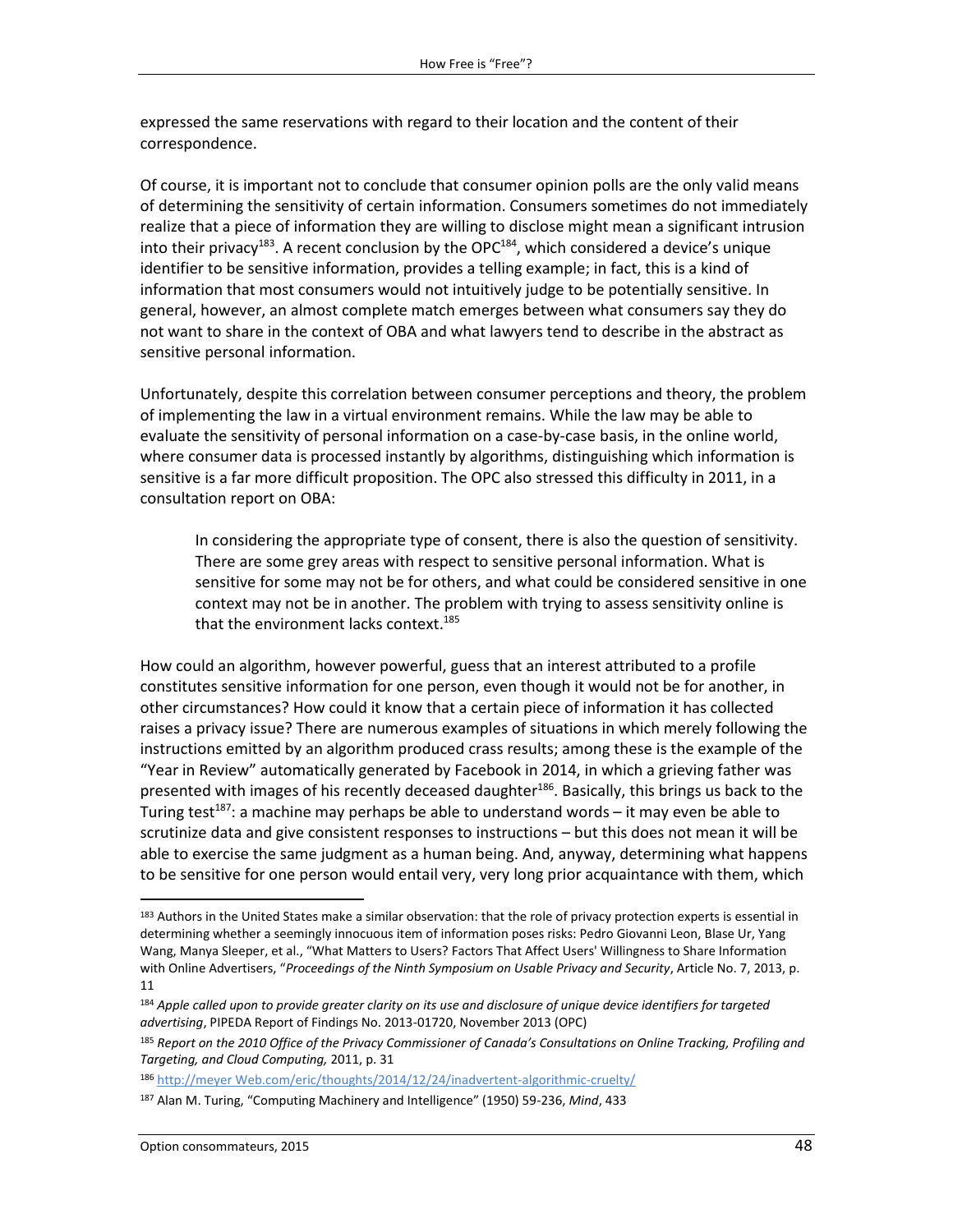paradoxically would require the collection of an unreasonable amount of their personal information.

In practice, in the absence of algorithms able to pass the Turing test, any company that wants to untie this Gordian knot will have to determine, without a context, whether or not the personal information it collects from a user for the purposes of OBA is of a sensitive nature. Since this is an almost impossible task, the company will have no other choice but to proceed with predefined categories of information: it will have to choose to program its algorithms so that they do not process certain objective information and will eliminate, from among the targeting categories available to advertisers, the ones that may be riskier $188$ . After this exercise, it may choose to eliminate certain interests in such precise niches as "products for 'full-figured' women," "false eyelashes," "weapons," "adult movies" or "constipation products<sup>189</sup>."

Even though such an approach appears unavoidable if there is ever to be compliance with the law, our analysis of the policies of free service providers reveal that few of them refer to their practices on categorizing sensitive information – except for data relating to children, which is mentioned frequently<sup>190</sup>. One notable exception is Google, which explicitly states that it does not attribute any interest to a user's profile that is centered on sensitive data, which it defines as "personal information relating to confidential medical facts, racial or ethnic origins, political or religious beliefs or sexuality<sup>191</sup>." Facebook, for its part, says it imposes restrictions on advertisers not only with regard to the sensitive data mentioned above (health, personal beliefs, sexuality or ethnicity), but also on data referring to age, name, criminal record, financial situation or even union membership.

Obviously, the lack of transparency shown by the other companies studied does not mean that they are totally remiss in their obligations regarding personal information of a sensitive nature. In fact, several mentioned that they subscribe to Principle V of the *Canadian Self-Regulatory Principles for Online Behavioural Advertising*, which states that members should not collect and use "sensitive" personal information for OBA purposes "without consent, as required and otherwise in accordance with Canadian privacy legislation<sup>192</sup>." In short, while these companies proffer very little on the categories they consider sensitive, and while there are few references to the issue in their policies, we can perhaps find comfort in their commitment to respecting the law.

In any event, despite good intentions, the category approach has its shortcomings. First, one can simply ask whether the types of information that businesses identify as sensitive are always consistent with the ones that consumers regard as such. We also note that the policies of

<sup>191</sup> <http://www.google.com/intl/en/policies/privacy/key-terms/>

 $\overline{a}$ 

<sup>188</sup> This method is discussed in: OPC, *Report on the 2010 Office of the Privacy Commissioner of Canada's Consultations on Online Tracking, Profiling and Targeting, and Cloud Computing*, 2011, p. 32

<sup>&</sup>lt;sup>189</sup> These examples were provided in an interview with Mtre. Éloïse Gratton.

<sup>190</sup> See also DAAC Principle V (a) CHILDREN: Entities should not collect Personal Information for Online Behavioural Advertising purposes from children they have actual knowledge are under the age of 13 or from sites directed to children under the age of 13 for Online Behavioural Advertising, or otherwise engage in Online Behavioural Advertising directed to children they have actual knowledge are under the age of 13, unless such collection and other treatment of Personal Information is in accordance with Canadian privacy legislation.

<sup>192</sup> DAAC, *Canadian Self-Regulatory Principles for Online Behavioural Advertising*, p. 6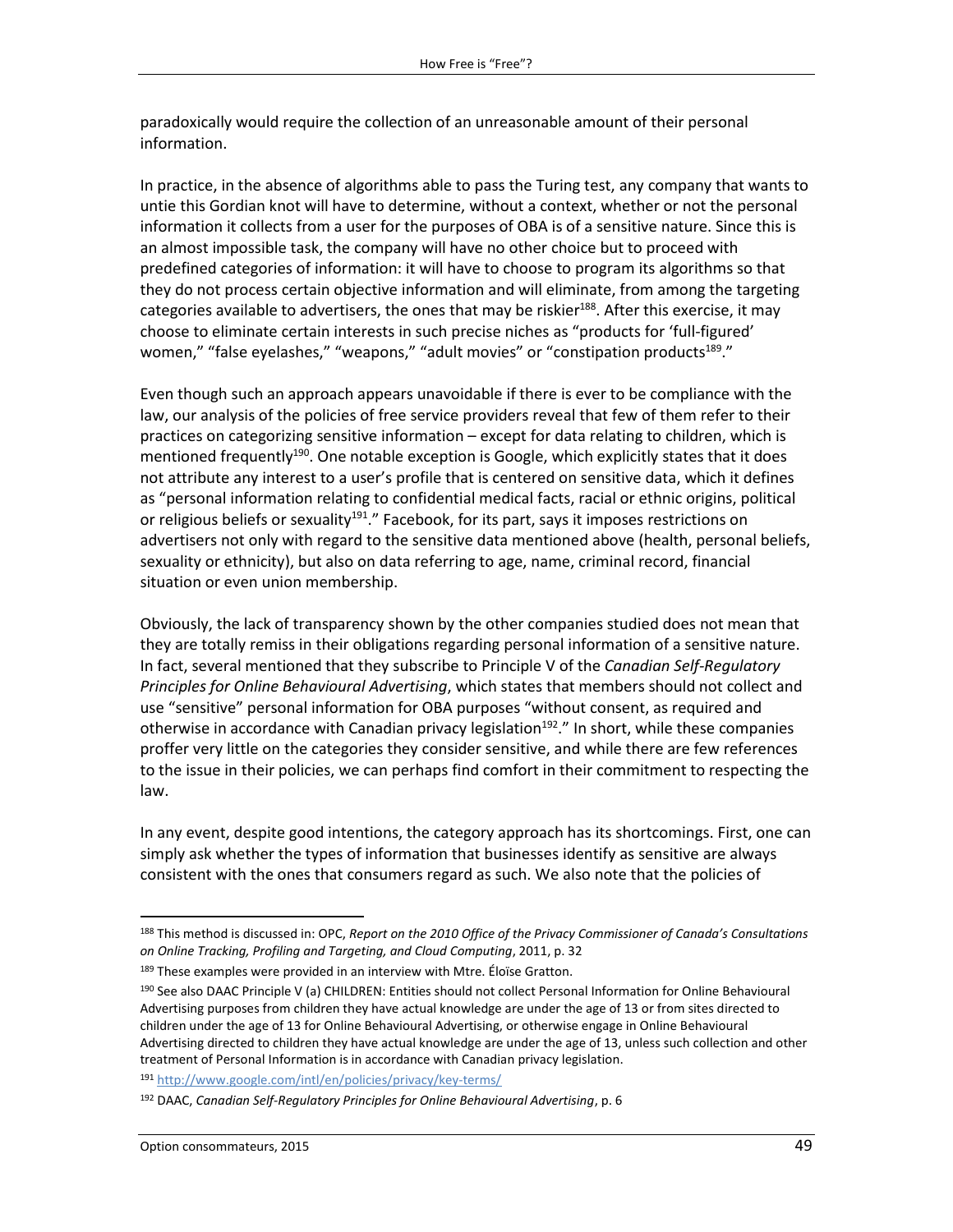Facebook and Google, although both careful to name the categories of sensitive information, do not list exactly the same types of information. Paul Ohm makes the same observation about the United States: the lists pre-established by companies, both as regards the voluntary codes and their privacy policies, contain different types of information, whose scope does not seem the same from one document to another<sup>193</sup>. The mismatched nature of these categories may be an indicator of the confusion that reigns as to what constitutes sensitive information; it is also a sign that companies might benefit from more guidance in establishing these categories.

Moreover, while we do not know the precise uses that most of the companies studied make of sensitive information, we do know that they widely collect and use certain information that could generally be regarded as sensitive. This is primarily true of the contents of consumers' correspondence, which several services (such as Yahoo! Mail) openly admit that they analyze, with apparently no more formal consent as for the remainder of their users' information. The same applies to consumers' geographical location, which could often be considered sensitive information; again, we have seen that companies like Google are not shy to inquire where consumers are located, including accessing their GPS data<sup>194</sup>.

Categorizing is therefore a relatively unconvincing exercise which will not, at least by itself, make it possible to impose effective limits on the collection of personal information in the context of OBA. However, based on the results we have obtained, it appears possible to provide companies with better guidance concerning which types of information are problematic. Without excluding the flexibility of the law, benchmarks could be proposed for better harmonizing business practices and classifying certain types of information as sensitive. These types of information should obviously include the topics that are usually considered to be sensitive, such as health, finances, sexuality, opinions and affiliations, ethnicity, family, and information pertaining to children. Also, other categories of information should be explicitly added to the list, and in particular should include consumers' precise geographical location and the content of their private correspondence. Such benchmarks, however, will not be a panacea and will have to continue to be applied in tandem with other means of control for the benefit of consumers.

# **4.5. A look at foreign law**

In other countries, the collection of personal information for the purposes of OBA poses similar challenges to those faced in Canada. The United States and the European Union have chosen two different approaches to regulate this practice: the U.S. has opted for self-regulation, whereas Europe has chosen to develop general, binding standards.

<sup>193</sup> Paul Ohm, "Sensitive Information" (2015) 88 S. *Cal. L. Rev*. [forthcoming], pp. 11-12

<sup>&</sup>lt;sup>194</sup> In the American context, author Blase Ur also regrets that none of the self-regulatory programs in the industry include location and correspondence under "sensitive" data: Giovanni, Pedro Leon, Blase Ur, Yang Wang, Manya Sleeper, et al., "What Matters to Users? Factors That Affect Users' Willingness to Share Information with Online Advertisers, " *Proceedings of the Ninth Symposium on Usable Privacy and Security*, Article No. 7, 2013, p. 10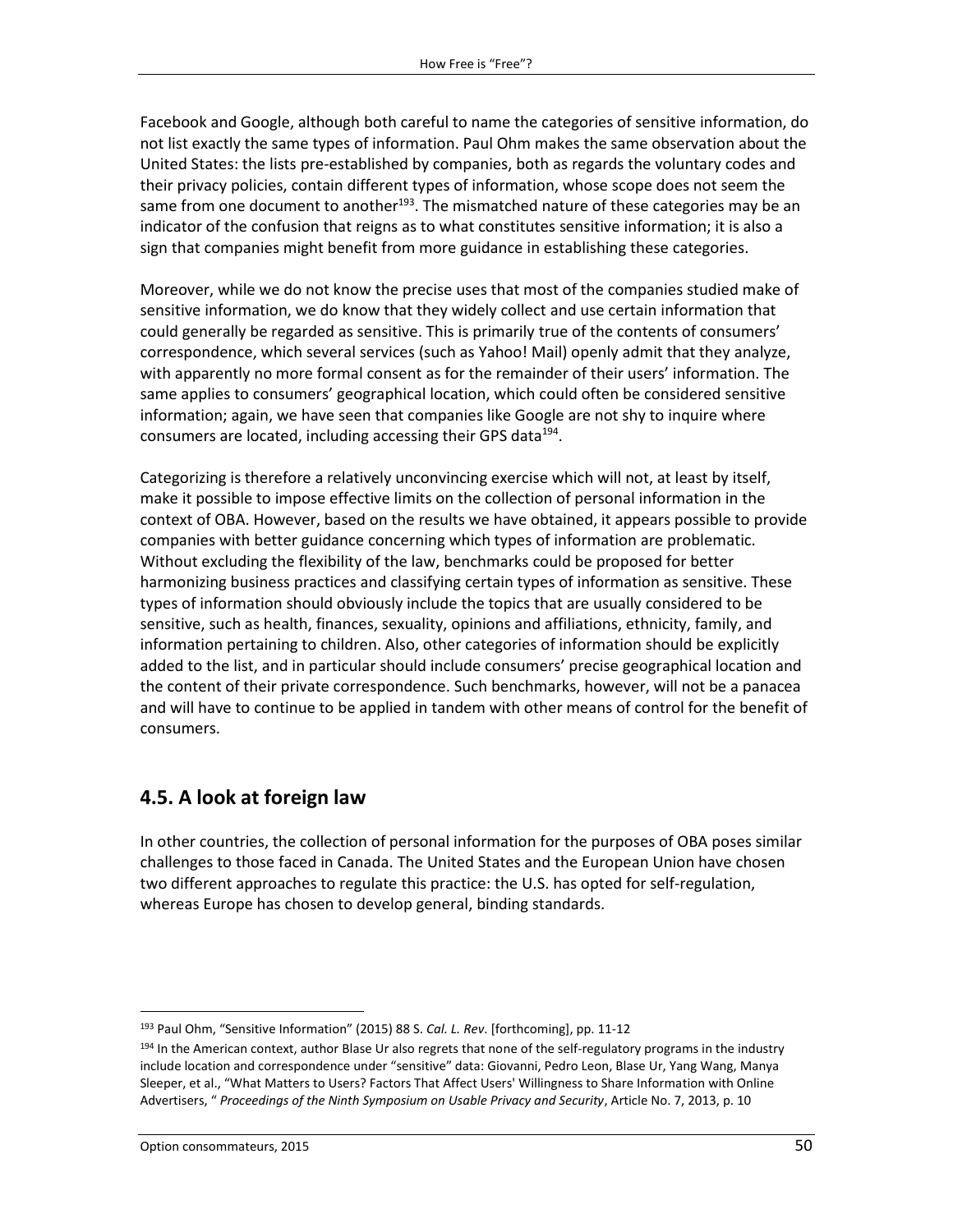#### **4.5.1. The United States**

The United States has not adopted a general legislative framework on the protection of personal information, whether online or offline. Although some provisions of various laws may incidentally be applied for the purposes of  $OBA -$  for example, in matters of fraud<sup>195</sup>, electronic surveillance<sup>196</sup> or information about children<sup>197</sup> – there is no federal law that specifically regulates OBA<sup>198</sup>.

In the absence of binding norms, the Federal Trade Commission (FTC) has issued guidelines that set forth principles that companies can follow to regulate  $OBA^{199}$ . These principles more or less reiterate those found in many self-regulatory instruments created by business associations, including the *Self-Regulatory Principles for Online Behavioural Advertising* of the Digital Advertising Alliance (DAA)<sup>200</sup> and the *Code of Conduct* issued by the Network Advertising Initiative (NAI)<sup>201</sup>.

The FTC and the voluntary codes promote the principles of transparency and control, which stress that consumers should be informed about the sites they visit and the data that is collected from them<sup>202</sup>. The information should not be buried inside a complex privacy policy; to ensure that consumers are fully informed, the agency encourages companies to develop innovative methods and clear information for their benefit $^{203}$ .

According to the FTC, consumers should also be able to choose whether or not to participate in OBA, and have a simple mechanism for doing so<sup>204</sup>. The OBA industry in the U.S. has responded to this request by offering the public the same opt-out mechanism as that provided via the

<sup>195</sup> *Computer Fraud and Abuse Act*, 18 USC § 1030 (2006)

<sup>196</sup> *Electronic Communications Privacy Act of 1986*, 18 USC §§ 2510-2522

<sup>197</sup> *Children's Online Privacy Protection Act of 1998*, 5 USC 6501-6505

<sup>198</sup> Paul Ohm, "Sensitive Information" (2015) 88 S. *Cal. L. Rev*. [forthcoming], pp. 8-9. In 2011, draft laws aimed at regulating the practice were introduced, but died on the order paper: HR 654, Rep. Jackie Speier (D-CA), *Do Not Track Me Online Act of 2011*; Sen. John Kerry (D-MA), co-sponsor Sen. John McCain (R-AZ), *Commercial Privacy Bill of Rights Act of 2011* (April 12, 2011)

<sup>199</sup> FTC, *Self-Regulatory Principles for Online Behavioral Advertising*, FTC Staff Report, 2009; Julia Zukina, "Accountability in a Smoke-Filled Room: The Inadequacy of Self Regulation Within the Internet Behavioral Advertising Industry" (2012) 7 *Brook. J. Corp. Fin. & Com. L.* 277, pp. 289-290

<sup>200</sup> DAA , *Self-Regulatory Principles for Online Behavioral Advertising*, 2009

<sup>&</sup>lt;sup>201</sup> The NAI is a member organization of the DAA, which currently oversees actually a large number of organizations, including the IAB. The scope of the NAI code is slightly narrower than that of the DAA because the NAI is composed of third parties only, whereas the DAA code generally applies to anyone participating in OBA. In any event, the two codes provide very similar provisions with some variations. See: Network Advertising Initiative, *NAI Code of Conduct*, 2013, pp. 2-3

<sup>&</sup>lt;sup>202</sup> This analysis will omit certain principles which, although relevant, are beyond the scope of this study. This is the case with Principle 2 in the FTC guidelines, which specifies that adequate security measures must be taken to protect data, depending on the sensitivity of the information. FTC, *Self-Regulatory Principles for Online Behavioral Advertising*, FTC Staff Report, 2009, p. 47

<sup>203</sup> FTC, *Self-Regulatory Principles for Online Behavioral Advertising*, FTC Staff Report, 2009, pp. 35-37, 46. It could, for example, be a phrase like "Why am I seeing this ad?" next to an ad.

<sup>204</sup> FTC, *Self-Regulatory Principles for Online Behavioral Advertising*, FTC Staff Report, 2009, p. 46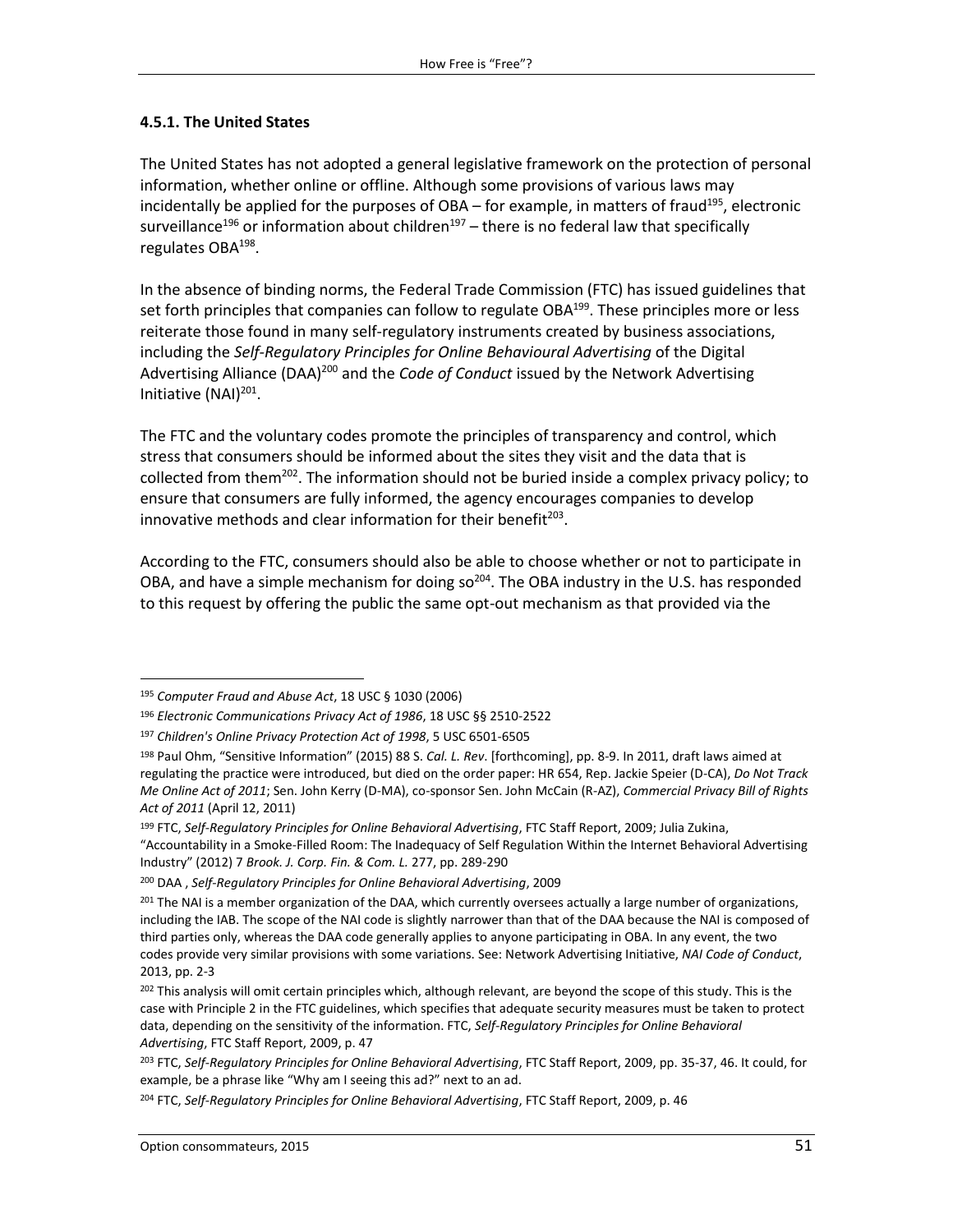AdChoices icon found in Canada<sup>205</sup>. The FTC also supports the inclusion of a "Do Not Track" mechanism within users' browsers, as it considers this to be a more effective solution for consumers<sup>206</sup>.

However, the level of consumer consent to OBA is modulated according to the type of information collected. The NAI code, for example, defines three types of information, each carrying specific obligations. First, the data used to identify a particular individual directly is called "personally identifiable" ("Personally Identifiable Information (PII)"); this relates to a very limited amount of information, such as the person's name, address or telephone number. "Non-Personally Identifiable Information" is information that can be linked not to a person but to a specific computing device: unique ID, IP address, etc. Finally, "De-Identified Data," is the term the code uses for data that cannot reasonably be linked to a person or to a particular device. While opt-in consent is required for the use of PII, opt-out consent is sufficient for "Non-PII" data. It seems that no consent is required for "de-identified" data.

This typology of data collected for OBA purposes differs significantly from that in the state of law in Canada, in which the notion of "personal information" seems far more encompassing. These American standards are helpful, however, in explaining certain distinctions observed when analyzing the privacy policies of online services offered to Canadians, in which several companies seem to avoid their responsibilities when it comes to data that they do not consider to be "personally identifiable."

There are nonetheless similarities to be found between the American and Canadian situations. For instance, just like in Canada, the U.S. framework sets tighter restrictions in the case of more sensitive information. In fact, the FTC states that companies must obtain express consent from the consumer when the company intends to collect such information for OBA purposes<sup>207</sup>. The agency does not specify exclusive categories or give a precise definition of sensitive information, as it considers this to depend on context:

With respect to defining what constitutes sensitive data, staff agrees with the commenters that such a task is complex and may often depend on the context. Although financial data, data about children, health information, precise geographic location information, and Social Security numbers are the clearest examples, staff encourages industry, consumer and privacy advocates, and other stakeholders to develop more specific standards to address this issue. Staff also encourages stakeholders to consider

 $\overline{a}$ <sup>205</sup> This mechanism can be found at[: http://www.aboutads.info/choices/.](http://www.aboutads.info/choices/) DAA *Self-Regulatory Principles for Online Behavioral Advertising*, 2009, p. 14

<sup>206</sup> FTC, *Protecting Consumer Privacy in an Era of Rapid Change: Recommendations for Businesses and Policymakers*, FTC Report, 2012, p. VIII*; David Vladeck, Prepared Statement of the Federal Trade Commission on Do Not Track*, presented to the Subcommittee on Commerce, Trade, and Consumer Protection of the Committee on Energy and Commerce, United States House of Representatives, December 2, 2010

<sup>&</sup>lt;sup>207</sup> The FTC specifies a second situation in which such consent must be obtained: when the representations made to consumers about the processing of their information undergoes a "material" (i.e . significant) change. This requirement of explicit consent only applies, however, when the change affects previously collected data; if this applied only to information collected after the change in policy, we can understand why we might be satisfied with implied consent. FTC, 2009, p. 41; FTC, *Self-Regulatory Principles for Online Behavioral Advertising*, FTC Staff Report, 2009, p. 47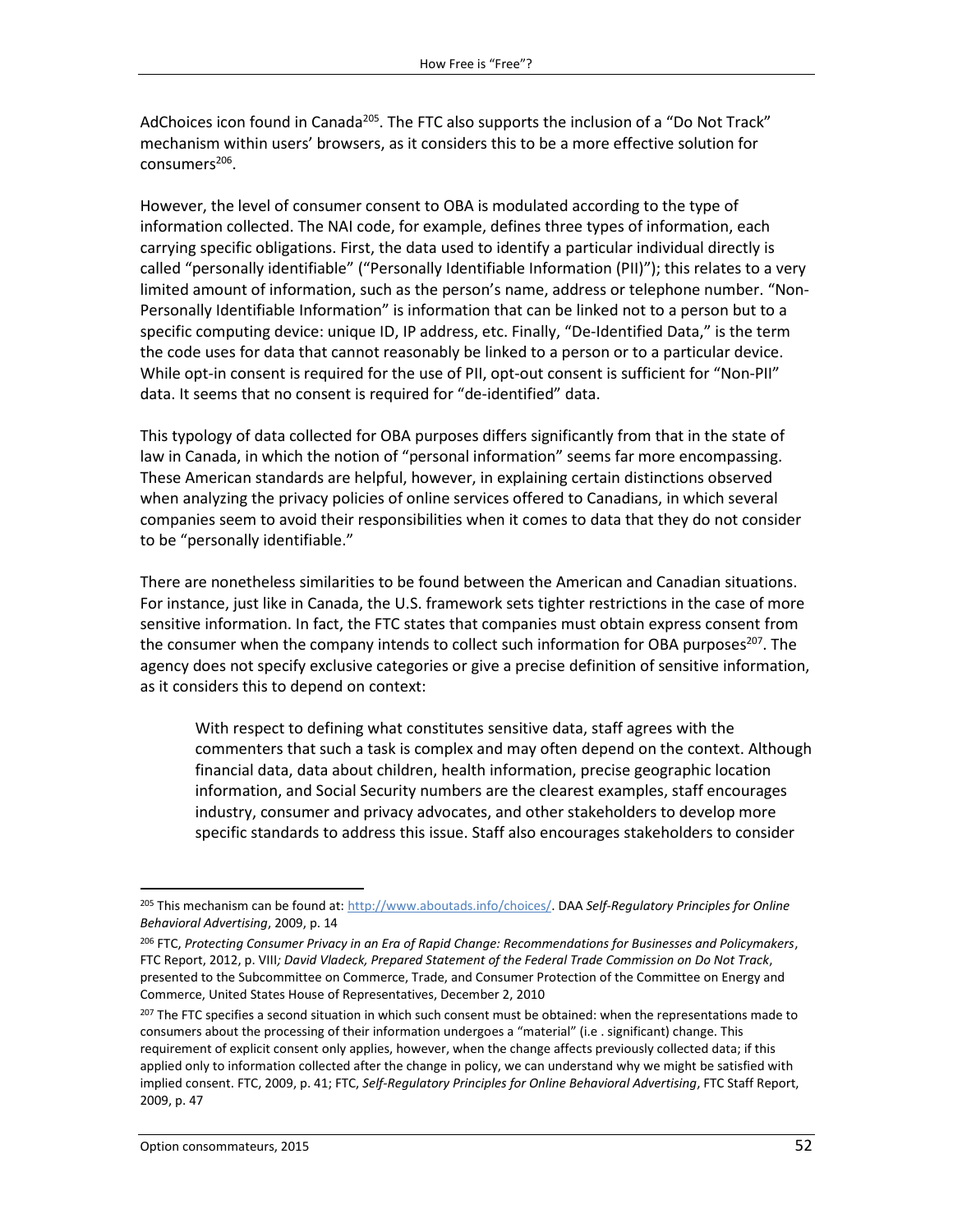whether there may be certain categories of data that are so sensitive that they should never be used for behavioural advertising. 208

In their implementation of the FTC guidelines, the voluntary codes were nonetheless rather clear-cut as to what the notion of "sensitive data" covers. In addition to certain information concerning children<sup>209</sup>, they set forth lists of specific information that companies should not collect or use without the consent of the user<sup>210</sup>. For the AAD, this information is: financial account numbers, social insurance numbers, and pharmaceutical prescriptions or medical records relating to a specific person<sup>211</sup>. The NAI code is a little wider, listing, in addition to social insurance numbers and financial account numbers, insurance policy numbers, sexual orientation, and "precise information about past, present, or potential future health or medical conditions or treatments, including genetic, genomic, and family medical history<sup>212</sup>."

Faced with these well-defined lists, business associations at least admit that it might prove necessary to add other fields<sup>213</sup>. And for good reason: these lists contain some noteworthy omissions with regard to information usually considered sensitive, including political opinion, ethnicity, the individual's family life, private correspondence or geographical location. In the latter case, the 2013 NAI code smacks of fence-sitting:

While the NAI has removed "Precise Geolocation Data" from the definition of "Sensitive Data" for purposes of this Code update, the NAI believes that a user's precise location is often sensitive, particularly when such data can be used to build detailed profiles of user movements over time<sup>214</sup>.

This means that in the absence of a binding framework to this effect, there will be very few cases in which express consent sets limits on the collection of personal information for the purposes of OBA in the United States.

## **4.5.2. European Union**

 $\overline{\phantom{a}}$ 

Inside the European Union, two Directives are applied in the context of OBA<sup>215</sup>. The first, Directive 95/46/EC known as The Data Protection Directive<sup>216</sup>, oversees the processing of

<sup>208</sup> FTC, *Self-Regulatory Principles for Online Behavioral Advertising*, FTC Staff Report, 2009, p. 44

<sup>209</sup> The voluntary codes we consulted state that members must undertake to respect to the *Children's Online Privacy Protection Act*, which stipulates that parental consent has to be obtained to collect certain information on children under 13 years of age1. See: DAA *Self-Regulatory Principles for Online Behavioral Advertising*, 2009, pp. 16-17 <sup>210</sup> According to the NAI Code, this consent should be by opt-in.

<sup>211</sup> DAA *Self-Regulatory Principles for Online Behavioral Advertising*, 2009, p. 17

<sup>212</sup> Network Advertising Initiative (NAI), *NAI Code of Conduct*, 2013, p. 4

<sup>&</sup>lt;sup>213</sup> According to the DAA, "This is a complex area and there may need to be additional areas that should fall into the sensitive data category. The entities participating in the development of these Principles intend to evaluate such areas if and when they may arise in the marketplace," See: DAA *Self-Regulatory Principles for Online Behavioral Advertising*, 2009, p. 40; Network Advertising Initiative (NAI), NAI Code of Conduct, 2013, pp. 4 and 11

<sup>214</sup> Network Advertising Initiative (NAI), *NAI Code of Conduct*, 2013, p. 11

<sup>&</sup>lt;sup>215</sup> European Union directives must be transposed into the national law of each Member State.

<sup>216</sup> *Directive 95/46 / EC of the European Parliament and of the Council of 24 October 1995 on the protection of individuals with regard to the processing of personal data and on the free movement of such data*, OJ L 281, 23.11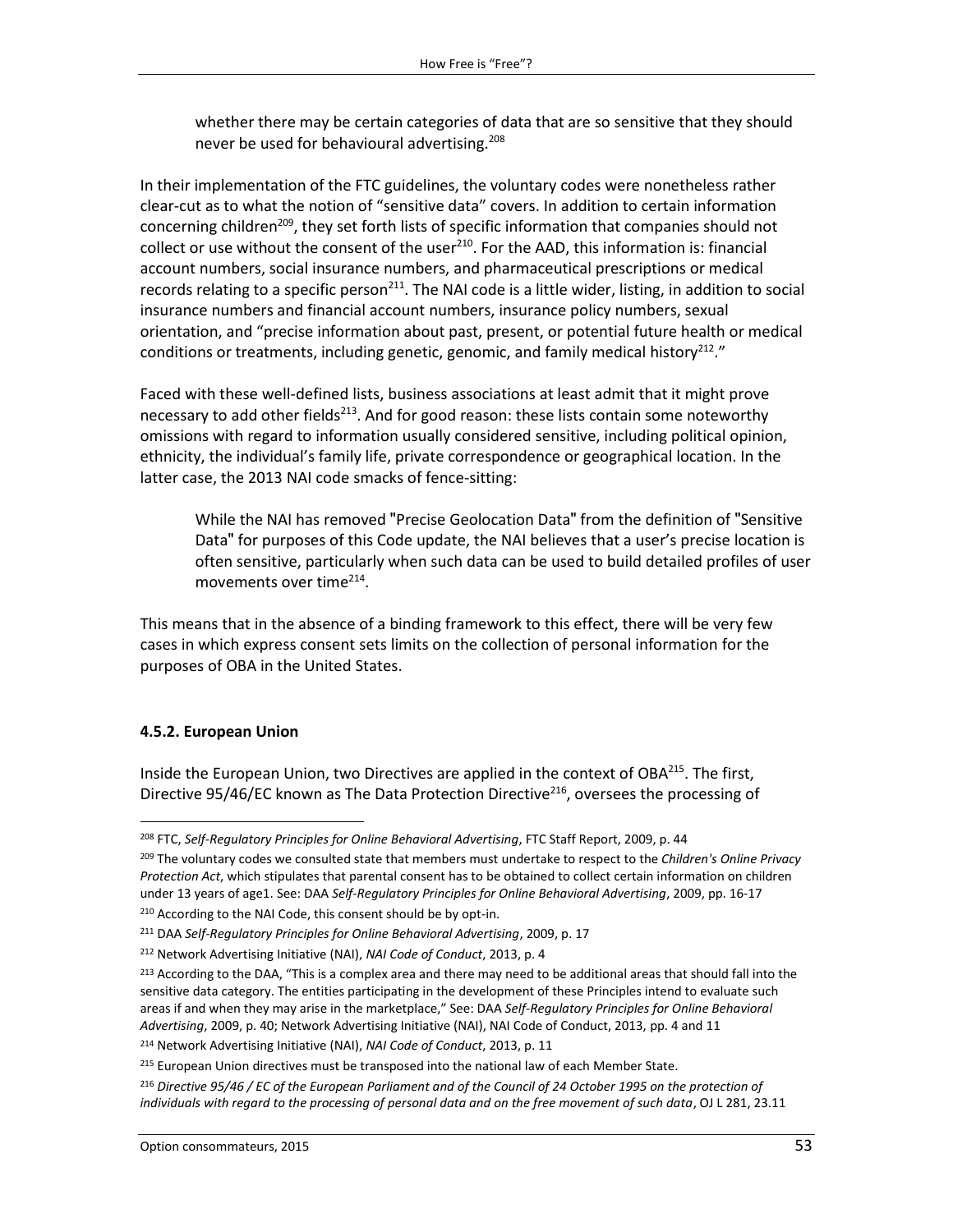personal data in general. The second, Directive 2002/58/EC, known as the "E-Privacy Directive<sup>217</sup>," applies more specifically to the personal information protection issues raised by new technologies.

These directives create a framework for the processing of consumers' "personal data." They set forth principles similar to those of Canadian laws, such as limiting collection, right of access and, of course, the consent of the person concerned. Just as with the definition of "personal information" in Canada, the definition of "personal data" used is broad and inclusive, and may include for example an IP address<sup>218</sup> or, in all likelihood, the unique identifier of a cookie.

The legal requirements related to the type of consent obtained in the context of OBA, however, appear to be tighter in the EU than in Canada, where, as we have seen, the law is generally satisfied with implied consent to collect personal information with the aid of a cookie. In fact, in 2009, article 5 (3) of the E-Privacy Directive was amended in order to tighten requirements in this regard:

Member States shall ensure that the storing of information, or the gaining of access to information already stored, in the terminal equipment of a subscriber or user is only allowed on condition that the subscriber or user concerned has given his or her consent, having been provided with clear and comprehensive information, in accordance with Directive 95/46/EC, inter alia about the purposes of the processing. [Emphasis added]<sup>219</sup>

Such language suggests that, generally, only explicit consent is acceptable for installing a cookie on a consumer's computer. In fact, according to the Article 29 Working Party on Data Protection<sup>220</sup>, this consent must not only be express; it must also have been obtained "before the personal data are collected, as a necessary measure to ensure that data subjects can fully appreciate that they are consenting and what they are consenting to<sup>221</sup>." According to the working party, once consent is obtained, it will not be necessary to obtain it again every time the advertising network gains access to it; however, consent should be requested again periodically<sup>222</sup> and be revocable at any time.

 $\overline{a}$ 

<sup>.1995.</sup> Proposals for reforming the Directive have been discussed within the European Union since 2012. However, at the time of writing, the Council of the European Union has not yet adopted a proposal in this regard in the European Parliament. See *Proposal for a Regulation of the European Parliament and of the Council on the protection of individuals with regard to the processing of personal data and on the free movement of such data*, COM (2012) 11 final - E 7055

<sup>217</sup> *Directive 2002/58 / EC of the European Parliament and of the Council of 12 July 2002 concerning the processing of personal data and the protection of privacy in the electronic communications sector (Directive on privacy and electronic communications*), OJ L 201, 31.7.2002

<sup>218</sup> See, for example: *Productores de Música de España (Promusicae) v Telefónica de España* SAU, ECLI: EU: C: 2008: 54

<sup>&</sup>lt;sup>219</sup> Directive 2002/58 / EC of the European Parliament and of the Council of 12 July 2002 concerning the processing of *personal data and the protection of privacy in the electronic communications sector (Directive on privacy and electronic communications*), OJ L 201, 31.7.2002, s. 5 (3)

<sup>&</sup>lt;sup>220</sup> Working Group "Article 29" is an independent European advisory body on data protection and privacy.

<sup>221</sup> Working Group "Article 29" on the Protection Of Data*, 2/2010 Reviews behavioural advertising*, June 22, 2010, p. 15

<sup>&</sup>lt;sup>222</sup> In France, for example, the CNIL stipulates that a cookie installed on a device may have a shelf life of 13 months, beyond which, new consent should be requested. See: CNIL « Cookies & traceurs : que dit la loi ? » online at: http://www.cnil.fr/vos-obligations/sites- [Web-cookies-et-autres-traceurs/que-dit-la-loi/](http://www.cnil.fr/vos-obligations/sites-web-cookies-et-autres-traceurs/que-dit-la-loi/)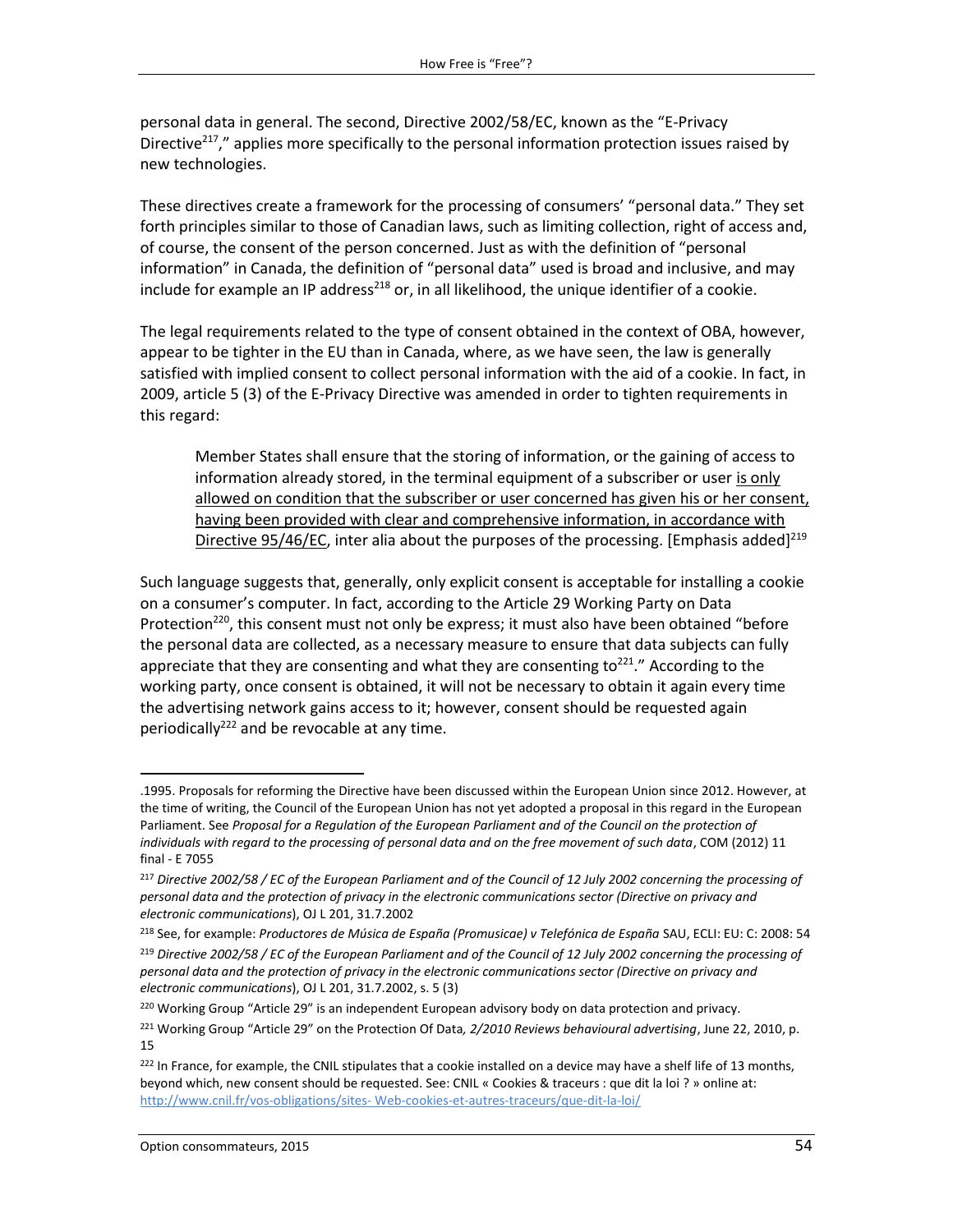In practice, however, this process is not as strict as the Directive suggests. In France, for example, where the EU Directive was incorporated into the *Data Protection Act of 6 January*  1978, the CNIL<sup>223</sup> asserts that the consent of the user to install a cookie on their computer can be obtained by displaying a banner on the site being consulted<sup>224</sup>. This banner will notify the user of the specific purposes for which the cookies are used, of the opportunity to refuse installation by clicking on a link in the banner, and above all, of the fact that the user consents to the installation of the cookie if the latter continues navigating on the site, that is to say, by accessing other pages.

We see that the implementation of this so-called "express" consent nonetheless has some features in common with the implied consent we are familiar with in Canada. Even if the consumer is informed in advance of the intrusion of cookies for advertising purposes, those who choose to ignore the information and continue browsing the site thereby implicitly consent to their installation. In addition, the opting-out mechanism is not directly accessible to the user, who to avoid being tracked, must follow a potentially "piecemeal" opting-out procedure that is located on another page.

Like Canada and the United States, European law sets additional restrictions on categories of sensitive information. These are set forth in Article 8 of Directive 95/46 / EC:

Member states shall prohibit the processing of personal data revealing racial or ethnic origin, political opinions, religious or philosophical beliefs, trade-union membership, and the processing of data concerning health or sex life. 225

We can see that the European Union chose to adopt a less flexible approach than Canadian law to determine what constitutes sensitive information, by providing an exhaustive list. While reading this article, one gets the impression that any processing of these data types will be prohibited, the CNIL admits it will be possible to collect such data for OBA purposes, but only provided that very high consent requirements are respected and that the purpose and the public interest justify it:

To lawfully collect and process this type of information, ad network providers would have to set up mechanisms to obtain explicit prior consent, separate from other consent obtained for processing in general<sup>226</sup>.

Similarly, under Article 9 of the E-Privacy Directive, special protective measures are provided for localization data, which is defined as "any data processed in an electronic communications network, indicating the geographic position of the terminal equipment of a user of a publicly

 $\overline{a}$ <sup>223</sup> La Commission Nationale de l'Informatique et des Libertés (CNIL) is a French public body that is mandated to protect the rights of citizens with regard to Information Technology.

<sup>&</sup>lt;sup>224</sup> The exact form of this may vary: an overlay zone, a checkbox or other ads that appear on the site the user is visiting.

<sup>&</sup>lt;sup>225</sup> Directive 95/46 / EC of the European Parliament and of the Council of 24 October 1995 on the protection of *individuals with regard to the processing of personal data and on the free movement of such data*, OJ L 281, 23.11.1995, s. 8

<sup>226</sup> *Working Group "Article 29" On The Protection Of Data, 2/2010 Reviews behavioral advertising*, 22 June 2010, p. 23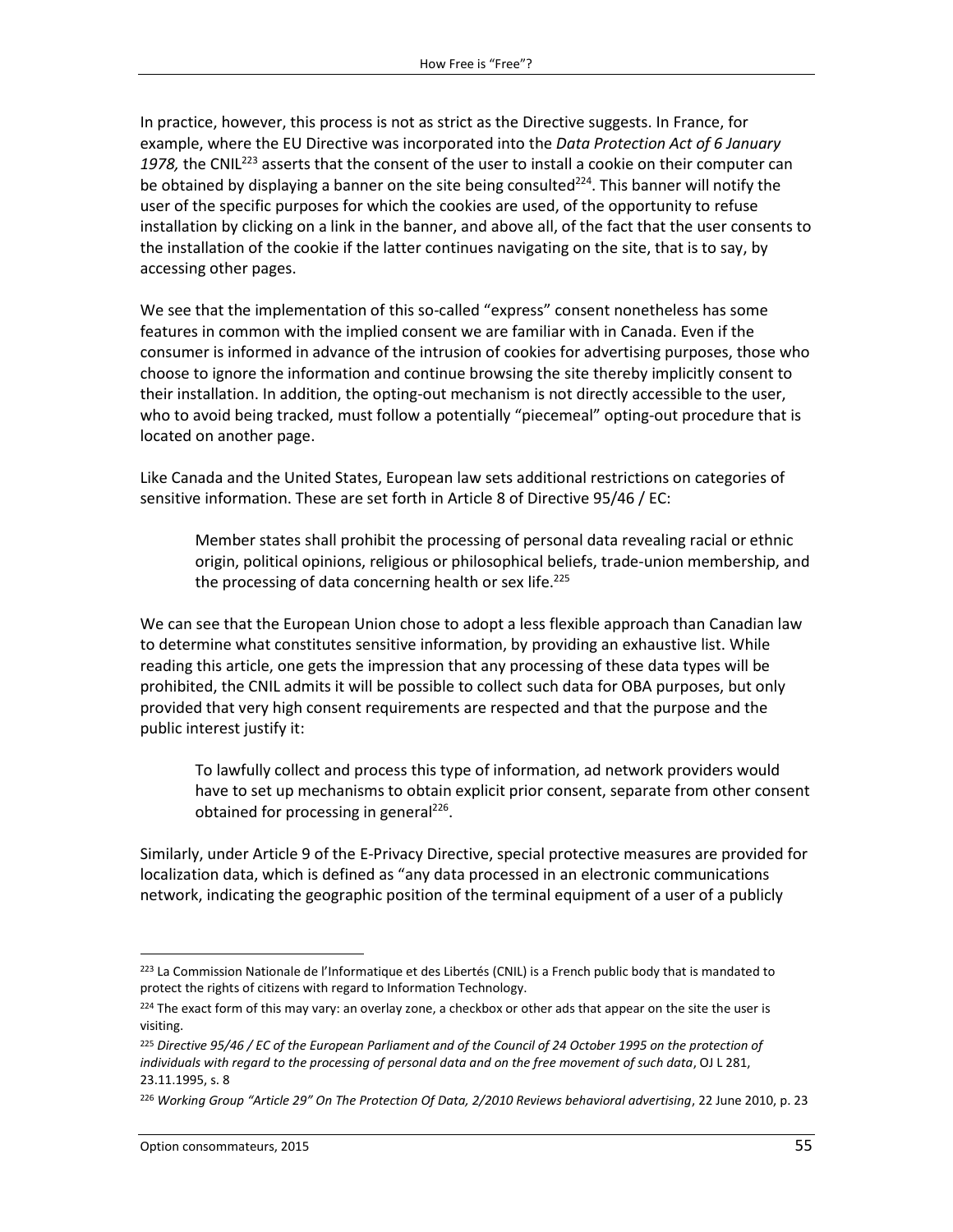available electronic communications service<sup>227</sup>." This attests that European law recognizes the sensitive nature of such data.

<sup>227</sup> *Directive 2002/58 / EC of the European Parliament and of the Council of 12 July 2002 concerning the processing of personal data and the protection of privacy in the electronic communications sector (Directive on privacy and electronic communications),* OJ L 201, 31.7.2002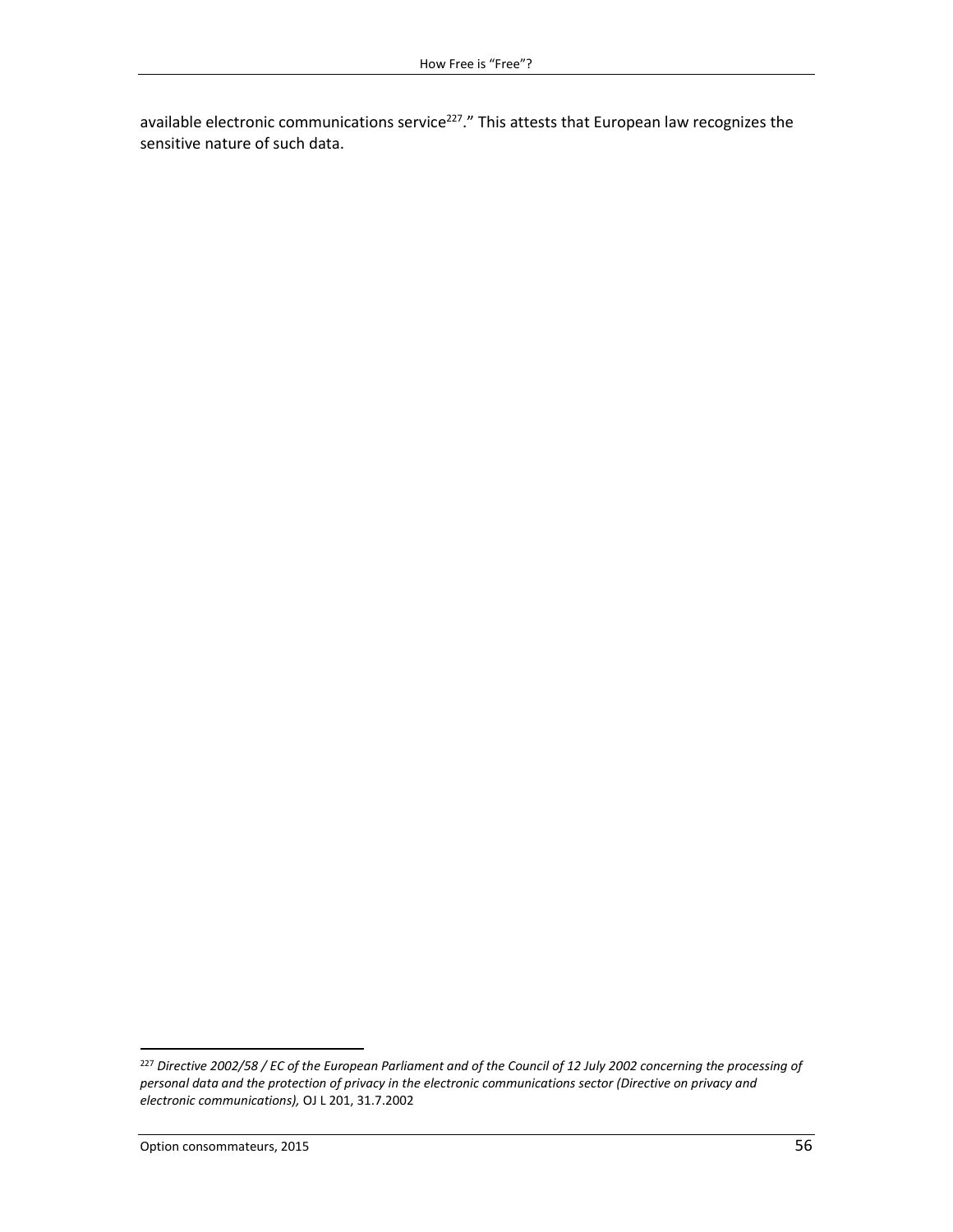# **Conclusion and recommendations**

Should there limits be set on the collection of personal information for the purposes of online behavioural advertising? Certainly, but there are many pitfalls involved.

First of all, the law already imposes limits on the collection of information for the purposes of OBA, limits that companies often ignore. For example, there is a marked disparity between the legal obligation of businesses to collect only the personal information necessary for the purposes that they claim, and the almost unlimited amount of data they actually do collect. Moreover, many do not even seem to consider all this data as personal information at all, in contradiction to the definition given by law.

Also, the online environment and the very concept of privacy makes it difficult to set in place universal benchmarks based on the types of personal information collected. In the focus groups, consumers told us that the closer a piece of information approaches their sphere of privacy, the less they are willing for it to be used for the purposes of OBA. This aligns almost perfectly with the concept of sensitive personal information as defined by law, case law or doctrine. Based on these results, it is possible to designate certain categories of information that companies should consider sensitive in the context of OBA: health, personal finances, sexuality, beliefs and affiliations, ethnicity, family life, precise geographical location, private correspondence, and information about children.

While the Federal Act adopts a contextual approach to the sensitivity of information, practice teaches us that the companies themselves have determined rigid categories based on what they believe constitutes sensitive information – with the collateral effect that some have a more restrictive interpretation than others. In addition, many companies do not seem to consider certain information, such as geographical location and the content of private correspondence, to be necessarily sensitive. In this regard, it might be possible to provide companies with better guidance, or even oblige them to explicitly recognize certain information as sensitive in nature.

But there are no magical solutions. The major shortcoming of the category approach resides in the fact that by clearly defining certain types of information, some other types of harmful situations will be allowed to slip between the cracks. The sensitive nature of an information item is a highly contextual issue – something that predefined lists or algorithms are clearly not able to appreciate. While the approach espoused by the Federal Act provides the flexibility to deal with individual situations, this same flexibility threatens to usher in even more confusion and uncertainty. In such a context, it can be argued that a hybrid approach that retains the flexibility of the Act while defining certain rigid categories, would perhaps serve consumers better.

However, even with such arrangements, other mechanisms would still be needed to adapt to the context of each situation. Since algorithms can not universally determine what information is sensitive for everyone, nor even decide what information a person wants or does not want for advertising purposes, we will have to rely for the rest on the will of the parties involved. In the light of such considerations, the principle of consent and the wider issue of consumer control over personal information assumes even more relevance.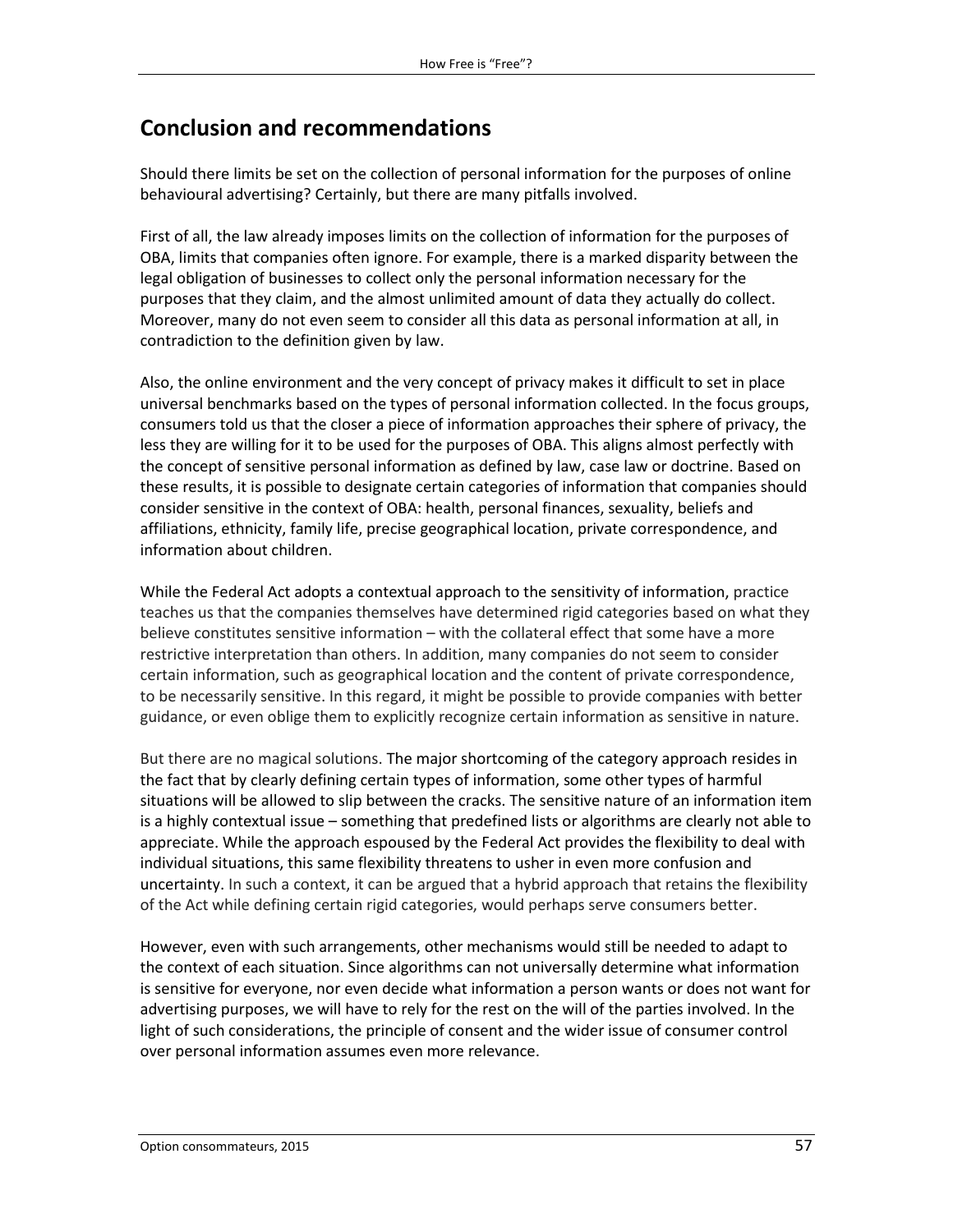But for consent to be valid, it still needs to be informed. Our analysis has highlighted the work that remains to be done in this area, particularly as regards the information given to consumers, and the lack of transparency and effectiveness of the opt-out mechanisms available to them. Yet, simple and effective methods for validly consenting to behavioural advertising are quite feasible: think for example of the "Do Not Track" option incorporated within the browser, a solution that the FTC has also promoted. In the case of sensitive information processing, express consent as required by law could be obtained through separate, explicit and specific reference to each proposed use.

Implementing effective mechanisms to inform and obtain the consent of consumers certainly seems imperative for ensuring true compliance with the law. But the technological context also raises another problem: consumers have a very limited understanding of the invisible processes that go into action as they are browsing the Web, or more generally of the new technologies that are constantly entering their daily lives. Here we can question whether the development of digital literacy among consumers – including the operation of computer devices, programming languages and, ultimately, new advertising systems – would allow them to better understand the choices available to them, and ideally, to give truly informed consent. For these reasons, improving digital literacy among Canadians is a field that perhaps deserves to be further explored<sup>228</sup>.

Categorization, transparency, consent, education: setting limits on the collection of personal information for the purposes of OBA is an ambitious undertaking. Successful implementation would result, among other things, in people having a conscious, meaningful opportunity to reject online tracking for advertising purposes. Given what we have learned in the focus groups, it could mean that large numbers of consumers could suddenly choose to refuse or severely limit the tracking they are subjected to. To this, some would object that such a move would significantly deprive many business of the benefits of online profiling, resulting in a sharp decline in advertising revenues.

There are other threats that darken the economic outlook for free online service providers. For example, the AdBlock Plus software, which allows Internet users to remove all the ads that normally appear in their browsers, gradually attained a critical mass of users; on Chrome, by June 2014, this extension had been downloaded over 40 million times. We also began to see alternatives to the services of large technology companies, which do not depend on the collecting personal information from users in order to generate revenue. Among these are France's *Dégooglisons Internet<sup>229</sup>* (let's de-Google the Internet) associated with the free software movement that provides Internet users an alternative to Facebook: the Framasphere network<sup>230</sup>.

Does this sound the death knell of a business model? Will the law and consumer resistance see the "free" Web economy gradually shrink away to nothing? Such a prognosis probably underestimates the ingenuity of the "technological wizards." For instance, according the Information and Protection of Privacy Commissioner of Ontario, who promotes the principles of

<sup>&</sup>lt;sup>228</sup> Readers may find the initiatives of the MediaSmarts digital literacy group to be of interest[: http://habilomedias.ca](http://habilomedias.ca/) <sup>229</sup> <http://degooglisons-internet.org/>

<sup>230</sup> <https://framasphere.org/>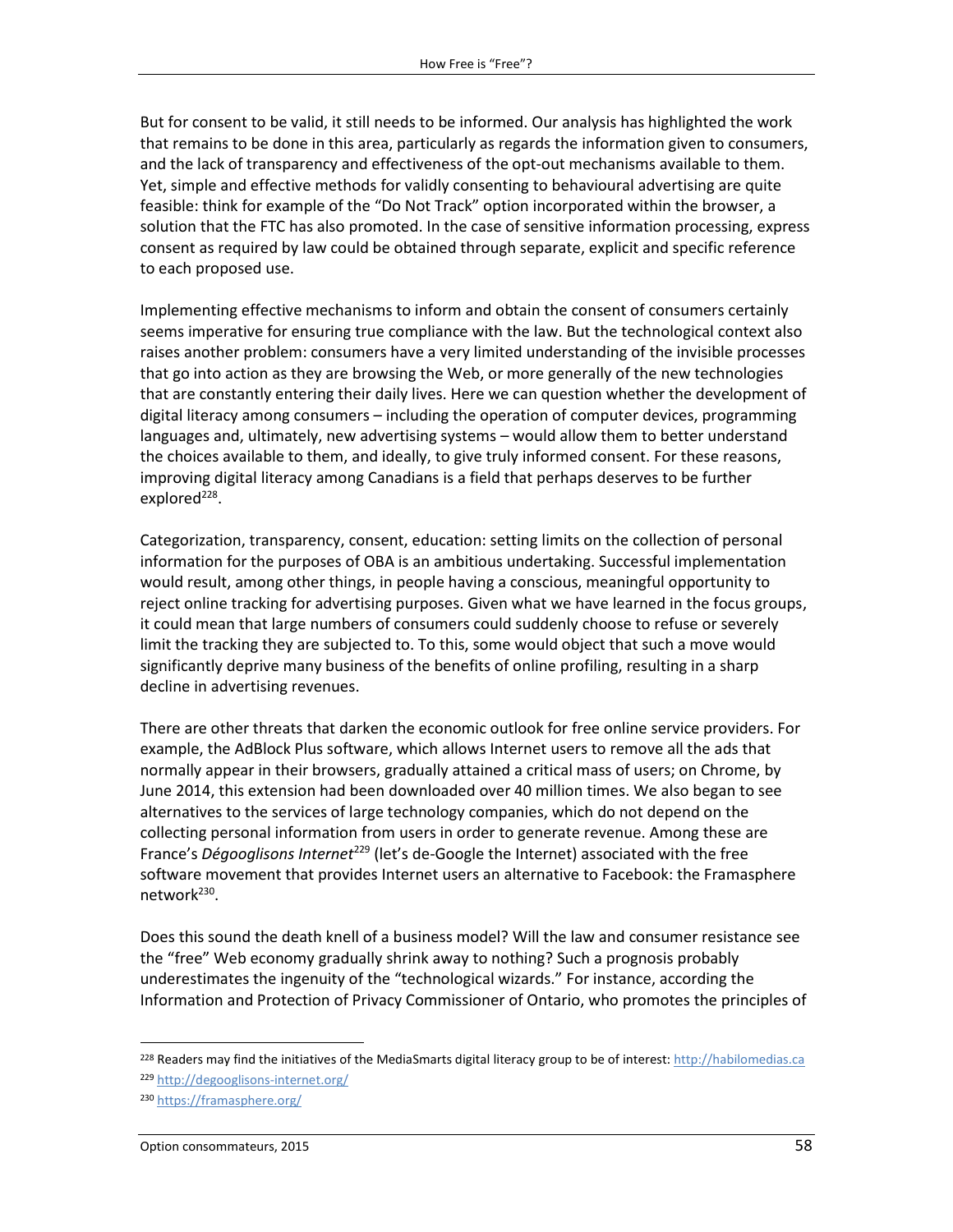"Privacy by Design"<sup>231</sup>, fully respecting the laws in force is not incompatible with economic development; on the contrary, it is actually an opportunity to innovate in order to benefit everyone<sup>232</sup>. When it comes to OBA, there is no shortage of avenues to explore: whether by developing algorithms that are less greedy for personal information, by recognizing its monetary value, or by exploiting the profit potential of truly anonymous information. Although such approaches may entail rethinking the economic foundations of their business models, legal compliance is not synonymous with a death knell for such companies, but an opportunity to find innovative solutions.

Option consommateurs therefore submits the following recommendations:

**Recommendations to the federal government and the provinces:**

- **Option consommateurs recommends that companies participating in OBA be compelled to implement simple, effective, harmonized mechanisms to permit consumers to properly and actively consent to the collection of their personal information for the purposes of OBA. In doing so, they should particularly explore the possibility of compulsorily integrating a "Do Not Track" type mechanism within the browser.**
- **Option consommateurs recommends increasing the funding and powers of Canadian privacy protection commissions and of the authorities responsible for enforcing the privacy laws, in order to more effectively address the challenges posed by the new technologies.**
- **Option consommateurs recommends developing and promoting digital literacy initiatives for Canadians, to assist them in learning the operation of computer devices, programming languages and new advertising systems.**

**Recommendations to Canadian privacy commissions and the authorities responsible for the enforcement of laws respecting the protection of personal information:**

- **Option consommateurs recommends that guidelines be established to designate which types of personal information are sensitive in nature. These types of information should include information relating to health, personal finances, sexuality, beliefs and affiliations, ethnicity, family life, precise geographical location, the content of private correspondence and information relating to children. However, the establishment of such a list should in no way limit the scope and flexibility of the law, in order that the sensitivity of any other information may continue to be evaluated in context.**
- **Option consommateurs recommends that compliance with the principle of the need to collect personal information be investigated as specified in the** *Personal*

l

<sup>231</sup> <https://www.privacybydesign.ca/>

<sup>232</sup> Ann Cavoukian et al*., The Unintended Consequences of Privacy Paternalism, the Information Commissioner and the protection of privacy of Ontario*, 2014, p. 10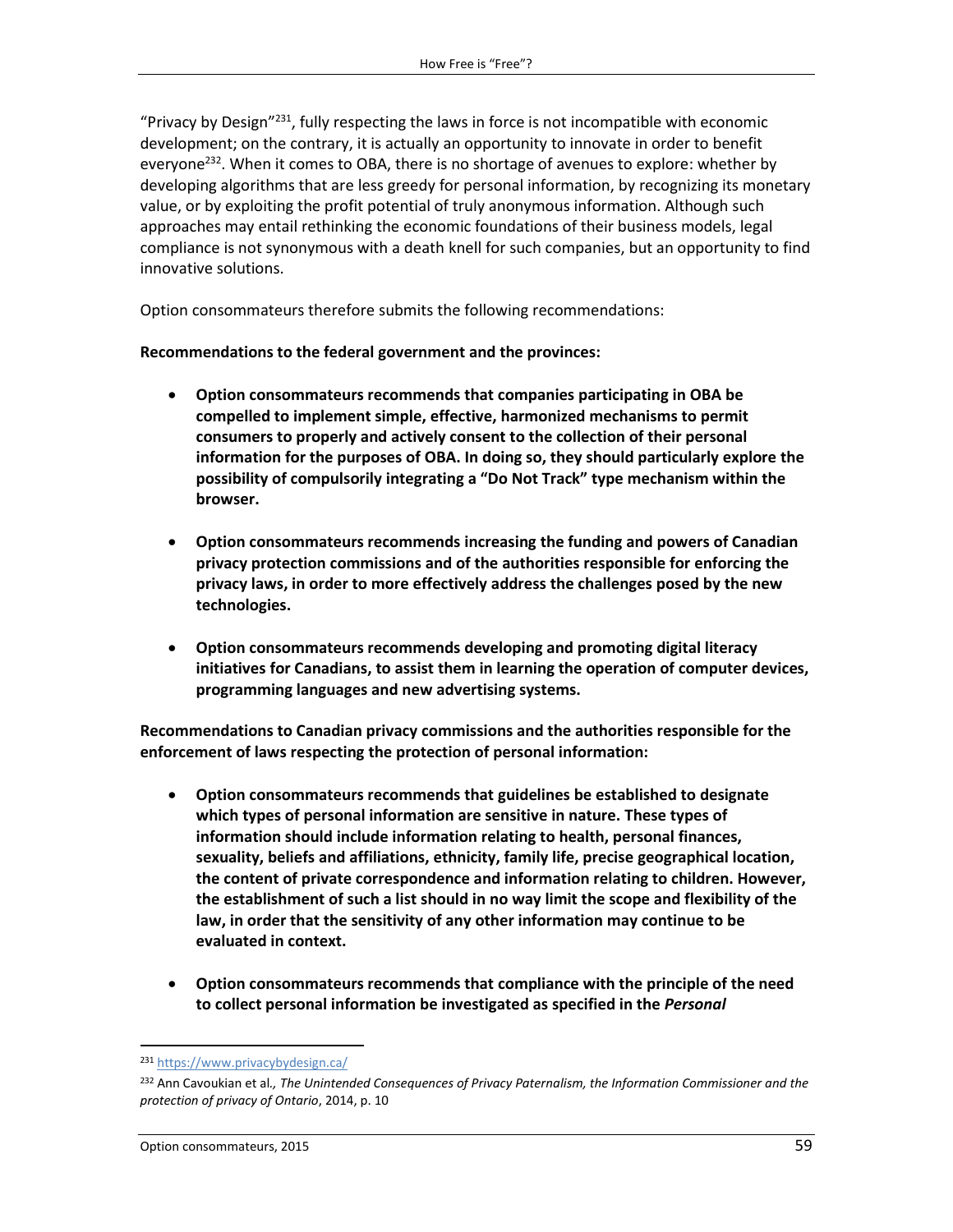*Information Protection and Electronic Documents Act***, by obtaining accurate information from free Internet service providers on the treatment and use made of each item of personal information they collect from their users.**

**Recommendations to free Internet service providers:**

- **Option consommateurs recommends that free Internet service providers abandon the restrictive notion of "personal data" included in their privacy policies, and explicitly consider all the data they collect to be personal information within the meaning of Canadian privacy laws.**
- **Option consommateurs recommends that free Internet service providers disclose and expand the categories of information that they consider sensitive. In particular, they should consider precise geographical location and correspondence as sensitive information.**
- **Option consommateurs recommends that free Internet services develop better mechanisms to inform consumers of their advertising practices and obtain to their consent in accordance with the law, in particular by respecting the "Do Not Track" signal emitted from a browser.**

**Recommendations to consumers:**

- **Option consommateurs recommends that consumers inform themselves about the personal information that the companies whose online services they use collect on them, the use these providers make of it, as well as the means available to consumers to limit online tracking.**
- **Option consommateurs recommends that consumers lodge complaints with the competent authorities if they feel that their privacy is not being respected by the companies with which they contract online.**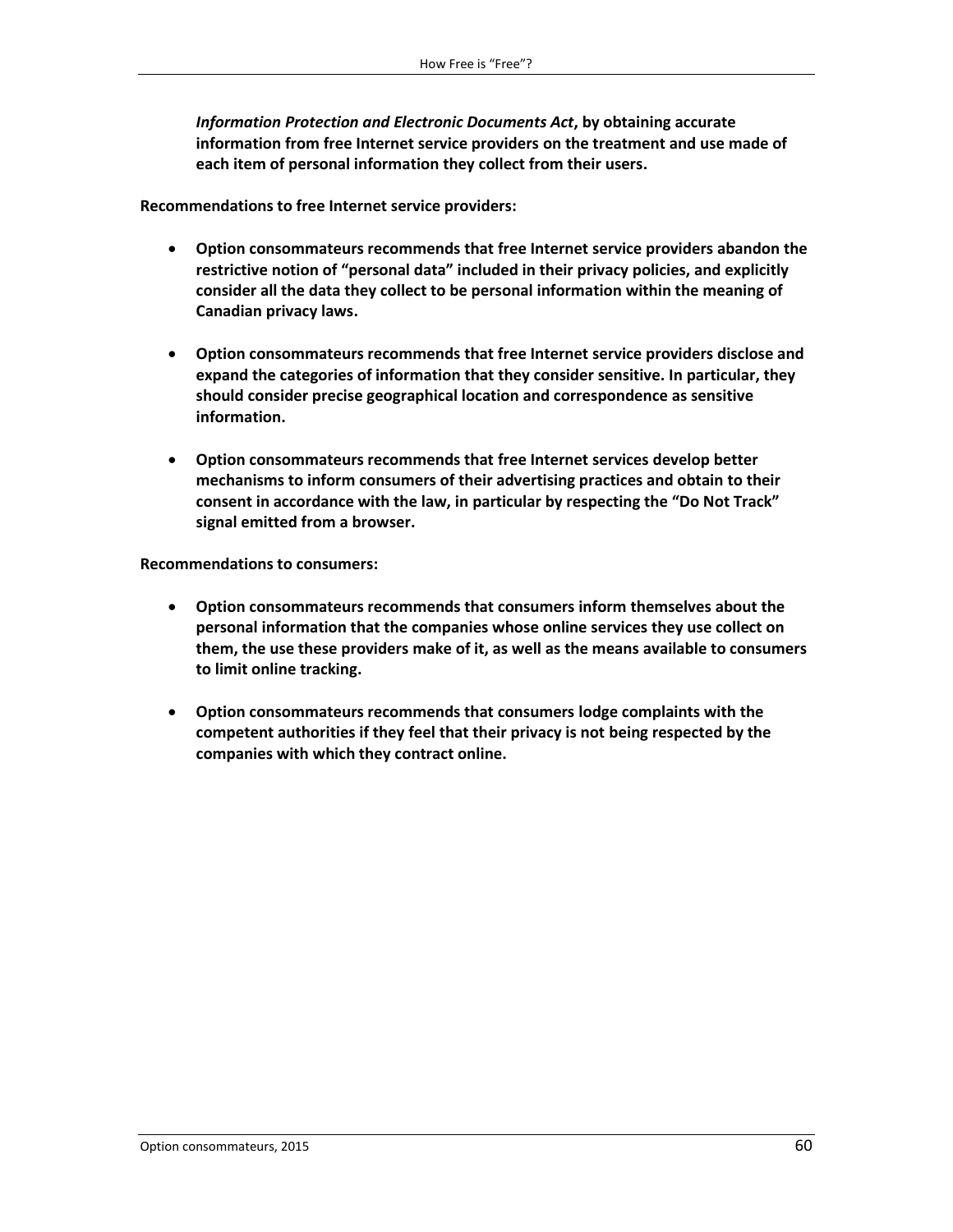# **Appendix 1 - Discussion Guide (English version)**

## **1.0 Introduction to Procedures (10 minutes)**

Welcome to the group. We want to hear your opinions. Not what you think other people think but what you think!

Feel free to agree or disagree. Even if you are just one person around the table that takes a certain point of view, you could represent many Canadians who feel the same way as you do.

You don't have to direct all your comments to me; you can exchange ideas and arguments with each other too.

You are being taped and observed to help me write my report.

I may take some notes during the group to remind myself of things also.

The host/hostess will pay you your incentives at the end of the session.

Let's go around the table so that each of you can tell us your name and a little bit about yourself, such as what kind of work you do if you work outside the home and also since we are going to be discussing some issues around use of the internet – how often do you go online and what are your favourite websites or what social media do you use?

## **2.0 Online advertising - initial attitudes (15 minutes)**

You are all people who use the internet regularly. I assume most of you visit websites, research topics, make purchases and interact through social media. You probably all see online advertising as well.

When you see online advertising, do you think everyone sees the same ads and that whatever ads you see you are just seeing by random chance?

Do you think the ads you see online are linked at all to your personal online behaviour? IF YES: What would be an example of this?

Have any of you ever had the experience of having an ad appear to you online that were linked to what you had just been doing online? (For example, you look up movie listings and soon after banner ads appeared to you promoting a specific film etc…)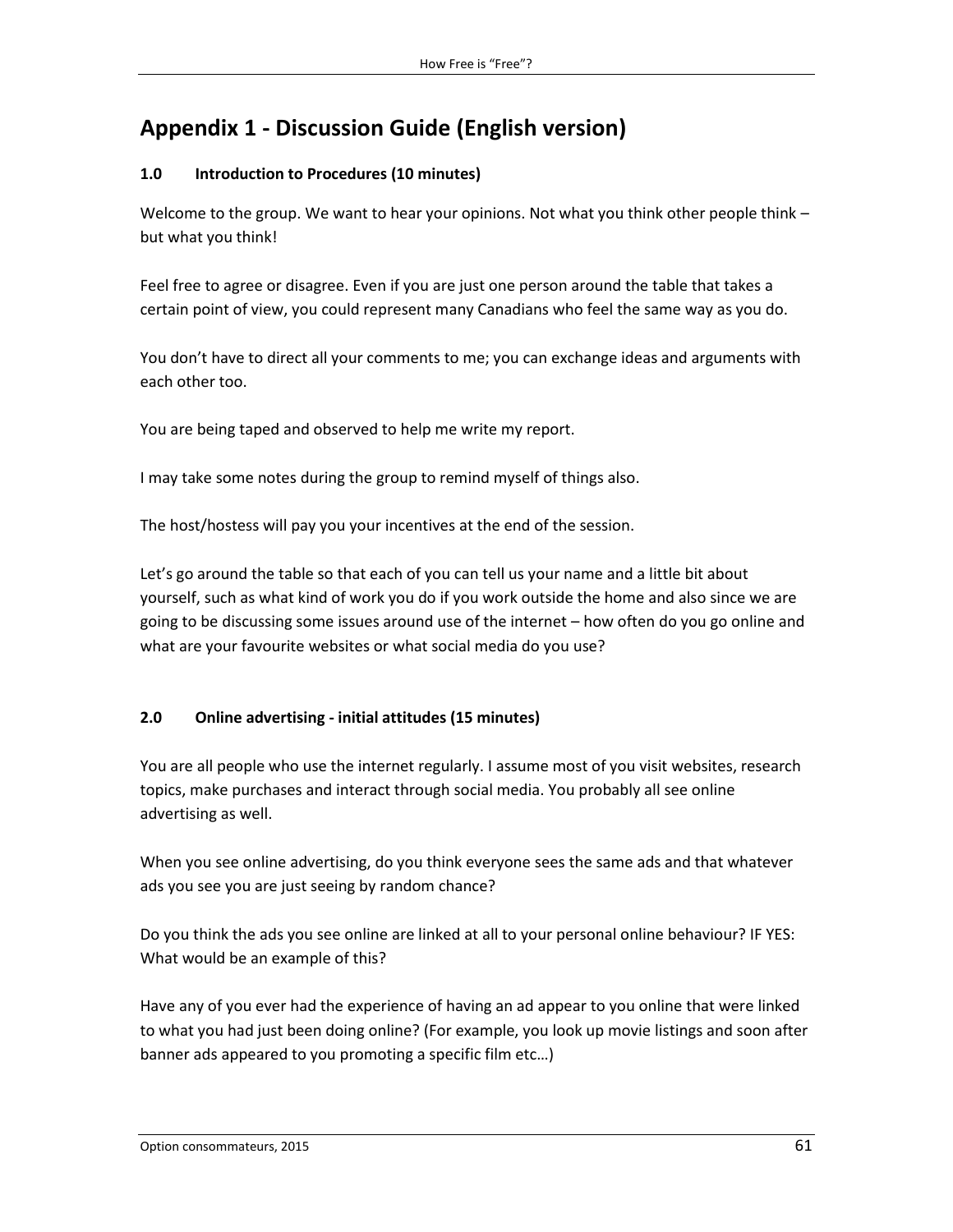Do you think companies have ways of targeting their online advertising? How do they do that? PROBE: Is it just based on who they think are the kinds of people who visit the site they are advertising on or does it go further than that?)

## **3.0 Collected personal information (15 minutes)**

In fact in order to target their advertising at you, many companies record your online activities such as what sites you visit and what social media you participate in. They have algorithms that analyse this information to predict what your interests are so that they can show you ads that are for things you are likely to be interested in buying. For example, by following your online activity they might determine that you like science fiction and so you might then be shown ads for the latest Star Wars etc…

This is known as "online behavioural or 'interest-based' advertising" and is more and more common. Social media sites like Facebook and Twitter get a lot of their revenue by selling this information about their users, as do companies with search engines like Google, Yahoo! and Microsoft. They record your activities when you use their services and some also record your activities on sites you visit through them.

There are advertising networks that have agreements with many websites, search engines and social media sites whereby they can collect data about the online behaviour of their visitors. Google makes a lot of its money this way and knows what news sites you use the most, etc.

This means that when you go online you will be exposed to ads that are customized to what they think you are interested in based on your online behaviour.

Had any of you heard of this phenomenon before?

What do you think of this "online behavioural advertising"? What are the pros and cons?

In what ways is it a good thing?

PROBE IF NOT MENTIONED: Useful to you to get ads that you are more likely to be interested in? Helps generate revenue that makes most of what we do online free (e.g. Facebook and twitter cost nothing)

In what ways is it a bad thing or something that concerns you?

PROBE IF NOT MENTIONED: Invasion of privacy? Means you get too many ads?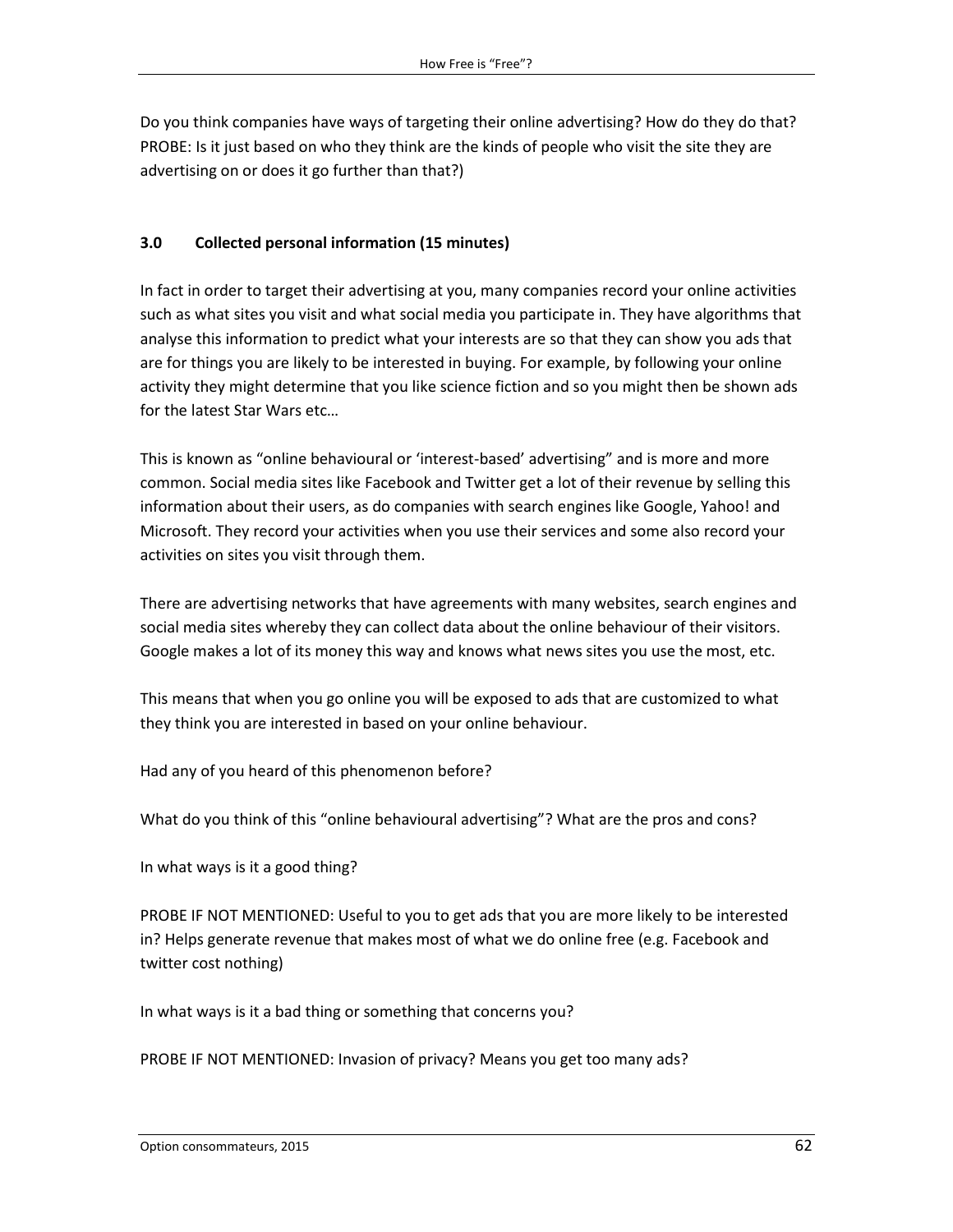As far as you know, when you go online what information do you think gets recorded?

What information do you think does NOT get recorded? Is anything private?

#### **4.0 Personal information from "cookies" (15 minutes)**

When you go online or use social media there are all kinds of information that gets recorded about your activities and interests in order to target you with advertising. These include:

Information about your online activities – what sites you visit, how long you are on each site, what key words you search on Google, videos you watch, your online purchases and what ads you have clicked on.

Your social media behaviour (e.g. Facebook, Twitter etc…), what you "like," your comments, who your contacts are and how you interact with them, what groups you belong to and what you share.

The content of your e-mails and messages within social media.

Where you work and where you are through the GPS on your cell phone.

Technical information like what type of computer or phone you have, what operating system you have, your IP address etc…

Personal information you may have provided to sign up for email or social media services such as your age, employment, education etc…

Much of this information is not necessarily attached to your name. In most cases this is all collected though what are called "cookies," which are devices in your computer or device that follow your online activities. These cookies help to create a profile of you that allows advertising to be aimed at you.

Did you each know that all of these kinds of data and information are being collected about you? Are you surprised by any of it?

Did you know this was all collected for the purpose of aiming advertising at you?

I would like you to each jot down on paper a list of kinds of information that you would NOT want recorded in this way.

What did you each come up with and why?

What if the ad agencies only kept this information about you for a very short time just to create a profile for you and then all the individual information about you was erased, what that make any difference to you?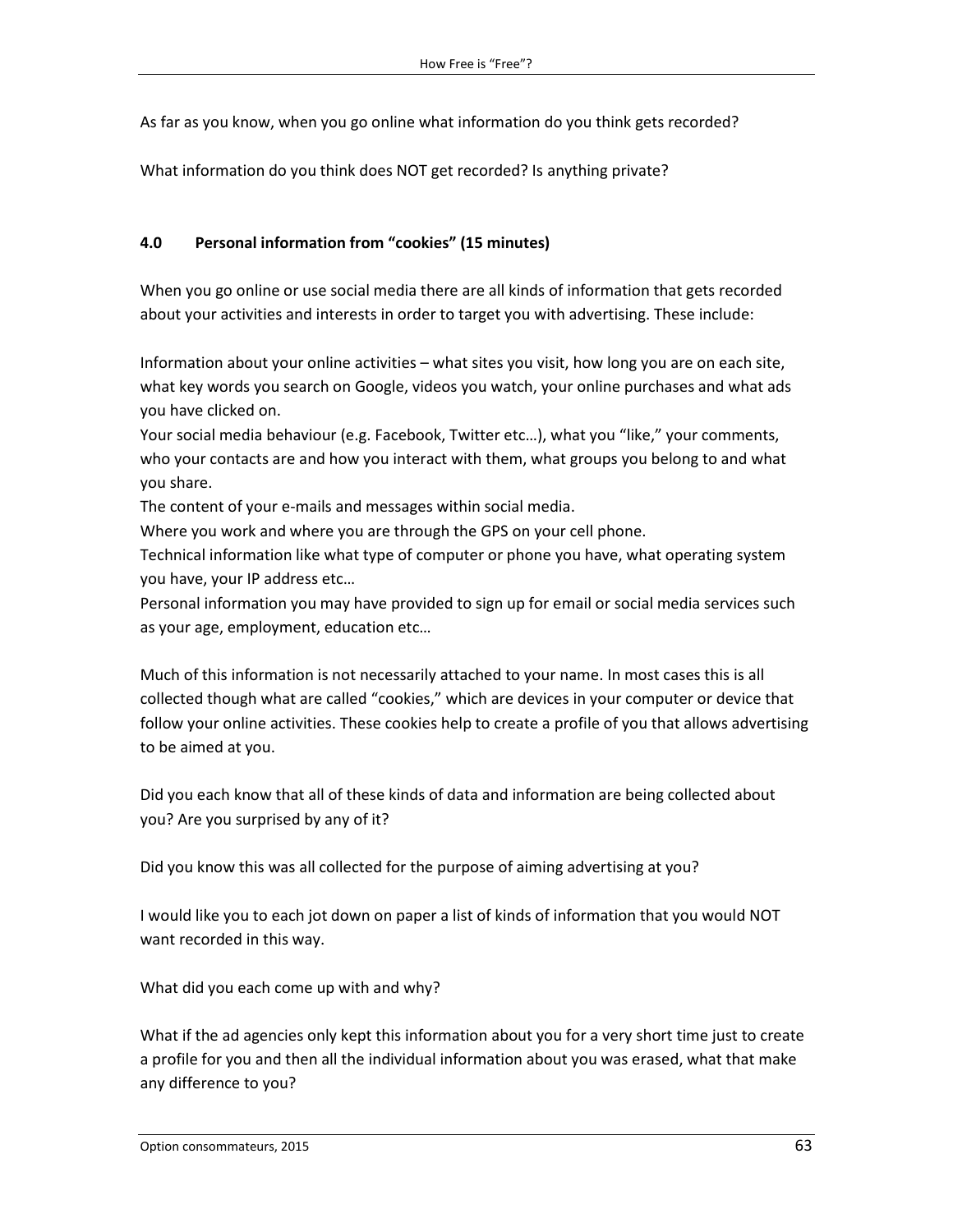#### **5.0 Online profiling (15 minutes)**

All of the information collected that we discussed goes into creating a "profile" for you based on your interests. For example:

Someone who "likes" the page for "Star Wars" on Facebook and shares an article about Star Wars may be categorized as "science fiction fan".

Someone who visits sites about maternity might be profiled as "pregnant" and may get exposed to ads about pregnancy related products and services all over the internet, even if you are visiting sites that have nothing to do with pregnancy.

Are there specific ways in which you would NOT want to be profiled? (For example, maybe it wouldn't bother you to be profiled as someone who likes to travel to Mexico, but it would bother you to be profiled as someone who suffers from depression)

What would be examples of kinds of interests you might have that you would NOT want known to advertisers who might target ads at you?

Here is a list of kinds of information that could be extracted about you. Could you check off which of these things you would be OK with know these things about you and target their ads at you accordingly or if you would NOT be OK with that?

#### **HAND OUT LIST**

What foods and restaurants you like Your preferred entertainment activities (e.g. films, music, video games, attending sports etc…) What preferences you have for consumer goods like clothes, cars, electronics etc... The fact that you are looking for a new job The fact you are soon getting married Your hobbies and leisure activities (e.g. gardening, hiking, sports, crafts etc…) That you work out and or belong to a gym Financial information like your approximate income level, retirement plans, credit applications Where you have travelled to or plan to travel to Issues you are interested in like environmental protection, foreign policy, politics etc… Your personal health and medical conditions you may have That you are online dating Your love life, sexual orientation or sexual preferences Your marital and familial status – whether you are divorced, whether you have kids etc… Your religious beliefs or political opinions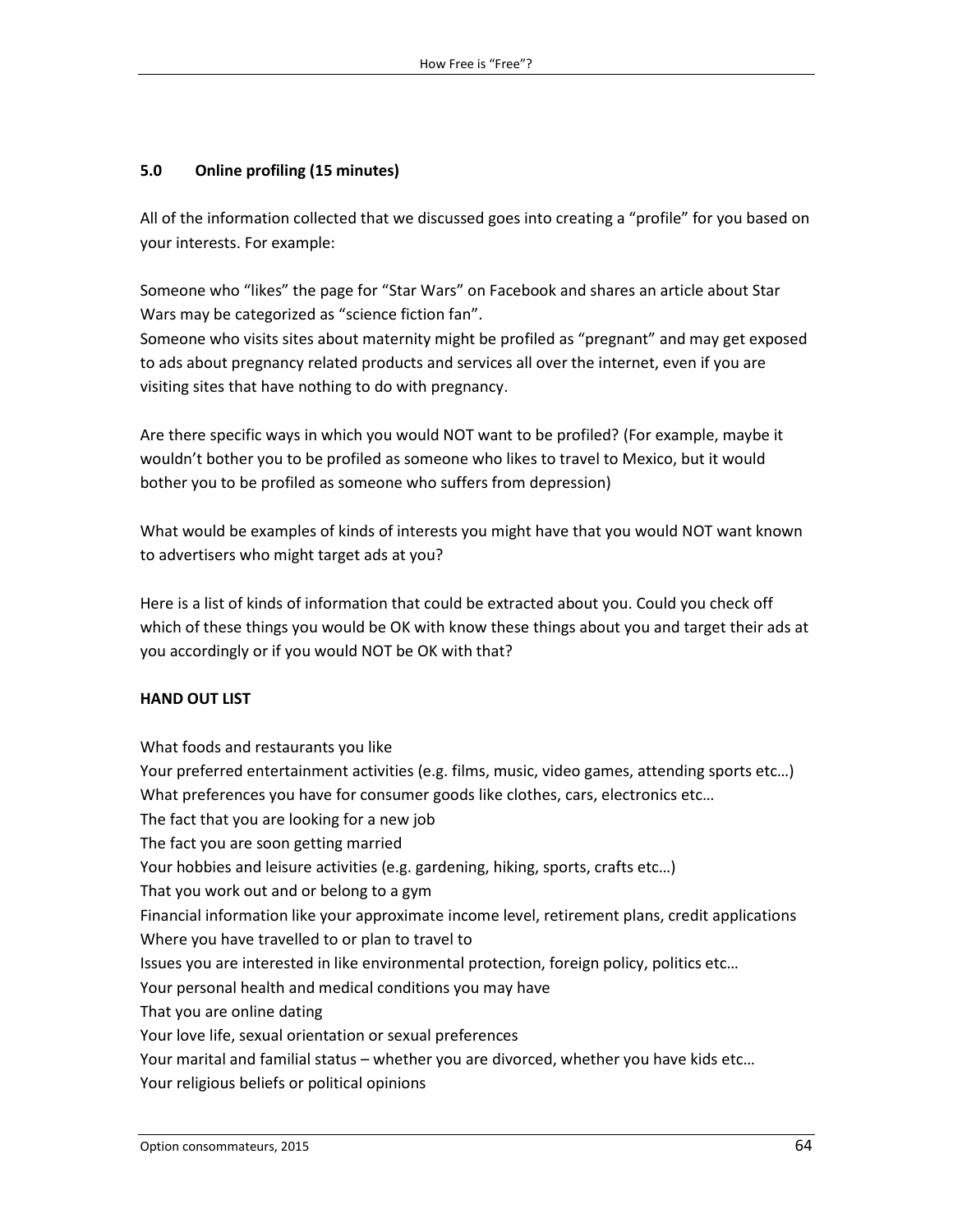Your ethnic origin

The content of your private messages and who you correspond with Where exactly you are located

What makes you willing to divulge some of this information and not the rest? What criteria do you apply?

## **6.0 Consent and opting out (10 minutes)**

As far as you know, do any of us have any choice in whether or not to share all this information online? What choices do we have? Can we opt out?

Do any of you ever read the confidentiality terms and conditions on websites you visit? Why? Why not?

Is there a way to force companies to stop tracking your online activities? How would you do that?

Some companies actually do provide an online form you can fill out to forbid them from tracking your online activities. One way is to click on an icon called "Ad Choice" that you may see on many online ads. If you click on that – you will still see ads online, but they will no longer be targeted at you based on your preferences.

Did any of you know that existed? Does it actually work?

Other companies and providers such as Google have another service. You can go into your own profile and remove some interests they may have identified for you. For example, maybe they have "science-fiction" listed as an interest of yours. You can go in and "uncheck" that so that you no longer receive sci-fi related advertising.

Did any of you know that existed? What do you think of that?

## **7.0 Conclusions**

What are your final thoughts based on everything we have discussed? What surprised you, if anything?

Do you think online companies know too much about you or is it acceptable?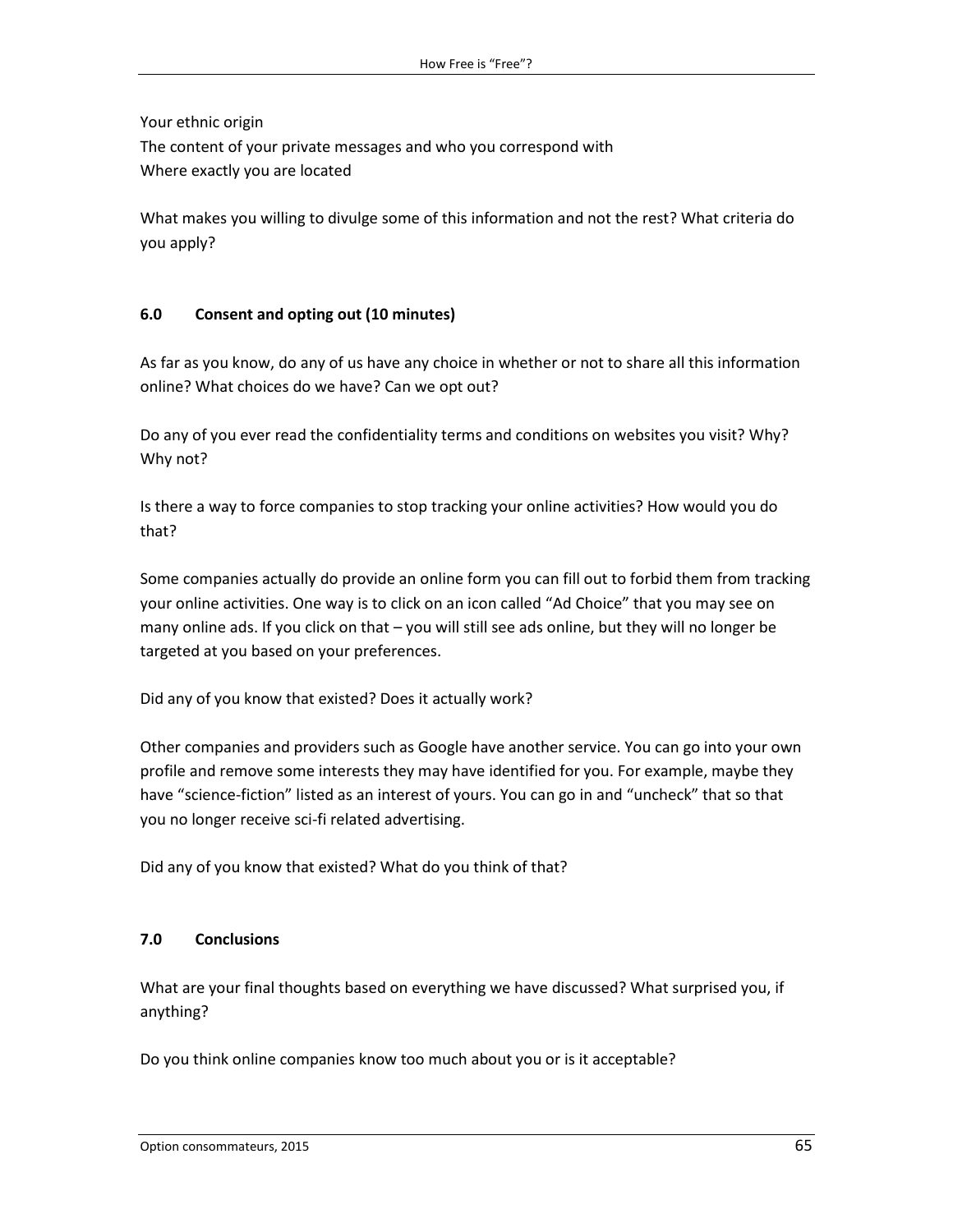What are your concerns?

Part of why social media like Facebook and Twitter are free is that they make money by selling information about you like what we have been discussing. What if you could tell Facebook to stop tracking any of your behaviour – but in exchange you had to start paying to use Facebook? How much would you be willing to pay to use these services and never have your behaviour tracked anymore?

Is this information that websites and social media collect about you worth something?

**Thanks for your participation!**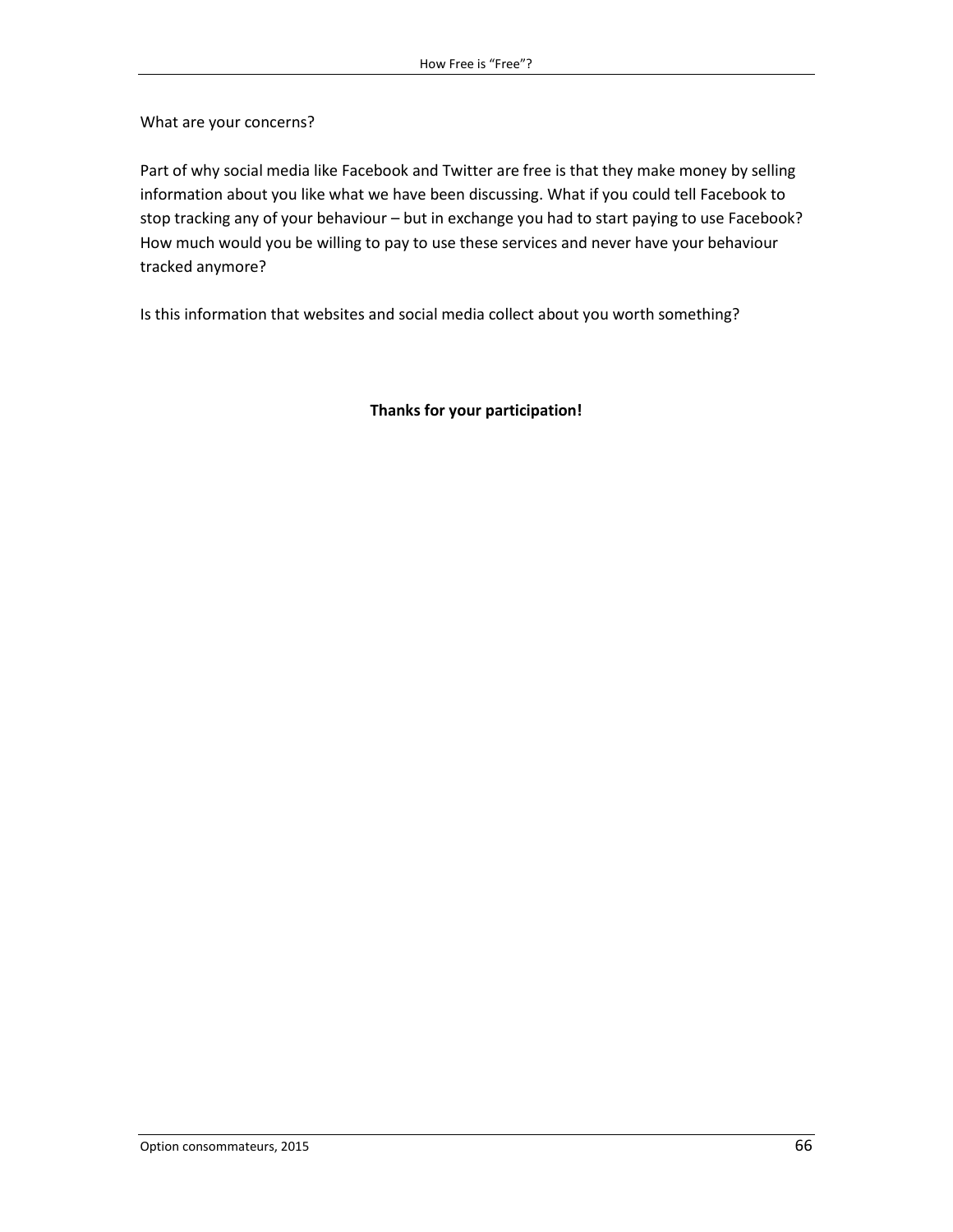# Appendix 2 – Discussion Guide (French version)

## **1.0 Présentation (5 minutes)**

Bienvenue. Ce groupe de discussion est organisé dans le cadre d'une recherche menée par Option consommateurs, un organisme voué à la défense des droits des consommateurs. La durée de la discussion sera d'environ 1h45.

Nous voudrions connaître vos opinions. Je ne veux pas dire ce que vous pensez que les autres pensent, mais bien ce que vous, vous pensez.

Vous pouvez être d'accord, en désaccord ou sans opinion. Même si vous êtes la seule personne du groupe à être d'un certain avis, vous pouvez représenter des centaines de milliers de personnes du pays qui ont la même opinion que vous.

Vous n'êtes pas obligé de vous adresser directement à moi pour formuler vos commentaires. Vous pouvez aussi échanger des idées et des arguments entre vous.

Pour m'aider à préparer mon rapport, nous faisons un enregistrement de la discussion, les données resteront strictement confidentielles. Des observateurs assistent au déroulement de la discussion.

En plus de l'enregistrement, je vais prendre des notes pendant la discussion pour ne pas oublier de détails.

À la fin de la séance, nous vous remettrons la somme prévue pour votre participation.

Maintenant, nous allons faire un tour de table pour que chacun d'entre vous se présente et se décrive brièvement, en disant votre prénom, votre occupation professionnelle et votre lieu de résidence et comment vous utilisez l'Internet et vos sites Web favoris.

## **2.0 Publicité en ligne – premier contact (15 minutes)**

Vous êtes tous des utilisateurs réguliers d'Internet. J'imagine que la plupart d'entre vous visitez des sites Web, faites des recherches, faites des achats en ligne et que vous interagissez sur les médias sociaux. Vous voyez probablement tous de la publicité en ligne aussi.

Quand vous voyez de la publicité en ligne, croyez-vous que tout le monde voit les mêmes publicités que vous et que les publicités que vous voyez sont affichées par pur hasard?

Pensez-vous que les publicités que vous voyez sont liées à votre comportement en ligne? **SI OUI :** Pouvez-vous donner un exemple de cela?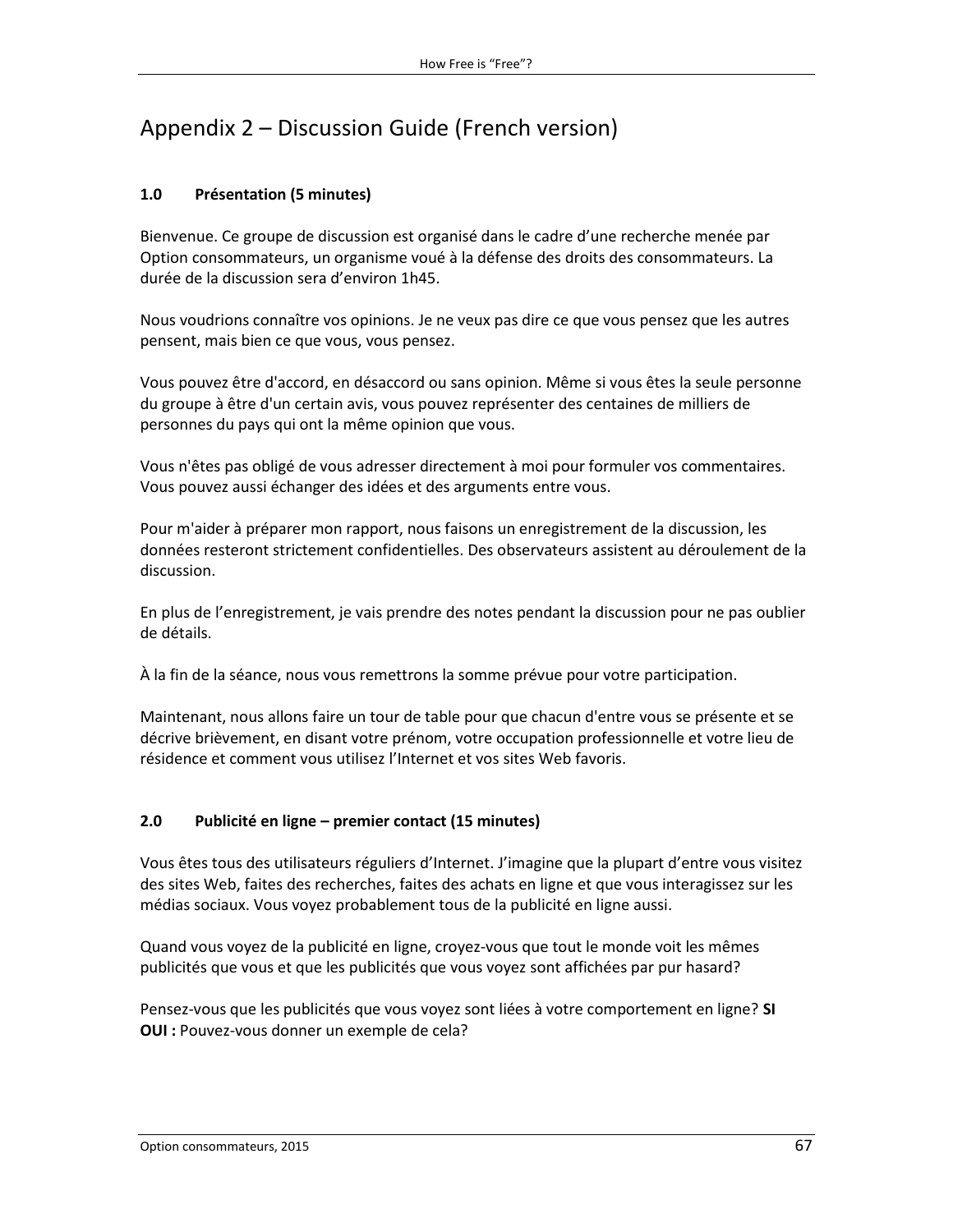Avez-vous déjà eu l'expérience de voir apparaître une publicité en ligne qui était liée à ce que vous veniez de faire en ligne? (Par exemple, vous regardiez des horaires de films et peu après, des bannières de publicité faisant la promotion d'un film en particulier sont apparues, etc.)

Pensez-vous que les compagnies ont des façons de cibler leurs publicités en ligne? Comment le font-elles? **SONDER :** Est-ce seulement basé sur le type de visiteurs que les publicitaires croient qu'un site attire, ou est-ce que cela va plus loin?

#### **3.0 Renseignements recueillis (15 minutes)**

En fait, afin de vous cibler leur publicité, beaucoup de compagnies enregistrent vos activités en ligne, comme les sites que vous visitez et à quels médias sociaux vous participez. Ils ont des algorithmes qui analysent cette information pour prédire vos intérêts et ce, afin de vous montrer des publicités annonçant des choses qu'il y a plus de chances qui vous intéressent. Par exemple, en suivant vos activités en ligne, elles pourraient déterminer que vous aimez la science-fiction, et ainsi vous montrer des publicités sur le dernier film de «Star Wars».

Cette pratique est appelée «publicité comportementale en ligne» ou «publicité ciblée par centres d'intérêt». Ce type de publicité est de plus en plus répandu. Les médias sociaux tels que Facebook et Twitter génèrent beaucoup de revenus en vendant de l'espace publicitaire qui peut être ciblé de cette façon. Les moteurs de recherche tels que Google, Yahoo! et Bing (Microsoft) font également de même. Ils enregistrent vos activités lorsque vous utilisez leur service. Certains enregistrent également vos activités sur d'autres sites que vous visitez.

Des réseaux publicitaires ont des accords avec des sites Web, des moteurs de recherche ainsi que des médias sociaux qui leur permettent de récolter des données à propos du comportement en ligne de leurs visiteurs. Google est au courant des sites que vous utilisez le plus, et génère beaucoup de revenus grâce à ces informations…

Cela veut dire que lorsque vous êtes en ligne, vous êtes exposé à des publicités qui sont personnalisées à ce que des entreprises croient être vos intérêts, en se basant sur vos comportements en ligne.

Avez-vous a déjà entendu parler de ce phénomène auparavant?

Que pensez-vous de cette «publicité comportementale en ligne»? Quels sont les pours et les contres?

En quoi est-ce une bonne chose?

**SONDER SI NON MENTIONNÉ :** Est-ce utile pour vous de voir des publicités pour lesquelles vous êtes susceptibles d'être intéressés? Aide à générer des revenus qui font en sorte que les contenus en ligne sont gratuits (ex : Facebook, Twitter sont gratuits)?

En quoi est-ce une mauvaise chose ou quelque chose qui vous préoccupe?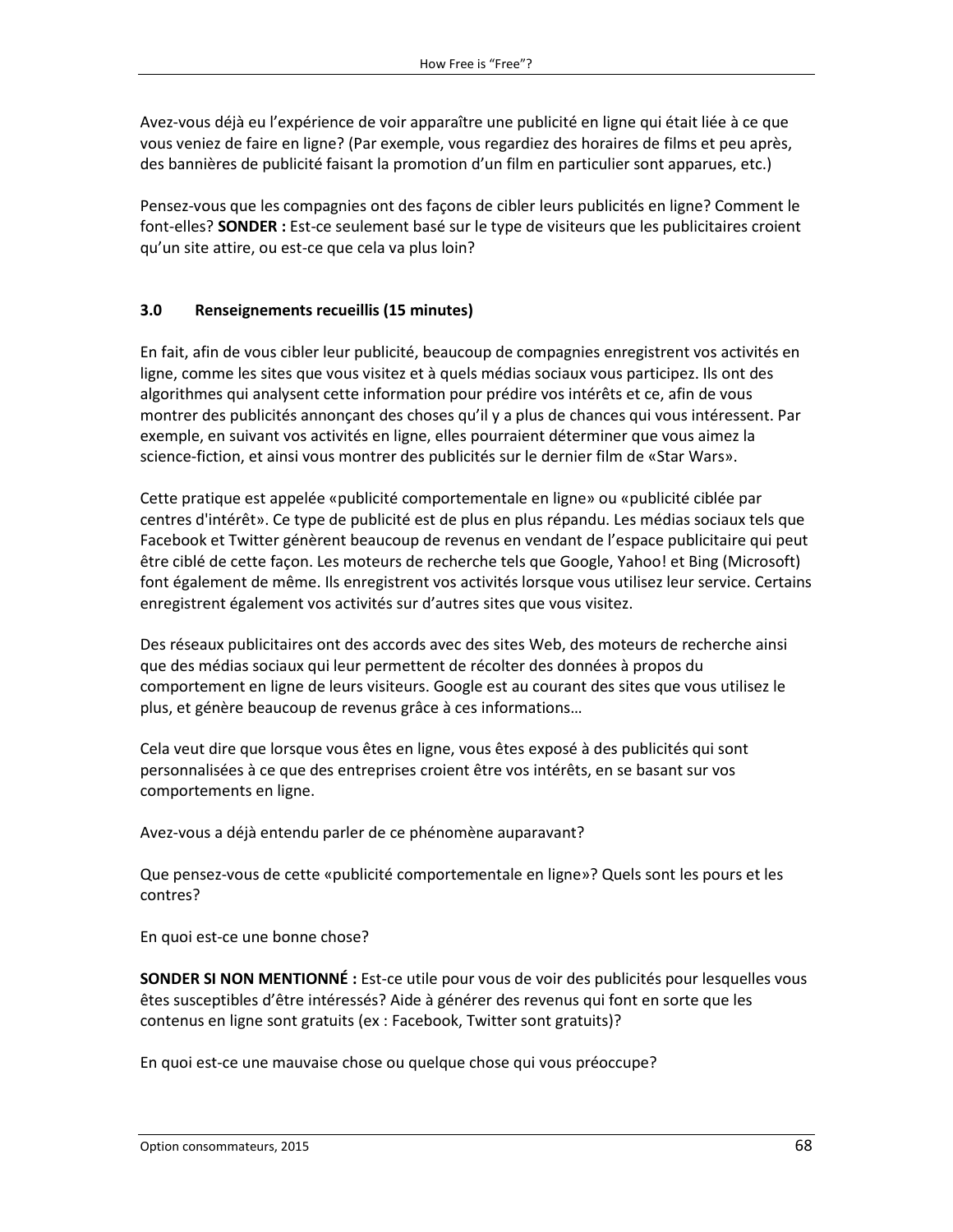**SONDER SI NON MENTIONNÉ :** Est-ce une intrusion dans votre vie privée? Y a-t-il trop de publicités?

Selon vous, lorsque vous êtes en ligne, quelles informations enregistre-t-on?

Selon vous, quelles informations n'enregistre-t-on PAS? Celles de nature privée?

#### **4.0 Renseignements recueillis (15 minutes)**

Lorsque vous êtes en ligne ou que vous êtes sur un média social, il y a plusieurs types d'information qui sont enregistrés à propos de vos activités afin de vous présenter de la publicité ciblée. Ceci inclut :

- Informations sur vos activités en ligne les sites vous visitez, le temps que vous passez sur chacun, les mots-clés que vous recherchez sur Google, les vidéos que vous regardez, les achats en ligne que vous faites et les publicités sur lesquelles vous avez cliqué
- Votre comportement sur les réseaux sociaux (Ex : Facebook, Twitter, etc.), ce que vous «aimez," vos commentaires, qui sont vos contacts et comment vous interagissez avec eux, quels groupes vous faites partie et ce que vous partagez
- Le contenu de vos courriels et le contenu de vos messages sur les médias sociaux
- L'endroit où vous vous situez selon le GPS qui se trouve sur votre téléphone cellulaire
- Des informations techniques, comme le modèle d'ordinateur ou le modèle de cellulaire vous avez, le système d'exploitation vous utilisez ou votre adresse IP
- Des informations personnelles que vous avez fournies pour vous créer un courriel ou pour vous créer un compte sur un média social, telles que votre âge, votre emploi, votre éducation, etc.

Ces informations ne sont pas nécessairement rattachées à votre nom. Dans la plupart des cas, elles sont recueillies grâce à des «cookies», qui sont des fichiers contenus dans votre ordinateur et qui permettent de suivre vos activités en ligne. Ces «cookies» aident à créer un profil qui servira à cibler la publicité qui vous est présentée.

Est-ce que chacun d'entre vous savait que toutes ces données et informations étaient recueillies à propos de vous? Êtes-vous surpris?

Saviez-vous que tous ces types de données et d'informations étaient recueillis afin de faire de la publicité ciblée?

J'aimerais que vous écriviez tous sur un papier une liste de toutes les informations que vous ne voudriez PAS qui soient enregistrées de cette façon.

Qu'avez-vous écrit, et pourquoi?

Cela ferait-il une différence pour vous si les entreprises gardaient ces informations sur vous seulement pour une très courte période de temps, seulement le temps de créer un profil vous, et effaceraient ensuite toutes les données?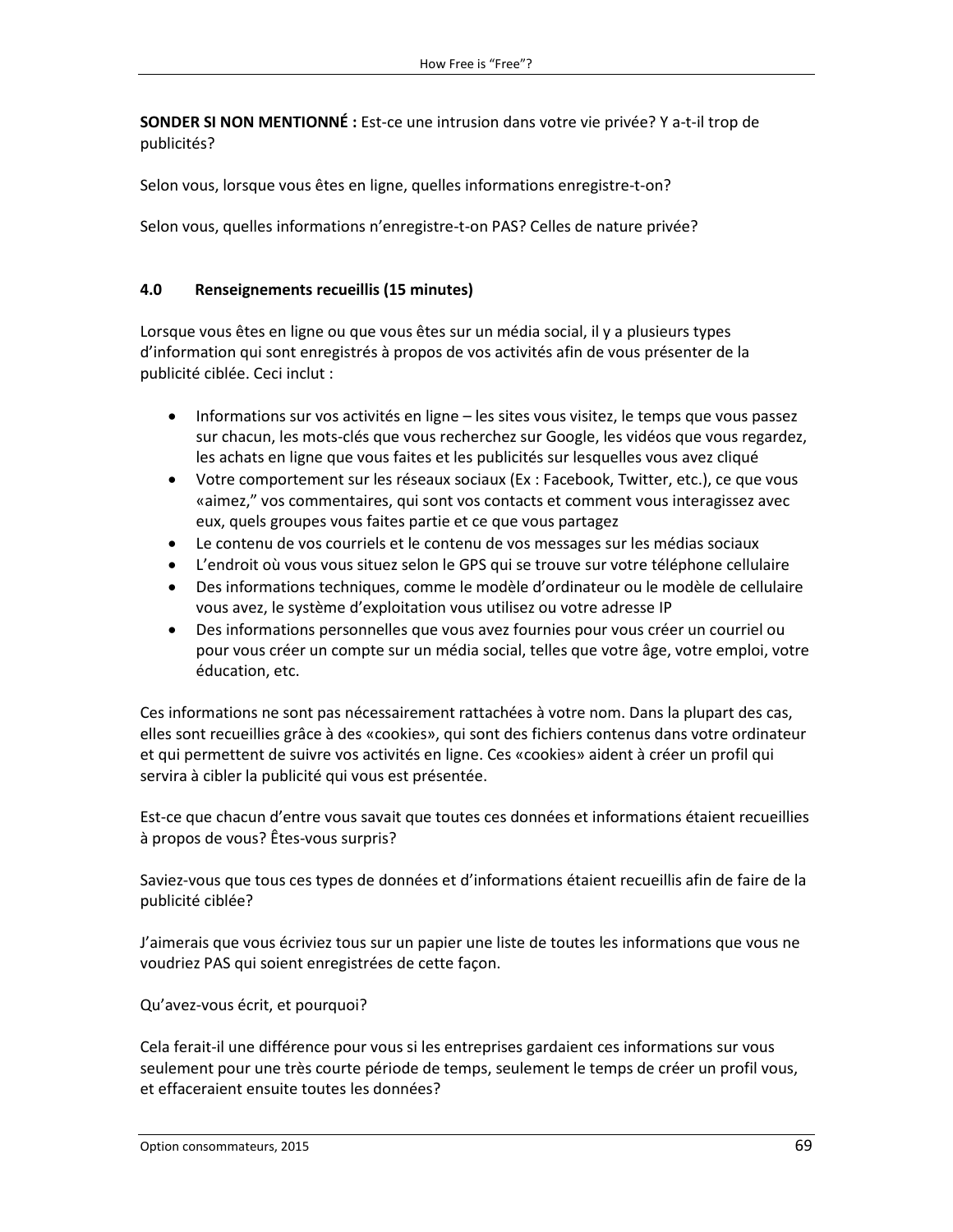#### **5.0 Profilage en ligne (15 minutes)**

L'information recueillie dont nous avons discuté sert à créer un «profil» de vous sur vos intérêts.

Par exemple :

- Quelqu'un qui «aime» la page de «Star Wars» sur Facebook et qui partage un article à propos de «Star Wars» pourrait être catégorisé comme étant une personne aimant la science-fiction
- Une personne qui visite des sites Web sur la maternité pourrait être catégorisée comme étant «enceinte» et pourra être exposée à des publicités à propos de la grossesse et ce, sur n'importe quel site qu'elle visite, mêmes ceux qui n'ont aucun lien avec la grossesse

Y-a-t-il des types de catégorisations que vous ne voudriez PAS qui figurent à votre profil? (Par exemple, cela ne vous dérangerait pas d'être catégorisé comme une personne qui aime voyager au Mexique, mais cela vous dérangerait d'être catégorisé comme étant quelqu'un qui souffre de dépression).

Donnez des exemples de types d'intérêts ou de préférences que vous ne voudriez PAS que les publicitaires se servent pour vous cibler.

Voici une liste de types d'informations qui pourraient être déduites sur vous à partir de votre activité en ligne. Indiquez celles que vous trouveriez acceptables d'utiliser à des fins de ciblage publicitaire et celles pour lesquelles vous ne trouveriez pas cela acceptable.

#### DISTRIBUER LA LISTE

- a. Le type de nourriture vous aimez et vos restaurants préférés
- b. Vos divertissements préférés (ex : films, musique, jeux vidéo, sports)
- c. Vos préférences d'achats (ex : Vêtements, automobiles, électronique etc.)
- d. Le fait que vous cherchez un nouvel emploi
- e. Le fait que vous vous mariez bientôt
- f. Vos passe-temps et loisirs (ex : jardinage, randonnée, sports, bricolage, etc.)
- g. Le fait que vous vous entrainez ou que vous allez à un centre de conditionnement physique
- h. Des informations financières comme votre salaire approximatif, vos plans de retraite ou le fait que vous avez fait des demandes de crédit
- i. Les endroits où vous avez voyagé ou les endroits où vous planifiez voyager
- j. Les enjeux auxquels vous vous intéressez, tels que la protection de l'environnement, les affaires étrangères, la politique, etc.
- k. Votre situation médicale ou votre état de santé en général
- l. Le fait que vous êtes inscrit à une agence de rencontre
- m. Votre vie amoureuse, votre orientation sexuelle ou vos préférences sexuelles
- n. Votre état matrimonial et votre statut familial par exemple, le fait que vous êtes divorcé ou que vous avez des enfants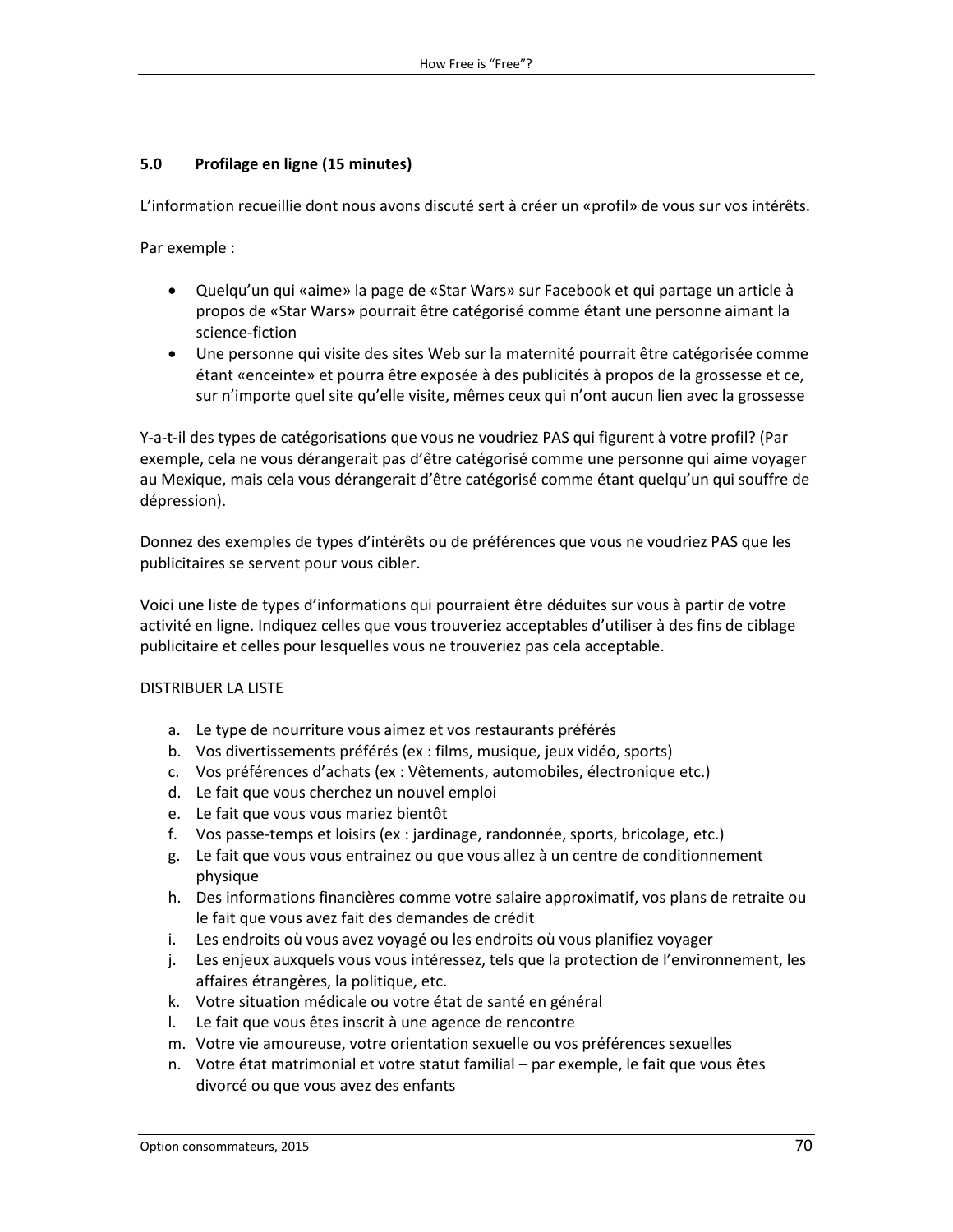- o. Vos croyances religieuses ou vos opinions politiques
- p. Votre origine ethnique
- q. Le contenu de vos messages privés et avec qui vous correspondez
- r. L'emplacement exact où vous vous trouvez

Qu'est-ce qui fait que vous seriez prêt à divulguer certaines de ces informations et d'autres non? Quels sont vos critères?

#### **6.0 Consentement et retrait (10 minutes)**

Selon vous, avons-nous le choix de partager ou de ne pas partager toutes ces informations en ligne? Quels choix avons-nous? Pouvons-nous refuser?

Avez-vous déjà lu les politiques de confidentialité sur les sites Web que vous visitez? Pourquoi? Pourquoi pas?

Y-a-t-il une façon de forcer les compagnies d'arrêter de traquer nos activités en ligne ? Comment ferions-nous ?

Plusieurs entreprises rendent disponible un formulaire pour demander de mettre fin au suivi en ligne. Une des façons d'accéder à cette option est en cliquant sur l'icône « Ad Choices » qu'on trouve aux côtés de plusieurs annonces. Des publicités seront toujours affichées aux internautes qui se désabonnent, mais elles ne seront plus ciblées à partir de leur activité en ligne.

Saviez-vous que cela existait? Est-ce que cela fonctionne vraiment?

Quelques entreprises, dont Google, offrent de plus une autre possibilité. Elles permettent de retirer des centres d'intérêts qui ont été attribués au profil de l'internaute. Par exemple, si l'entreprise a catégorisé un internaute comme « amateur de science-fiction ," celui-ci peut supprimer cet intérêt dans les options de Google. Par la suite, on ne lui présentera plus de publicités correspondantes à cet intérêt.

Saviez-vous que cela existait? Qu'en pensez-vous ?

## **7.0 Conclusion (5 minutes)**

Quels sont vos conclusions sur tout ce dont nous avons parlé? Y a-t-il des choses qui vous ont surpris?

Pensez-vous que les compagnies en ligne en savent trop sur vous ou est-ce acceptable?

Quelles sont vos préoccupations?

Les médiaux sociaux tels que Facebook et Twitter sont gratuits en partie grâce aux revenus qu'il tirent des publicités ciblées. Qu'arriverait-il si pouviez demander à Facebook d'arrêter de suivre